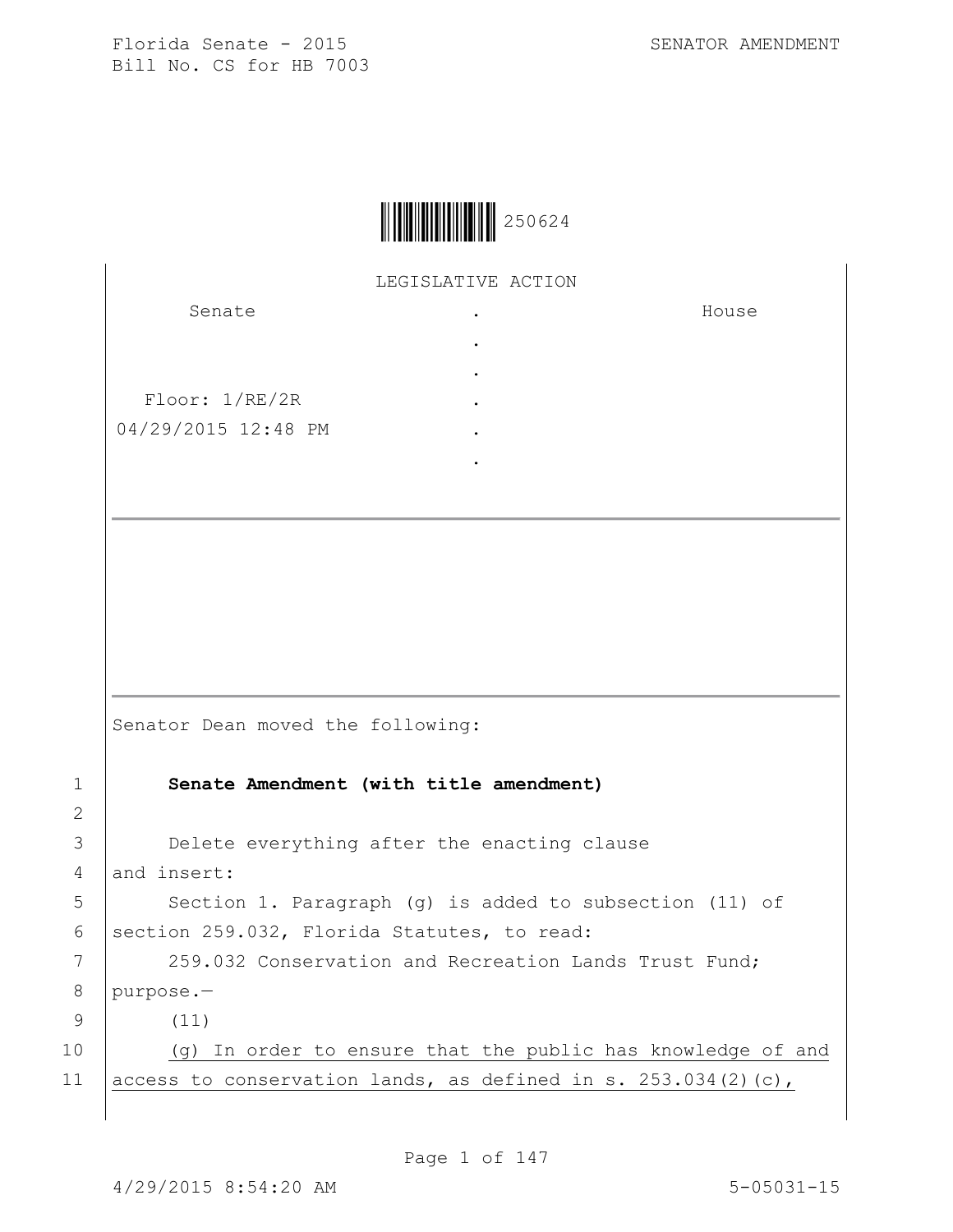Ì250624ÆÎ250624

| 12 | the department shall publish, update, and maintain a database of |
|----|------------------------------------------------------------------|
| 13 | such lands where public access is compatible with conservation   |
| 14 | and recreation purposes.                                         |
| 15 | 1. By July 1, 2016, the database must be available to the        |
| 16 | public online and must include, at a minimum, the location,      |
| 17 | types of allowable recreational opportunities, points of public  |
| 18 | access, facilities or other amenities, restrictions, and any     |
| 19 | other information the department deems appropriate to increase   |
| 20 | public awareness of recreational opportunities on conservation   |
| 21 | lands. Such data must be electronically accessible, searchable,  |
| 22 | and downloadable in a generally acceptable format.               |
| 23 | 2. The department, through its own efforts or through            |
| 24 | partnership with a third-party entity, shall create an           |
| 25 | application downloadable on mobile devices to be used to locate  |
| 26 | state lands available for public access using the user's         |
| 27 | locational information or based upon an activity of interest.    |
| 28 | 3. The database and application must include information         |
| 29 | for all state conservation lands to which the public has a right |
| 30 | of access for recreational purposes. Beginning January 1, 2018,  |
| 31 | to the greatest extent practicable, the database shall include   |
| 32 | similar information for lands owned by federal and local         |
| 33 | government entities that allow access for recreational purposes. |
| 34 | 4. By January 1 of each year, the department shall provide       |
| 35 | a report to the Governor, the President of the Senate, and the   |
| 36 | Speaker of the House of Representatives describing the           |
| 37 | percentage of public lands acquired under this chapter to which  |
| 38 | the public has access and efforts undertaken by the department   |
| 39 | to increase public access to such lands.                         |
| 40 | Section 2. Section 260.0144, Florida Statutes, is amended        |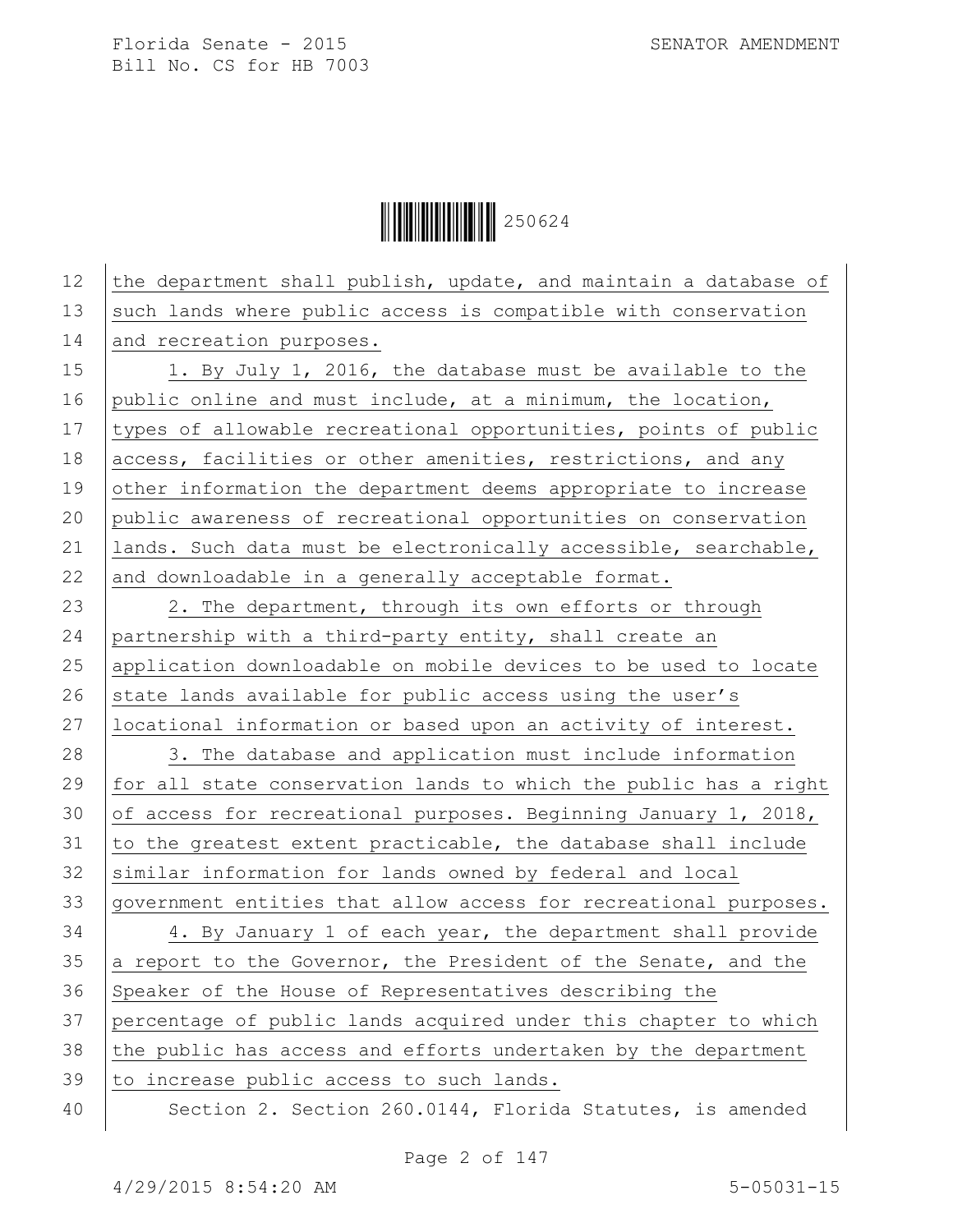

41 to read: 42 260.0144 Sponsorship of state greenways and trails.—The 43 department may enter into a concession agreement with a not-for-44 profit entity or private sector business or entity for 45 commercial sponsorship to be displayed on state greenway and 46 trail facilities not included within the Shared-Use Nonmotorized 47 Trail Network established in chapter 339 or property specified  $48$  |in this section. The department may establish the cost for 49 entering into a concession agreement.

50 (1) A concession agreement shall be administered by the 51 department and must include the requirements found in this 52 section.

53 (2)(a) Space for a commercial sponsorship display may be 54 provided through a concession agreement on certain state-owned 55 greenway or trail facilities or property.

56 (b) Signage or displays erected under this section shall 57 comply with the provisions of s. 337.407 and chapter 479, and 58 shall be limited as follows:

59 | 1. One large sign or display, not to exceed 16 square feet 60 in area, may be located at each trailhead or parking area.

61 2. One small sign or display, not to exceed 4 square feet 62 in area, may be located at each designated trail public access 63 point.

64 (c) Before installation, each name or sponsorship display 65 | must be approved by the department.

66 (d) The department shall ensure that the size, color, 67 materials, construction, and location of all signs are 68 consistent with the management plan for the property and the 69 standards of the department, do not intrude on natural and

Page 3 of 147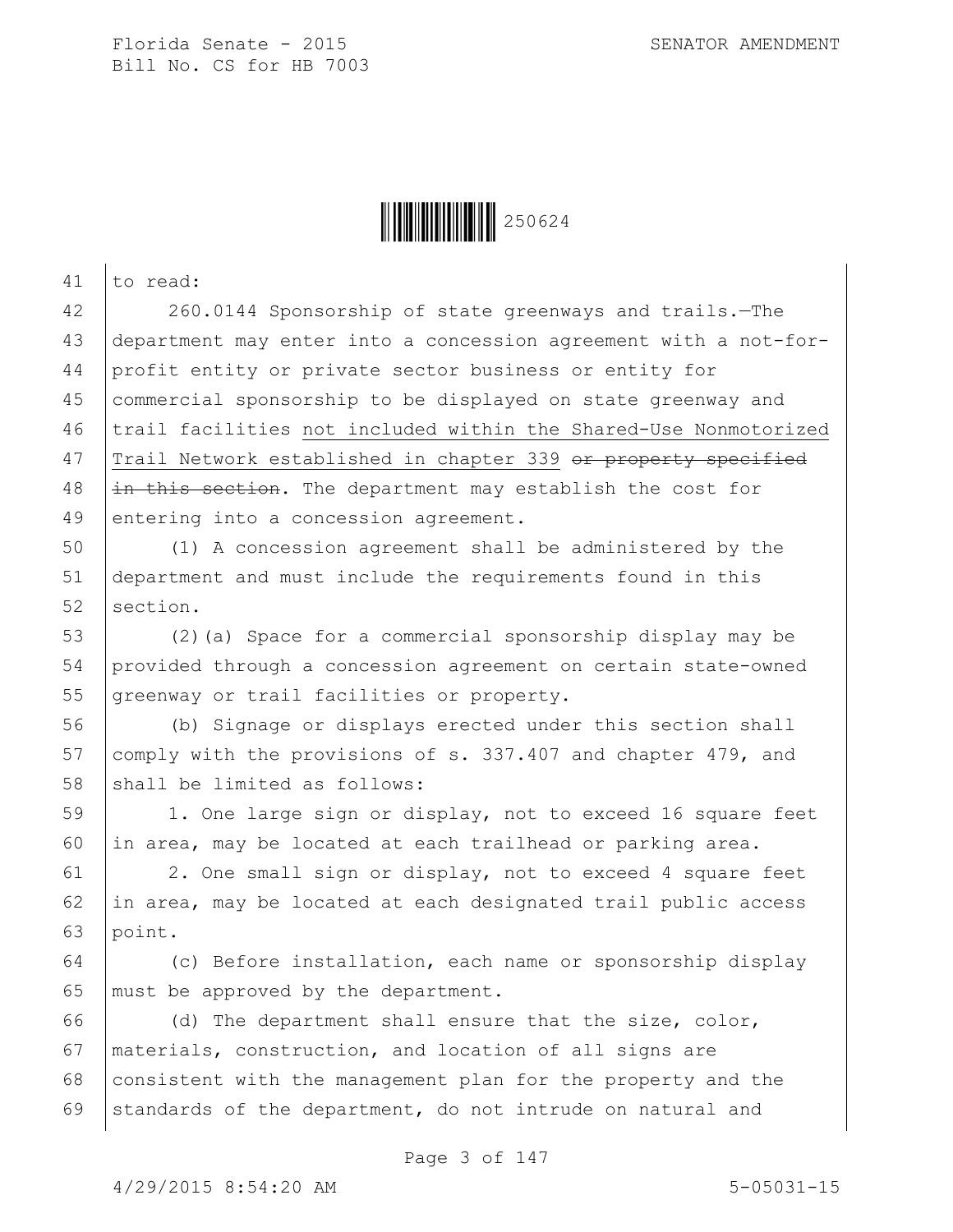

| 70 | historic settings, and contain only a logo selected by the           |
|----|----------------------------------------------------------------------|
| 71 | sponsor and the following sponsorship wording:                       |
| 72 |                                                                      |
| 73 | (Name of the sponsor) proudly sponsors the costs                     |
| 74 | of maintaining the  (Name of the greenway or                         |
| 75 | $train) \ldots$ .                                                    |
| 76 |                                                                      |
| 77 | (e) Sponsored state greenways and trails are authorized at           |
| 78 | the following facilities or property:                                |
| 79 | 1. Florida Keys Overseas Heritage Trail.                             |
| 80 | 2. Blackwater Heritage Trail.                                        |
| 81 | 3. Tallahassee-St. Marks Historic Railroad State                     |
| 82 | 4. Nature Coast State Trail.                                         |
| 83 | 5. Withlacoochee State Trail.                                        |
| 84 | 6. General James A. Van Fleet State Trail.                           |
| 85 | 7. Palatka-Lake Butler State Trail.                                  |
| 86 | (e) $(f)$ The department may enter into commercial sponsorship       |
| 87 | agreements for other state greenways or trails as authorized in      |
| 88 | this section. A qualified entity that desires to enter into a        |
| 89 | commercial sponsorship agreement shall apply to the department       |
| 90 | on forms adopted by department rule.                                 |
| 91 | $(f)$ $\overline{+g}$ All costs of a display, including development, |
| 92 | construction, installation, operation, maintenance, and removal      |
| 93 | costs, shall be paid by the concessionaire.                          |
| 94 | (3) A concession agreement shall be for a minimum of 1               |
| 95 | year, but may be for a longer period under a multiyear               |
| 96 | agreement, and may be terminated for just cause by the               |
| 97 | department upon 60 days' advance notice. Just cause for              |
| 98 | termination of a concession agreement includes, but is not           |
|    |                                                                      |

Page 4 of 147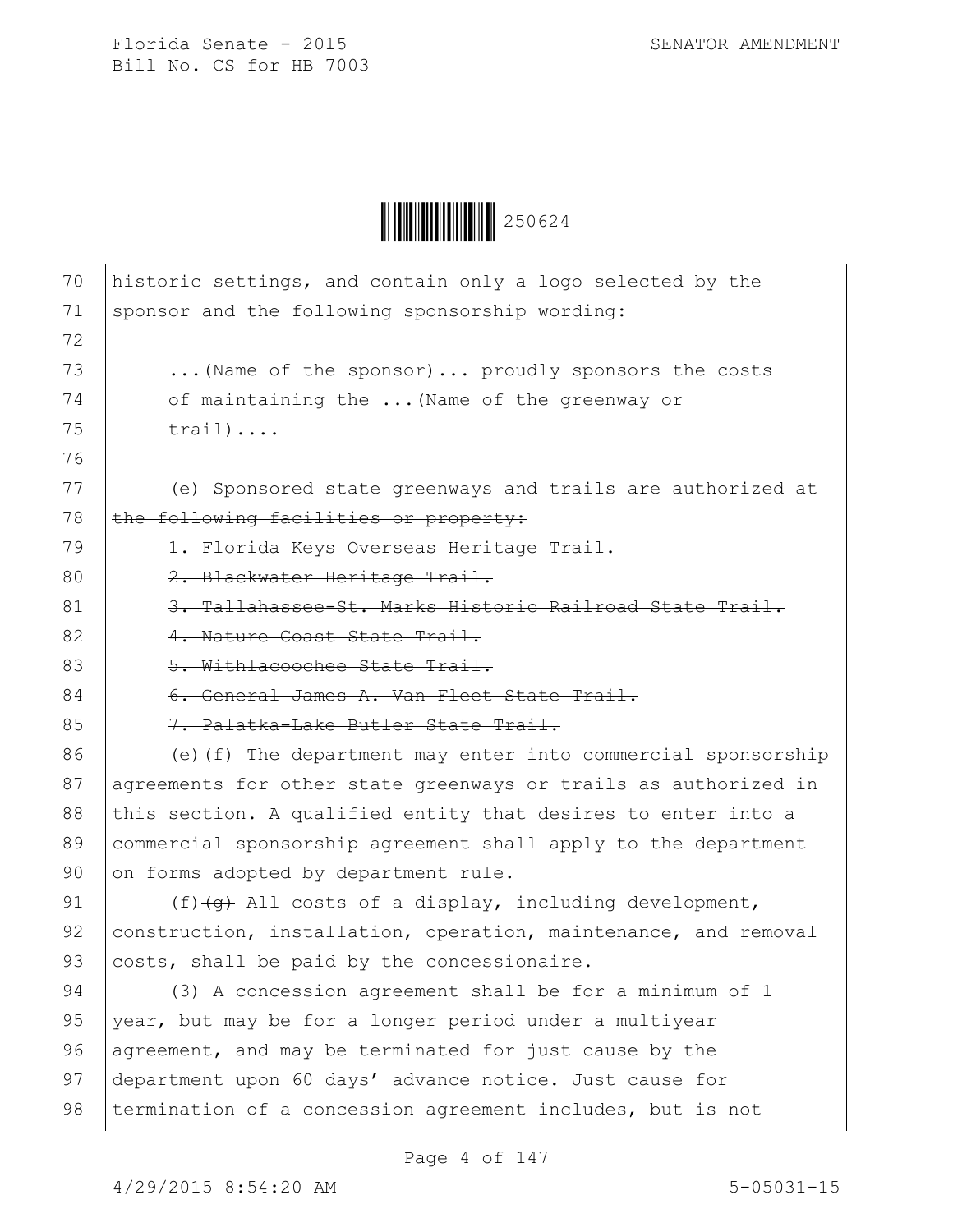

99 Ilimited to, violation of the terms of the concession agreement 100 or any provision of this section.

101 (4) Commercial sponsorship pursuant to a concession 102 agreement is for public relations or advertising purposes of the 103 not-for-profit entity or private sector business or entity, and  $104$   $\mid$  may not be construed by that not-for-profit entity or private 105 sector business or entity as having a relationship to any other 106 actions of the department.

107 (5) This section does not create a proprietary or 108 compensable interest in any sign, display site, or location.

109 (6) Proceeds from concession agreements shall be 110 distributed as follows:

111 (a) Eighty-five percent shall be deposited into the 112 appropriate department trust fund that is the source of funding 113 for management and operation of state greenway and trail 114 | facilities and properties.

115 (b) Fifteen percent shall be deposited into the State 116 Transportation Trust Fund for use in the Traffic and Bicycle 117 Safety Education Program and the Safe Paths to School Program 118 administered by the Department of Transportation.

119 (7) The department may adopt rules to administer this 120 section.

121 | Section 3. Subsections (3) and (4) of section 335.065, 122 Florida Statutes, are amended to read:

123 335.065 Bicycle and pedestrian ways along state roads and 124 transportation facilities.-

125 (3) The department, in cooperation with the Department of 126 Environmental Protection, shall establish a statewide integrated 127 System of bicycle and pedestrian ways in such a manner as to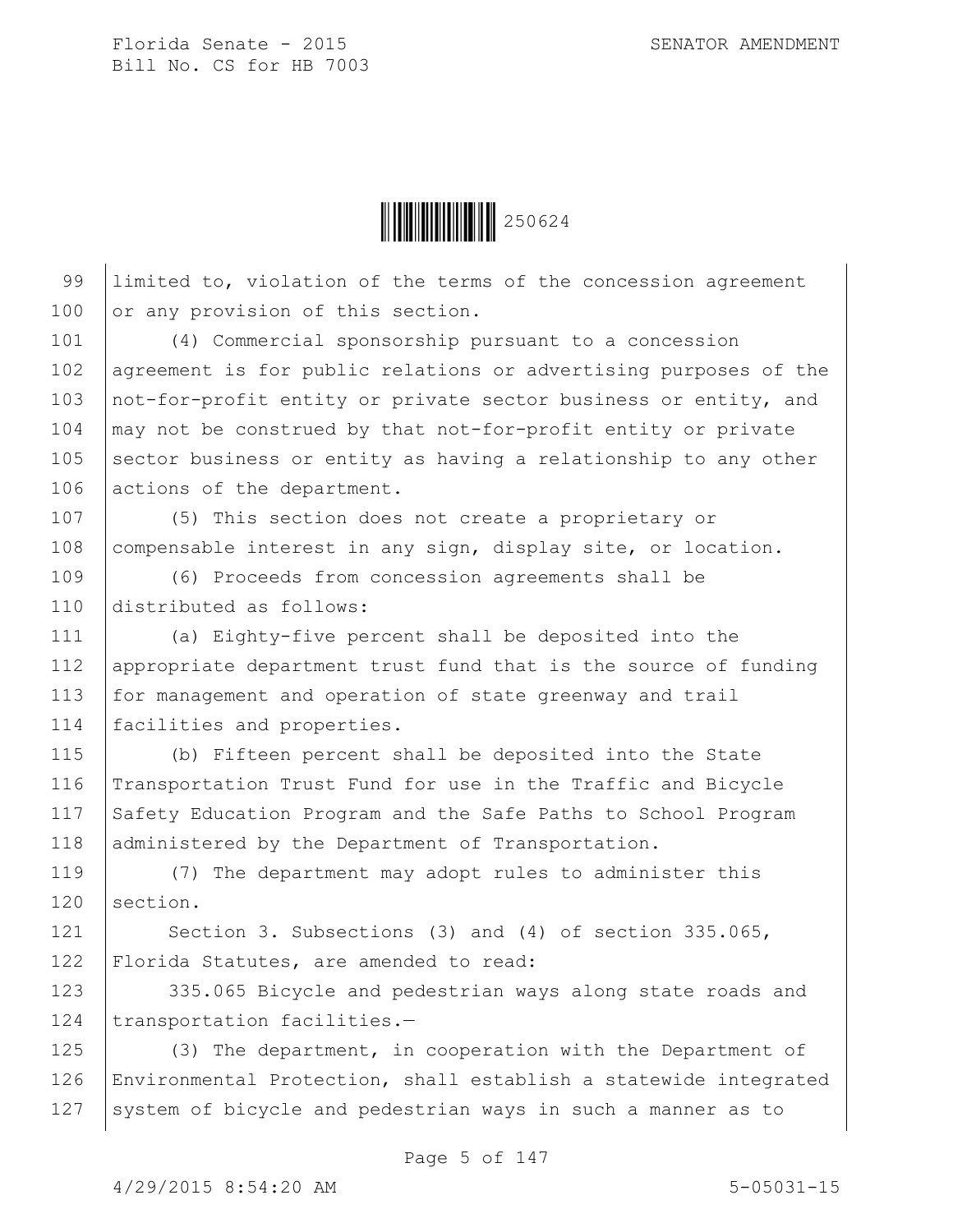

| 128 | take full advantage of any such ways which are maintained by any |
|-----|------------------------------------------------------------------|
| 129 | governmental entity. The department may enter into a concession  |
| 130 | agreement with a not-for-profit entity or private sector         |
| 131 | business or entity for commercial sponsorship displays on        |
| 132 | multiuse trails and related facilities and use any concession    |
| 133 | agreement revenues for the maintenance of the multiuse trails    |
| 134 | and related facilities. Commercial sponsorship displays are      |
| 135 | subject to the requirements of the Highway Beautification Act of |
| 136 | 1965 and all federal laws and agreements, when applicable. For   |
| 137 | the purposes of this section, bicycle facilities may be          |
| 138 | established as part of or separate from the actual roadway and   |
| 139 | may utilize existing road rights-of-way or other rights-of-way   |
| 140 | or easements acquired for public use.                            |
| 141 | (a) A concession agreement shall be administered by the          |
| 142 | department and must include the requirements of this section.    |
| 143 | (b) 1. Signage or displays erected under this section shall      |
| 144 | comply with s. 337.407 and chapter 479 and shall be limited as   |
| 145 | follows:                                                         |
| 146 | a. One large sign or display, not to exceed 16 square feet       |
| 147 | in area, may be located at each trailhead or parking area.       |
| 148 | b. One small sign or display, not to exceed 4 square feet        |
| 149 | in area, may be located at each designated trail public access   |
| 150 | point.                                                           |
| 151 | 2. Before installation, each name or sponsorship display         |
| 152 | must be approved by the department.                              |
| 153 | 3. The department shall ensure that the size, color,             |
| 154 | materials, construction, and location of all signs are           |
| 155 | consistent with the management plan for the property and the     |
| 156 | standards of the department, do not intrude on natural and       |
|     |                                                                  |

Page 6 of 147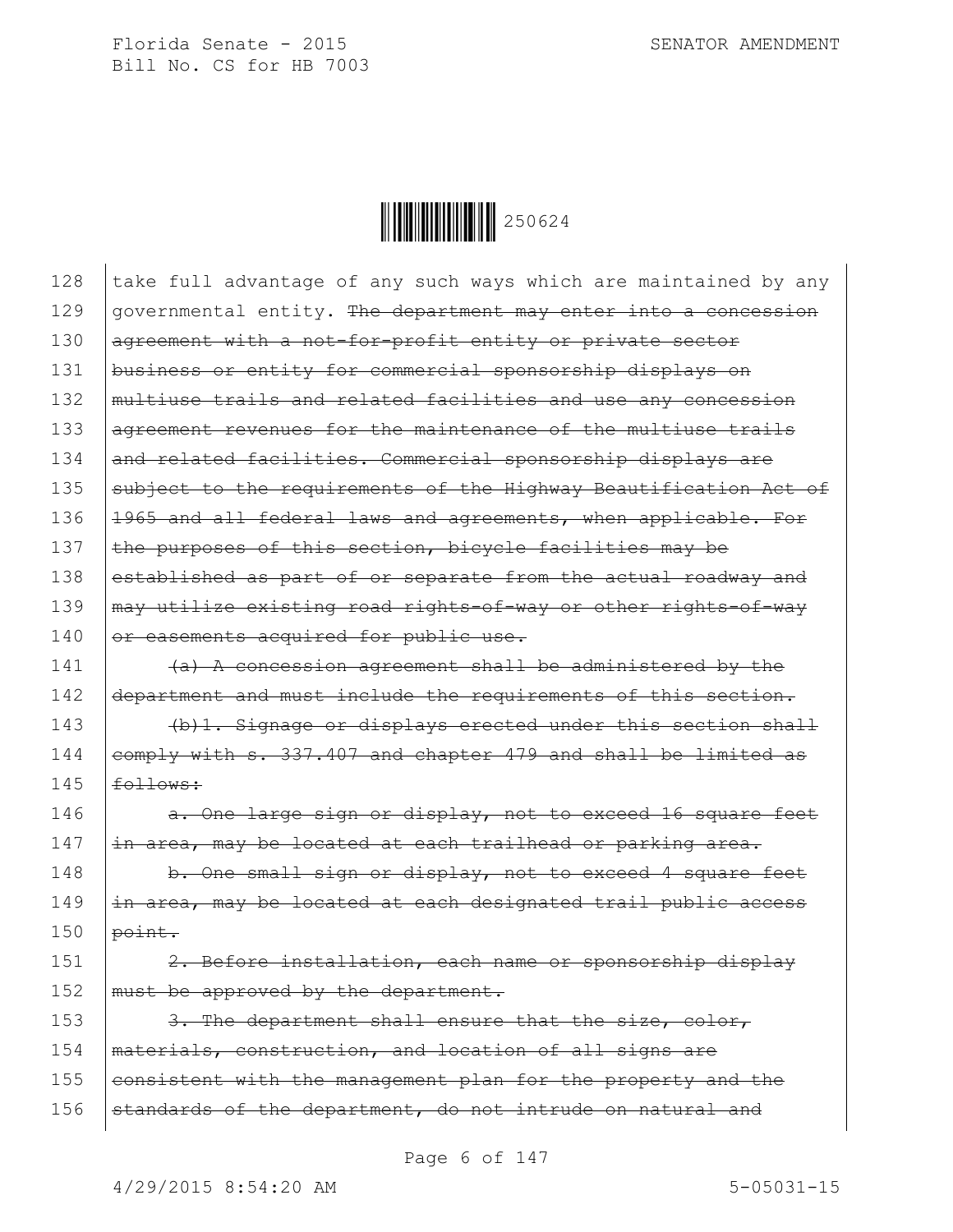

| 157 | historic settings, and contain only a logo selected by the       |
|-----|------------------------------------------------------------------|
| 158 | sponsor and the following sponsorship wording:                   |
| 159 |                                                                  |
|     |                                                                  |
| 160 | (Name of the sponsor)  proudly sponsors the costs                |
| 161 | of maintaining the  (Name of the greenway or                     |
| 162 | $\text{train}$                                                   |
| 163 |                                                                  |
| 164 | 4. All costs of a display, including development,                |
| 165 | construction, installation, operation, maintenance, and removal  |
| 166 | costs, shall be paid by the concessionaire.                      |
| 167 | (c) A concession agreement shall be for a minimum of 1           |
| 168 | year, but may be for a longer period under a multiyear           |
| 169 | agreement, and may be terminated for just cause by the           |
| 170 | department upon 60 days' advance notice. Just cause for          |
| 171 | termination of a concession agreement includes, but is not       |
| 172 | limited to, violation of the terms of the concession agreement   |
| 173 | or this section.                                                 |
| 174 | (4) (a) The department may use appropriated funds to support     |
| 175 | the establishment of a statewide system of interconnected        |
| 176 | multiuse trails and to pay the costs of planning, land           |
| 177 | acquisition, design, and construction of such trails and related |
| 178 | facilities. The department shall give funding priority to        |
| 179 | projects that:                                                   |
| 180 | 1. Are identified by the Florida Greenways and Trails            |
| 181 | Council as a priority within the Florida Greenways and Trails    |
| 182 | System under chapter 260.                                        |
| 183 | 2. Support the transportation needs of bicyclists and            |
| 184 | pedestrians.                                                     |
| 185 | 3. Have national, statewide, or regional importance.             |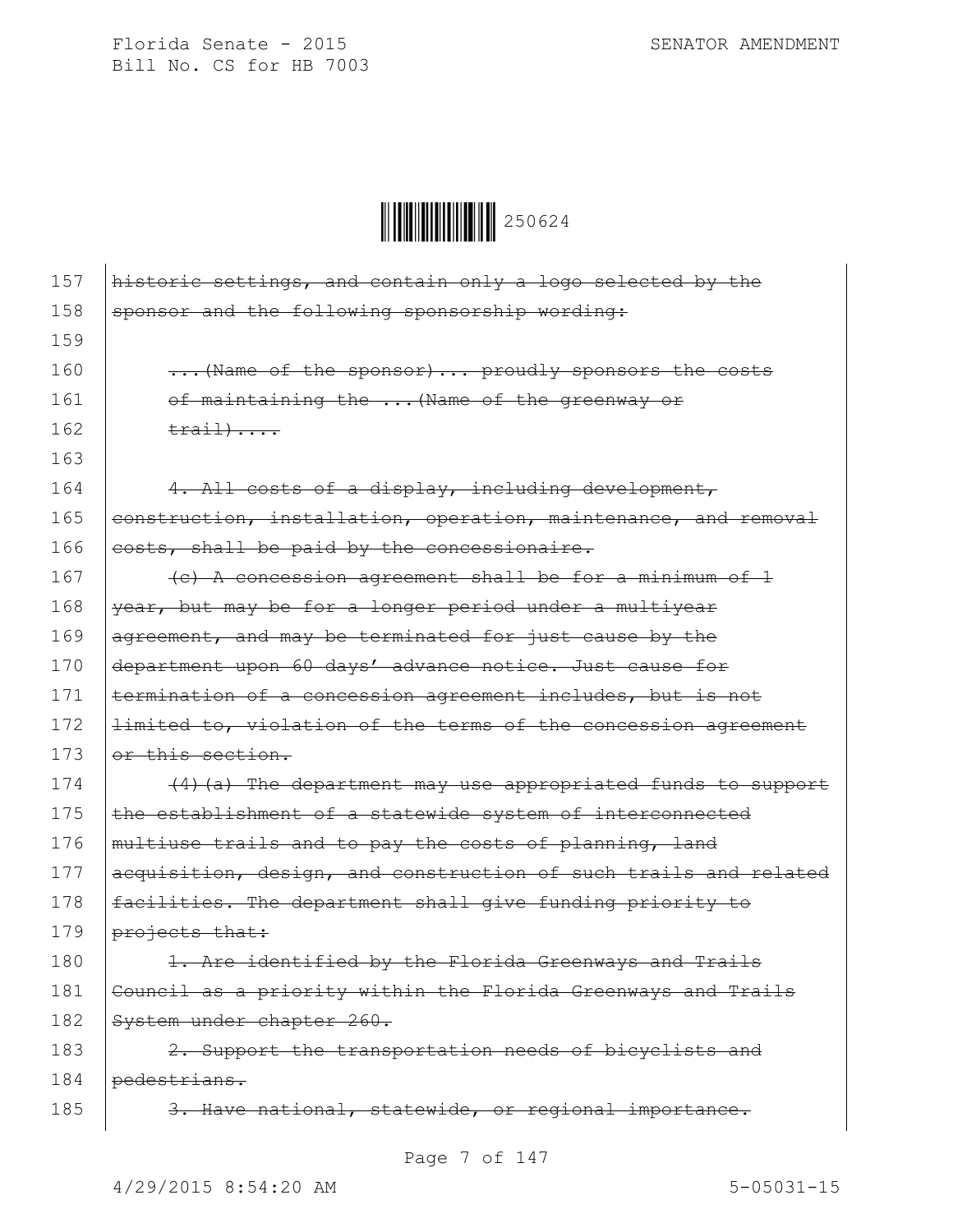$\begin{array}{|c|c|c|c|}\hline \multicolumn{1}{|c|}{\textbf{1}}&250624\ \hline \multicolumn{1}{|c|}{\textbf{2}}&50624\ \hline \end{array}$ 

| 186 | 4. Facilitate an interconnected system of trails by              |
|-----|------------------------------------------------------------------|
| 187 | completing gaps between existing trails.                         |
| 188 | (b) A project funded under this subsection shall:                |
| 189 | 1. Be included in the department's work program developed        |
| 190 | in accordance with s. 339.135.                                   |
| 191 | 2. Be operated and maintained by an entity other than the        |
| 192 | department upon completion of construction. The department is    |
| 193 | not obligated to provide funds for the operation and maintenance |
| 194 | of the project.                                                  |
| 195 | Section 4. Section 339.81, Florida Statutes, is created to       |
| 196 | read:                                                            |
| 197 | 339.81 Florida Shared-Use Nonmotorized Trail Network.-           |
| 198 | (1) The Legislature finds that increasing demands continue       |
| 199 | to be placed on the state's transportation system by a growing   |
| 200 | economy, continued population growth, and increasing tourism.    |
| 201 | The Legislature also finds that significant challenges exist in  |
| 202 | providing additional capacity to the conventional transportation |
| 203 | system and enhanced accommodation of alternative travel modes to |
| 204 | meet the needs of residents and visitors are required. The       |
| 205 | Legislature further finds that improving bicyclist and           |
| 206 | pedestrian safety for both residents and visitors remains a high |
| 207 | priority. Therefore, the Legislature declares that the           |
| 208 | development of a nonmotorized trail network will increase        |
| 209 | mobility and recreational alternatives for residents and         |
| 210 | visitors of this state, enhance economic prosperity, enrich      |
| 211 | quality of life, enhance safety, and reflect responsible         |
| 212 | environmental stewardship. To that end, it is the intent of the  |
| 213 | Legislature that the department make use of its expertise in     |
| 214 | efficiently providing transportation projects and develop the    |
|     |                                                                  |

Page 8 of 147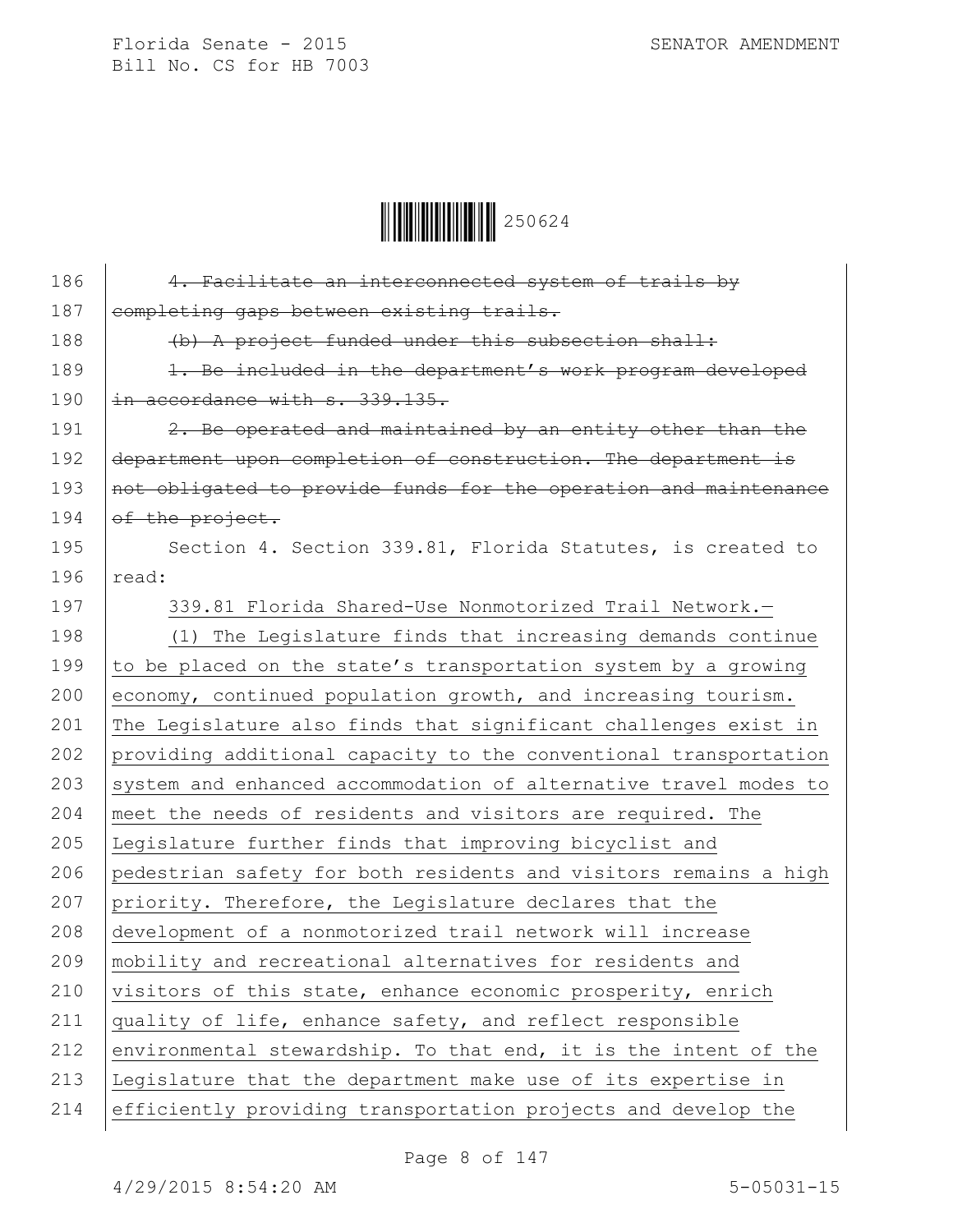$\|$  $\|$  $\|$  $\|$  $\|$  $\|$  $250624$ 

215 Florida Shared-Use Nonmotorized Trail Network, consisting of a 216 statewide network of nonmotorized trails, which allows 217 nonmotorized vehicles and pedestrians to access a variety of 218 origins and destinations with limited exposure to motorized 219 vehicles. 220 (2) The Florida Shared-Use Nonmotorized Trail Network is 221 created as a component of the Florida Greenways and Trails 222 System established in chapter 260. The statewide network 223 consists of multiuse trails or shared-use paths physically  $224$  separated from motor vehicle traffic and constructed with 225 asphalt, concrete, or another hard surface which, by virtue of 226 design, location, extent of connectivity or potential 227 connectivity, and allowable uses, provides nonmotorized 228 transportation opportunities for bicyclists and pedestrians  $229$  statewide between and within a wide range of points of origin 230 and destinations, including, but not limited to, communities, 231  $|conservation areas, state parks, beads, and other natural or$ 232 cultural attractions for a variety of trip purposes, including 233 | work, school, shopping, and other personal business, as well as 234 social, recreational, and personal fitness purposes. 235 (3) Network components do not include sidewalks, nature 236  $|$ trails, loop trails wholly within a single park or natural area, 237  $\sigma$  or on-road facilities, such as bicycle lanes or routes other 238 than: 239 (a) On-road facilities that are no longer than one-half 240 mile connecting two or more nonmotorized trails, if the 241 provision of a nonmotorized trail without the use of the on-road 242 facility is not feasible, and if such on-road facilities are 243 signed and marked for nonmotorized use; or

Page 9 of 147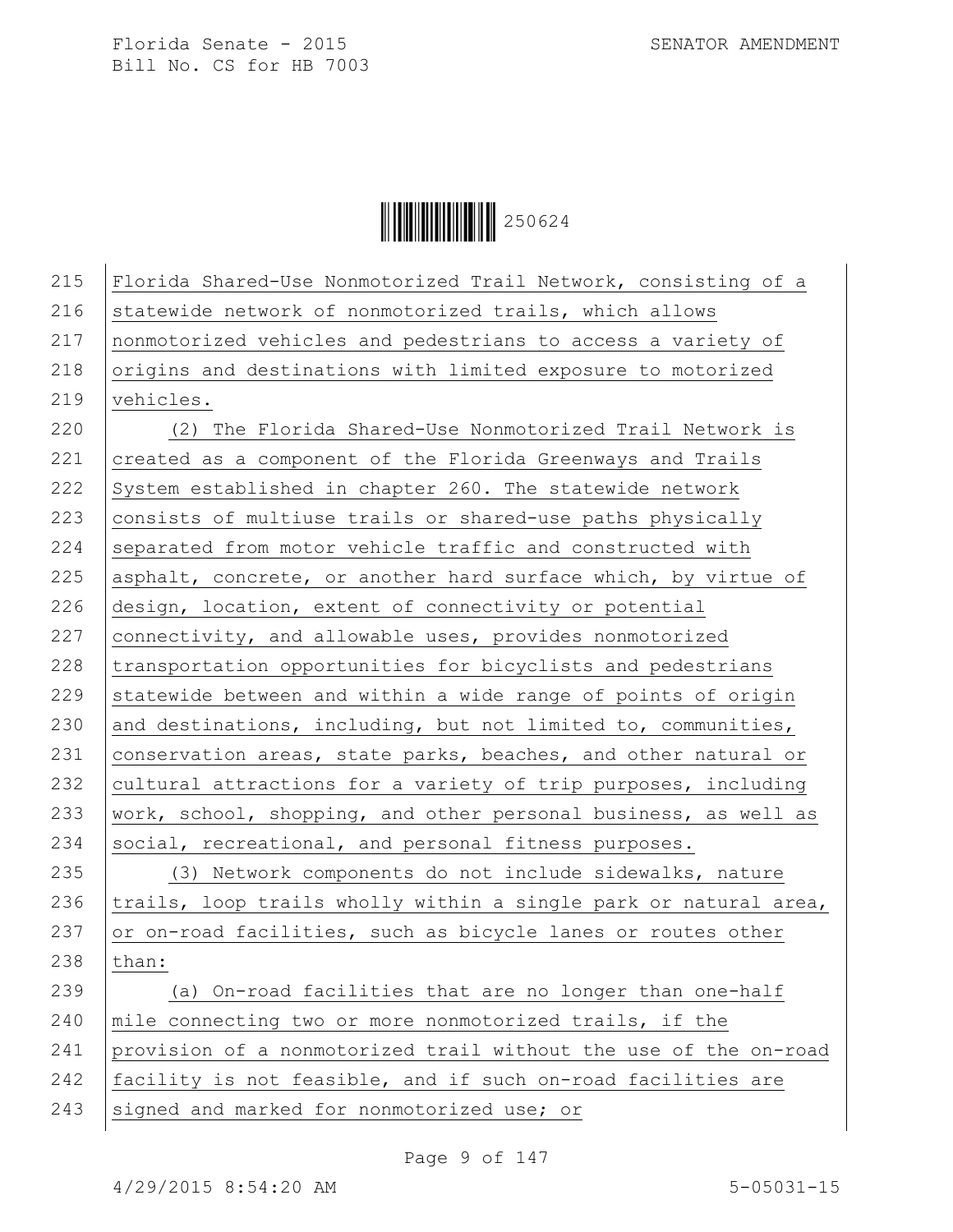$\begin{array}{|c|c|c|c|c|}\hline \multicolumn{1}{|c|}{\textbf{||}}{\textbf{||}}{\textbf{||}}{\textbf{||}}{\textbf{||}}{\textbf{||}}{\textbf{||}}{\textbf{||}}{\textbf{||}}{\textbf{||}}{\textbf{||}}{\textbf{||}}{\textbf{||}}{\textbf{||}}{\textbf{||}}{\textbf{||}}{\textbf{||}}{\textbf{||}}{\textbf{||}}{\textbf{||}}{\textbf{||}}{\textbf{||}}{\textbf{||}}{\textbf{||}}{\textbf{||}}{\textbf{||}}{\textbf{||}}{\textbf{||}}{\textbf{||}}{\textbf{||}}{\textbf{||}}{\textbf{$ 

| 244 | (b) On-road components of the Florida Keys Overseas               |
|-----|-------------------------------------------------------------------|
| 245 | Heritage Trail.                                                   |
| 246 | (4) The planning, development, operation, and maintenance         |
| 247 | of the Florida Shared-Use Nonmotorized Trail Network is declared  |
| 248 | to be a public purpose, and the department, together with other   |
| 249 | agencies of this state and all counties, municipalities, and      |
| 250 | special districts of this state, may spend public funds for such  |
| 251 | purposes and accept gifts and grants of funds, property, or       |
| 252 | property rights from public or private sources to be used for     |
| 253 | such purposes.                                                    |
| 254 | (5) The department shall include the Florida Shared-Use           |
| 255 | Nonmotorized Trail Network in its work program developed          |
| 256 | pursuant to s. 339.135. For purposes of funding and maintaining   |
| 257 | projects within the network, the department shall allocate in     |
| 258 | its program and resource plan a minimum of \$50 million annually, |
| 259 | beginning in the 2015-2016 fiscal year.                           |
| 260 | (6) The department may enter into a memorandum of agreement       |
| 261 | with a local government or other agency of the state to transfer  |
| 262 | maintenance responsibilities of an individual network component.  |
| 263 | The department may contract with a not-for-profit entity or       |
| 264 | private sector business or entity to provide maintenance          |
| 265 | services on an individual network component.                      |
| 266 | (7) The department may adopt rules to aid in the                  |
| 267 | development and maintenance of components of the network.         |
| 268 | Section 5. Section 339.82, Florida Statutes, is created to        |
| 269 | read:                                                             |
| 270 | 339.82 Shared-Use Nonmotorized Trail Network Plan.-               |
| 271 | The department shall develop a network plan for the<br>(1)        |
| 272 | Florida Shared-Use Nonmotorized Trail Network in coordination     |

Page 10 of 147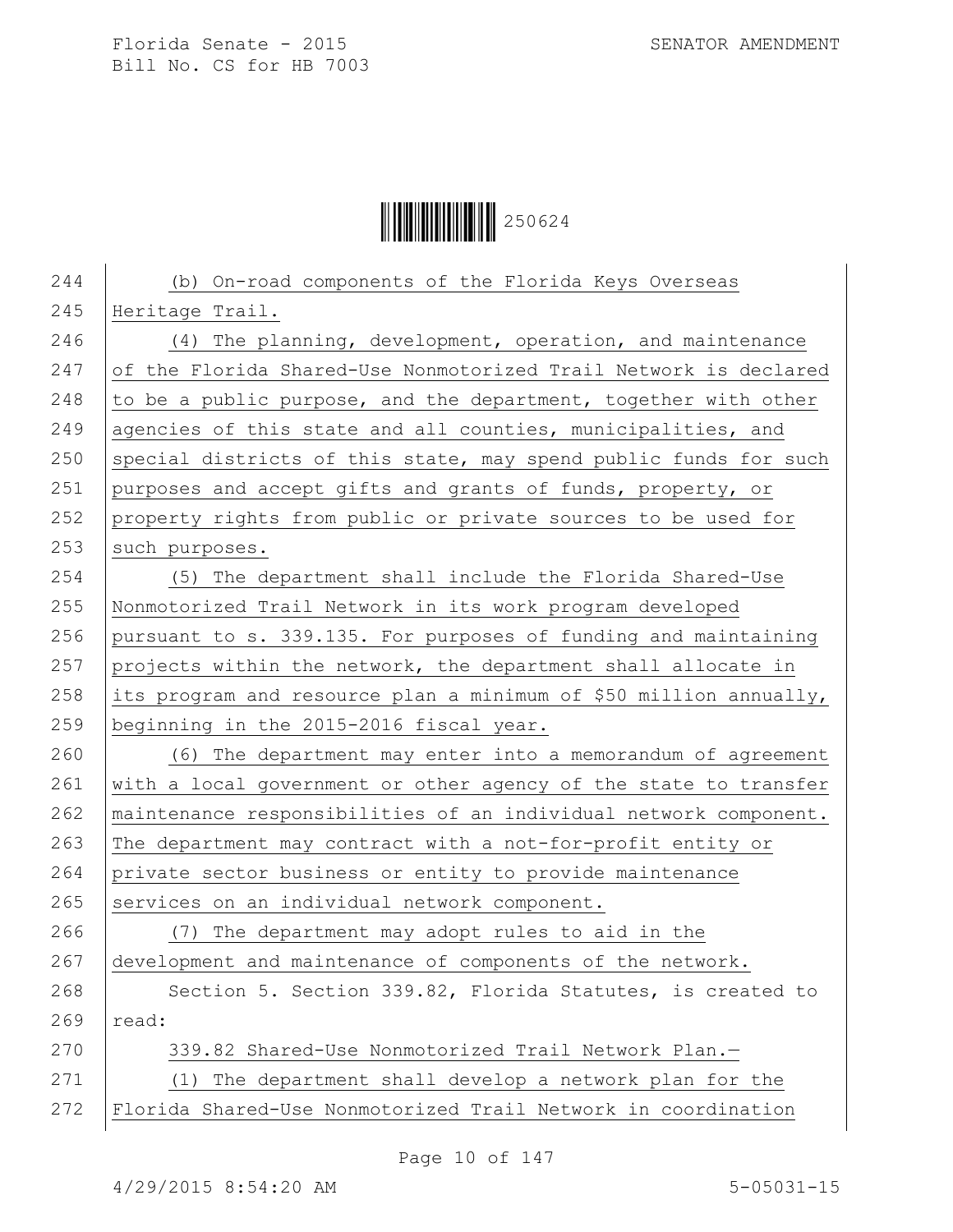$\begin{array}{|c|c|c|c|c|}\hline \multicolumn{1}{|c|}{\textbf{||}}{\textbf{||}}{\textbf{||}}{\textbf{||}}{\textbf{||}}{\textbf{||}}{\textbf{||}}{\textbf{||}}{\textbf{||}}{\textbf{||}}{\textbf{||}}{\textbf{||}}{\textbf{||}}{\textbf{||}}{\textbf{||}}{\textbf{||}}{\textbf{||}}{\textbf{||}}{\textbf{||}}{\textbf{||}}{\textbf{||}}{\textbf{||}}{\textbf{||}}{\textbf{||}}{\textbf{||}}{\textbf{||}}{\textbf{||}}{\textbf{||}}{\textbf{||}}{\textbf{||}}{\textbf{||}}{\textbf{$ 

| 273 | with the Department of Environmental Protection, metropolitan    |
|-----|------------------------------------------------------------------|
| 274 | planning organizations, affected local governments and public    |
| 275 | agencies, and the Florida Greenways and Trails Council. The plan |
| 276 | must be consistent with the Florida Greenways and Trails Plan    |
| 277 | developed under s. 260.014 and must be updated at least once     |
| 278 | every 5 years.                                                   |
| 279 | (2) The network plan must include all of the following:          |
| 280 | (a) A needs assessment, including, but not limited to, a         |
| 281 | comprehensive inventory and analysis of existing trails that may |
| 282 | be considered for inclusion in the Florida Shared-Use            |
| 283 | Nonmotorized Trail Network.                                      |
| 284 | (b) A project prioritization process that includes               |
| 285 | assigning funding priority to projects that:                     |
| 286 | 1. Are identified by the Florida Greenways and Trails            |
| 287 | Council as a priority within the Florida Greenways and Trails    |
| 288 | System under chapter 260;                                        |
| 289 | 2. Facilitate an interconnected network of trails by             |
| 290 | completing gaps between existing facilities; and                 |
| 291 | 3. Maximize use of federal, local, and private funding and       |
| 292 | support mechanisms, including, but not limited to, donation of   |
| 293 | funds, real property, and maintenance responsibilities.          |
| 294 | (c) A map that illustrates existing and planned facilities       |
| 295 | and identifies critical gaps between facilities.                 |
| 296 | (d) A finance plan based on reasonable projections of            |
| 297 | anticipated revenues, including both 5-year and 10-year cost-    |
| 298 | feasible components.                                             |
| 299 | (e) Performance measures that include quantifiable               |
| 300 | increases in trail network access and connectivity.              |
| 301 | (f) A timeline for the completion of the base network using      |
|     |                                                                  |

Page 11 of 147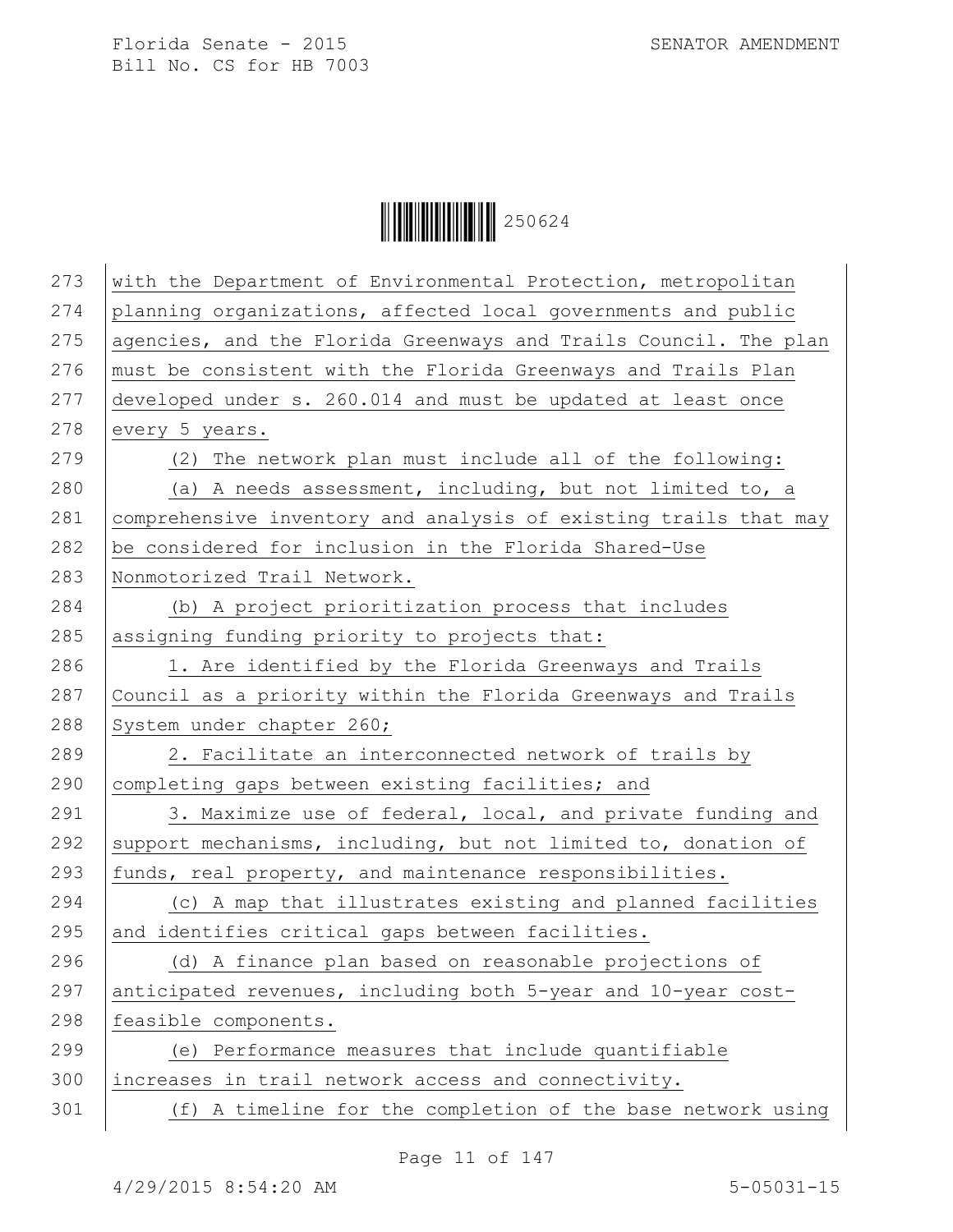$\begin{array}{|c|c|c|c|c|}\hline \multicolumn{1}{|c|}{\textbf{||}}{\textbf{||}}{\textbf{||}}{\textbf{||}}{\textbf{||}}{\textbf{||}}{\textbf{||}}{\textbf{||}}{\textbf{||}}{\textbf{||}}{\textbf{||}}{\textbf{||}}{\textbf{||}}{\textbf{||}}{\textbf{||}}{\textbf{||}}{\textbf{||}}{\textbf{||}}{\textbf{||}}{\textbf{||}}{\textbf{||}}{\textbf{||}}{\textbf{||}}{\textbf{||}}{\textbf{||}}{\textbf{||}}{\textbf{||}}{\textbf{||}}{\textbf{||}}{\textbf{||}}{\textbf{||}}{\textbf{$ 

| 302 | new and existing data from the department, the Department of     |
|-----|------------------------------------------------------------------|
| 303 | Environmental Protection, and other sources.                     |
| 304 | (g) A marketing plan prepared in consultation with the           |
| 305 | Florida Tourism Industry Marketing Corporation.                  |
| 306 | Section 6. Section 339.83, Florida Statutes, is created to       |
| 307 | read:                                                            |
| 308 | 339.83 Sponsorship of Shared-Use Nonmotorized Trails.-           |
| 309 | (1) The department may enter into a concession agreement         |
| 310 | with a not-for-profit entity or private sector business or       |
| 311 | entity for commercial sponsorship signs, pavement markings, and  |
| 312 | exhibits on nonmotorized trails and related facilities           |
| 313 | constructed as part of the Shared-Use Nonmotorized Trail         |
| 314 | Network. The concession agreement may also provide for           |
| 315 | recognition of trail sponsors in any brochure, map, or website   |
| 316 | providing trail information. Trail websites may provide links to |
| 317 | sponsors. Revenue from such agreements may be used for the       |
| 318 | maintenance of the nonmotorized trails and related facilities.   |
| 319 | (a) A concession agreement shall be administered by the          |
| 320 | department.                                                      |
| 321 | (b) 1. Signage, pavement markings, or exhibits erected           |
| 322 | pursuant to this section must comply with s. 337.407 and chapter |
| 323 | 479 and are limited as follows:                                  |
| 324 | a. One large sign, pavement marking, or exhibit, not to          |
| 325 | exceed 16 square feet in area, may be located at each trailhead  |
| 326 | or parking area.                                                 |
| 327 | b. One small sign, pavement marking, or exhibit, not to          |
| 328 | exceed 4 square feet in area, may be located at each designated  |
| 329 | trail public access point where parking is not provided.         |
| 330 | c. Pavement markings denoting specified distances must be        |

Page 12 of 147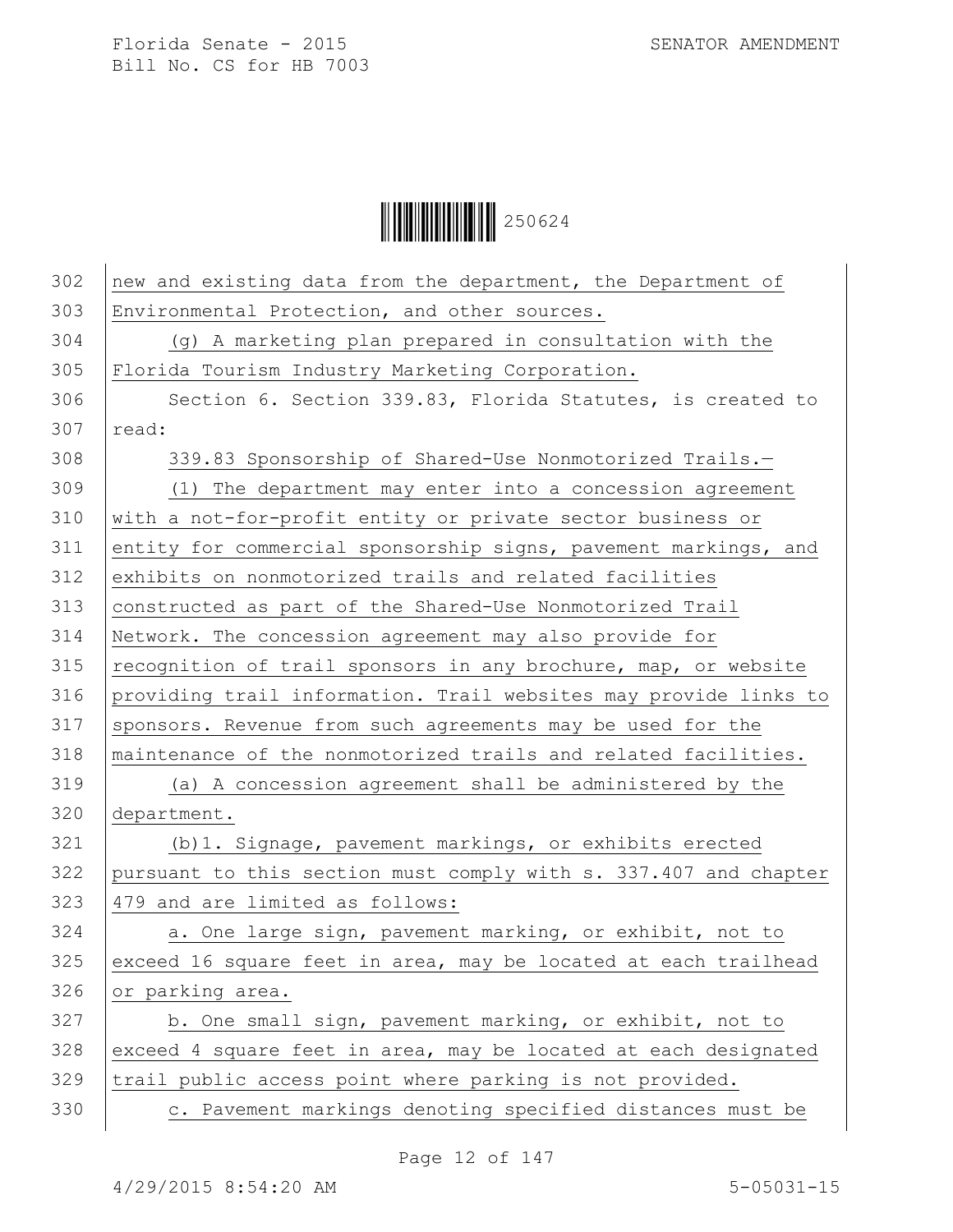## $\begin{array}{|c|c|c|c|c|}\hline \multicolumn{1}{|c|}{\textbf{||}}{\textbf{||}}{\textbf{||}}{\textbf{||}}{\textbf{||}}{\textbf{||}}{\textbf{||}}{\textbf{||}}{\textbf{||}}{\textbf{||}}{\textbf{||}}{\textbf{||}}{\textbf{||}}{\textbf{||}}{\textbf{||}}{\textbf{||}}{\textbf{||}}{\textbf{||}}{\textbf{||}}{\textbf{||}}{\textbf{||}}{\textbf{||}}{\textbf{||}}{\textbf{||}}{\textbf{||}}{\textbf{||}}{\textbf{||}}{\textbf{||}}{\textbf{||}}{\textbf{||}}{\textbf{||}}{\textbf{$

| 331 | located at least 1 mile apart.                                   |
|-----|------------------------------------------------------------------|
| 332 | 2. Before installation, each sign, pavement marking, or          |
| 333 | exhibit must be approved by the department.                      |
| 334 | 3. The department shall ensure that the size, color,             |
| 335 | materials, construction, and location of all signs, pavement     |
| 336 | markings, and exhibits are consistent with the management plan   |
| 337 | for the property and the standards of the department, do not     |
| 338 | intrude on natural and historic settings, and contain a logo     |
| 339 | selected by the sponsor and the following sponsorship wording:   |
| 340 |                                                                  |
| 341 | (Name of the sponsor)  proudly sponsors the costs                |
| 342 | of maintaining the  (Name of the greenway or                     |
| 343 | $train)$                                                         |
| 344 |                                                                  |
| 345 | 4. Exhibits may provide additional information and               |
| 346 | materials, including, but not limited to, maps and brochures for |
| 347 | trail user services related or proximate to the trail. Pavement  |
| 348 | markings may display mile marker information.                    |
| 349 | 5. The costs of a sign, pavement marking, or exhibit,            |
| 350 | including development, construction, installation, operation,    |
| 351 | maintenance, and removal costs, shall be paid by the             |
| 352 | concessionaire.                                                  |
| 353 | (c) A concession agreement shall be for a minimum of 1           |
| 354 | year, but may be for a longer period under a multiyear           |
| 355 | agreement, and may be terminated for just cause by the           |
| 356 | department upon 60 days' advance notice. Just cause for          |
| 357 | termination of a concession agreement includes, but is not       |
| 358 | limited to, violation of the terms of the concession agreement   |
| 359 | or this section.                                                 |
|     |                                                                  |

Page 13 of 147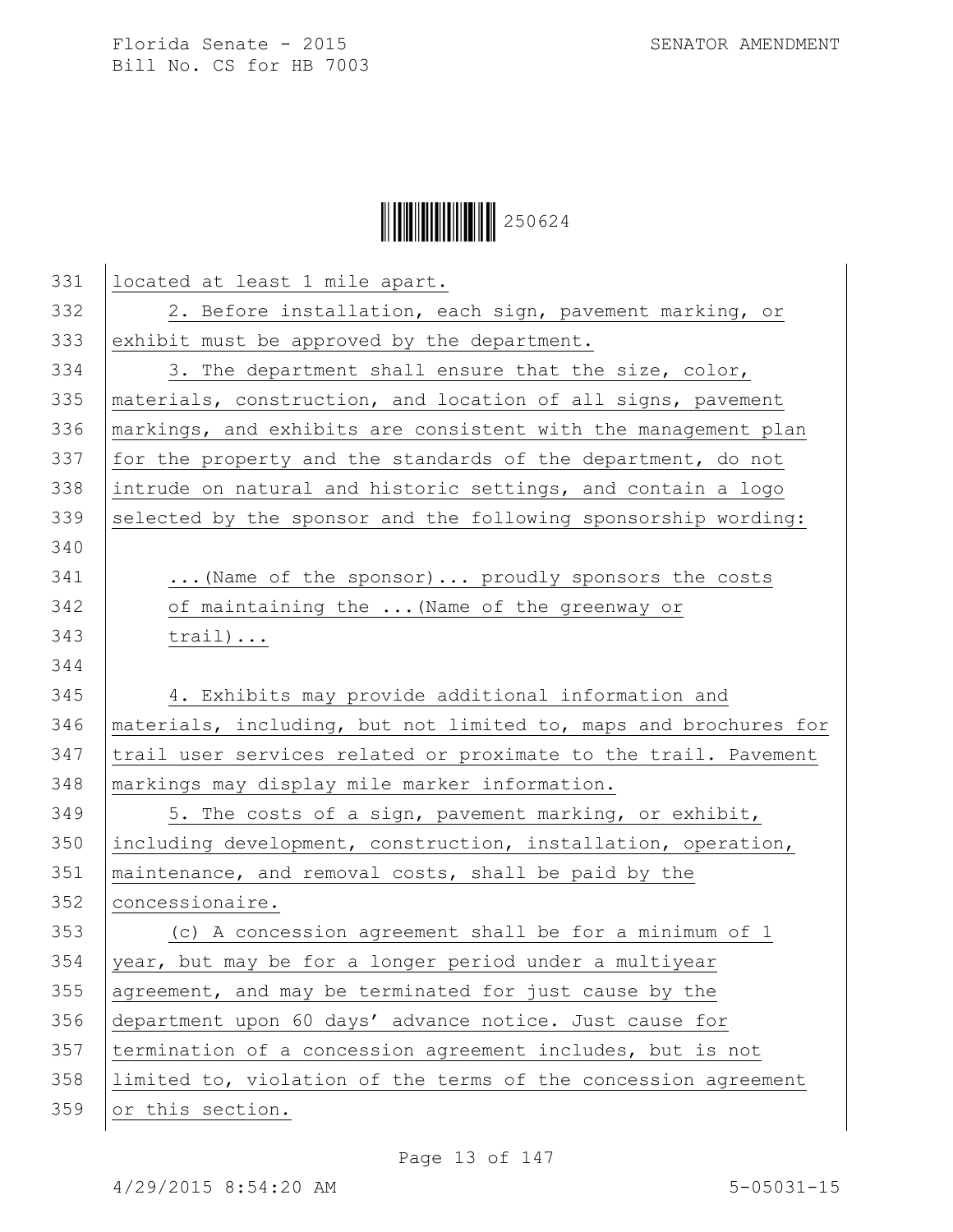$\begin{array}{|c|c|c|c|}\hline \multicolumn{1}{|c|}{\textbf{1}}&250624\ \hline \multicolumn{1}{|c|}{\textbf{2}}&50624\ \hline \end{array}$ 

| 360 | (2) Pursuant to s. 287.057, the department may contract for      |
|-----|------------------------------------------------------------------|
| 361 | the provision of services related to the trail sponsorship       |
| 362 | program, including recruitment and qualification of businesses,  |
| 363 | review of applications, permit issuance, and fabrication,        |
| 364 | installation, and maintenance of signs, pavement markings, and   |
| 365 | exhibits. The department may reject all proposals and seek       |
| 366 | another request for proposals or otherwise perform the work. The |
| 367 | contract may allow the contractor to retain a portion of the     |
| 368 | annual fees as compensation for its services.                    |
| 369 | (3) This section does not create a proprietary or                |
| 370 | compensable interest in any sponsorship site or location for any |
| 371 | permittee, and the department may terminate permits or change    |
| 372 | locations of sponsorship sites as it determines necessary for    |
| 373 | construction or improvement of facilities.                       |
| 374 | (4) The department may adopt rules to establish                  |
| 375 | requirements for qualification of businesses, qualification and  |
| 376 | location of sponsorship sites, and permit applications and       |
| 377 | processing. The department may adopt rules to establish other    |
| 378 | criteria necessary to implement this section and to provide for  |
| 379 | variances when necessary to serve the interest of the public or  |
| 380 | when required to ensure equitable treatment of program           |
| 381 | participants.                                                    |
| 382 | Section 7. Subsection (24) of section 373.019, Florida           |
| 383 | Statutes, is amended to read:                                    |
| 384 | 373.019 Definitions. When appearing in this chapter or in        |
| 385 | any rule, regulation, or order adopted pursuant thereto, the     |
| 386 | term:                                                            |
| 387 | (24) "Water resource development" means the formulation and      |
| 388 | implementation of regional water resource management strategies, |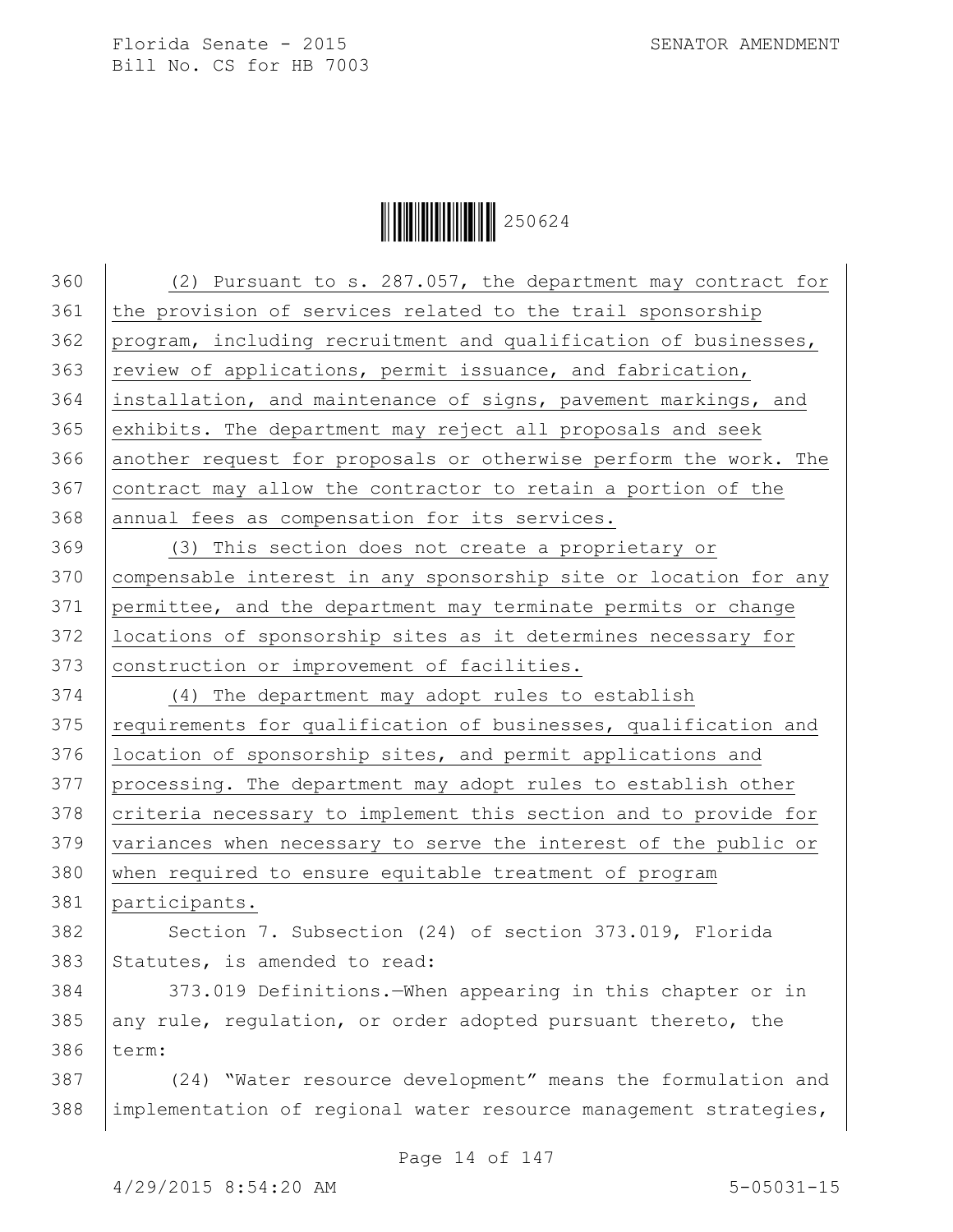

| 389 | including the collection and evaluation of surface water and     |
|-----|------------------------------------------------------------------|
| 390 | groundwater data; structural and nonstructural programs to       |
| 391 | protect and manage water resources; the development of regional  |
| 392 | water resource implementation programs; the construction,        |
| 393 | operation, and maintenance of major public works facilities to   |
| 394 | provide for flood control, surface and underground water         |
| 395 | storage, and groundwater recharge augmentation; and related      |
| 396 | technical assistance to local governments, and to government-    |
| 397 | owned and privately owned water utilities, and self-suppliers to |
| 398 | the extent assistance to self-suppliers promotes the policies as |
| 399 | set forth in s. 373.016.                                         |
| 400 | Section 8. Paragraph (b) of subsection (7) of section            |
| 401 | 373.036, Florida Statutes, is amended to read:                   |
| 402 | 373.036 Florida water plan; district water management            |
| 403 | plans.-                                                          |
| 404 | (7) CONSOLIDATED WATER MANAGEMENT DISTRICT ANNUAL REPORT.-       |
| 405 | (b) The consolidated annual report shall contain the             |
| 406 | following elements, as appropriate to that water management      |
| 407 | district:                                                        |
| 408 | 1. A district water management plan annual report or the         |
| 409 | annual work plan report allowed in subparagraph $(2)$ (e) 4.     |
| 410 | 2. The department-approved minimum flows and minimum water       |
| 411 | levels annual priority list and schedule required by s.          |
| 412 | $373.042(3)$ s. $373.042(2)$ .                                   |
| 413 | 3. The annual 5-year capital improvements plan required by       |
| 414 | s. $373.536(6)(a)3$ .                                            |
| 415 | 4. The alternative water supplies annual report required by      |
| 416 | $s. 373.707(8)(n)$ .                                             |
| 417 | 5. The final annual 5-year water resource development work       |
|     |                                                                  |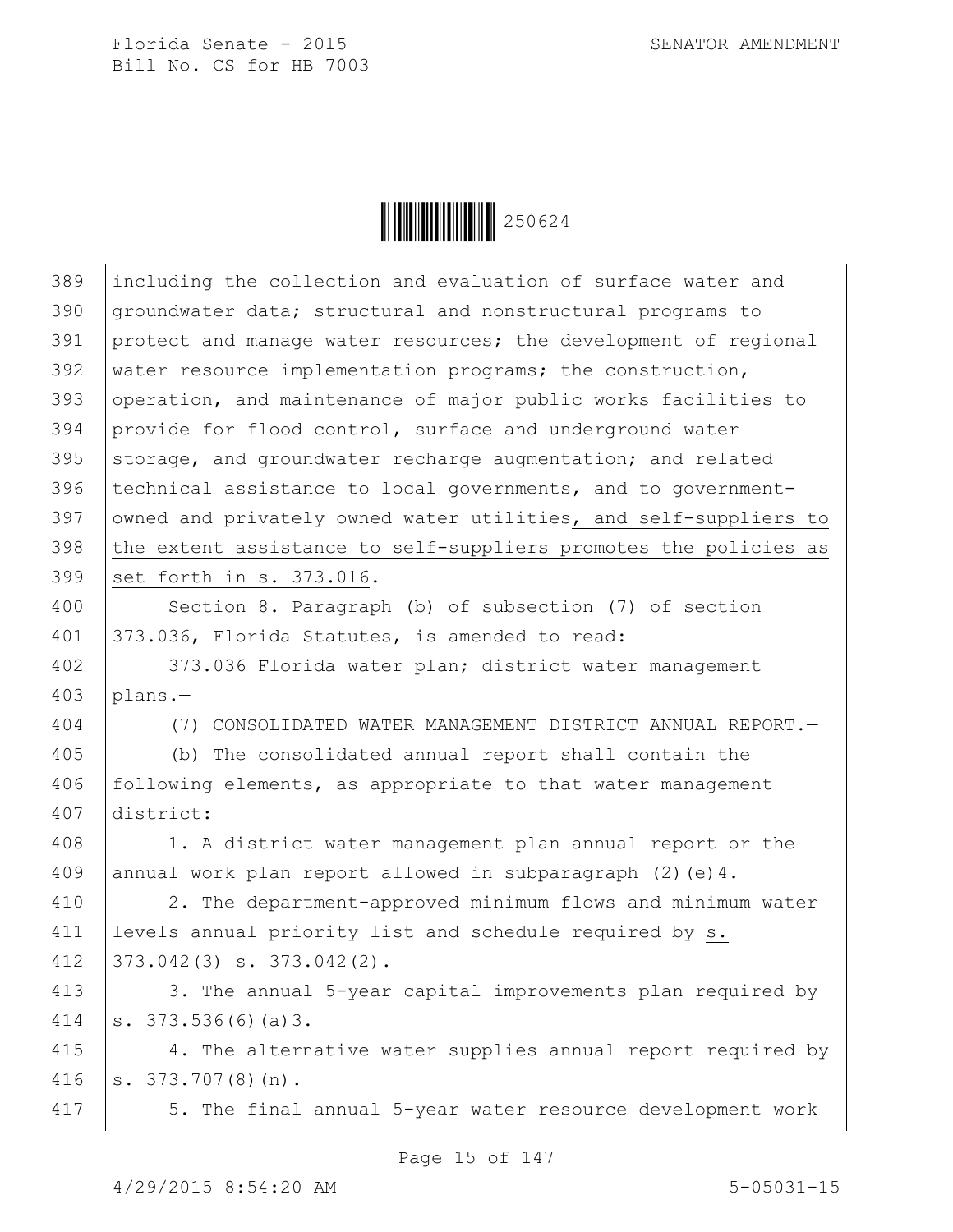

| 418 | program required by $s. 373.536(6)$ (a) 4.                     |
|-----|----------------------------------------------------------------|
| 419 | 6. The Florida Forever Water Management District Work Plan     |
| 420 | annual report required by s. 373.199(7).                       |
| 421 | 7. The mitigation donation annual report required by s.        |
| 422 | 373.414(1)(b)2.                                                |
| 423 | 8. Information on all projects related to water quality or     |
| 424 | water quantity as part of a 5-year work program, including:    |
| 425 | a. A list of all specific projects identified to implement     |
| 426 | a basin management action plan or a recovery or prevention     |
| 427 | strategy;                                                      |
| 428 | b. A priority ranking for each listed project for which        |
| 429 | state funding through the water resources work program is      |
| 430 | requested, which must be made available to the public for      |
| 431 | comment at least 30 days before submission of the consolidated |
| 432 | annual report;                                                 |
| 433 | c. The estimated cost for each listed project;                 |
| 434 | d. The estimated completion date for each listed project;      |
| 435 | e. The source and amount of financial assistance to be made    |
| 436 | available by the department, a water management district, or   |
| 437 | other entity for each listed project; and                      |
| 438 | f. A quantitative estimate of each listed project's benefit    |
| 439 | to the watershed, water body, or water segment in which it is  |
| 440 | located.                                                       |
| 441 | 9. A grade for each watershed, water body, or water segment    |
| 442 | in which a project listed under subparagraph 8. is located     |
| 443 | representing the level of impairment and violations of adopted |
| 444 | minimum flow or minimum water level. The grading system must   |
| 445 | reflect the severity of the impairment of the watershed,       |
| 446 | waterbody, or water segment.                                   |

Page 16 of 147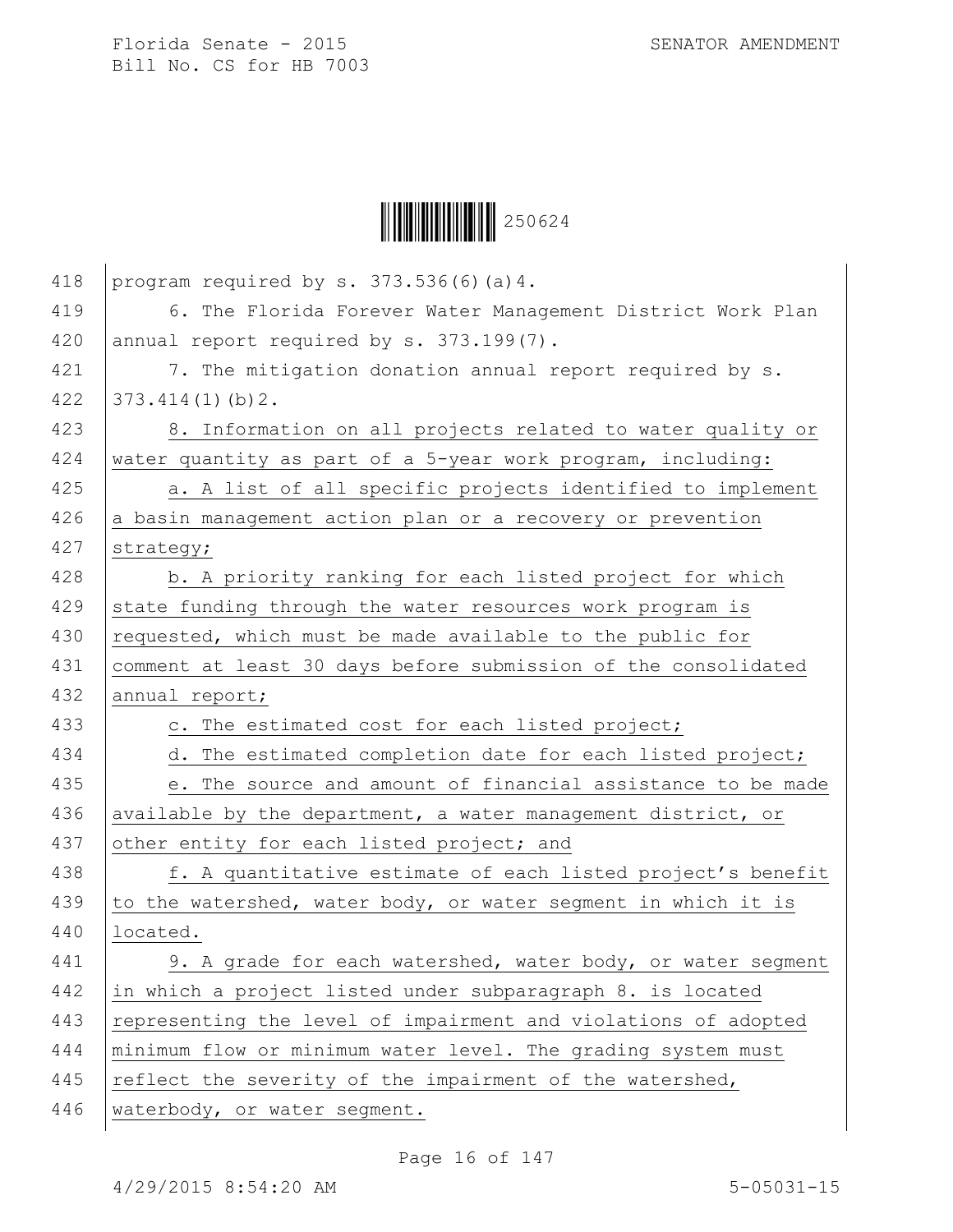

447 | Section 9. Section 373.037, Florida Statutes, is created to 448 read: 449 373.037 Pilot program for alternative water supply 450 development in restricted allocation areas.-451 (1) As used in this section, the term: 452 (a) "Central Florida Water Initiative Area" means all of 453 Orange, Osceola, Polk, and Seminole Counties, and southern Lake 454 County, as designated by the Central Florida Water Initiative 455 Guiding Document of January 30, 2015. 456 (b) "Lower East Coast Regional Water Supply Planning Area" 457 means the areas withdrawing surface and groundwater from Water 458 Conservation Areas 1, 2A, 2B, 3A, and 3B, Grassy Waters 459 Preserve/Water Catchment Area, Pal Mar, J.W. Corbett Wildlife 460 Management Area, Loxahatchee Slough, Loxahatchee River, 461 Riverbend Park, Dupuis Reserve, Jonathan Dickinson State Park, 462 Kitching Creek, Moonshine Creek, Cypress Creek, Hobe Grove 463 Ditch, the Holey Land and Rotenberger Wildlife Management Areas, 464 and the freshwater portions of the Everglades National Park, as 465 designated by the South Florida Water Management District. 466 (c) "Restricted allocation area" means an area within a 467 water supply planning region of the Southwest Florida Water 468 Management District, the South Florida Water Management 469 | District, or the St. Johns River Water Management District where 470 the governing board of the water management district has 471 determined that existing sources of water are not adequate to 472 supply water for all existing and future reasonable-beneficial 473 uses and to sustain the water resources and related natural 474 systems for the planning period pursuant to ss. 373.036 and 475 373.709 and where the governing board of the water management

Page 17 of 147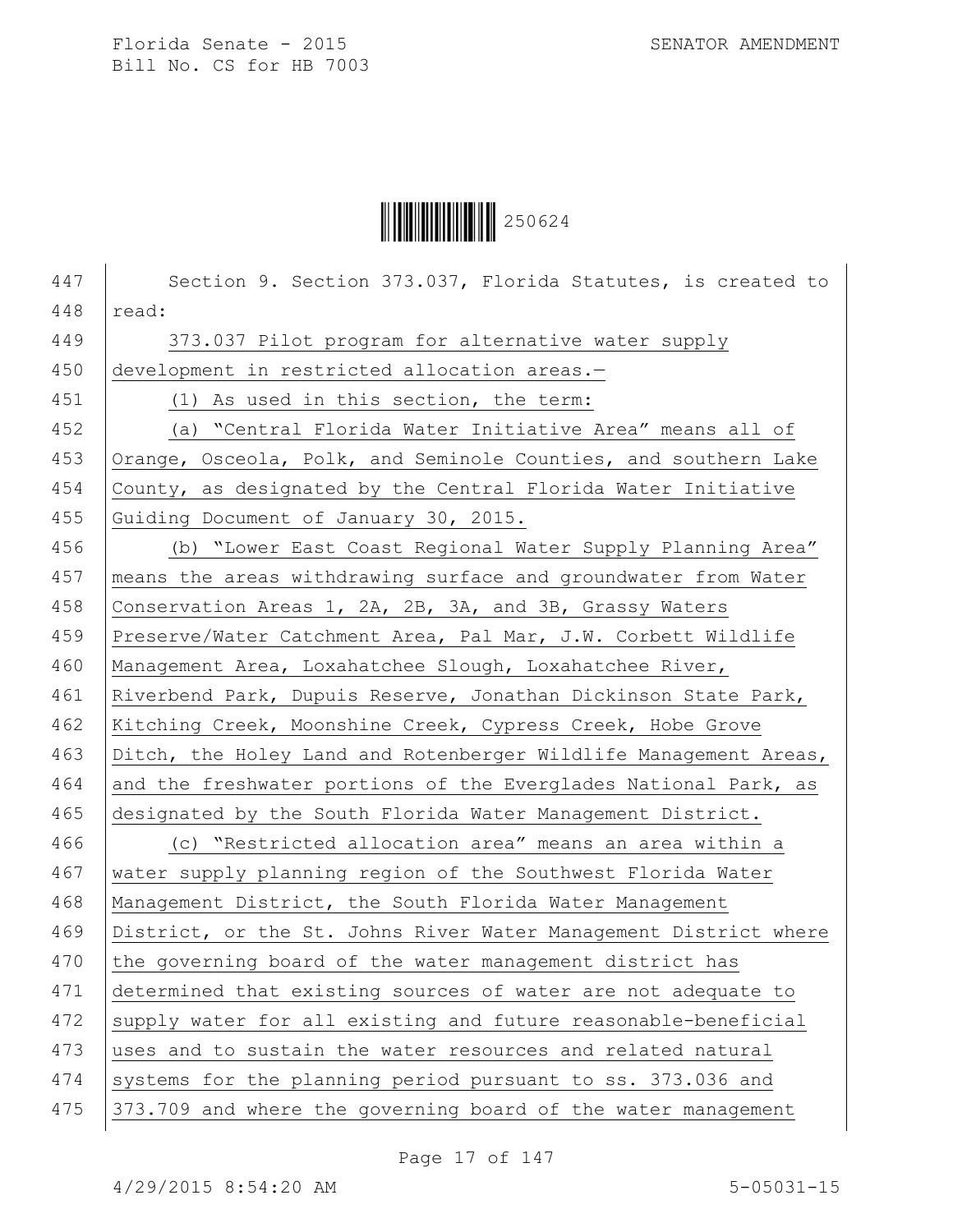Ì250624ÆÎ250624

| 476 | district has applied allocation restrictions with regard to the  |
|-----|------------------------------------------------------------------|
| 477 | use of specific sources of water. For the purposes of this       |
| 478 | section, the term includes the Central Florida Water Initiative  |
| 479 | Area, the Lower East Coast Regional Water Supply Planning Area,  |
| 480 | the Southern Water Use Caution Area, and the Upper East Coast    |
| 481 | Regional Water Supply Planning Area.                             |
| 482 | (d) "Southern Water Use Caution Area" means all of Desoto,       |
| 483 | Hardee, Manatee, and Sarasota Counties and parts of Charlotte,   |
| 484 | Highlands, Hillsborough, and Polk Counties, as designated by the |
| 485 | Southwest Florida Water Management District.                     |
| 486 | (e) "Upper East Coast Regional Water Supply Planning Area"       |
| 487 | means the areas withdrawing surface and groundwater from the     |
| 488 | Central and Southern Florida canals or the Floridan Aquifer, as  |
| 489 | designated by the South Florida Water Management District.       |
| 490 | (2) The Legislature finds that:                                  |
| 491 | (a) Local governments, regional water supply authorities,        |
| 492 | and government-owned and privately owned water utilities face    |
| 493 | significant challenges in securing funds for implementing large- |
| 494 | scale alternative water supply projects in certain restricted    |
| 495 | allocation areas due to a variety of factors, such as the        |
| 496 | magnitude of the water resource challenges, the large number of  |
| 497 | water users, the difficulty of developing multijurisdictional    |
| 498 | solutions across district, county, or municipal boundaries, and  |
| 499 | the expense of developing large-scale alternative water supply   |
| 500 | projects identified in the regional water supply plans pursuant  |
| 501 | to s. 373.709.                                                   |
| 502 | (b) These factors make it necessary to provide other             |
| 503 | options for the Southwest Florida Water Management District, the |
| 504 | South Florida Water Management District, and the St. Johns River |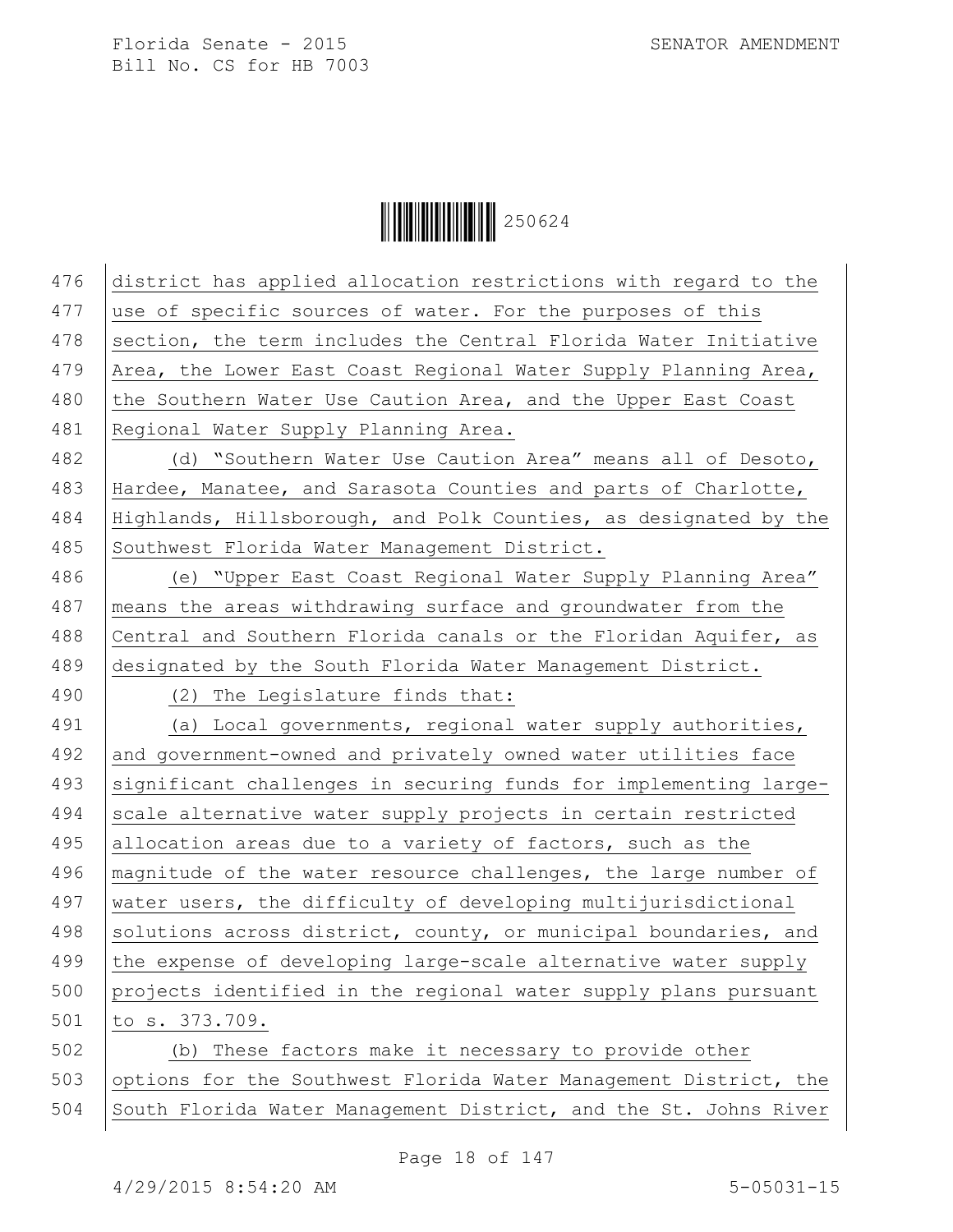$\begin{array}{|c|c|c|c|c|}\hline \multicolumn{1}{|c|}{\textbf{1}}&\multicolumn{1}{|c|}{\textbf{250624}}\ \hline \multicolumn{1}{|c|}{\textbf{250624}}\hline \end{array}$ 

| 505 | Water Management District to be able to take the lead in          |
|-----|-------------------------------------------------------------------|
| 506 | developing and implementing one alternative water supply project  |
| 507 | within a restricted allocation area as a pilot alternative water  |
| 508 | supply development project.                                       |
| 509 | (c) Each pilot project must provide water supply and              |
| 510 | environmental benefits. Consideration should be given to          |
| 511 | projects that provide reductions in damaging discharges to tide   |
| 512 | or that are part of a recovery or prevention strategy for         |
| 513 | minimum flows and minimum water levels.                           |
| 514 | (3) The water management districts specified in paragraph         |
| 515 | (2) (b) may, at their sole discretion, designate and implement an |
| 516 | existing alternative water supply project that is identified in   |
| 517 | each district's regional water supply plan as its one pilot       |
| 518 | project or amend their respective regional water supply plans to  |
| 519 | add a new alternative water supply project as their district      |
| 520 | pilot project. A pilot project designation made pursuant to this  |
| 521 | section should be made no later than July 1, 2016, and is not     |
| 522 | subject to the rulemaking requirements of chapter 120 or subject  |
| 523 | to legal challenge pursuant to ss. 120.569 and 120.57. A water    |
| 524 | management district may designate an alternative water supply     |
| 525 | project located within another water management district if the   |
| 526 | project is located in a restricted allocation area designated by  |
| 527 | the other water management district and a substantial quantity    |
| 528 | of water provided by the alternative water supply project will    |
| 529 | be used within the designating water management district's        |
| 530 | boundaries.                                                       |
| 531 | (4) In addition to the other powers granted and duties            |
| 532 | imposed under this chapter, if a district specified in paragraph  |
| 533 | (2) (b) elects to implement a pilot project pursuant to this      |
|     |                                                                   |

Page 19 of 147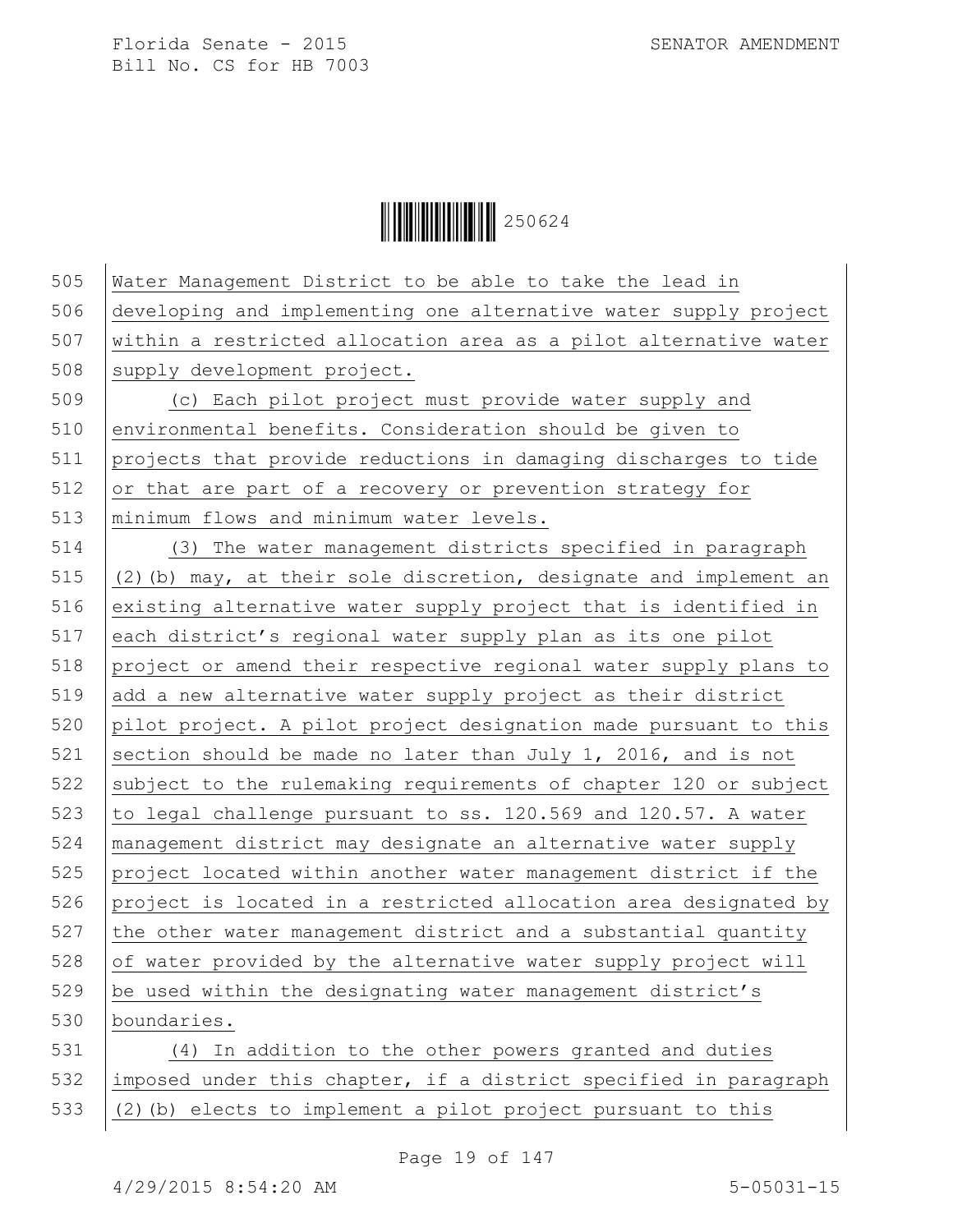$\|$  $\|$  $\|$  $\|$  $\|$  $\|$  $250624$ 

534 section, its governing board has the following powers and is subject to the following restrictions in implementing the pilot 536 project: (a) The governing board may not develop and implement a 538 pilot project on privately owned land without the voluntary consent of the landowner, which consent may be evidenced by 540 deed, easement, license, contract, or other written legal instrument executed by the landowner after July 1, 2015. (b) The governing board may not engage in local water supply distribution or sell water to the pilot project 544 | participants. (c) The governing board may join with one or more other water management districts and counties, municipalities, special districts, publicly owned or privately owned water utilities, multijurisdictional water supply entities, regional water supply 549 authorities, self-suppliers, or other entities for the purpose 550 of carrying out its powers, and may contract with any such other 551 entities to finance or otherwise implement acquisitions,  $|$  construction, and operation and maintenance, if such contracts 553 are consistent with the public interest and based upon independent cost estimates, including comparisons with other alternative water supply projects. The contracts may provide for 556 contributions to be made by each party to the contract for the division and apportionment of resulting costs, including 558 operations and maintenance, benefits, services, and products. The contracts may contain other covenants and agreements necessary and appropriate to accomplish their purposes. (5) A water management district may provide up to 50 percent of funding assistance for a pilot project.

Page 20 of 147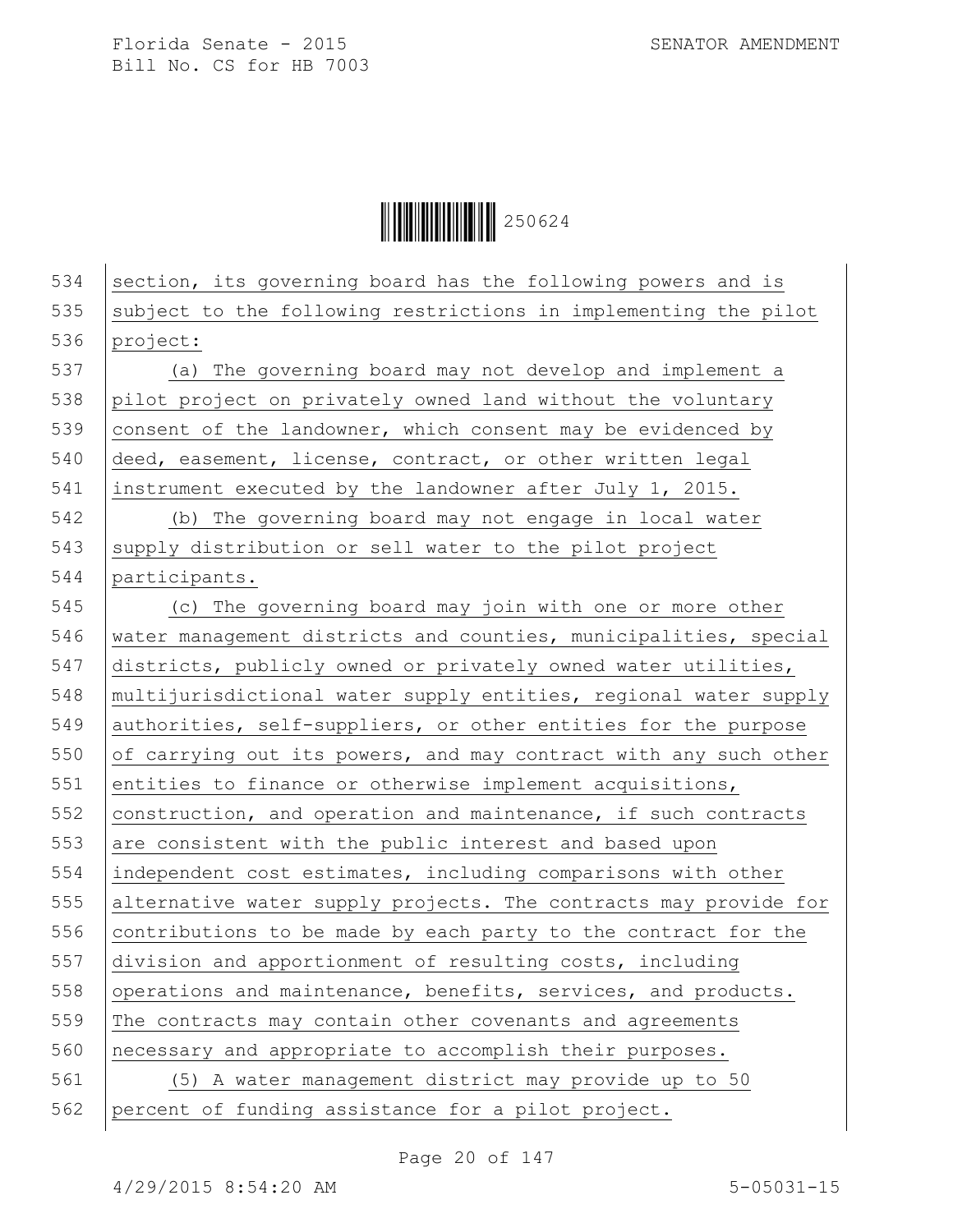$\begin{array}{|c|c|c|c|}\hline \multicolumn{1}{|c|}{\textbf{1}}&250624\ \hline \multicolumn{1}{|c|}{\textbf{2}}&50624\ \hline \end{array}$ 

| 563 | (6) If a water management district specified in paragraph        |
|-----|------------------------------------------------------------------|
| 564 | (2) (b) elects to implement a pilot project, it shall submit a   |
| 565 | report to the Governor, the President of the Senate, and the     |
| 566 | Speaker of the House of Representatives by July 1, 2019, on the  |
| 567 | effectiveness of its pilot project. The report must include all  |
| 568 | of the following information:                                    |
| 569 | (a) A description of the alternative water supply project        |
| 570 | selected as a pilot project, including the quantity of water the |
| 571 | project has produced or is expected to produce and the           |
| 572 | consumptive users who are expected to use the water produced by  |
| 573 | the pilot project to meet their existing and future reasonable-  |
| 574 | beneficial uses.                                                 |
| 575 | (b) Progress made in developing and implementing the pilot       |
| 576 | project in comparison to the development and implementation of   |
| 577 | other alternative water supply projects in the restricted        |
| 578 | allocation area.                                                 |
| 579 | (c) The capital and operating costs to be expended by the        |
| 580 | water management district in implementing the pilot project in   |
| 581 | comparison to other alternative water supply projects being      |
| 582 | developed and implemented in the restricted allocation area.     |
| 583 | (d) The source of funds to be used by the water management       |
| 584 | district in developing and implementing the pilot project.       |
| 585 | (e) The benefits to the district's water resources and           |
| 586 | natural systems from implementation of the pilot project.        |
| 587 | (f) A recommendation as to whether the traditional role of       |
| 588 | water management districts regarding the development and         |
| 589 | implementation of alternative water supply projects, as          |
| 590 | specified in ss. 373.705 and 373.707, should be revised and, if  |
| 591 | so, identification of the statutory changes necessary to expand  |
|     |                                                                  |

Page 21 of 147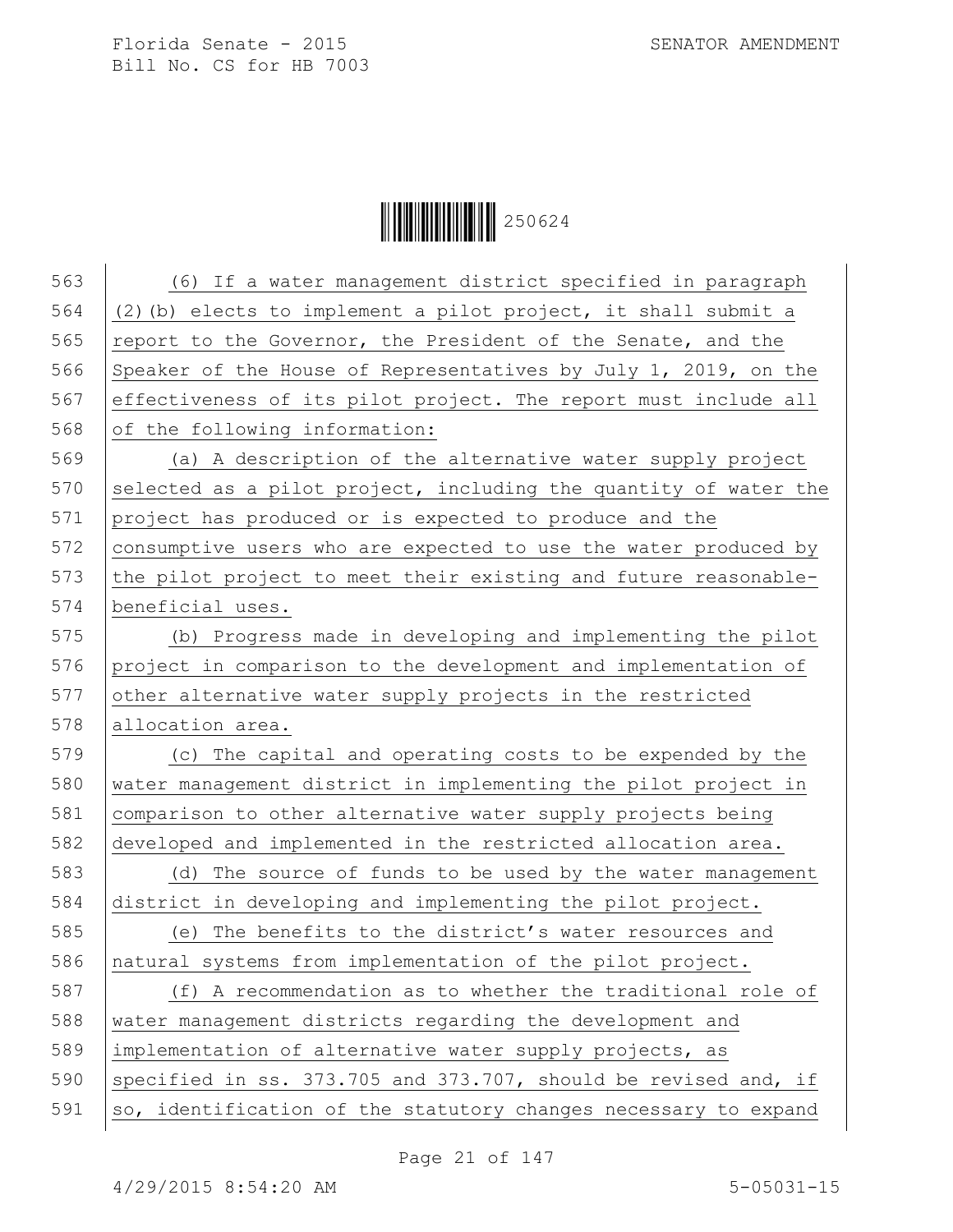

592 the scope of the pilot program. 593 Section 10. Section 373.042, Florida Statutes, is amended 594  $\vert$  to read: 595 373.042 Minimum flows and minimum water levels.-596 (1) Within each section, or within the water management 597 district as a whole, the department or the governing board shall 598 establish the following: 599 (a) Minimum flow for all surface watercourses in the area. 600 The minimum flow for a given watercourse is  $\frac{1}{2}$  be the limit 601  $\vert$  at which further withdrawals would be significantly harmful to 602 the water resources or ecology of the area. 603 (b) Minimum water level. The minimum water level is  $shall$ 604 be the level of groundwater in an aquifer and the level of 605 surface water at which further withdrawals would be 606 significantly harmful to the water resources or ecology of the 607 area. 608 609 The minimum flow and minimum water level shall be calculated by 610 the department and the governing board using the best 611 information available. When appropriate, minimum flows and 612 minimum water levels may be calculated to reflect seasonal 613 variations. The department and the governing board shall  $a \text{--}$ 614 consider, and at their discretion may provide for, the 615 protection of nonconsumptive uses in the establishment of 616 minimum flows and minimum water levels. 617 (2)(a) If a minimum flow or minimum water level has not 618 been adopted for an Outstanding Florida Spring, a water 619 management district or the department shall use the emergency 620 | rulemaking authority provided in paragraph (c) to adopt a

Page 22 of 147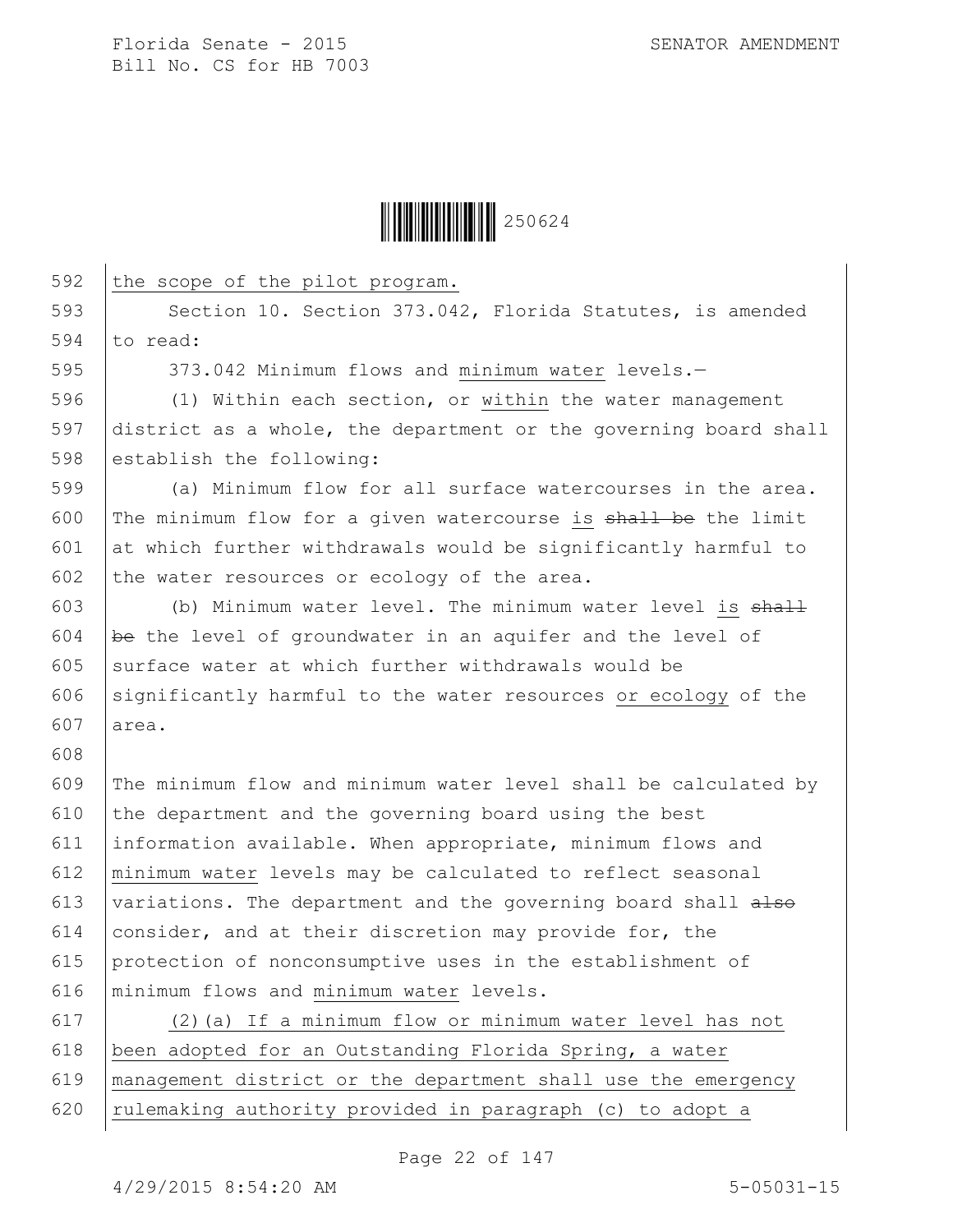$\mathbf{r}$ 

 $\|$  $\|$  $\|$  $\|$  $\|$  $\|$  $250624$ 

| 621                      | minimum flow or minimum water level no later than July 1, 2017,                                               |
|--------------------------|---------------------------------------------------------------------------------------------------------------|
| 622                      | except for the Northwest Florida Water Management District,                                                   |
| 623                      | which shall use such authority to adopt minimum flows and                                                     |
| 624                      | minimum water levels for Outstanding Florida Springs no later                                                 |
| 625                      | than July $1, 2026.$                                                                                          |
| 626                      | (b) For Outstanding Florida Springs identified on a water                                                     |
| 627                      | management district's priority list developed pursuant to                                                     |
| 628                      | subsection (3) which have the potential to be affected by                                                     |
| 629                      | withdrawals in an adjacent district, the adjacent district or                                                 |
| 630                      | districts and the department shall collaboratively develop and                                                |
| 631                      | implement a recovery or prevention strategy for an Outstanding                                                |
| 632                      | Florida Spring not meeting an adopted minimum flow or minimum                                                 |
| 633                      | water level.                                                                                                  |
| 634                      | (c) The Legislature finds as provided in s. $373.801(3)$ (b)                                                  |
| 635                      | that the adoption of minimum flows and minimum water levels or                                                |
| 636                      | recovery or prevention strategies for Outstanding Florida                                                     |
| 637                      | Springs requires immediate action. The department and the                                                     |
| 638                      | districts are authorized, and all conditions are deemed to be                                                 |
| 639                      | met, to use emergency rulemaking provisions pursuant to s.                                                    |
| 640                      | 120.54(4) to adopt minimum flows and minimum water levels                                                     |
| 641                      | pursuant to this subsection and recovery or prevention                                                        |
| 642                      | strategies adopted concurrently with a minimum flow or minimum                                                |
| 643                      | water level pursuant to s. 373.805(2).                                                                        |
| 644                      | $(3)$ $(2)$ By November 15, 1997, and annually thereafter, each                                               |
| $\bigcap_{n=1}^{\infty}$ | and the component component of the state of the first state of the state of the component of the state of the |

645 water management district shall submit to the department for  $646$  review and approval a priority list and schedule for the 647 establishment of minimum flows and minimum water levels for 648 surface watercourses, aquifers, and surface waters within the 649 district. The priority list and schedule shall identify those

Page 23 of 147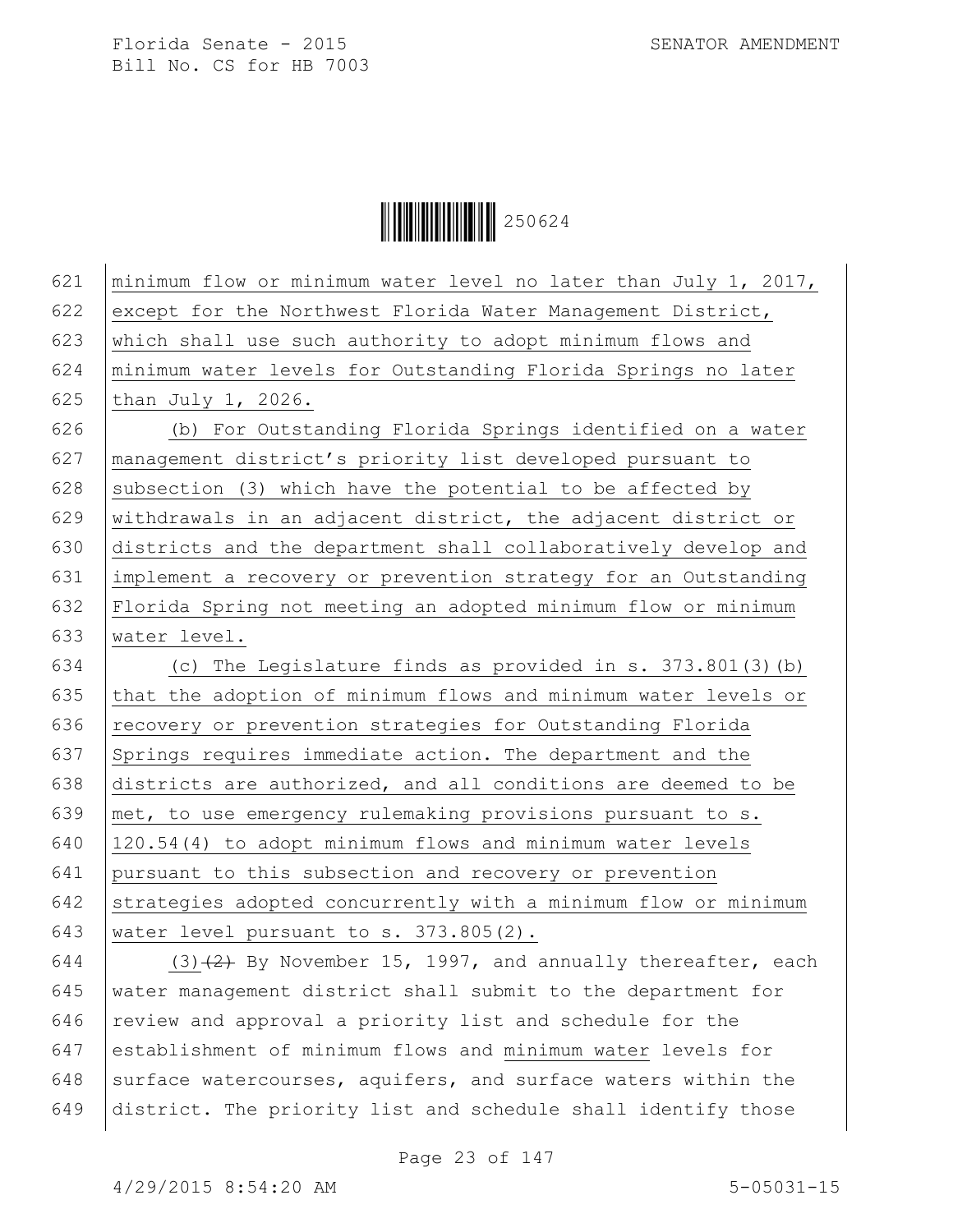

650 listed water bodies for which the district will voluntarily 651 undertake independent scientific peer review; any reservations 652 proposed by the district to be established pursuant to s. 653  $\vert$  373.223(4); and those listed water bodies that have the 654 potential to be affected by withdrawals in an adjacent district 655 for which the department's adoption of a reservation pursuant to 656  $\vert$  s. 373.223(4) or a minimum flow or minimum water level pursuant 657 to subsection (1) may be appropriate. By March 1, 2006, and 658 annually thereafter, each water management district shall 659 include its approved priority list and schedule in the 660 consolidated annual report required by  $s. 373.036(7)$ . The 661 priority list shall be based upon the importance of the waters 662 to the state or region and the existence of or potential for 663 significant harm to the water resources or ecology of the state 664 or region, and shall include those waters which are experiencing 665 or may reasonably be expected to experience adverse impacts. 666 Each water management district's priority list and schedule 667 shall include all first magnitude springs, and all second 668 magnitude springs within state or federally owned lands 669 purchased for conservation purposes. The specific schedule for 670 establishment of spring minimum flows and minimum water levels 671 shall be commensurate with the existing or potential threat to 672 spring flow from consumptive uses. Springs within the Suwannee 673 River Water Management District, or second magnitude springs in 674 other areas of the state, need not be included on the priority 675 list if the water management district submits a report to the 676 Department of Environmental Protection demonstrating that 677 adverse impacts are not now occurring nor are reasonably 678 expected to occur from consumptive uses during the next 20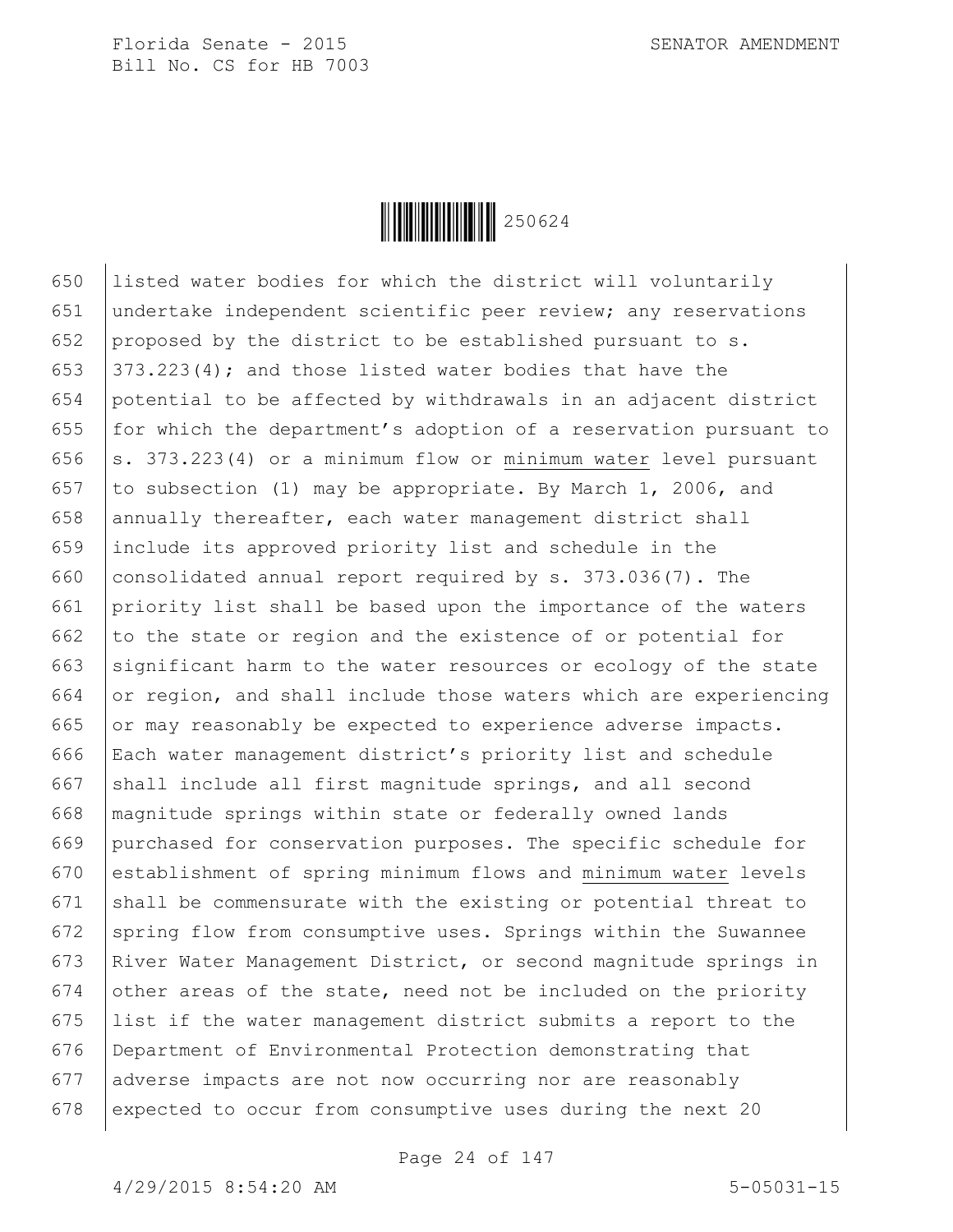

679 vears. The priority list and schedule is not subject to any 680 proceeding pursuant to chapter 120. Except as provided in 681 subsection (4)  $\left(3\right)$ , the development of a priority list and 682 compliance with the schedule for the establishment of minimum 683 flows and minimum water levels pursuant to this subsection 684 satisfies the requirements of subsection  $(1)$ .

685  $(4)$  (4)  $(3)$  Minimum flows or minimum water levels for priority 686 waters in the counties of Hillsborough, Pasco, and Pinellas 687 shall be established by October 1, 1997. Where a minimum flow or 688 minimum water level for the priority waters within those 689 counties has not been established by the applicable deadline, 690 the secretary of the department shall, if requested by the 691 governing body of any local government within whose jurisdiction 692 the affected waters are located, establish the minimum flow or 693 minimum water level in accordance with the procedures 694 established by this section. The department's reasonable costs 695  $\vert$  in establishing a minimum flow or minimum water level shall, 696 upon request of the secretary, be reimbursed by the district.

 $(5)$  (4) A water management district shall provide the department with technical information and staff support for the development of a reservation, minimum flow or minimum water level, or recovery or prevention strategy to be adopted by the department by rule. A water management district shall apply any 702 reservation, minimum flow or minimum water level, or recovery or prevention strategy adopted by the department by rule without 704 the district's adoption by rule of such reservation, minimum 705 flow or minimum water level, or recovery or prevention strategy.

706 (6) $(5)+(3)$  Upon written request to the department or 707 | governing board by a substantially affected person, or by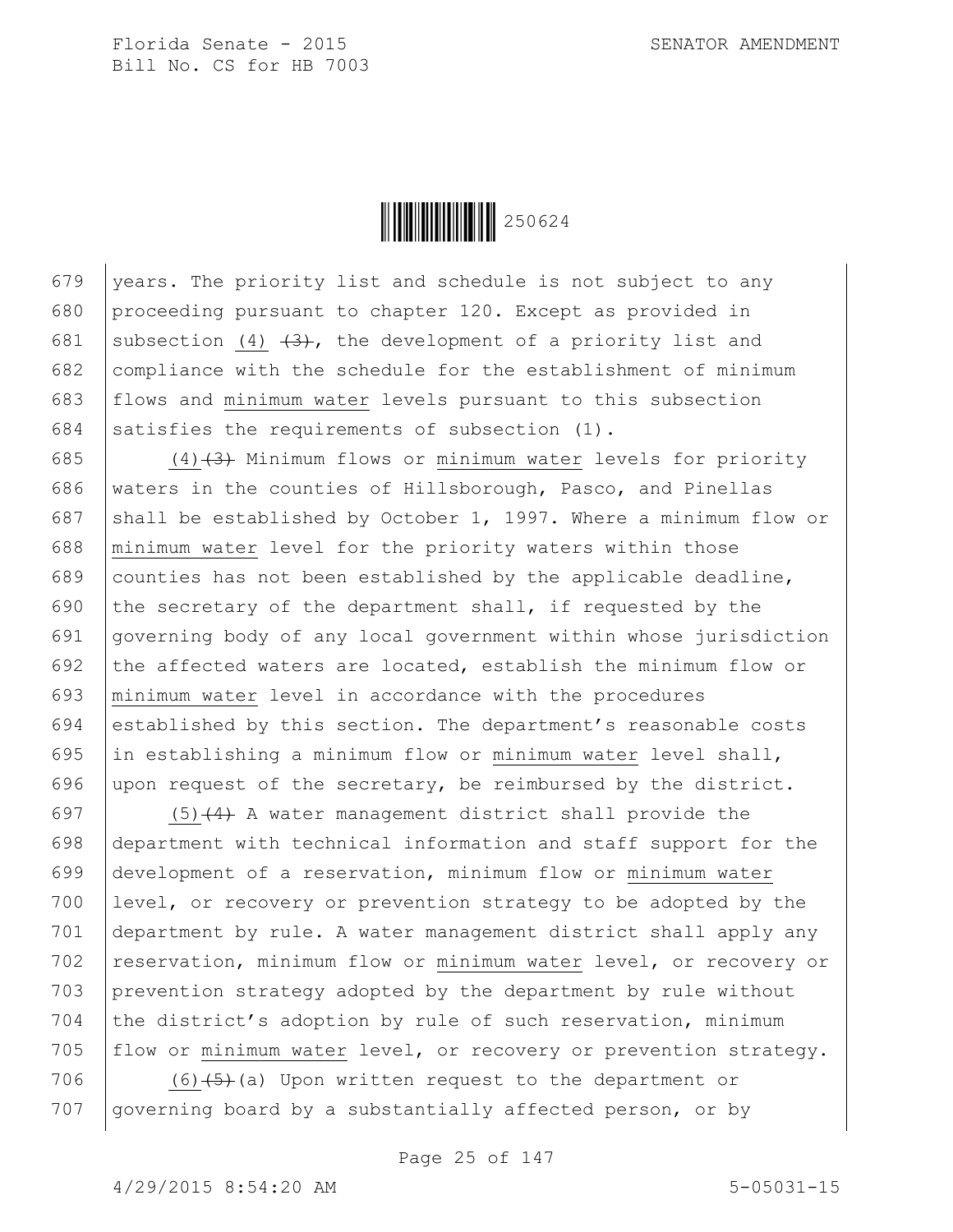

 decision of the department or governing board, prior to the establishment of a minimum flow or minimum water level and prior 710 to the filing of any petition for administrative hearing related to the minimum flow or minimum water level, all scientific or 712 | technical data, methodologies, and models, including all 713 scientific and technical assumptions employed in each model, used to establish a minimum flow or minimum water level shall be subject to independent scientific peer review. Independent 716 scientific peer review means review by a panel of independent, 717 recognized experts in the fields of hydrology, hydrogeology, limnology, biology, and other scientific disciplines, to the extent relevant to the establishment of the minimum flow or minimum water level.

721 (b) If independent scientific peer review is requested, it  $722$  shall be initiated at an appropriate point agreed upon by the 723 department or governing board and the person or persons 724 requesting the peer review. If no agreement is reached, the 725 department or governing board shall determine the appropriate 726 point at which to initiate peer review. The members of the peer  $727$  review panel shall be selected within 60 days of the point of 728 initiation by agreement of the department or governing board and 729 the person or persons requesting the peer review. If the panel 730 is not selected within the  $60$ -day period, the time limitation 731  $\mid$  may be waived upon the agreement of all parties. If no waiver 732 occurs, the department or governing board may proceed to select 733 the peer review panel. The cost of the peer review shall be 734 borne equally by the district and each party requesting the peer 735  $\vert$  review, to the extent economically feasible. The panel shall 736 | submit a final report to the governing board within 120 days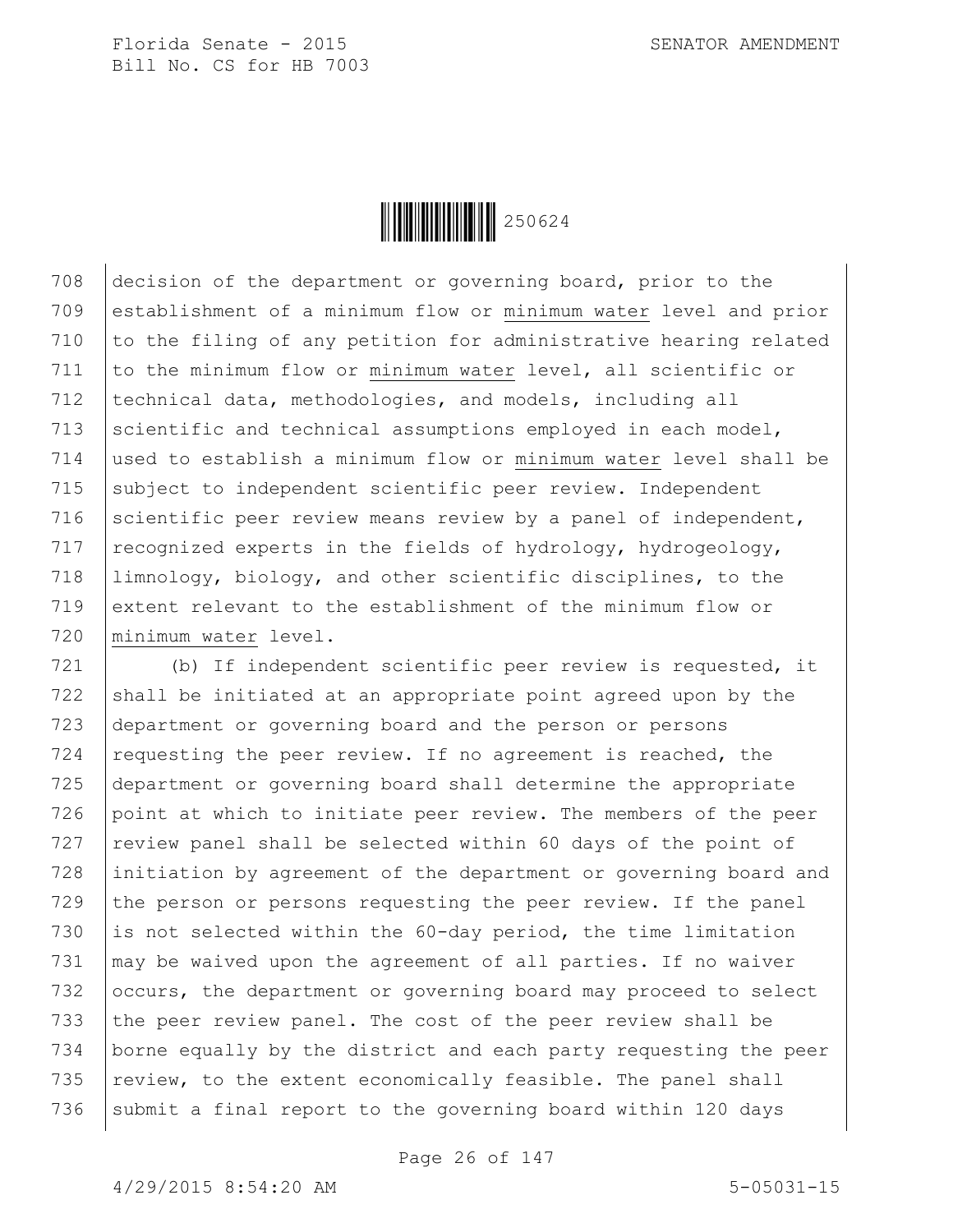

737 after its selection unless the deadline is waived by agreement 738 of all parties. Initiation of peer review pursuant to this 739 paragraph shall toll any applicable deadline under chapter 120 740 or other law or district rule regarding permitting, rulemaking, 741 or administrative hearings, until 60 days following submittal of 742 the final report. Any such deadlines shall also be tolled for 60 743 days following withdrawal of the request or following agreement 744 of the parties that peer review will no longer be pursued. The 745 department or the governing board shall give significant weight 746 to the final report of the peer review panel when establishing 747 the minimum flow or minimum water level.

748 (c) If the final data, methodologies, and models, including 749 all scientific and technical assumptions employed in each model 750 upon which a minimum flow or level is based, have undergone peer 751 | review pursuant to this subsection, by request or by decision of 752 the department or governing board, no further peer review shall 753 be required with respect to that minimum flow or minimum water 754 level.

755 (d) No minimum flow or minimum water level adopted by rule 756 or formally noticed for adoption on or before May 2, 1997, shall 757 be subject to the peer review provided for in this subsection.

 $(7)$  (7) (6) If a petition for administrative hearing is filed under chapter 120 challenging the establishment of a minimum flow or minimum water level, the report of an independent 761 scientific peer review conducted under subsection (5)  $\left(4\right)$  is 762 admissible as evidence in the final hearing, and the 763 administrative law judge must render the order within 120 days after the filing of the petition. The time limit for rendering the order shall not be extended except by agreement of all the

Page 27 of 147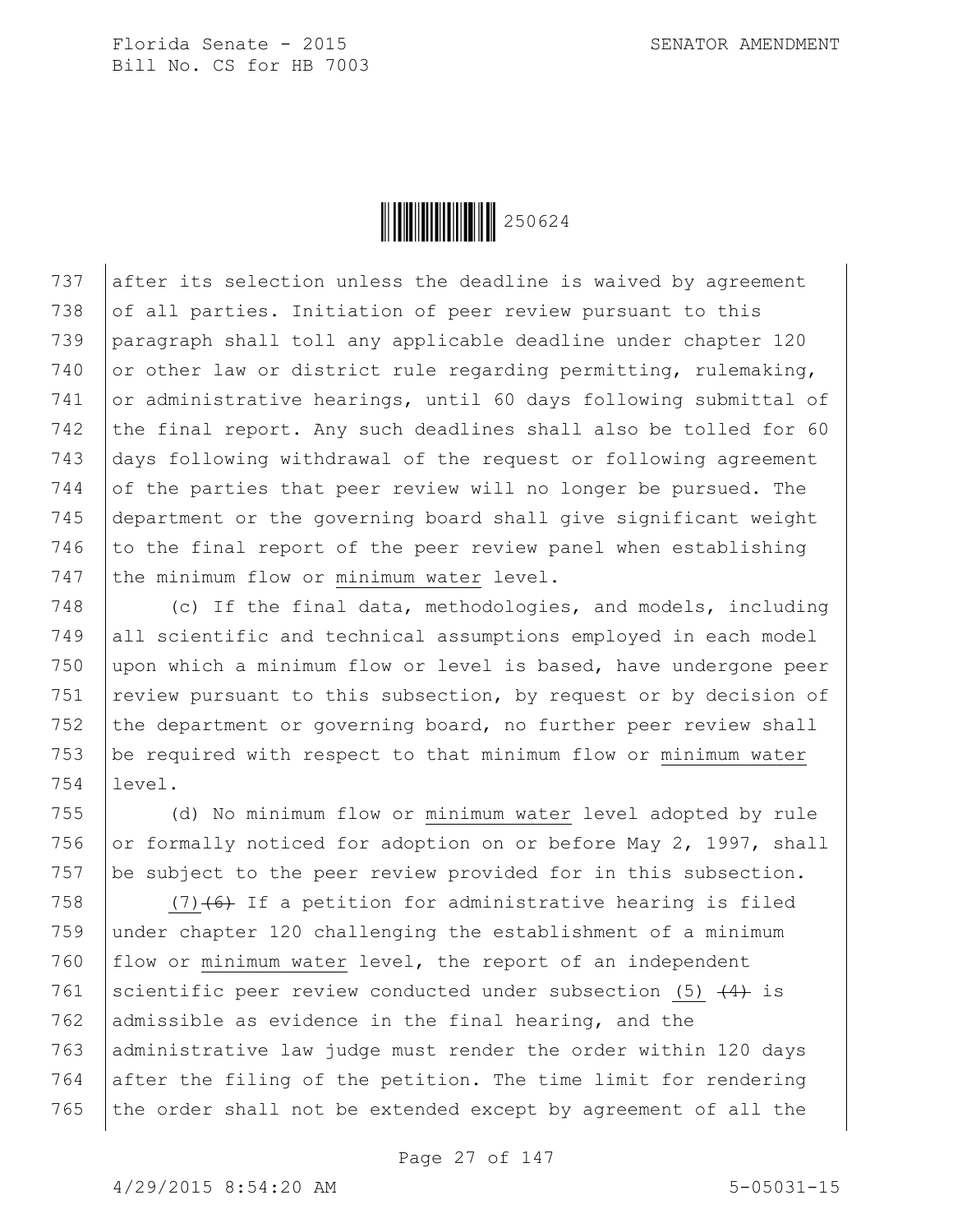$\|$  $\|$  $\|$  $\|$  $\|$  $\|$  $250624$ 

766 parties. To the extent that the parties agree to the findings of

 the peer review, they may stipulate that those findings be incorporated as findings of fact in the final order. (8) The rules adopted pursuant to this section are not 770 | subject to s. 120.541(3). 771 Section 11. Section 373.0421, Florida Statutes, is amended  $\vert$  to read: 773 373.0421 Establishment and implementation of minimum flows 774 and minimum water levels.- (1) ESTABLISHMENT.— (a) *Considerations.*—When establishing minimum flows and 777 | minimum water levels pursuant to s. 373.042, the department or 778 governing board shall consider changes and structural 779 alterations to watersheds, surface waters, and aquifers and the 780 effects such changes or alterations have had, and the constraints such changes or alterations have placed, on the hydrology of an affected watershed, surface water, or aquifer, provided that nothing in this paragraph shall allow significant harm as provided by s. 373.042(1) caused by withdrawals. (b) *Exclusions.*— 786 | 1. The Legislature recognizes that certain water bodies no longer serve their historical hydrologic functions. The Legislature also recognizes that recovery of these water bodies to historical hydrologic conditions may not be economically or 790 | technically feasible, and that such recovery effort could cause adverse environmental or hydrologic impacts. Accordingly, the department or governing board may determine that setting a minimum flow or minimum water level for such a water body based 794 on its historical condition is not appropriate.

Page 28 of 147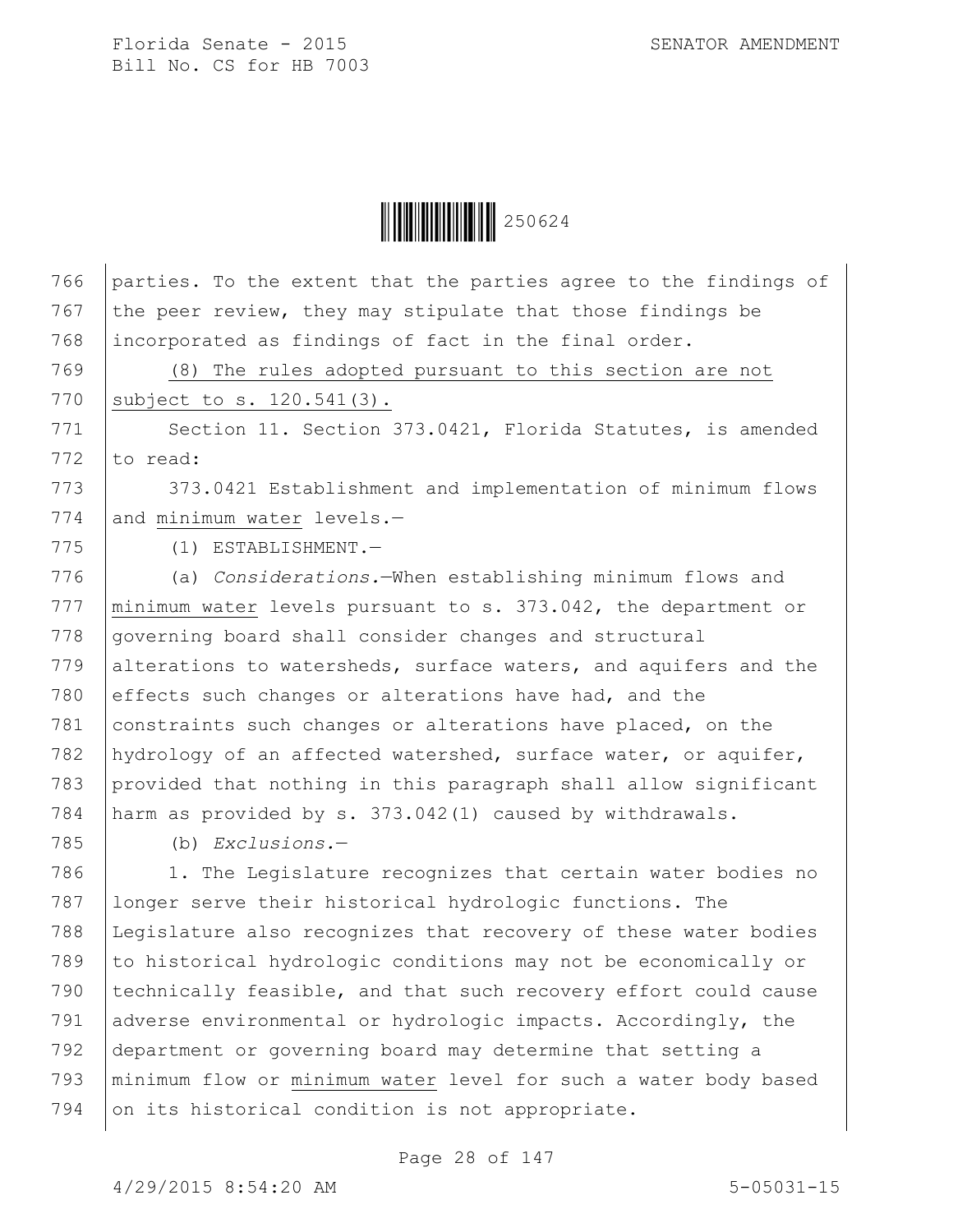Ì250624ÆÎ250624

795 2. The department or the governing board is not required to

796 establish minimum flows or minimum water levels pursuant to s. 797  $\vert$  373.042 for surface water bodies less than 25 acres in area, 798 unless the water body or bodies, individually or cumulatively, 799 have significant economic, environmental, or hydrologic value. 800 3. The department or the governing board shall not set 801 | minimum flows or minimum water levels pursuant to s. 373.042 for 802 surface water bodies constructed prior to the requirement for a 803 permit, or pursuant to an exemption, a permit, or a reclamation 804 plan which regulates the size, depth, or function of the surface 805 | water body under the provisions of this chapter, chapter 378, or 806 chapter 403, unless the constructed surface water body is of 807 significant hydrologic value or is an essential element of the 808 water resources of the area. 809 810 The exclusions of this paragraph shall not apply to the 811 Everglades Protection Area, as defined in s. 373.4592(2)(i). 812 (2) If the existing flow or water level in a water body is 813 below, or is projected to fall within 20 years below, the 814 applicable minimum flow or minimum water level established 815 pursuant to s. 373.042, the department or governing board, 816 concurrent with the adoption of the minimum flow or minimum 817 | water level and as part of the regional water supply plan 818 described in s. 373.709, shall adopt and  $\alpha$  expeditiously implement 819 a recovery or prevention strategy, which includes the 820 development of additional water supplies and other actions, 821 consistent with the authority granted by this chapter, to: 822 (a) Achieve recovery to the established minimum flow or

823 | minimum water level as soon as practicable; or

Page 29 of 147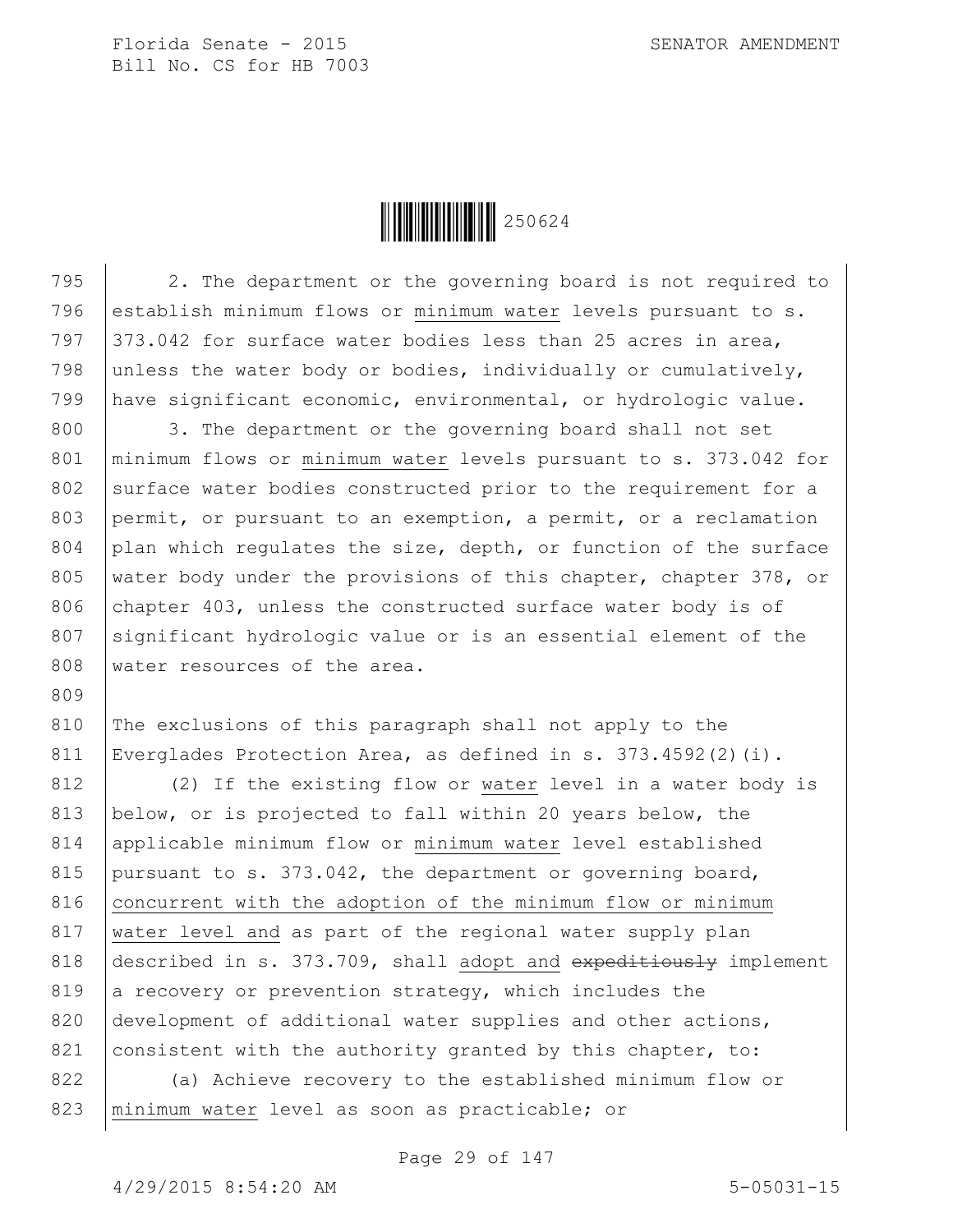$\|$  $\|$  $\|$  $\|$  $\|$  $\|$  $250624$ 

824 (b) Prevent the existing flow or water level from falling 825 below the established minimum flow or minimum water level. 826 827 The recovery or prevention strategy must  $shall$  include a phased-828 in approach phasing or a timetable which will allow for the 829 provision of sufficient water supplies for all existing and 830 projected reasonable-beneficial uses, including development of 831 additional water supplies and implementation of conservation and 832 other efficiency measures concurrent with and, to the maximum 833 extent practical, and to offset<sub> $\tau$ </sub> reductions in permitted 834 | withdrawals, consistent with the provisions of this chapter. The 835 recovery or prevention strategy may not depend solely on water 836 shortage restrictions declared pursuant to s. 373.175 or s. 837 373.246. 838 (3) In order to ensure that sufficient water is available 839 for all existing and future reasonable-beneficial uses and the 840 | natural systems, the applicable regional water supply plan 841 prepared pursuant to s. 373.709 shall be amended to include any 842 water supply development project or water resource development 843 project identified in a recovery or prevention strategy. Such 844 amendment shall be approved concurrently with relevant portions 845 of the recovery or prevention strategy. 846 (4) The water management district shall notify the 847 department if an application for a water use permit is denied 848 | based upon the impact that the use will have on an adopted 849 | minimum flow or minimum water level. Upon receipt of such 850 notice, the department shall, as soon as practicable and in 851 cooperation with the water management district, conduct a review 852 of the applicable regional water supply plan prepared pursuant

Page 30 of 147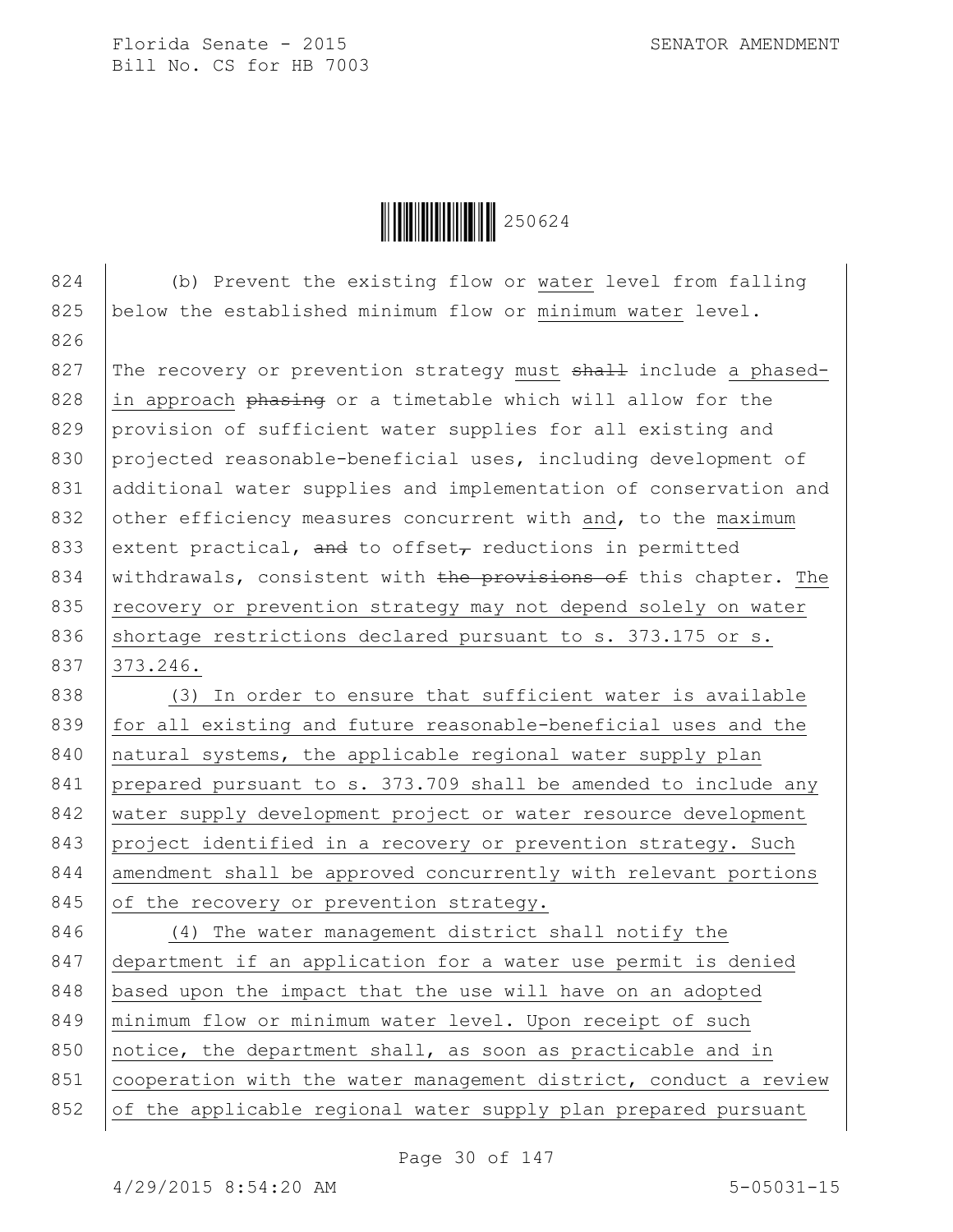$\begin{array}{|c|c|c|c|c|}\hline \multicolumn{1}{|c|}{\textbf{||}}{\textbf{||}}{\textbf{||}}{\textbf{||}}{\textbf{||}}{\textbf{||}}{\textbf{||}}{\textbf{||}}{\textbf{||}}{\textbf{||}}{\textbf{||}}{\textbf{||}}{\textbf{||}}{\textbf{||}}{\textbf{||}}{\textbf{||}}{\textbf{||}}{\textbf{||}}{\textbf{||}}{\textbf{||}}{\textbf{||}}{\textbf{||}}{\textbf{||}}{\textbf{||}}{\textbf{||}}{\textbf{||}}{\textbf{||}}{\textbf{||}}{\textbf{||}}{\textbf{||}}{\textbf{||}}{\textbf{$ 

| 853 | to s. 373.709. Such review shall include an assessment by the    |
|-----|------------------------------------------------------------------|
| 854 | department of the adequacy of the plan in addressing the         |
| 855 | legislative intent of s. 373.705(2)(b) which provides that       |
| 856 | sufficient water be available for all existing and future        |
| 857 | reasonable-beneficial uses and natural systems and that the      |
| 858 | adverse effects of competition for water supplies be avoided. If |
| 859 | the department determines, based upon this review, that the      |
| 860 | regional water supply plan does not adequately address the       |
| 861 | legislative intent of $s. 373.705(2)$ (b), the water management  |
| 862 | district shall immediately initiate an update of the plan        |
| 863 | consistent with s. 373.709.                                      |
| 864 | $(5)$ $(3)$ The provisions of this section are supplemental to   |
|     |                                                                  |
| 865 | any other specific requirements or authority provided by law.    |
| 866 | Minimum flows and minimum water levels shall be reevaluated      |
| 867 | periodically and revised as needed.                              |
| 868 | Section 12. Section 373.0465, Florida Statutes, is created       |
| 869 | to read:                                                         |
| 870 | 373.0465 Central Florida Water Initiative.-                      |
| 871 | (1) The Legislature finds that:                                  |
| 872 | (a) Historically, the Floridan Aquifer system has supplied       |
| 873 | the vast majority of the water used in the Central Florida       |
| 874 | Coordination Area.                                               |
| 875 | (b) Because the boundaries of the St. Johns River Water          |
| 876 | Management District, the South Florida Water Management          |
| 877 | District, and the Southwest Florida Water Management District    |
| 878 | meet within the Central Florida Coordination Area, the three     |
| 879 | districts and the Department of Environmental Protection have    |
| 880 | worked cooperatively to determine that the Floridan Aquifer      |
| 881 | system is locally approaching the sustainable limits of use and  |
|     |                                                                  |

Page 31 of 147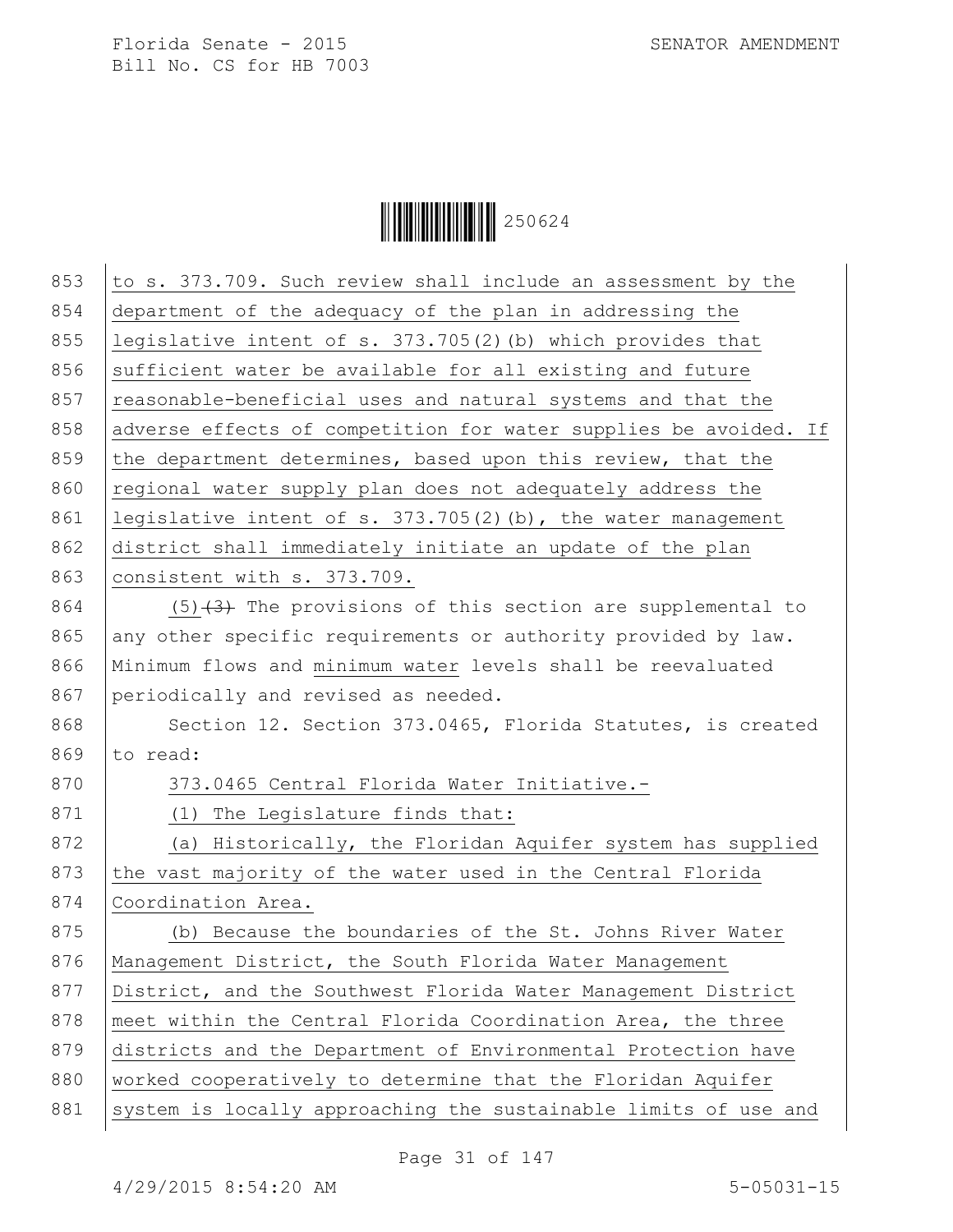$\begin{array}{|c|c|c|c|c|}\hline \multicolumn{1}{|c|}{\textbf{||}}{\textbf{||}}{\textbf{||}}{\textbf{||}}{\textbf{||}}{\textbf{||}}{\textbf{||}}{\textbf{||}}{\textbf{||}}{\textbf{||}}{\textbf{||}}{\textbf{||}}{\textbf{||}}{\textbf{||}}{\textbf{||}}{\textbf{||}}{\textbf{||}}{\textbf{||}}{\textbf{||}}{\textbf{||}}{\textbf{||}}{\textbf{||}}{\textbf{||}}{\textbf{||}}{\textbf{||}}{\textbf{||}}{\textbf{||}}{\textbf{||}}{\textbf{||}}{\textbf{||}}{\textbf{||}}{\textbf{$ 

| 882 | are exploring the need to develop sources of water to meet the   |
|-----|------------------------------------------------------------------|
| 883 | long-term water needs of the area.                               |
| 884 | (c) The Central Florida Water Initiative is a collaborative      |
| 885 | process involving the Department of Environmental Protection,    |
| 886 | the St. Johns River Water Management District, the South Florida |
| 887 | Water Management District, the Southwest Florida Water           |
| 888 | Management District, the Department of Agriculture and Consumer  |
| 889 | Services, regional public water supply utilities, and other      |
| 890 | stakeholders. As set forth in the Central Florida Water          |
| 891 | Initiative Guiding Document of January 30, 2015, the initiative  |
| 892 | has developed an initial framework for a unified process to      |
| 893 | address the current and long-term water supply needs of Central  |
| 894 | Florida without causing harm to the water resources and          |
| 895 | associated natural systems.                                      |
| 896 | (d) Developing water sources as an alternative to continued      |
| 897 | reliance on the Floridan Aquifer will benefit existing and       |
| 898 | future water users and natural systems within and beyond the     |
| 899 | boundaries of the Central Florida Water Initiative.              |
| 900 | $(2)$ (a) As used in this section, the term "Central Florida     |
| 901 | Water Initiative Area" means all of Orange, Osceola, Polk, and   |
| 902 | Seminole Counties, and southern Lake County, as designated by    |
| 903 | the Central Florida Water Initiative Guiding Document of January |
| 904 | 30, 2015.                                                        |
| 905 | (b) The department, the St. Johns River Water Management         |
| 906 | District, the South Florida Water Management District, the       |
| 907 | Southwest Florida Water Management District, and the Department  |
| 908 | of Agriculture and Consumer Services shall:                      |
| 909 | 1. Provide for a continuation of the collaborative process       |
| 910 | in the Central Florida Water Initiative Area among the state     |
|     |                                                                  |

Page 32 of 147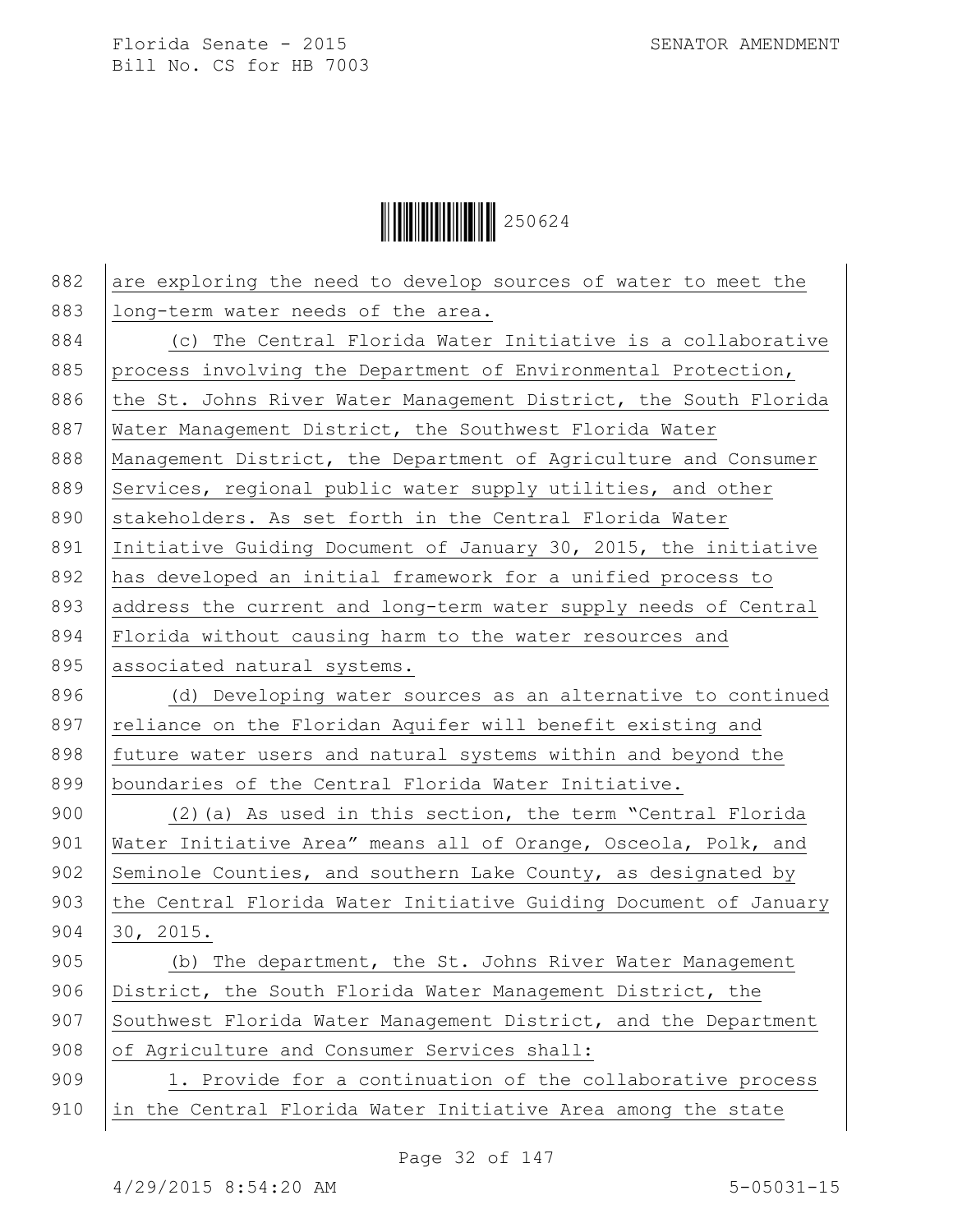$\begin{array}{|c|c|c|c|c|}\hline \multicolumn{1}{|c|}{\textbf{||}}{\textbf{||}}{\textbf{||}}{\textbf{||}}{\textbf{||}}{\textbf{||}}{\textbf{||}}{\textbf{||}}{\textbf{||}}{\textbf{||}}{\textbf{||}}{\textbf{||}}{\textbf{||}}{\textbf{||}}{\textbf{||}}{\textbf{||}}{\textbf{||}}{\textbf{||}}{\textbf{||}}{\textbf{||}}{\textbf{||}}{\textbf{||}}{\textbf{||}}{\textbf{||}}{\textbf{||}}{\textbf{||}}{\textbf{||}}{\textbf{||}}{\textbf{||}}{\textbf{||}}{\textbf{||}}{\textbf{$ 

| 911 | agencies, affected water management districts, regional public   |
|-----|------------------------------------------------------------------|
| 912 | water supply utilities, and other stakeholders;                  |
| 913 | 2. Build upon the guiding principles and goals set forth in      |
| 914 | the Central Florida Water Initiative Guiding Document of January |
| 915 | 30, 2015, and the work that has already been accomplished by the |
| 916 | Central Florida Water Initiative participants;                   |
| 917 | 3. Develop and implement, as set forth in the Central            |
| 918 | Florida Water Initiative Guiding Document of January 30, 2015, a |
| 919 | single multidistrict regional water supply plan, including any   |
| 920 | needed recovery or prevention strategies and a list of water     |
| 921 | supply development projects or water resource projects; and      |
| 922 | 4. Provide for a single hydrologic planning model to assess      |
| 923 | the availability of groundwater in the Central Florida Water     |
| 924 | Initiative Area.                                                 |
| 925 | (c) In developing the water supply planning program              |
| 926 | consistent with the goals set forth in this subsection, the      |
| 927 | department, the St. Johns River Water Management District, the   |
| 928 | South Florida Water Management District, the Southwest Florida   |
| 929 | Water Management District, and the Department of Agriculture and |
| 930 | Consumer Services shall:                                         |
| 931 | 1. Consider limitations on groundwater use together with         |
| 932 | opportunities for new, increased, or redistributed groundwater   |
| 933 | uses that are consistent with the conditions established under   |
| 934 | s. 373.223;                                                      |
| 935 | 2. Establish a coordinated process for the identification        |
| 936 | of water resources requiring new or revised conditions           |
| 937 | consistent with the conditions established under s. 373.223;     |
| 938 | 3. Consider existing recovery or prevention strategies;          |
| 939 | 4. Include a list of water supply options sufficient to          |

Page 33 of 147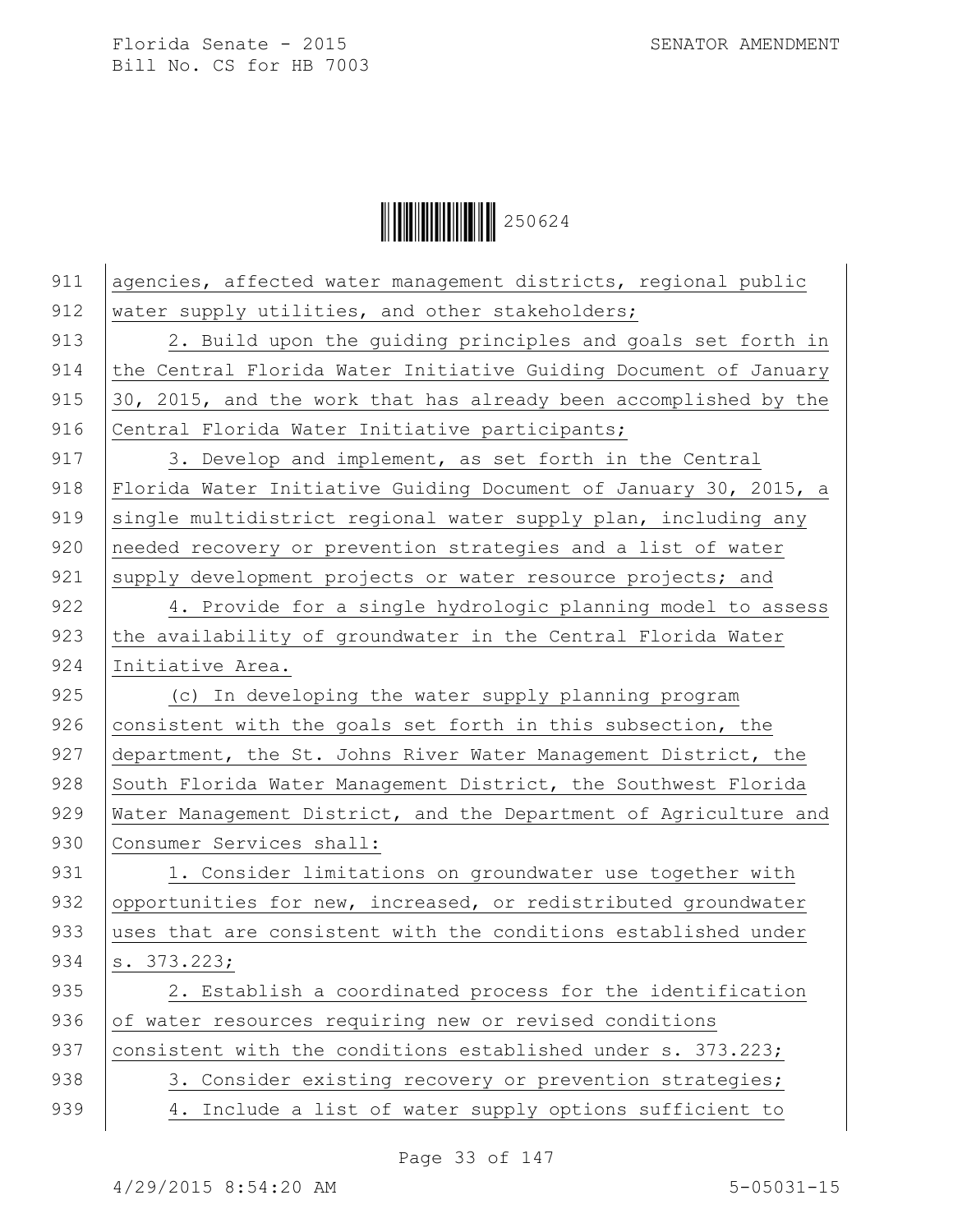$\begin{array}{|c|c|c|c|}\hline \multicolumn{1}{|c|}{\textbf{1}}&250624\ \hline \multicolumn{1}{|c|}{\textbf{2}}&50624\ \hline \end{array}$ 

| 941<br>beneficial uses consistent with the conditions established under<br>942<br>s. 373.223; and<br>943<br>5. Identify, as necessary, which of the water supply<br>944<br>sources are preferred water supply sources pursuant to s.<br>945<br>373.2234.<br>946<br>(d) The department, in consultation with the St. Johns<br>947<br>River Water Management District, the South Florida Water<br>948<br>Management District, the Southwest Florida Water Management<br>949<br>District, and the Department of Agriculture and Consumer<br>950<br>Services, shall adopt uniform rules for application within the<br>951<br>Central Florida Water Initiative Area that include:<br>952<br>1. A single, uniform definition of "harmful to the water<br>953<br>resources" consistent with the term's usage in s. 373.219;<br>954<br>2. A single method for calculating residential per capita<br>955<br>water use;<br>956<br>3. A single process for permit reviews;<br>957<br>4. A single, consistent process, as appropriate, to set<br>958<br>minimum flows and minimum water levels and water reservations;<br>959<br>5. A goal for residential per capita water use for each<br>960<br>consumptive use permit; and<br>961<br>6. An annual conservation goal for each consumptive use<br>962<br>permit consistent with the regional water supply plan.<br>963<br>964<br>The uniform rules shall include existing recovery strategies<br>965<br>within the Central Florida Water Initiative Area adopted before<br>966<br>July 1, 2015. The department may grant variances to the uniform<br>967<br>rules if there are unique circumstances or hydrogeological<br>968<br>factors that make application of the uniform rules unrealistic | 940 | meet the water needs of all existing and future reasonable- |
|---------------------------------------------------------------------------------------------------------------------------------------------------------------------------------------------------------------------------------------------------------------------------------------------------------------------------------------------------------------------------------------------------------------------------------------------------------------------------------------------------------------------------------------------------------------------------------------------------------------------------------------------------------------------------------------------------------------------------------------------------------------------------------------------------------------------------------------------------------------------------------------------------------------------------------------------------------------------------------------------------------------------------------------------------------------------------------------------------------------------------------------------------------------------------------------------------------------------------------------------------------------------------------------------------------------------------------------------------------------------------------------------------------------------------------------------------------------------------------------------------------------------------------------------------------------------------------------------------------------------------------------------------------------------------------------------------------------------------------------|-----|-------------------------------------------------------------|
|                                                                                                                                                                                                                                                                                                                                                                                                                                                                                                                                                                                                                                                                                                                                                                                                                                                                                                                                                                                                                                                                                                                                                                                                                                                                                                                                                                                                                                                                                                                                                                                                                                                                                                                                       |     |                                                             |
|                                                                                                                                                                                                                                                                                                                                                                                                                                                                                                                                                                                                                                                                                                                                                                                                                                                                                                                                                                                                                                                                                                                                                                                                                                                                                                                                                                                                                                                                                                                                                                                                                                                                                                                                       |     |                                                             |
|                                                                                                                                                                                                                                                                                                                                                                                                                                                                                                                                                                                                                                                                                                                                                                                                                                                                                                                                                                                                                                                                                                                                                                                                                                                                                                                                                                                                                                                                                                                                                                                                                                                                                                                                       |     |                                                             |
|                                                                                                                                                                                                                                                                                                                                                                                                                                                                                                                                                                                                                                                                                                                                                                                                                                                                                                                                                                                                                                                                                                                                                                                                                                                                                                                                                                                                                                                                                                                                                                                                                                                                                                                                       |     |                                                             |
|                                                                                                                                                                                                                                                                                                                                                                                                                                                                                                                                                                                                                                                                                                                                                                                                                                                                                                                                                                                                                                                                                                                                                                                                                                                                                                                                                                                                                                                                                                                                                                                                                                                                                                                                       |     |                                                             |
|                                                                                                                                                                                                                                                                                                                                                                                                                                                                                                                                                                                                                                                                                                                                                                                                                                                                                                                                                                                                                                                                                                                                                                                                                                                                                                                                                                                                                                                                                                                                                                                                                                                                                                                                       |     |                                                             |
|                                                                                                                                                                                                                                                                                                                                                                                                                                                                                                                                                                                                                                                                                                                                                                                                                                                                                                                                                                                                                                                                                                                                                                                                                                                                                                                                                                                                                                                                                                                                                                                                                                                                                                                                       |     |                                                             |
|                                                                                                                                                                                                                                                                                                                                                                                                                                                                                                                                                                                                                                                                                                                                                                                                                                                                                                                                                                                                                                                                                                                                                                                                                                                                                                                                                                                                                                                                                                                                                                                                                                                                                                                                       |     |                                                             |
|                                                                                                                                                                                                                                                                                                                                                                                                                                                                                                                                                                                                                                                                                                                                                                                                                                                                                                                                                                                                                                                                                                                                                                                                                                                                                                                                                                                                                                                                                                                                                                                                                                                                                                                                       |     |                                                             |
|                                                                                                                                                                                                                                                                                                                                                                                                                                                                                                                                                                                                                                                                                                                                                                                                                                                                                                                                                                                                                                                                                                                                                                                                                                                                                                                                                                                                                                                                                                                                                                                                                                                                                                                                       |     |                                                             |
|                                                                                                                                                                                                                                                                                                                                                                                                                                                                                                                                                                                                                                                                                                                                                                                                                                                                                                                                                                                                                                                                                                                                                                                                                                                                                                                                                                                                                                                                                                                                                                                                                                                                                                                                       |     |                                                             |
|                                                                                                                                                                                                                                                                                                                                                                                                                                                                                                                                                                                                                                                                                                                                                                                                                                                                                                                                                                                                                                                                                                                                                                                                                                                                                                                                                                                                                                                                                                                                                                                                                                                                                                                                       |     |                                                             |
|                                                                                                                                                                                                                                                                                                                                                                                                                                                                                                                                                                                                                                                                                                                                                                                                                                                                                                                                                                                                                                                                                                                                                                                                                                                                                                                                                                                                                                                                                                                                                                                                                                                                                                                                       |     |                                                             |
|                                                                                                                                                                                                                                                                                                                                                                                                                                                                                                                                                                                                                                                                                                                                                                                                                                                                                                                                                                                                                                                                                                                                                                                                                                                                                                                                                                                                                                                                                                                                                                                                                                                                                                                                       |     |                                                             |
|                                                                                                                                                                                                                                                                                                                                                                                                                                                                                                                                                                                                                                                                                                                                                                                                                                                                                                                                                                                                                                                                                                                                                                                                                                                                                                                                                                                                                                                                                                                                                                                                                                                                                                                                       |     |                                                             |
|                                                                                                                                                                                                                                                                                                                                                                                                                                                                                                                                                                                                                                                                                                                                                                                                                                                                                                                                                                                                                                                                                                                                                                                                                                                                                                                                                                                                                                                                                                                                                                                                                                                                                                                                       |     |                                                             |
|                                                                                                                                                                                                                                                                                                                                                                                                                                                                                                                                                                                                                                                                                                                                                                                                                                                                                                                                                                                                                                                                                                                                                                                                                                                                                                                                                                                                                                                                                                                                                                                                                                                                                                                                       |     |                                                             |
|                                                                                                                                                                                                                                                                                                                                                                                                                                                                                                                                                                                                                                                                                                                                                                                                                                                                                                                                                                                                                                                                                                                                                                                                                                                                                                                                                                                                                                                                                                                                                                                                                                                                                                                                       |     |                                                             |
|                                                                                                                                                                                                                                                                                                                                                                                                                                                                                                                                                                                                                                                                                                                                                                                                                                                                                                                                                                                                                                                                                                                                                                                                                                                                                                                                                                                                                                                                                                                                                                                                                                                                                                                                       |     |                                                             |
|                                                                                                                                                                                                                                                                                                                                                                                                                                                                                                                                                                                                                                                                                                                                                                                                                                                                                                                                                                                                                                                                                                                                                                                                                                                                                                                                                                                                                                                                                                                                                                                                                                                                                                                                       |     |                                                             |
|                                                                                                                                                                                                                                                                                                                                                                                                                                                                                                                                                                                                                                                                                                                                                                                                                                                                                                                                                                                                                                                                                                                                                                                                                                                                                                                                                                                                                                                                                                                                                                                                                                                                                                                                       |     |                                                             |
|                                                                                                                                                                                                                                                                                                                                                                                                                                                                                                                                                                                                                                                                                                                                                                                                                                                                                                                                                                                                                                                                                                                                                                                                                                                                                                                                                                                                                                                                                                                                                                                                                                                                                                                                       |     |                                                             |
|                                                                                                                                                                                                                                                                                                                                                                                                                                                                                                                                                                                                                                                                                                                                                                                                                                                                                                                                                                                                                                                                                                                                                                                                                                                                                                                                                                                                                                                                                                                                                                                                                                                                                                                                       |     |                                                             |
|                                                                                                                                                                                                                                                                                                                                                                                                                                                                                                                                                                                                                                                                                                                                                                                                                                                                                                                                                                                                                                                                                                                                                                                                                                                                                                                                                                                                                                                                                                                                                                                                                                                                                                                                       |     |                                                             |
|                                                                                                                                                                                                                                                                                                                                                                                                                                                                                                                                                                                                                                                                                                                                                                                                                                                                                                                                                                                                                                                                                                                                                                                                                                                                                                                                                                                                                                                                                                                                                                                                                                                                                                                                       |     |                                                             |
|                                                                                                                                                                                                                                                                                                                                                                                                                                                                                                                                                                                                                                                                                                                                                                                                                                                                                                                                                                                                                                                                                                                                                                                                                                                                                                                                                                                                                                                                                                                                                                                                                                                                                                                                       |     |                                                             |
|                                                                                                                                                                                                                                                                                                                                                                                                                                                                                                                                                                                                                                                                                                                                                                                                                                                                                                                                                                                                                                                                                                                                                                                                                                                                                                                                                                                                                                                                                                                                                                                                                                                                                                                                       |     |                                                             |
|                                                                                                                                                                                                                                                                                                                                                                                                                                                                                                                                                                                                                                                                                                                                                                                                                                                                                                                                                                                                                                                                                                                                                                                                                                                                                                                                                                                                                                                                                                                                                                                                                                                                                                                                       |     |                                                             |

Page 34 of 147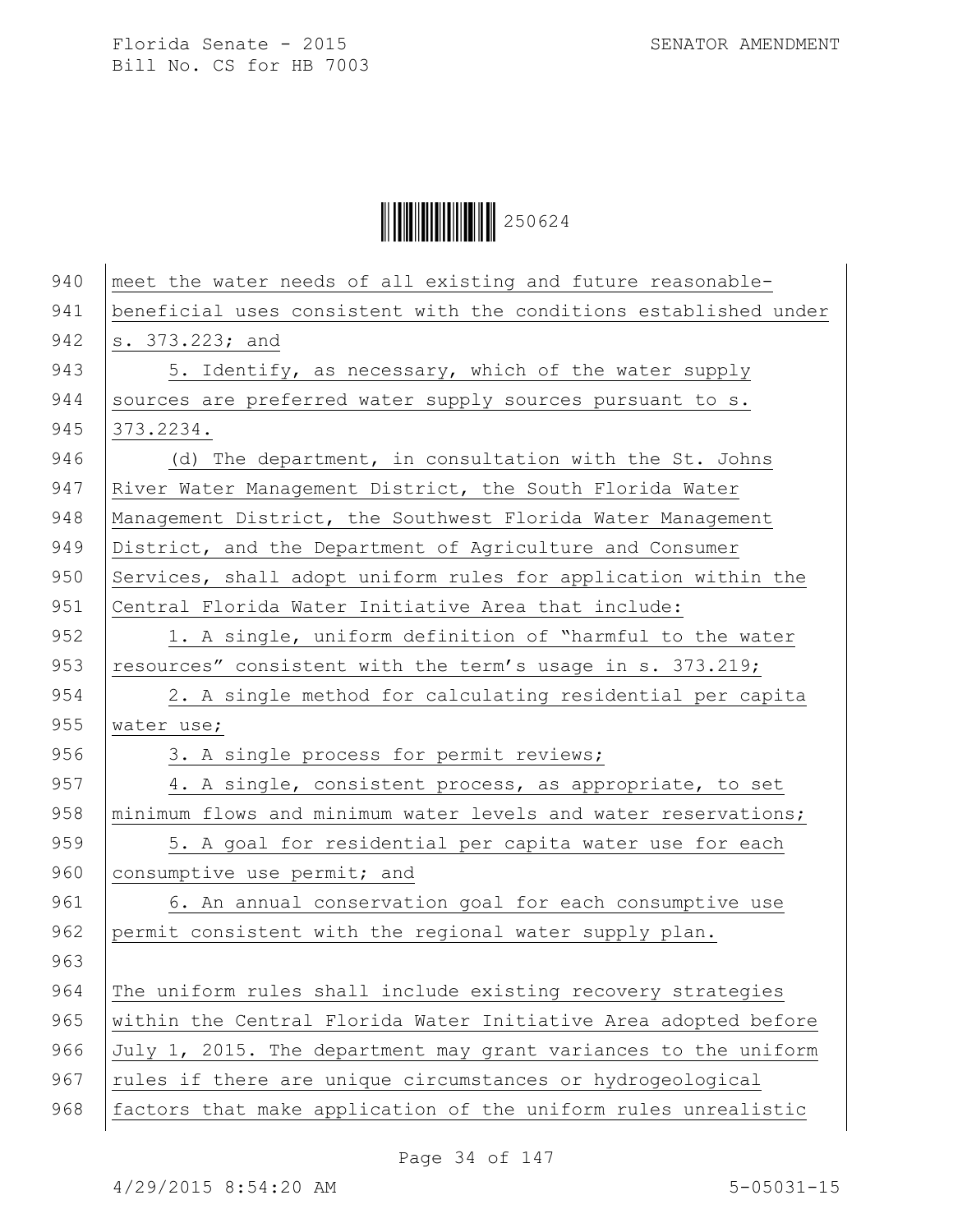## $\|$  $\|$  $\|$  $\|$  $\|$  $\|$  $250624$

969 or impractical.

970 (e) The department shall initiate rulemaking for the 971 uniform rules by December 31, 2015. The department's uniform 972 rules shall be applied by the water management districts only 973 | within the Central Florida Water Initiative Area. Upon adoption 974 of the rules, the water management districts shall implement the 975 | rules without further rulemaking pursuant to s. 120.54. The  $976$  rules adopted by the department pursuant to this section are 977 considered the rules of the water management districts.

978 (f) Water management district planning programs developed 979 pursuant this subsection shall be approved or adopted as 980  $\vert$  required under this chapter. However, such planning programs may 981 not serve to modify planning programs in areas of the affected 982 districts that are not within the Central Florida Water 983 Initiative Area, but may include interregional projects located 984 outside the Central Florida Water Initiative Area which are 985 consistent with planning and regulatory programs in the areas in 986 which they are located.

987 Section 13. Subsection (4) of section 373.1501, Florida 988 Statutes, is amended, present subsections (7) and (8) are 989 redesignated as subsections (8) and (9), respectively, and a new 990 subsection (7) is added to that section, to read:

991 | 373.1501 South Florida Water Management District as local 992  $\sqrt{3}$  sponsor.

993 (4) The district is authorized to act as local sponsor of 994 the project for those project features within the district as 995 provided in this subsection and subject to the oversight of the 996 department as further provided in s. 373.026. The district shall 997 exercise the authority of the state to allocate quantities of

Page 35 of 147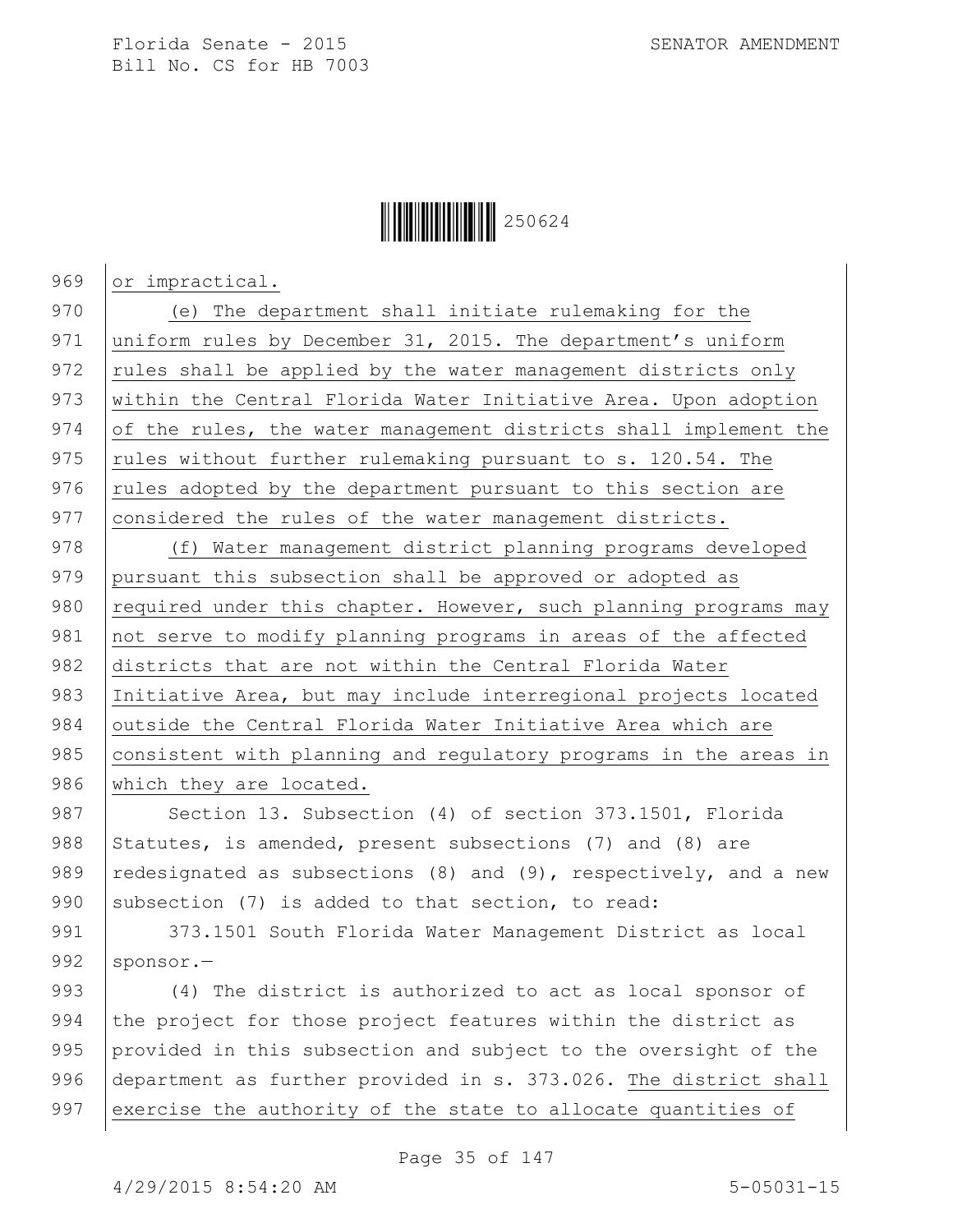$\begin{array}{|c|c|c|c|c|}\hline \multicolumn{1}{|c|}{\textbf{||}}{\textbf{||}}{\textbf{||}}{\textbf{||}}{\textbf{||}}{\textbf{||}}{\textbf{||}}{\textbf{||}}{\textbf{||}}{\textbf{||}}{\textbf{||}}{\textbf{||}}{\textbf{||}}{\textbf{||}}{\textbf{||}}{\textbf{||}}{\textbf{||}}{\textbf{||}}{\textbf{||}}{\textbf{||}}{\textbf{||}}{\textbf{||}}{\textbf{||}}{\textbf{||}}{\textbf{||}}{\textbf{||}}{\textbf{||}}{\textbf{||}}{\textbf{||}}{\textbf{||}}{\textbf{||}}{\textbf{$ 

| 998  | water within its jurisdiction, including the water supply in     |
|------|------------------------------------------------------------------|
| 999  | relation to the project, and be responsible for allocating water |
| 1000 | and assigning priorities among the other water uses served by    |
| 1001 | the project pursuant to state law. The district may:             |
| 1002 | (a) Act as local sponsor for all project features                |
| 1003 | previously authorized by Congress.+                              |
| 1004 | (b) Continue data gathering, analysis, research, and design      |
| 1005 | of project components, participate in preconstruction            |
| 1006 | engineering and design documents for project components, and     |
| 1007 | further refine the Comprehensive Plan of the restudy as a quide  |
| 1008 | and framework for identifying other project components. $\div$   |
| 1009 | (c) Construct pilot projects that will assist in                 |
| 1010 | determining the feasibility of technology included in the        |
| 1011 | Comprehensive Plan of the restudy. <sup>2</sup> and              |
| 1012 | (d) Act as local sponsor for project components.                 |
| 1013 | (7) When developing or implementing water control plans or       |
| 1014 | regulation schedules required for the operation of the project,  |
| 1015 | the district shall provide recommendations to the United States  |
| 1016 | Army Corps of Engineers which are consistent with all district   |
| 1017 | programs and plans.                                              |
| 1018 | Section 14. Subsection (3) is added to section 373.219,          |
| 1019 | Florida Statutes, to read:                                       |
| 1020 | 373.219 Permits required.-                                       |
| 1021 | (3) The department shall adopt uniform rules for issuing         |
| 1022 | permits which prevent groundwater withdrawals that are harmful   |
| 1023 | to the water resources and adopt by rule a uniform definition of |
| 1024 | the term "harmful to the water resources" for Outstanding        |
| 1025 | Florida Springs to provide water management districts with       |
| 1026 | minimum standards necessary to be consistent with the overall    |

Page 36 of 147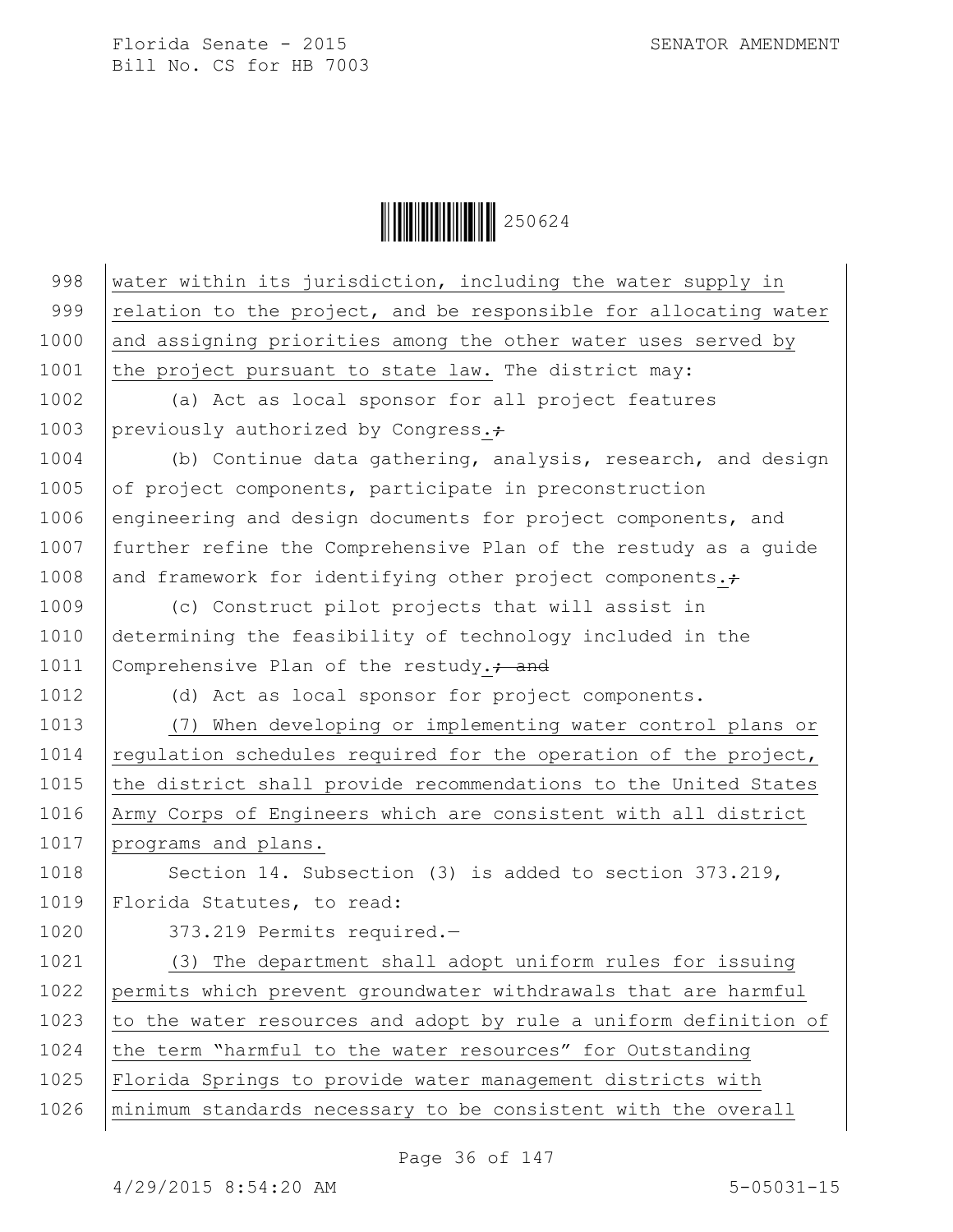$\begin{array}{|c|c|c|c|c|}\hline \multicolumn{1}{|c|}{\textbf{1}}&\multicolumn{1}{|c|}{\textbf{250624}}\ \hline \multicolumn{1}{|c|}{\textbf{250624}}\hline \end{array}$ 

| water policy of the state. This subsection does not prohibit a   |
|------------------------------------------------------------------|
| water management district from adopting a definition that is     |
| more protective of the water resources consistent with local or  |
| regional conditions and objectives.                              |
| Section 15. Subsection (6) is added to section 373.223,          |
| Florida Statutes, to read:                                       |
| 373.223 Conditions for a permit.-                                |
| (6) A new, renewal of, or modification to a consumptive use      |
| permit authorizing groundwater withdrawals of 100,000 gallons or |
| more per day shall be monitored for water usage at intervals and |
| using methods determined by the applicable water management      |
| district, the results of which shall be reported to the water    |
| management district at least annually. The water management      |
| districts may adopt rules to implement this subsection.          |
| Section 16. Section 373.2234, Florida Statutes, is amended       |
| to read:                                                         |
| 373.2234 Preferred water supply sources.-                        |
| (1) The governing board of a water management district is        |
| authorized to adopt rules that identify preferred water supply   |
| sources for consumptive uses for which there is sufficient data  |
| to establish that a preferred source will provide a substantial  |
| new water supply to meet the existing and projected reasonable-  |
| beneficial uses of a water supply planning region identified     |
| pursuant to s. $373.709(1)$ , while sustaining existing water    |
| resources and natural systems. At a minimum, such rules must     |
| contain a description of the preferred water supply source and   |
| an assessment of the water the preferred source is projected to  |
| produce.                                                         |
|                                                                  |

1055  $(2)(a)$  If an applicant proposes to use a preferred water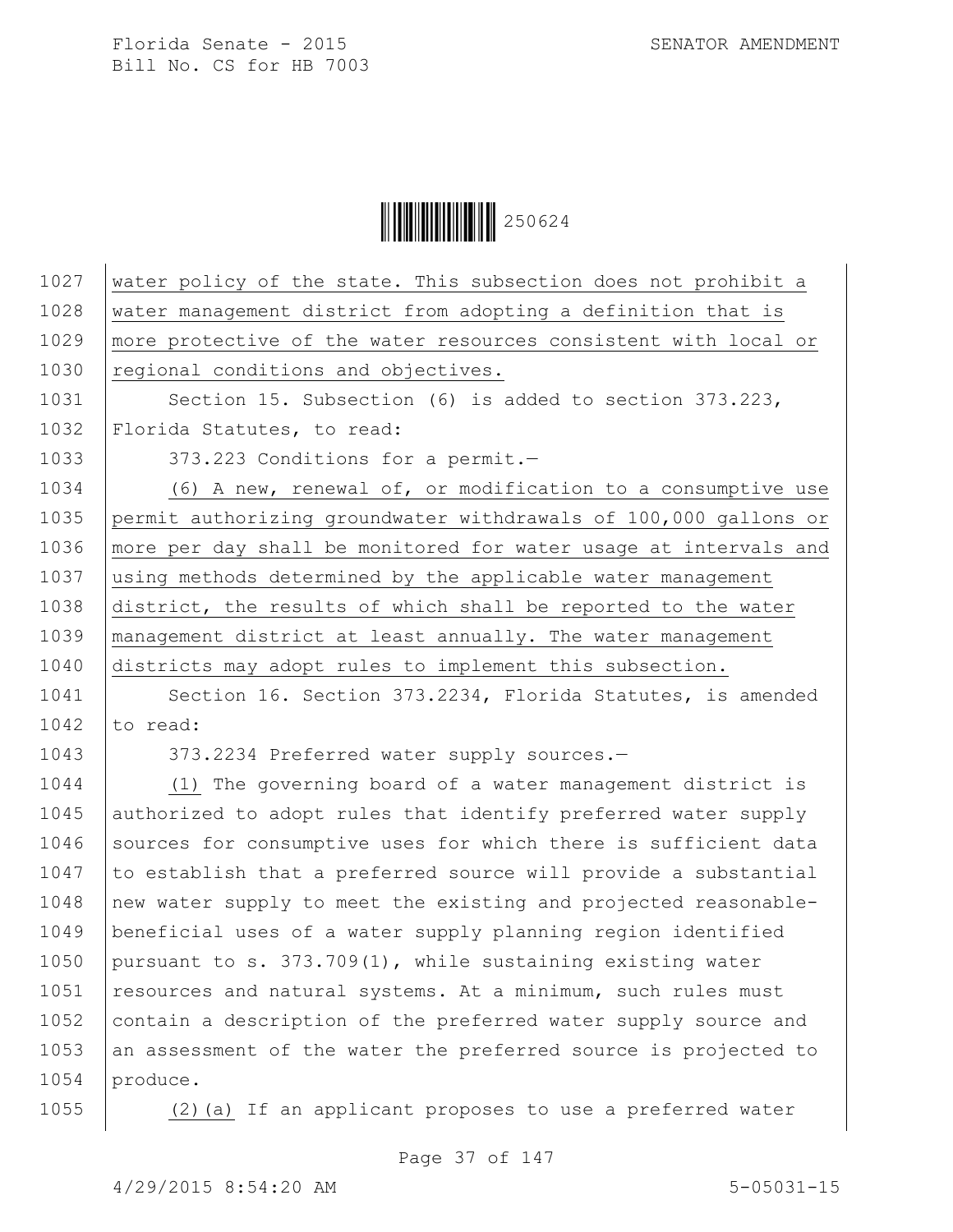

1056 supply source, that applicant's proposed water use is subject to 1057  $\vert$ s. 373.223(1), except that the proposed use of a preferred water 1058 supply source must be considered by a water management district 1059 when determining whether a permit applicant's proposed use of 1060 water is consistent with the public interest pursuant to s. 1061 373.223(1)(c).

1062 (b) The governing board of a water management district 1063 shall consider the identification of preferred water supply 1064 Sources for water users for whom access to or development of new 1065 water supplies is not technically or financially feasible. 1066 Identification of preferred water supply sources for such water 1067 users must be consistent with s. 373.016.

1068 (c) A consumptive use permit issued for the use of a 1069 preferred water supply source must be granted, when requested by 1070 the applicant, for at least a 20-year period and may be subject 1071 to the compliance reporting provisions of  $s. 373.236(4)$ .

1072 (3)(a) Nothing in This section does not: shall be construed  $1073$   $t\rightarrow$ 

1074 1. Exempt the use of preferred water supply sources from 1075 **the provisions of ss.** 373.016(4) and 373.223(2) and (3);  $\frac{1}{100}$ 1076 eonstrued to

1077 | 2. Provide that permits issued for the use of a 1078 nonpreferred water supply source must be issued for a duration 1079  $\int$  of less than 20 years or that the use of a nonpreferred water 1080 supply source is not consistent with the public interest; or.

1081 3. Additionally, nothing in this section shall be 1082  $\left| \right|$  interpreted to Require the use of a preferred water supply 1083 Source or to restrict or prohibit the use of a nonpreferred 1084 | water supply source.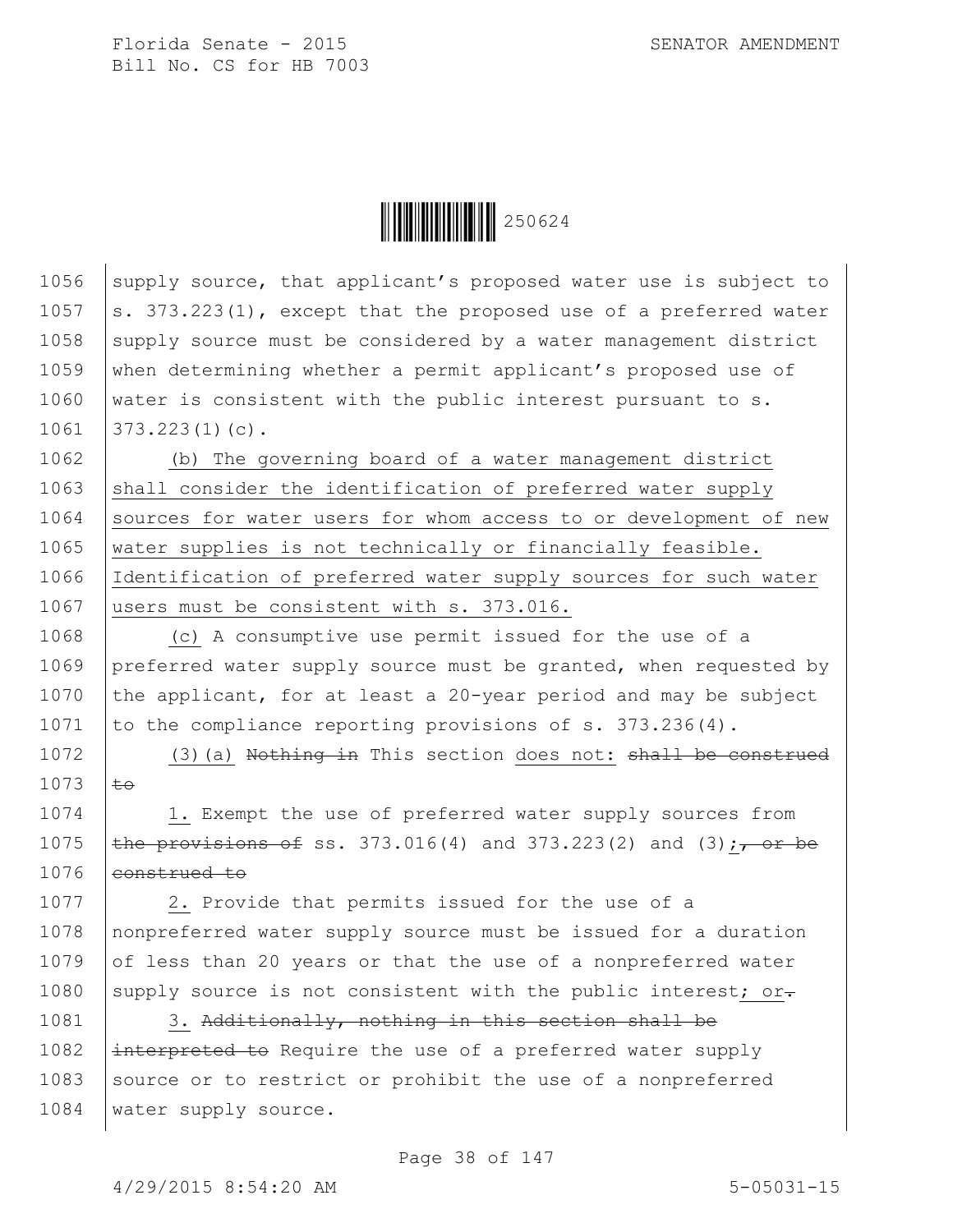

| 1085 | (b) Rules adopted by the governing board of a water               |
|------|-------------------------------------------------------------------|
| 1086 | management district to implement this section shall specify that  |
| 1087 | the use of a preferred water supply source is not required and    |
| 1088 | that the use of a nonpreferred water supply source is not         |
| 1089 | restricted or prohibited.                                         |
| 1090 | Section 17. Present subsection (5) of section 373.227,            |
| 1091 | Florida Statutes, is redesignated as subsection $(7)$ , and a new |
| 1092 | subsection (5) and subsection (6) are added to that section, to   |
| 1093 | read:                                                             |
| 1094 | 373.227 Water conservation; legislative findings and              |
| 1095 | intent; objectives; comprehensive statewide water conservation    |
| 1096 | program requirements.-                                            |
| 1097 | (5) In order to incentivize water conservation, if actual         |
| 1098 | water use is less than permitted water use due to documented      |
| 1099 | implementation of water conservation measures beyond those        |
| 1100 | required in a consumptive use permit, including, but not limited  |
| 1101 | to, those measures identified in best management practices        |
| 1102 | pursuant to s. 570.93, the permitted allocation may not be        |
| 1103 | modified solely due to such water conservation during the term    |
| 1104 | of the permit. In order to promote water conservation and the     |
| 1105 | implementation of measures that produce significant water         |
| 1106 | savings beyond those required in a consumptive use permit, each   |
| 1107 | water management district shall adopt rules providing water       |
| 1108 | conservation incentives, which may include limited permit         |
| 1109 | extensions.                                                       |
| 1110 | (6) For consumptive use permits for agricultural                  |
| 1111 | irrigation, if actual water use is less than permitted water use  |
| 1112 | due to weather events, crop diseases, nursery stock               |
| 1113 | availability, market conditions, or changes in crop type, a       |

Page 39 of 147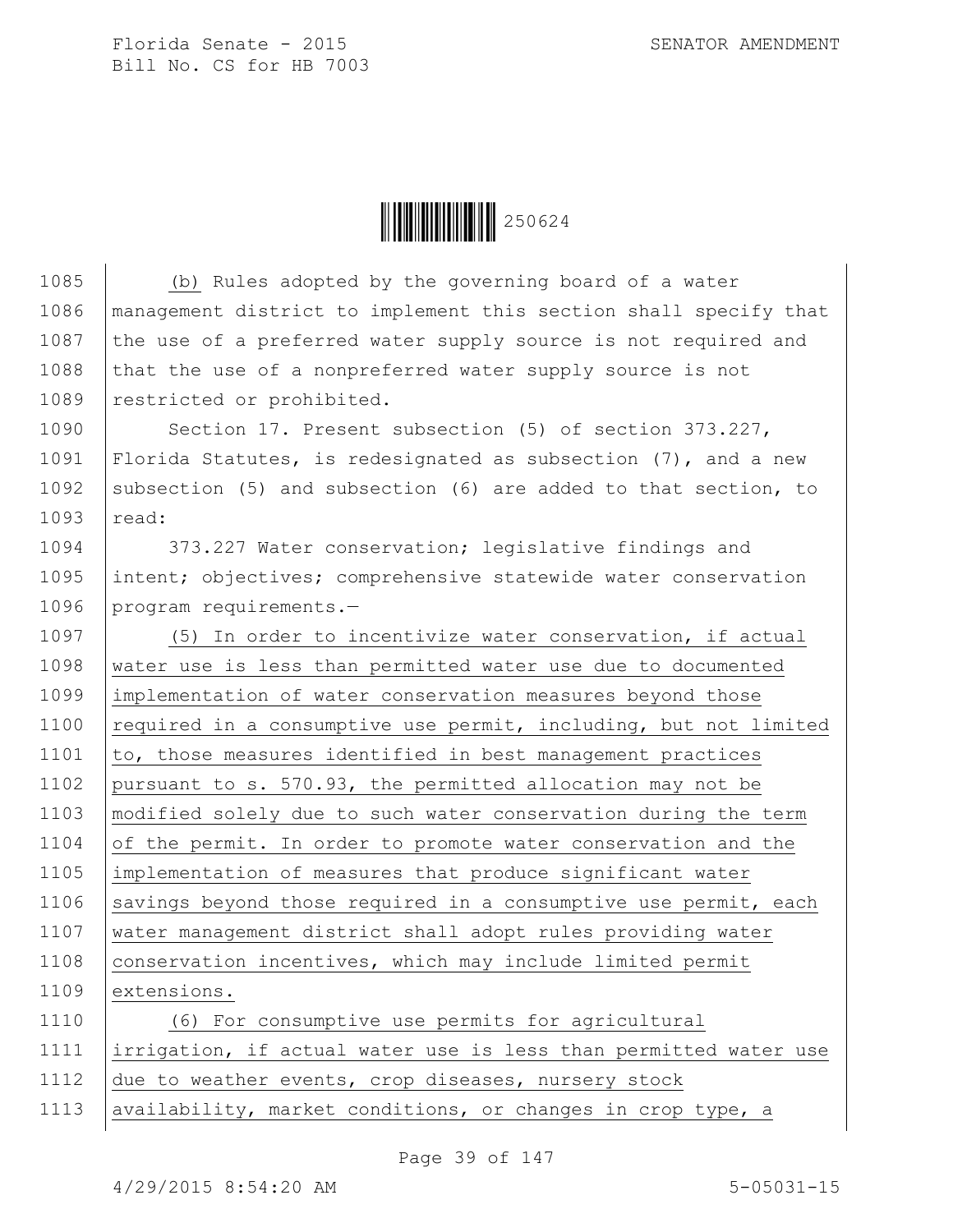$\begin{array}{|c|c|c|c|}\hline \multicolumn{1}{|c|}{\textbf{1}}&250624\ \hline \multicolumn{1}{|c|}{\textbf{2}}&50624\ \hline \end{array}$ 

| 1114 | district may not, as a result, reduce permitted allocation       |
|------|------------------------------------------------------------------|
| 1115 | amounts during the term of the permit.                           |
| 1116 | Section 18. Subsection (2) of section 373.233, Florida           |
| 1117 | Statutes, is amended to read:                                    |
| 1118 | 373.233 Competing applications.-                                 |
| 1119 | $(2)$ (a) If In the event that two or more competing             |
| 1120 | applications qualify equally under the provisions of subsection  |
| 1121 | (1), the governing board or the department shall give preference |
| 1122 | to a renewal application over an initial application.            |
| 1123 | (b) If two or more competing applications qualify equally        |
| 1124 | under subsection (1) and none of the competing applications is a |
| 1125 | renewal application, the governing board or the department shall |
| 1126 | give preference to the application for the use where the source  |
| 1127 | is nearest to the area of use or application consistent with s.  |
| 1128 | $373.016(4)(a)$ .                                                |
| 1129 | Section 19. Section 373.4591, Florida Statutes, is amended       |
| 1130 | to read:                                                         |
| 1131 | 373.4591 Improvements on private agricultural lands.-            |
| 1132 | (1) The Legislature encourages public-private partnerships       |
| 1133 | to accomplish water storage, groundwater recharge, and water     |
| 1134 | quality improvements on private agricultural lands. Priority     |
| 1135 | consideration shall be given to public-private partnerships      |
| 1136 | that:                                                            |
| 1137 | (a) Store or treat water on private lands for purposes of        |
| 1138 | enhancing hydrologic improvement, improving water quality, or    |
| 1139 | assisting in water supply;                                       |
| 1140 | (b) Provide critical ground water recharge; or                   |
| 1141 | (c) Provide for changes in land use to activities that           |
| 1142 | minimize nutrient loads and maximize water conservation.         |
|      |                                                                  |

Page 40 of 147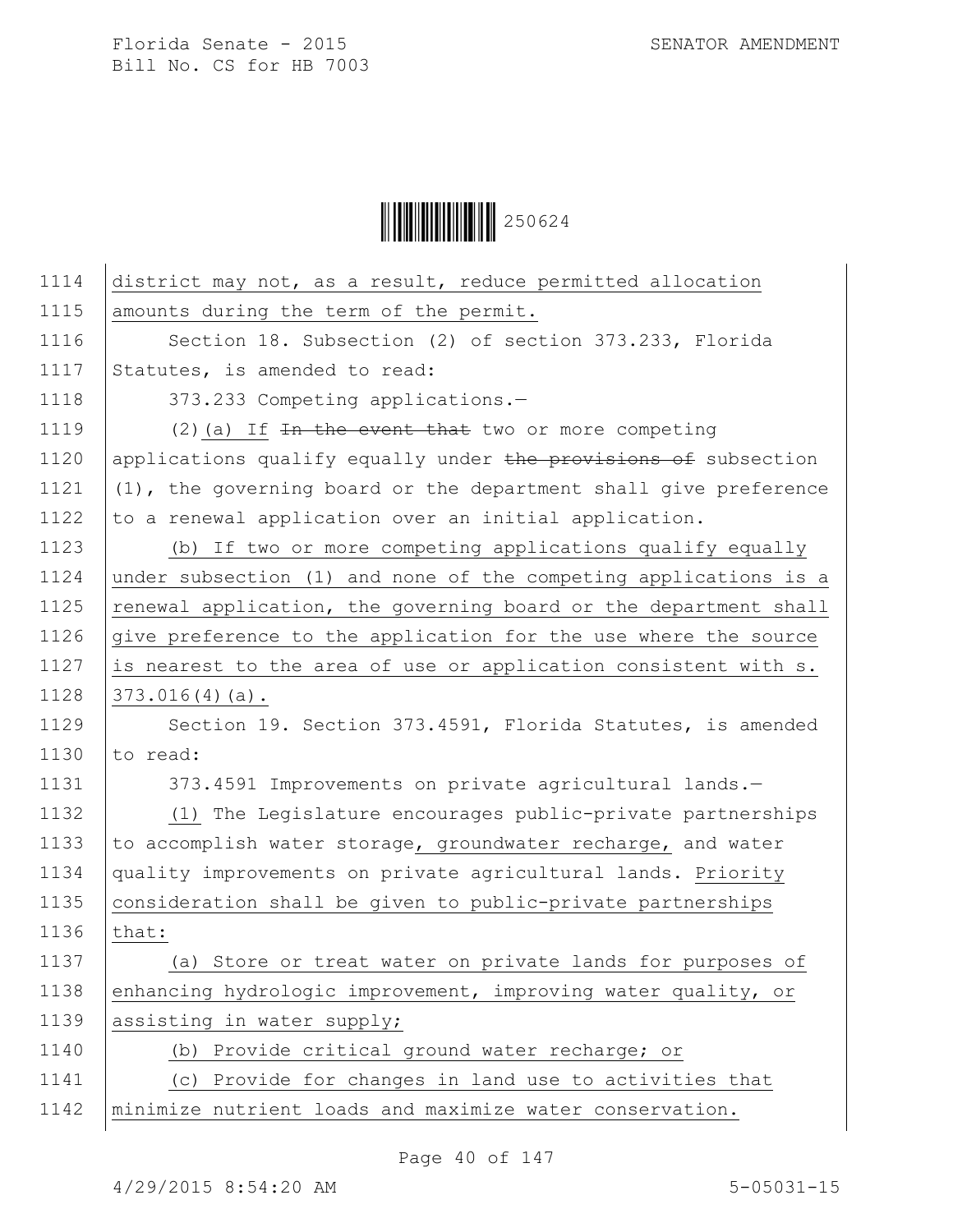

1143 (2)(a) When an agreement is entered into between the 1144 department, a water management district, or the Department of 1145 Agriculture and Consumer Services and a private landowner to 1146 establish such a public-private partnership that may create or 1147 impact wetlands or other surface waters, a baseline condition 1148 determining the extent of wetlands and other surface waters on 1149 the property shall be established and documented in the 1150 agreement before improvements are constructed.

1151 (b) When an agreement is entered into between the 1152 Department of Agriculture and Consumer Services and a private 1153 landowner to implement best management practices pursuant to s. 1154  $\vert$  403.067(7)(c), a baseline condition determining the extent of 1155 wetlands and other surface water on the property may be 1156 established at the option and expense of the private landowner 1157 and documented in the agreement before improvements are 1158 constructed. The Department of Agriculture and Consumer Services 1159  $\beta$  shall submit the landowner's proposed baseline condition 1160 documentation to the lead agency for review and approval, and 1161 the agency shall use its best efforts to complete the review 1162 | within 45 days.

1163 (3) The Department of Agriculture and Consumer Services, 1164 the department, and the water management districts shall provide 1165 a process for reviewing these requests in the timeframe 1166 specified. The determination of a baseline condition shall be 1167 conducted using the methods set forth in the rules adopted 1168 pursuant to s. 373.421. The baseline condition documented in an 1169 | agreement shall be considered the extent of wetlands and other 1170 surface waters on the property for the purpose of regulation 1171 under this chapter for the duration of the agreement and after

Page 41 of 147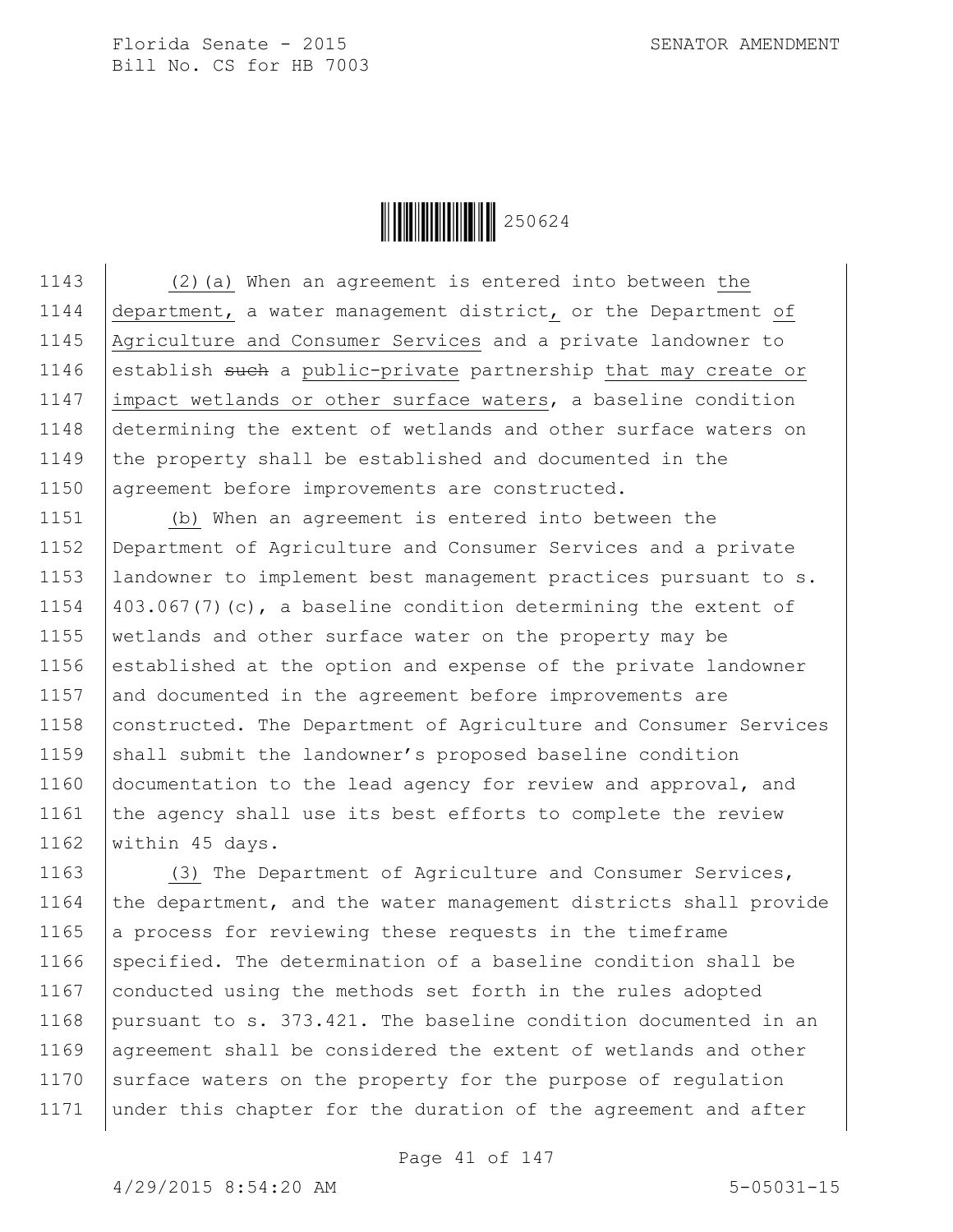

1172 its expiration.

1173 Section 20. Paragraph (h) of subsection (1) and subsections 1174 (2) through (7) of section 373.4595, Florida Statutes, are 1175 amended, and present subsections (8) through (13) of that 1176 section are redesignated as subsections (9) through  $(14)$ , 1177 respectively, and a new subsection  $(8)$  is added to that section, 1178  $\vert$  to read:

1179 | 373.4595 Northern Everglades and Estuaries Protection 1180 Program.—

1181 (1) FINDINGS AND INTENT.

1182 (h) The Legislature finds that the expeditious 1183 implementation of the Lake Okeechobee Watershed Protection 1184 Program, the Caloosahatchee River Watershed Protection Program, 1185 | Plan and the St. Lucie River Watershed Protection Program Plans 1186 is needed to improve the quality, quantity, timing, and 1187 distribution of water in the northern Everglades ecosystem and 1188 that this section, in conjunction with s.  $403.067$ , including the 1189 implementation of the plans developed and approved pursuant to 1190 subsections (3) and (4), and any related basin management action 1191 plan developed and implemented pursuant to s. 403.067(7)(a), 1192 provide a reasonable means of achieving the total maximum daily 1193 load requirements and achieving and maintaining compliance with 1194 state water quality standards.

1195 (2) DEFINITIONS.—As used in this section, the term:

1196 (a) "Best management practice" means a practice or 1197 combination of practices determined by the coordinating 1198 agencies, based on research, field-testing, and expert review, 1199 to be the most effective and practicable on-location means, 1200 including economic and technological considerations, for

Page 42 of 147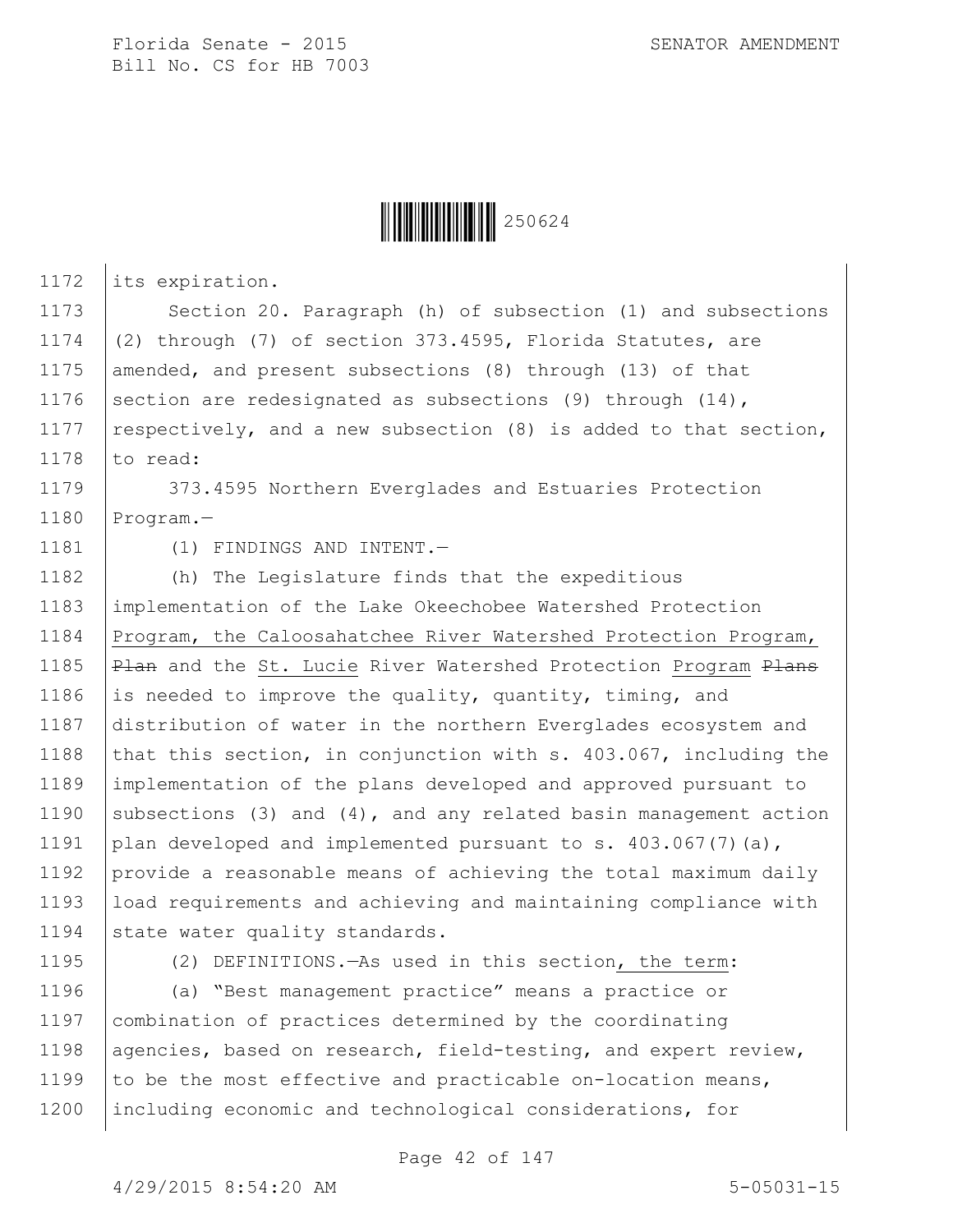$\|$  $\|$  $\|$  $\|$  $\|$  $\|$  $250624$ 

1201 | improving water quality in agricultural and urban discharges. 1202 Best management practices for agricultural discharges shall 1203 reflect a balance between water quality improvements and 1204 agricultural productivity.

1205 (b) "Biosolids" means the solid, semisolid, or liquid 1206 residue generated during the treatment of domestic wastewater in 1207 a domestic wastewater treatment facility, formerly known as 1208 "domestic wastewater residuals" or "residuals," and includes 1209 products and treated material from biosolids treatment 1210 facilities and septage management facilities regulated by the 1211 department. The term does not include the treated effluent or 1212  $|$  reclaimed water from a domestic wastewater treatment facility, 1213 solids removed from pump stations and lift stations, screenings 1214 and grit removed from the preliminary treatment components of 1215 domestic wastewater treatment facilities, or ash generated 1216 during the incineration of biosolids.

1217 (c) (b) "Caloosahatchee River watershed" means the 1218 Caloosahatchee River, its tributaries, its estuary, and the area 1219 | within Charlotte, Glades, Hendry, and Lee Counties from which 1220 surface water flow is directed or drains, naturally or by 1221 constructed works, to the river, its tributaries, or its 1222 estuary.

 $\vert$  (d)  $\left\{ e\right\}$  "Coordinating agencies" means the Department of Agriculture and Consumer Services, the Department of Environmental Protection, and the South Florida Water Management District.

1227 (e) (d) "Corps of Engineers" means the United States Army 1228 Corps of Engineers.

1229 (f) (e) "Department" means the Department of Environmental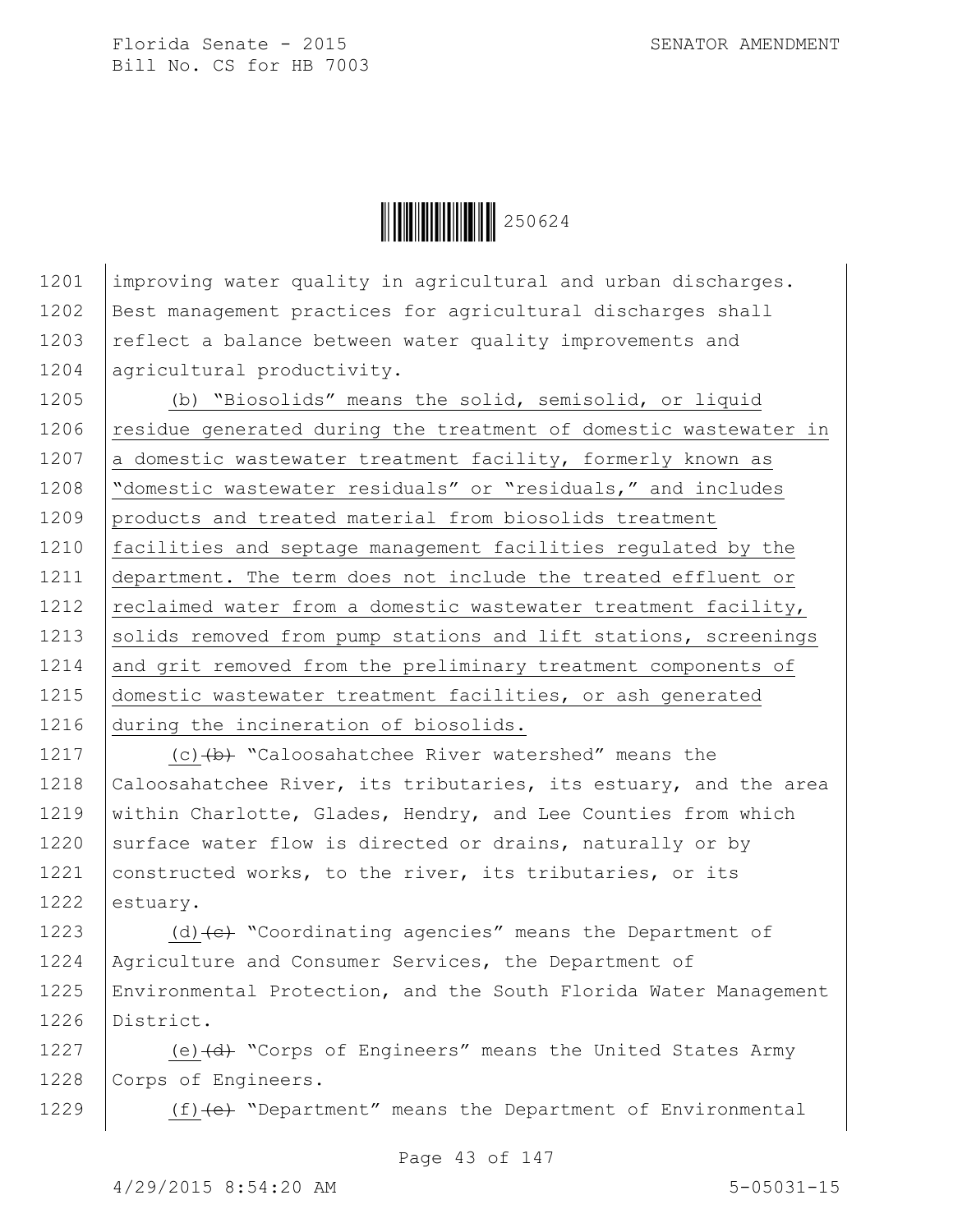

1230 Protection.

1231  $(9)$  (g)  $(f)$  "District" means the South Florida Water Management 1232 District.

1233  $\sqrt{q}$  "District's WOD program" means the program implemented 1234 pursuant to rules adopted as authorized by this section and ss. 1235 373.016, 373.044, 373.085, 373.086, 373.109, 373.113, 373.118, 1236 373.451, and 373.453, entitled "Works of the District Basin."

1237 (h) "Lake Okeechobee Watershed Construction Project" means 1238 the construction project developed pursuant to this section 1239  $\sqrt{a} \frac{a}{b}$  (3) (b).

1240 (i) "Lake Okeechobee Watershed Protection Plan" means the 1241 Lake Okeechobee Watershed Construction Project and the Lake 1242 Okeechobee Watershed Research and Water Quality Monitoring 1243 Program plan developed pursuant to this section and ss. 373.451-1244 373.459.

1245 (j) "Lake Okeechobee watershed" means Lake Okeechobee, its 1246  $|tributaries,$  and the area within which surface water flow is 1247 directed or drains, naturally or by constructed works, to the 1248 lake or its tributaries.

1249 (k) "Lake Okeechobee Watershed Phosphorus Control Program" 1250 | means the program developed pursuant to paragraph  $(3)$   $(c)$ .

1251  $(k)$   $(1)$  "Northern Everglades" means the Lake Okeechobee 1252 | watershed, the Caloosahatchee River watershed, and the St. Lucie 1253 River watershed.

1254 (l) (m) "Project component" means any structural or 1255 operational change, resulting from the Restudy, to the Central 1256 and Southern Florida Project as it existed and was operated as 1257 of January 1, 1999.

1258  $\vert$  (m)  $\langle n \rangle$  "Restudy" means the Comprehensive Review Study of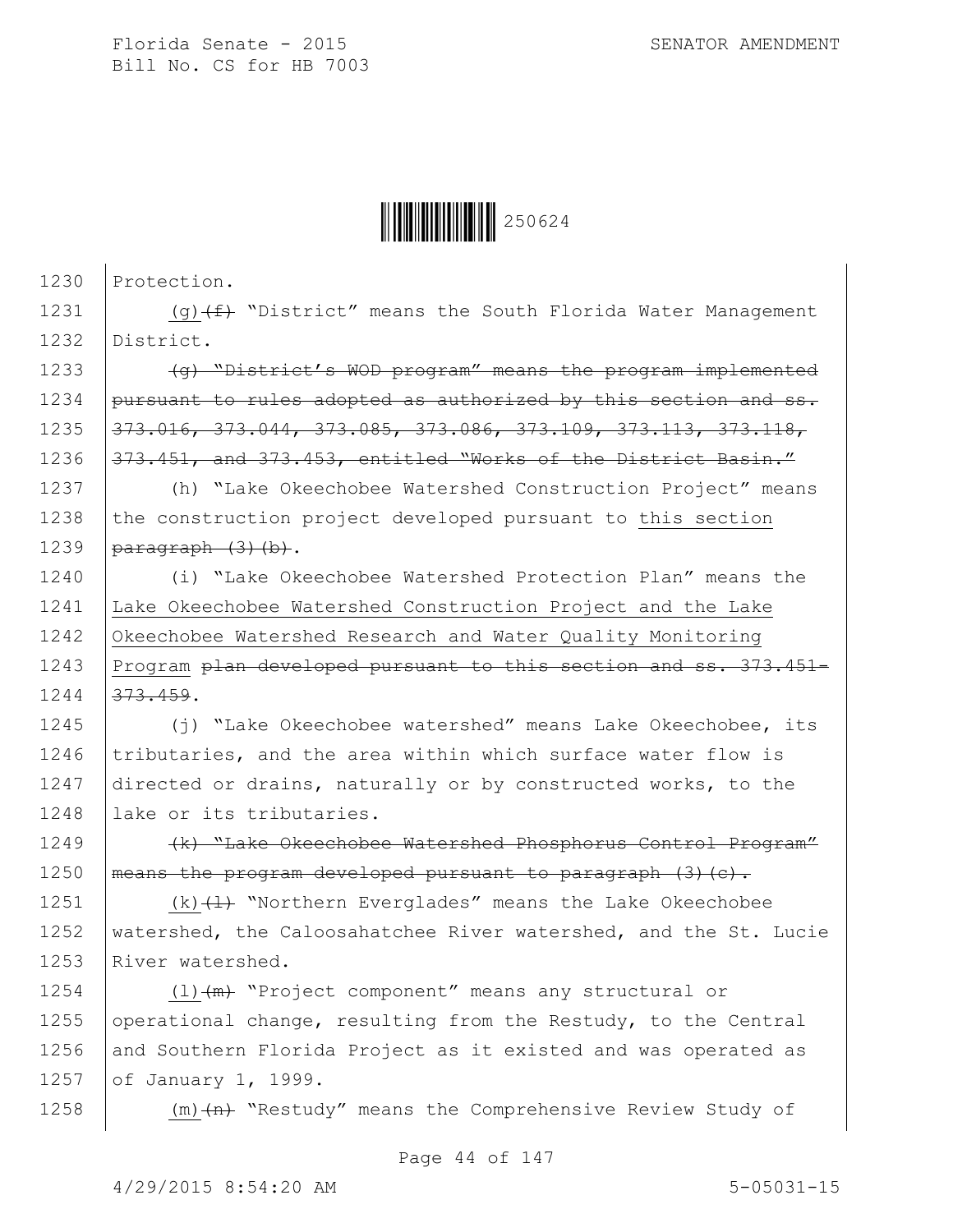

1259 the Central and Southern Florida Project, for which federal 1260 participation was authorized by the Federal Water Resources 1261 Development Acts of 1992 and 1996 together with related 1262 Congressional resolutions and for which participation by the 1263 South Florida Water Management District is authorized by  $s$ . 1264 373.1501. The term includes all actions undertaken pursuant to 1265 the aforementioned authorizations which will result in 1266 recommendations for modifications or additions to the Central 1267 and Southern Florida Project.

1268  $(n)$  (o) "River Watershed Protection Plans" means the 1269 Caloosahatchee River Watershed Protection Plan and the St. Lucie 1270 River Watershed Protection Plan developed pursuant to this 1271 section.

1272 (o) "Soil amendment" means any substance or mixture of 1273 substances sold or offered for sale for soil enriching or 1274 corrective purposes, intended or claimed to be effective in 1275 | promoting or stimulating plant growth, increasing soil or plant 1276 productivity, improving the quality of crops, or producing any 1277 chemical or physical change in the soil, except amendments, 1278 | conditioners, additives, and related products that are derived 1279 solely from inorganic sources and that contain no recognized 1280 plant nutrients.

1281 (p) "St. Lucie River watershed" means the St. Lucie River, 1282 its tributaries, its estuary, and the area within Martin, 1283 Okeechobee, and St. Lucie Counties from which surface water flow 1284 is directed or drains, naturally or by constructed works, to the 1285  $\vert$ river, its tributaries, or its estuary.

1286 (q) "Total maximum daily load" means the sum of the 1287 individual wasteload allocations for point sources and the load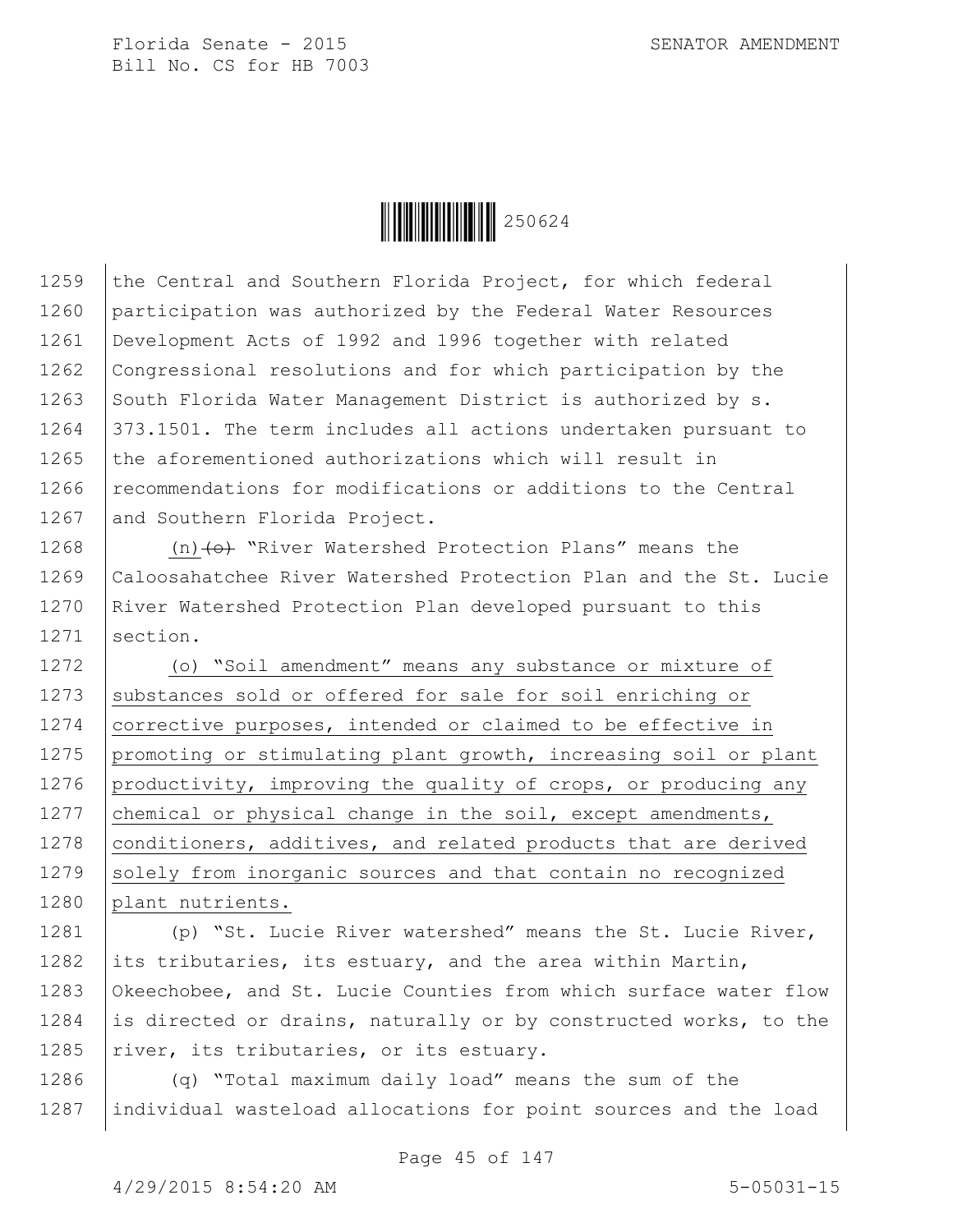

1288 allocations for nonpoint sources and natural background adopted 1289 pursuant to s. 403.067. Before Prior to determining individual 1290 | wasteload allocations and load allocations, the maximum amount 1291  $\int$  of a pollutant that a water body or water segment can assimilate 1292 from all sources without exceeding water quality standards must 1293 first be calculated.

1294 (3) LAKE OKEECHOBEE WATERSHED PROTECTION PROGRAM.—The Lake 1295 Okeechobee Watershed Protection Program shall consist of the 1296 Lake Okeechobee Watershed Protection Plan, the Lake Okeechobee 1297 Basin Management Action Plan adopted pursuant to s. 403.067, the 1298 Lake Okeechobee Exotic Species Control Program, and the Lake 1299 Okeechobee Internal Phosphorus Management Program. The Lake 1300 Okeechobee Basin Management Action Plan adopted pursuant to s. 1301 403.067 shall be the component of the Lake Okeechobee Watershed 1302 Protection A protection Program for Lake Okeechobee that 1303 achieves phosphorus load reductions for Lake Okeechobee shall be 1304 | immediately implemented as specified in this subsection. The 1305 Lake Okeechobee Watershed Protection Program shall address the 1306 reduction of phosphorus loading to the lake from both internal 1307 and external sources. Phosphorus load reductions shall be 1308 achieved through a phased program of implementation. Initial 1309 | implementation actions shall be technology-based, based upon a 1310 consideration of both the availability of appropriate technology 1311  $\vert$  and the cost of such technology, and shall include phosphorus  $1312$  reduction measures at both the source and the regional level.  $1313$  The initial phase of phosphorus load reductions shall be based 1314 wpon the district's Technical Publication 81-2 and the 1315 district's WOD program, with subsequent phases of phosphorus  $1316$  |  $10$ ad reductions based upon the total maximum daily loads

Page 46 of 147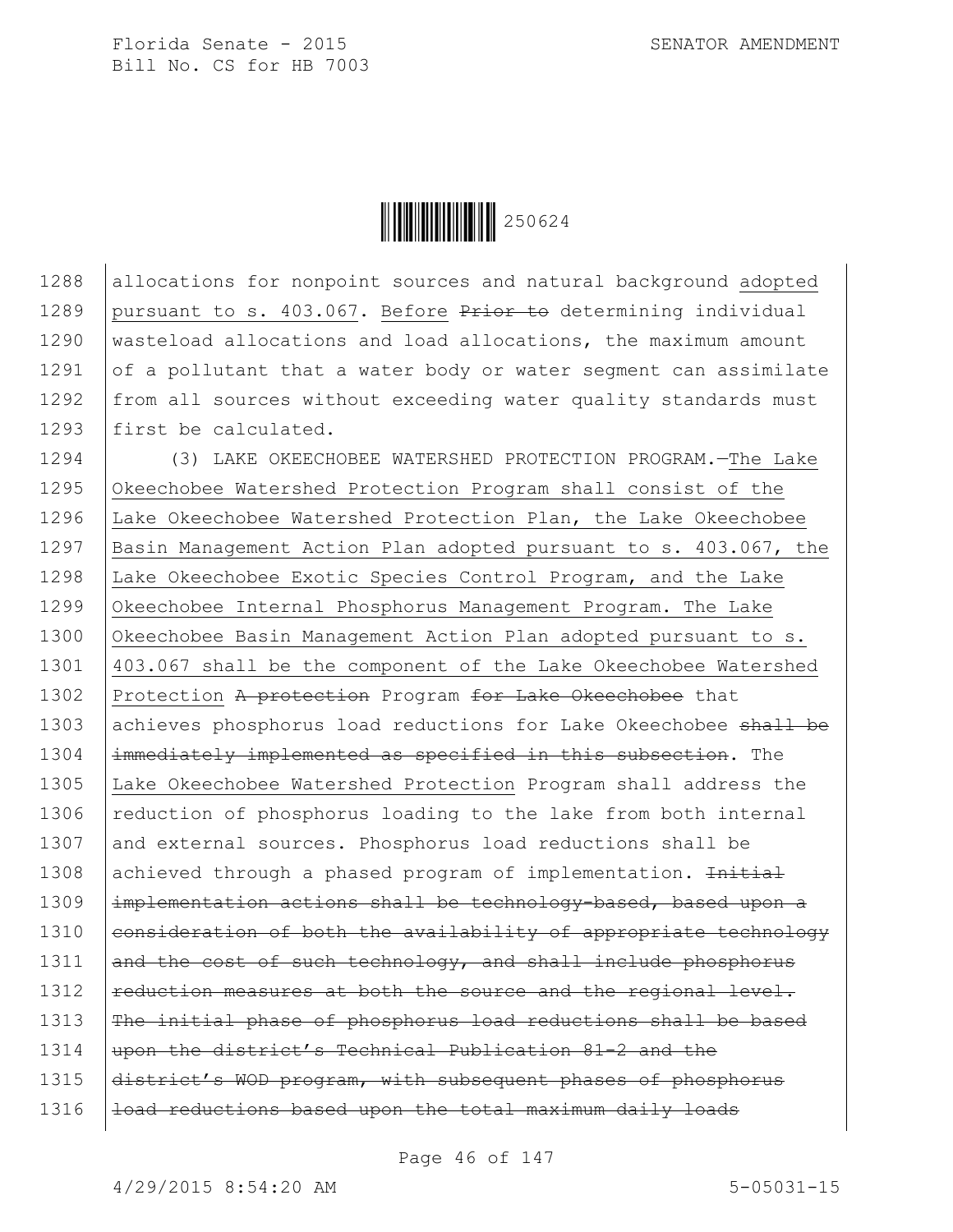

1317 established in accordance with s. 403.067. In the development 1318 and administration of the Lake Okeechobee Watershed Protection 1319 Program, the coordinating agencies shall maximize opportunities 1320 provided by federal cost-sharing programs and opportunities for 1321 partnerships with the private sector.

1322 (a) *Lake Okeechobee Watershed Protection Plan.*—In order to 1323 protect and restore surface water resources, the district, in 1324 cooperation with the other coordinating agencies, shall complete 1325  $\vert$  a Lake Okeechobee Watershed Protection Plan in accordance with 1326 this section and ss. 373.451-373.459. Beginning March 1, 2020, 1327 and every 5 years thereafter, the district shall update the Lake 1328 Okeechobee Watershed Protection Plan to ensure that it is 1329 | consistent with the Lake Okeechobee Basin Management Action Plan 1330 adopted pursuant to s. 403.067. The Lake Okeechobee Watershed 1331 Protection Plan shall identify the geographic extent of the 1332 watershed, be coordinated with the plans developed pursuant to 1333 | paragraphs (4)(a) and (c)  $\leftrightarrow$ , and include the Lake Okeechobee 1334 Watershed Construction Project and the Lake Okeechobee Watershed 1335 Research and Water Quality Monitoring Program contain an 1336 | implementation schedule for subsequent phases of phosphorus load 1337  $\vert$  reduction consistent with the total maximum daily loads 1338 established in accordance with s.  $403.067$ . The plan shall 1339 consider and build upon a review and analysis of the following:

1340  $\frac{1}{1}$  the performance of projects constructed during Phase I 1341 and Phase II of the Lake Okeechobee Watershed Construction 1342 Project, pursuant to subparagraph 1.; paragraph (b).

1343  $\vert$  2. relevant information resulting from the Lake Okeechobee 1344 | Basin Management Action Plan Watershed Phosphorus Control 1345 |  $P_{\text{rogram}}$ , pursuant to paragraph (b);  $\left\langle e\right\rangle$ .

Page 47 of 147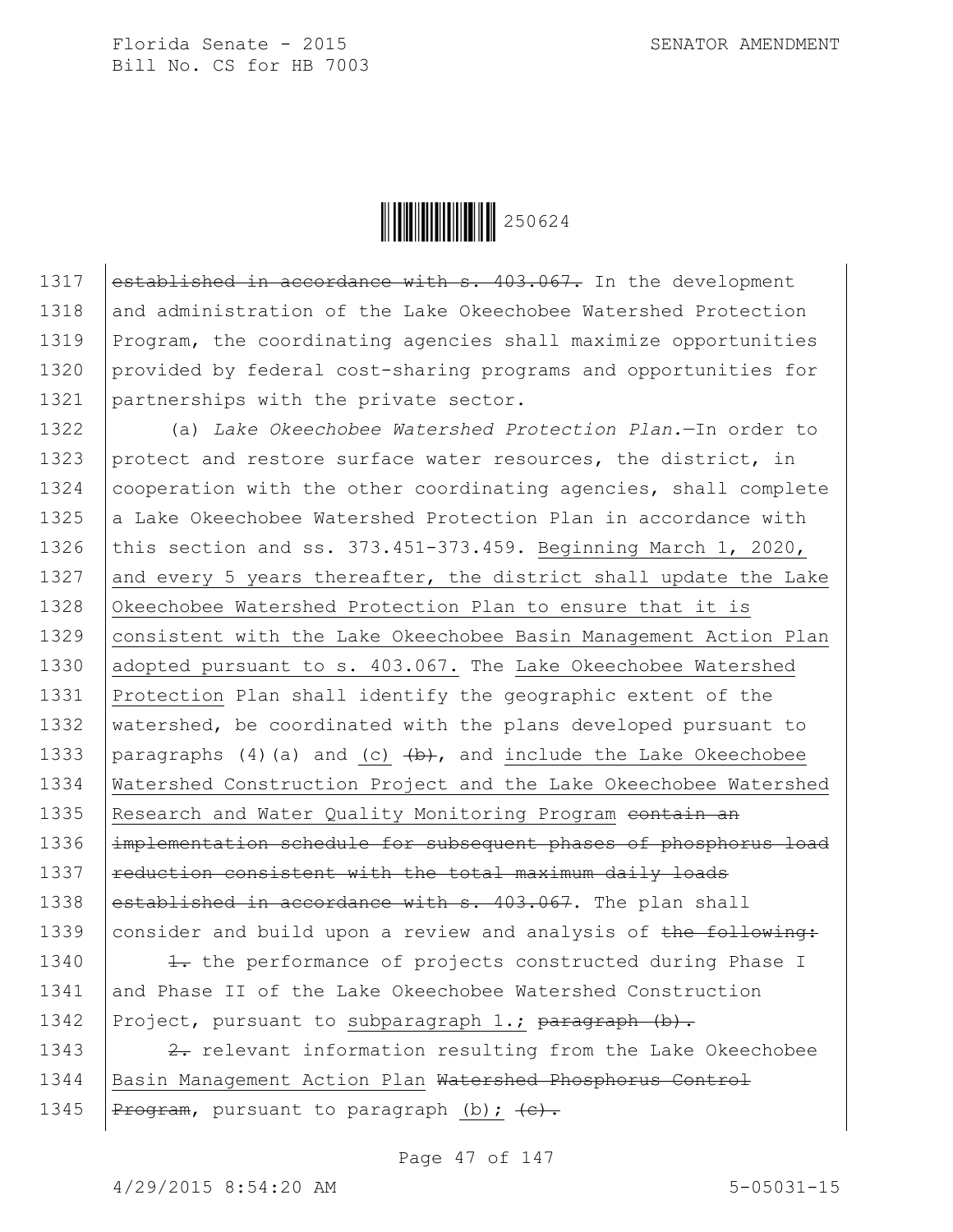

1346  $\vert$  3. relevant information resulting from the Lake Okeechobee 1347 | Watershed Research and Water Quality Monitoring Program, 1348 | pursuant to subparagraph  $2$ .; paragraph  $(d)$ .

1349  $\vert$  4. relevant information resulting from the Lake Okeechobee 1350 Exotic Species Control Program, pursuant to paragraph (c); and 1351  $(e)$ .

1352  $\vert$  5. relevant information resulting from the Lake Okeechobee 1353 Internal Phosphorus Management Program, pursuant to paragraph 1354 (d)  $(f^+)_*$ .

1355 1. (b) Lake Okeechobee Watershed Construction Project.-To 1356 improve the hydrology and water quality of Lake Okeechobee and 1357 downstream receiving waters, including the Caloosahatchee and 1358  $\vert$  St. Lucie Rivers and their estuaries, the district, in 1359 | cooperation with the other coordinating agencies, shall design 1360 and construct the Lake Okeechobee Watershed Construction 1361 Project. The project shall include:

1362 | a. 1. Phase I. - Phase I of the Lake Okeechobee Watershed 1363 | Construction Project shall consist of a series of project 1364 | features consistent with the recommendations of the South 1365 Florida Ecosystem Restoration Working Group's Lake Okeechobee 1366 Action Plan. Priority basins for such projects include S-191, S-1367 154, and Pools D and E in the Lower Kissimmee River. In order to 1368 obtain phosphorus load reductions to Lake Okeechobee as soon as 1369 possible, the following actions shall be implemented:

1370  $(1)$   $\frac{1}{a}$ . The district shall serve as a full partner with the 1371 | Corps of Engineers in the design and construction of the Grassy 1372 Island Ranch and New Palm Dairy stormwater treatment facilities 1373 as components of the Lake Okeechobee Water Retention/Phosphorus 1374 Removal Critical Project. The Corps of Engineers shall have the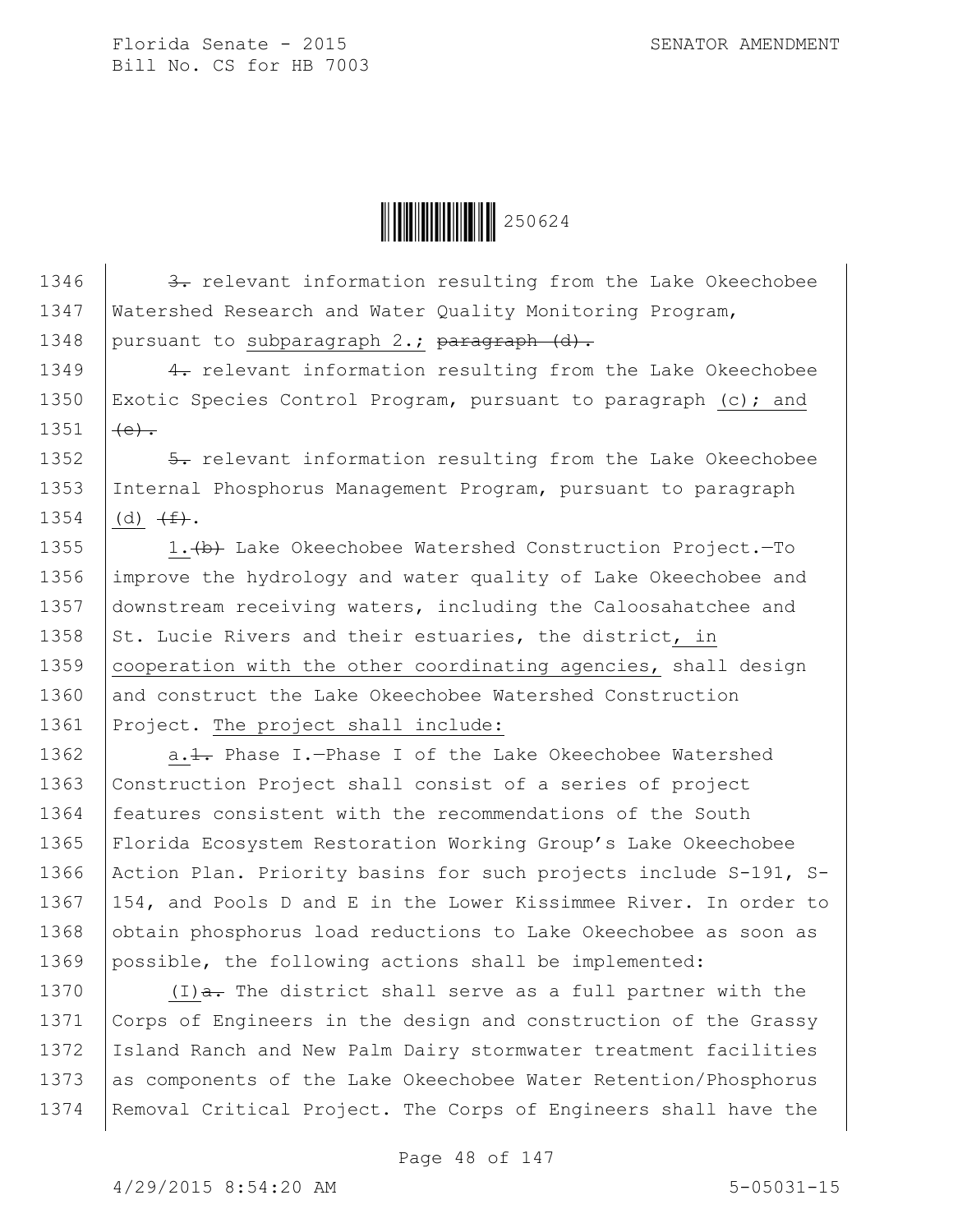

1375 lead in design and construction of these facilities. Should 1376 delays be encountered in the implementation of either of these 1377 | facilities, the district shall notify the department and 1378 recommend corrective actions.

1379 (II) b. The district shall obtain permits and complete 1380 | construction of two of the isolated wetland restoration projects 1381 that are part of the Lake Okeechobee Water Retention/Phosphorus 1382 | Removal Critical Project. The additional isolated wetland 1383 projects included in this critical project shall further reduce 1384 phosphorus loading to Lake Okeechobee.

1385 (III) e. The district shall work with the Corps of Engineers 1386  $\vert$  to expedite initiation of the design process for the Taylor 1387 Creek/Nubbins Slough Reservoir Assisted Stormwater Treatment 1388 | Area, a project component of the Comprehensive Everglades 1389 Restoration Plan. The district shall propose to the Corps of 1390 Engineers that the district take the lead in the design and 1391 construction of the Reservoir Assisted Stormwater Treatment Area 1392 and receive credit towards the local share of the total cost of 1393 the Comprehensive Everglades Restoration Plan.

1394 b.2. Phase II technical plan and construction.—By February 1395  $\left| \frac{1}{1} \right|$ , 2008, The district, in cooperation with the other 1396  $|$  coordinating agencies, shall develop a detailed technical plan 1397 for Phase II of the Lake Okeechobee Watershed Construction 1398 Project which provides the basis for the Lake Okeechobee Basin 1399 Management Action Plan adopted by the department pursuant to s. 1400 403.067. The detailed technical plan shall include measures for 1401 the improvement of the quality, quantity, timing, and 1402 distribution of water in the northern Everglades ecosystem, 1403 | including the Lake Okeechobee watershed and the estuaries, and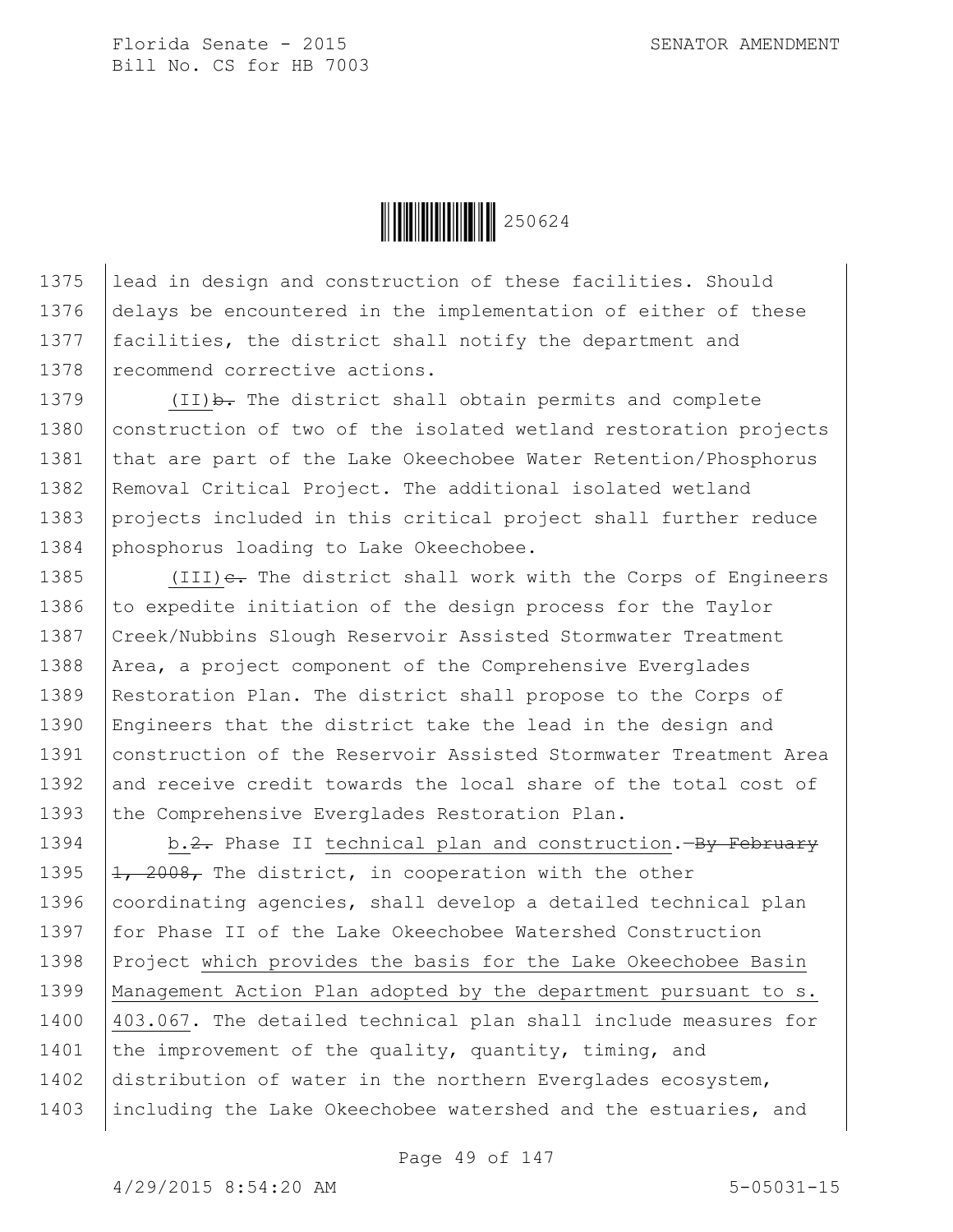

1404 for facilitating the achievement of water quality standards. Use 1405 of cost-effective biologically based, hybrid wetland/chemical 1406 and other innovative nutrient control technologies shall be 1407 incorporated in the plan where appropriate. The detailed 1408 | technical plan shall also include a Process Development and 1409 Engineering component to finalize the detail and design of Phase 1410 II projects and identify additional measures needed to increase 1411 the certainty that the overall objectives for improving water 1412 quality and quantity can be met. Based on information and 1413 | recommendations from the Process Development and Engineering 1414 | component, the Phase II detailed technical plan shall be 1415 periodically updated. Phase II shall include construction of 1416 additional facilities in the priority basins identified in sub-1417 Subparagraph a. subparagraph  $1$ ., as well as facilities for other 1418 basins in the Lake Okeechobee watershed. This detailed technical 1419 plan will require legislative ratification pursuant to paragraph 1420  $\left|\frac{1}{1}\right\rangle$ . The technical plan shall:

1421 (I)<del>a.</del> Identify Lake Okeechobee Watershed Construction 1422 Project facilities designed to contribute to achieving all 1423 | applicable total maximum daily loads established pursuant to s. 1424 403.067 within the Lake Okeechobee watershed.

1425  $(II)$  b. Identify the size and location of all such Lake 1426 Okeechobee Watershed Construction Project facilities.

1427 (III) e. Provide a construction schedule for all such Lake 1428 Okeechobee Watershed Construction Project facilities, including 1429 the sequencing and specific timeframe for construction of each 1430 Lake Okeechobee Watershed Construction Project facility.

1431  $(IV)$ d. Provide a schedule for the acquisition of lands or 1432 sufficient interests necessary to achieve the construction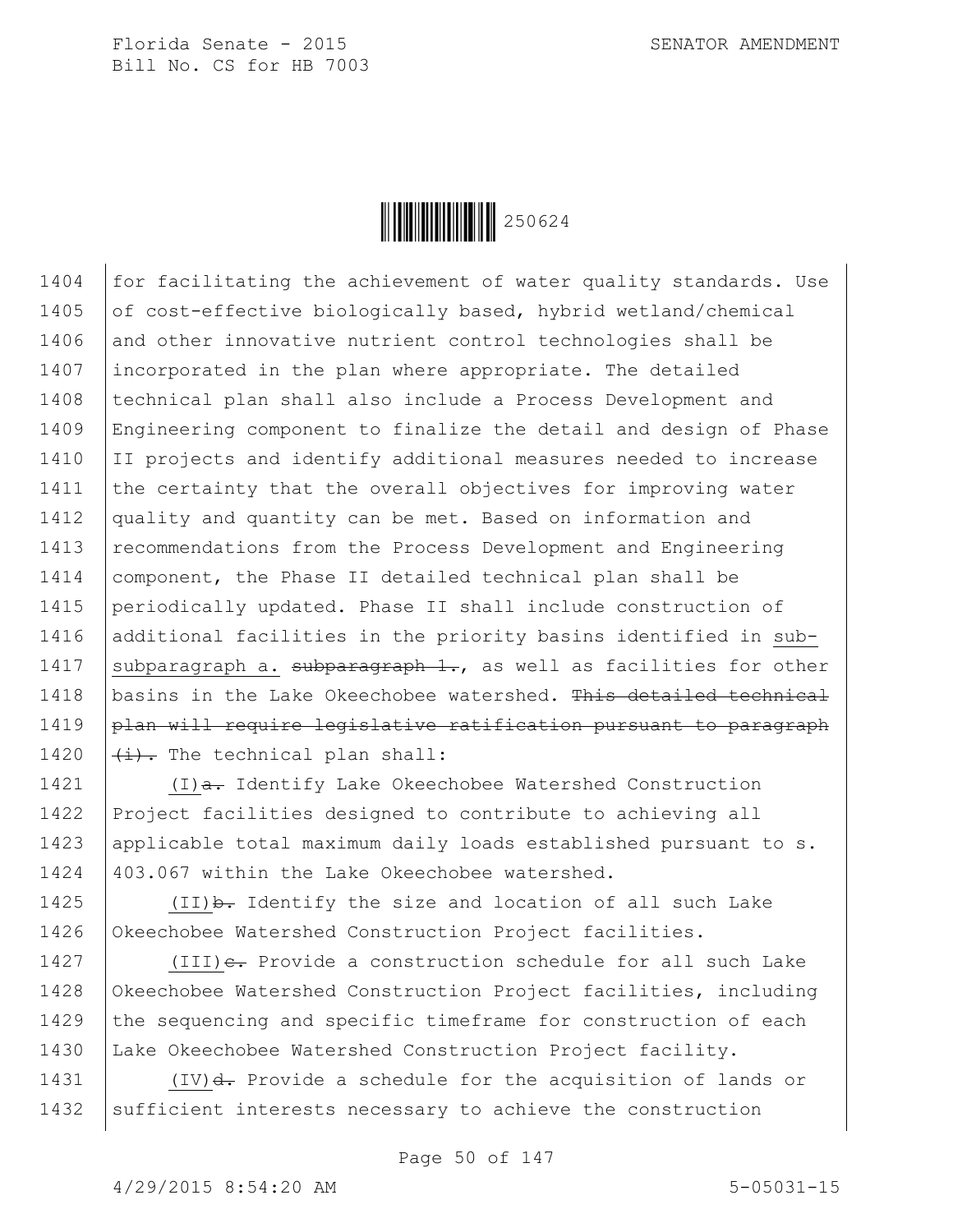

 $1433$  schedule.

1434  $(V)$ e. Provide a detailed schedule of costs associated with 1435 the construction schedule.

1436  $\vert$  (VI)  $f$ . Identify, to the maximum extent practicable, impacts 1437 on wetlands and state-listed species expected to be associated 1438 with construction of such facilities, including potential 1439 alternatives to minimize and mitigate such impacts, as 1440 appropriate.

1441 | (VII)  $\theta$ . Provide for additional measures, including 1442 voluntary water storage and quality improvements on private 1443 | land, to increase water storage and reduce excess water levels 1444 in Lake Okeechobee and to reduce excess discharges to the 1445 estuaries.

1446 | (VIII) The technical plan shall also Develop the 1447 appropriate water quantity storage goal to achieve the desired 1448 Lake Okeechobee range of lake levels and inflow volumes to the 1449 Caloosahatchee and St. Lucie estuaries while meeting the other 1450 | water-related needs of the region, including water supply and 1451 | flood protection.

1452 (IX) A. Provide for additional source controls needed to 1453 enhance performance of the Lake Okeechobee Watershed 1454 Construction Project facilities. Such additional source controls 1455 shall be incorporated into the Lake Okeechobee Basin Management 1456 | Action Plan Watershed Phosphorous Control Program pursuant to 1457  $\vert$  paragraph (b)  $\vert$  (e).

1458 c.3. Evaluation.—Within 5 years after the adoption of the 1459 Lake Okeechobee Basin Management Action Plan pursuant to s. 1460  $\vert$  403.067 and every 5 By January 1, 2004, and every 3 years 1461 | thereafter, the department district, in cooperation with the

Page 51 of 147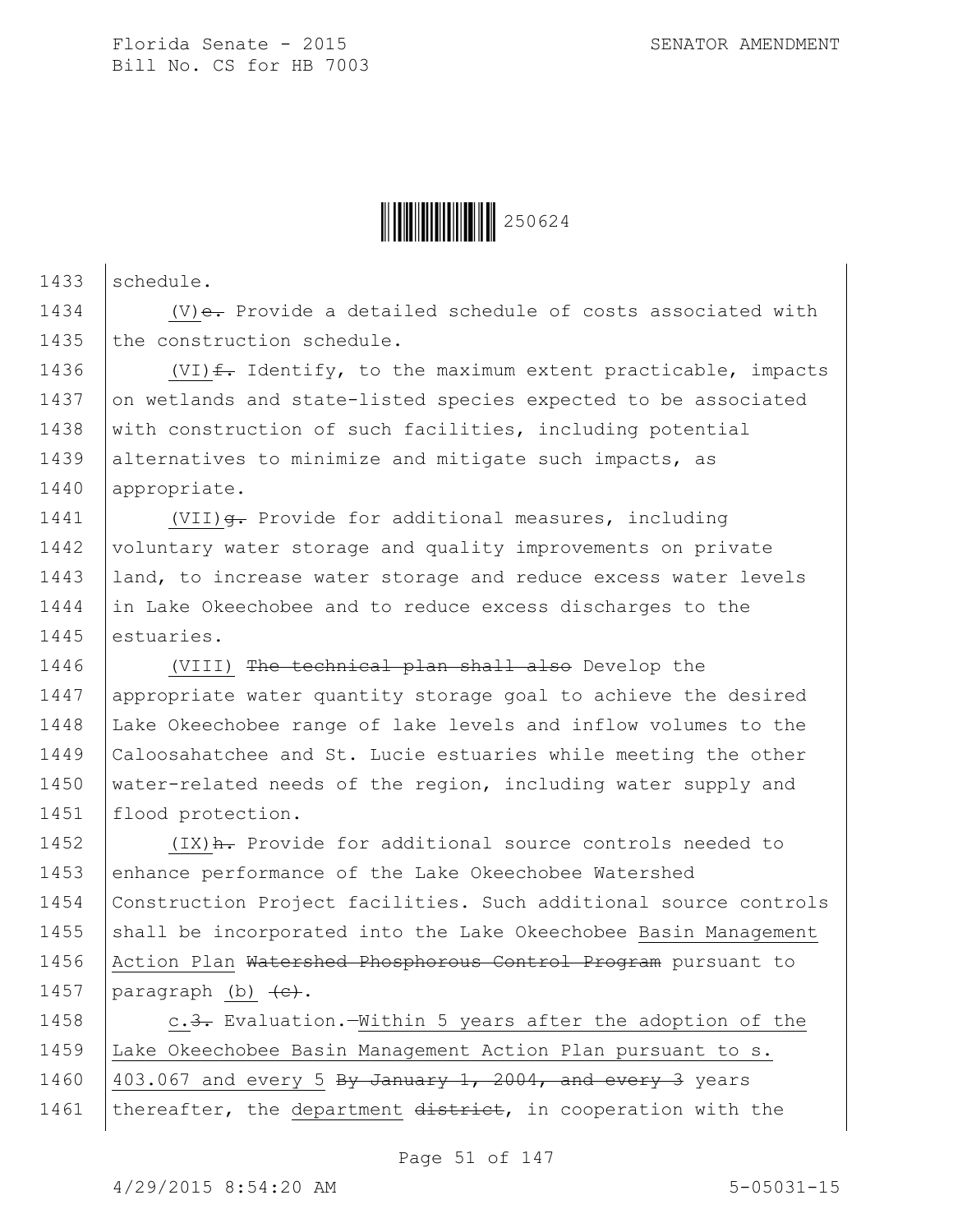

1462  $\vert$  other coordinating agencies, shall conduct an evaluation of the 1463 Lake Okeechobee Watershed Construction Project and identify any 1464 further load reductions necessary to achieve compliance with the 1465  $\overline{a}$  Lake Okeechobee watershed total maximum daily loads 1466 established pursuant to s. 403.067. Additionally, The district 1467  $\vert$  shall identify modifications to facilities of the Lake 1468 Okeechobee Watershed Construction Project as appropriate to meet 1469 the total maximum daily loads. Modifications to the Lake 1470 Okeechobee Watershed Construction Project resulting from this 1471 evaluation shall be incorporated into the Lake Okeechobee Basin 1472 | Management Action Plan and The evaluation shall be included in 1473 the applicable annual progress report submitted pursuant to 1474 subsection (6).

1475 d.4. Coordination and review. To ensure the timely 1476 implementation of the Lake Okeechobee Watershed Construction 1477 Project, the design of project facilities shall be coordinated 1478 with the department and other interested parties, including 1479 affected local governments, to the maximum extent practicable. 1480 Lake Okeechobee Watershed Construction Project facilities shall 1481 | be reviewed and commented upon by the department before prior to 1482 the execution of a construction contract by the district for 1483 that facility.

1484 | 2. Lake Okeechobee Watershed Research and Water Quality 1485 Monitoring Program.—The coordinating agencies shall implement a 1486 Lake Okeechobee Watershed Research and Water Quality Monitoring 1487 Program. Results from the program shall be used by the 1488 department, in cooperation with the other coordinating agencies, 1489 to make modifications to the Lake Okeechobee Basin Management 1490 Action Plan adopted pursuant to s. 403.067, as appropriate. The

Page 52 of 147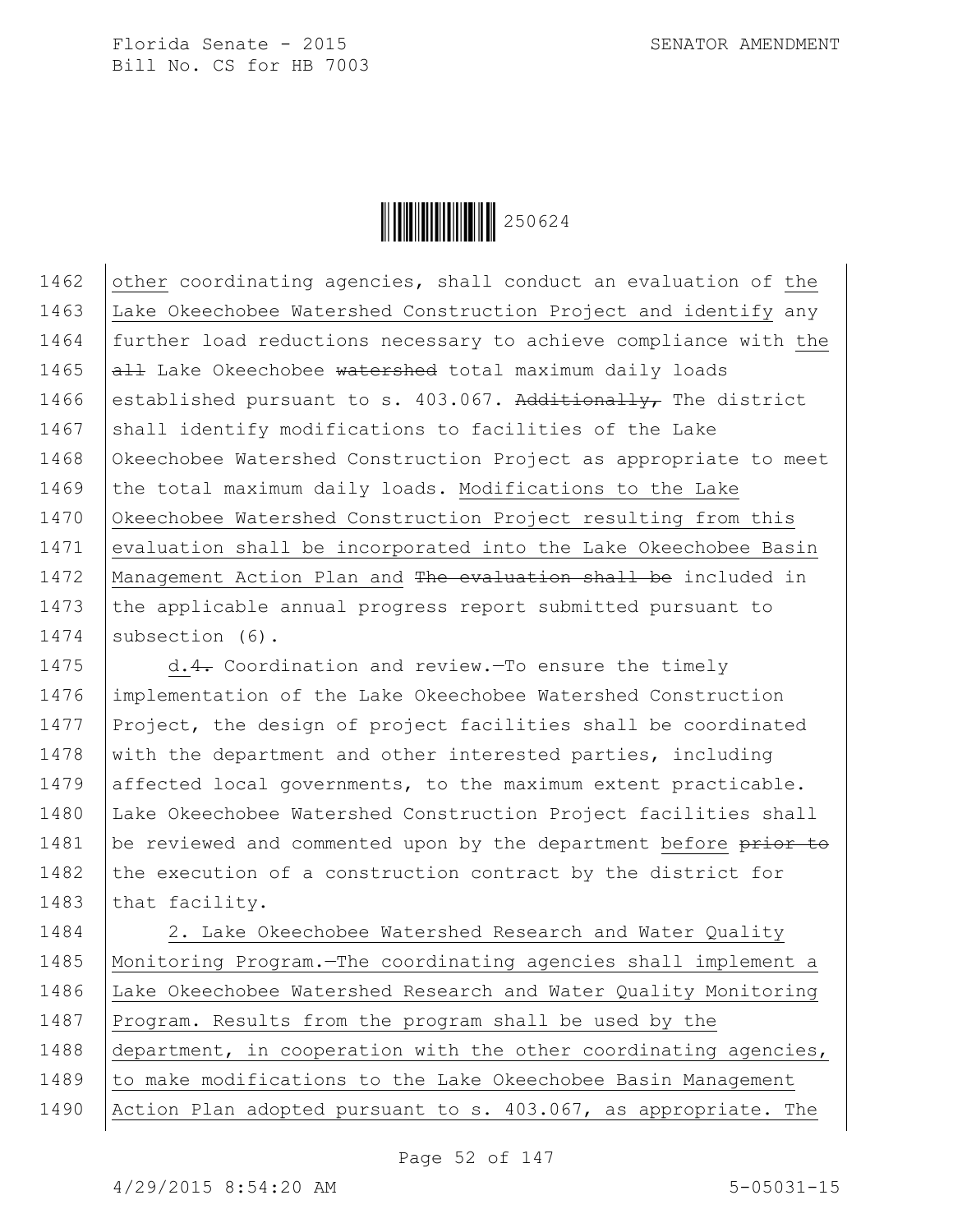## $\|$  $\|$  $\|$  $\|$  $\|$  $\|$  $250624$

1491 program shall:

1492 a. Evaluate all available existing water quality data 1493 concerning total phosphorus in the Lake Okeechobee watershed, 1494 develop a water quality baseline to represent existing 1495 | conditions for total phosphorus, monitor long-term ecological 1496 changes, including water quality for total phosphorus, and 1497 | measure compliance with water quality standards for total 1498 phosphorus, including any applicable total maximum daily load 1499 for the Lake Okeechobee watershed as established pursuant to s. 1500 403.067. Beginning March 1, 2020, and every 5 years thereafter, 1501 the department shall reevaluate water quality and quantity data 1502  $\vert$  to ensure that the appropriate projects are being designated and 1503 incorporated into the Lake Okeechobee Basin Management Action 1504 Plan adopted pursuant to s. 403.067. The district shall 1505 implement a total phosphorus monitoring program at appropriate 1506 structures owned or operated by the district and within the Lake 1507 Okeechobee watershed. 1508 b. Develop a Lake Okeechobee water quality model that 1509 reasonably represents the phosphorus dynamics of Lake Okeechobee 1510 and incorporates an uncertainty analysis associated with model 1511 predictions. 1512 | c. Determine the relative contribution of phosphorus from

1513 all identifiable sources and all primary and secondary land  $1514$  | uses.

1515 d. Conduct an assessment of the sources of phosphorus from 1516 the Upper Kissimmee Chain-of-Lakes and Lake Istokpoga, and their 1517  $\vert$  relative contribution to the water quality of Lake Okeechobee. 1518 The results of this assessment shall be used by the coordinating 1519 agencies as part of the Lake Okeechobee Basin Management Action

Page 53 of 147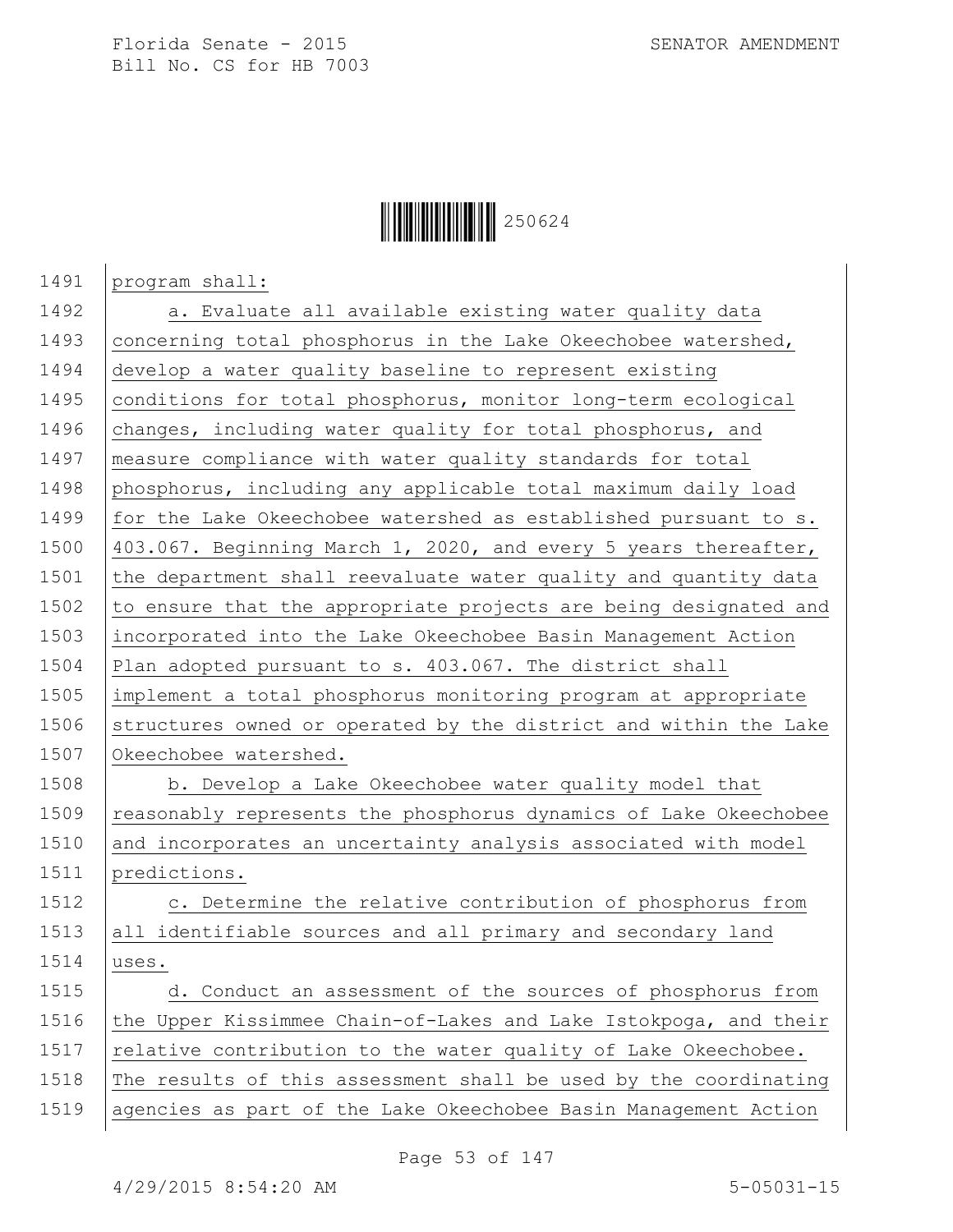

| 1520 | Plan adopted pursuant to s. 403.067 to develop interim measures, |
|------|------------------------------------------------------------------|
| 1521 | best management practices, or regulations, as applicable.        |
| 1522 | e. Assess current water management practices within the          |
| 1523 | Lake Okeechobee watershed and develop recommendations for        |
| 1524 | structural and operational improvements. Such recommendations    |
| 1525 | shall balance water supply, flood control, estuarine salinity,   |
| 1526 | maintenance of a healthy lake littoral zone, and water quality   |
| 1527 | considerations.                                                  |
| 1528 | f. Evaluate the feasibility of alternative nutrient              |
| 1529 | reduction technologies, including sediment traps, canal and      |
| 1530 | ditch maintenance, fish production or other aquaculture,         |
| 1531 | bioenergy conversion processes, and algal or other biological    |
| 1532 | treatment technologies and include any alternative nutrient      |
| 1533 | reduction technologies determined to be feasible in the Lake     |
| 1534 | Okeechobee Basin Management Action Plan adopted pursuant to s.   |
| 1535 | 403.067.                                                         |
| 1536 | g. Conduct an assessment of the water volumes and timing         |
| 1537 | from the Lake Okeechobee watershed and their relative            |
| 1538 | contribution to the water level changes in Lake Okeechobee and   |
| 1539 | to the timing and volume of water delivered to the estuaries.    |
| 1540 | (b) (e) Lake Okeechobee Basin Management Action Plan             |
| 1541 | Watershed Phosphorus Control Program. The Lake Okeechobee Basin  |
| 1542 | Management Action Plan adopted pursuant to s. 403.067 shall be   |
| 1543 | the watershed phosphorus control component for Lake Okeechobee.  |
| 1544 | The Lake Okeechobee Basin Management Action Plan shall be        |
| 1545 | Program is designed to be a multifaceted approach designed to    |
| 1546 | achieve the total maximum daily load reducing phosphorus loads   |
| 1547 | by improving the management of phosphorus sources within the     |
| 1548 | Lake Okeechobee watershed through implementation of regulations  |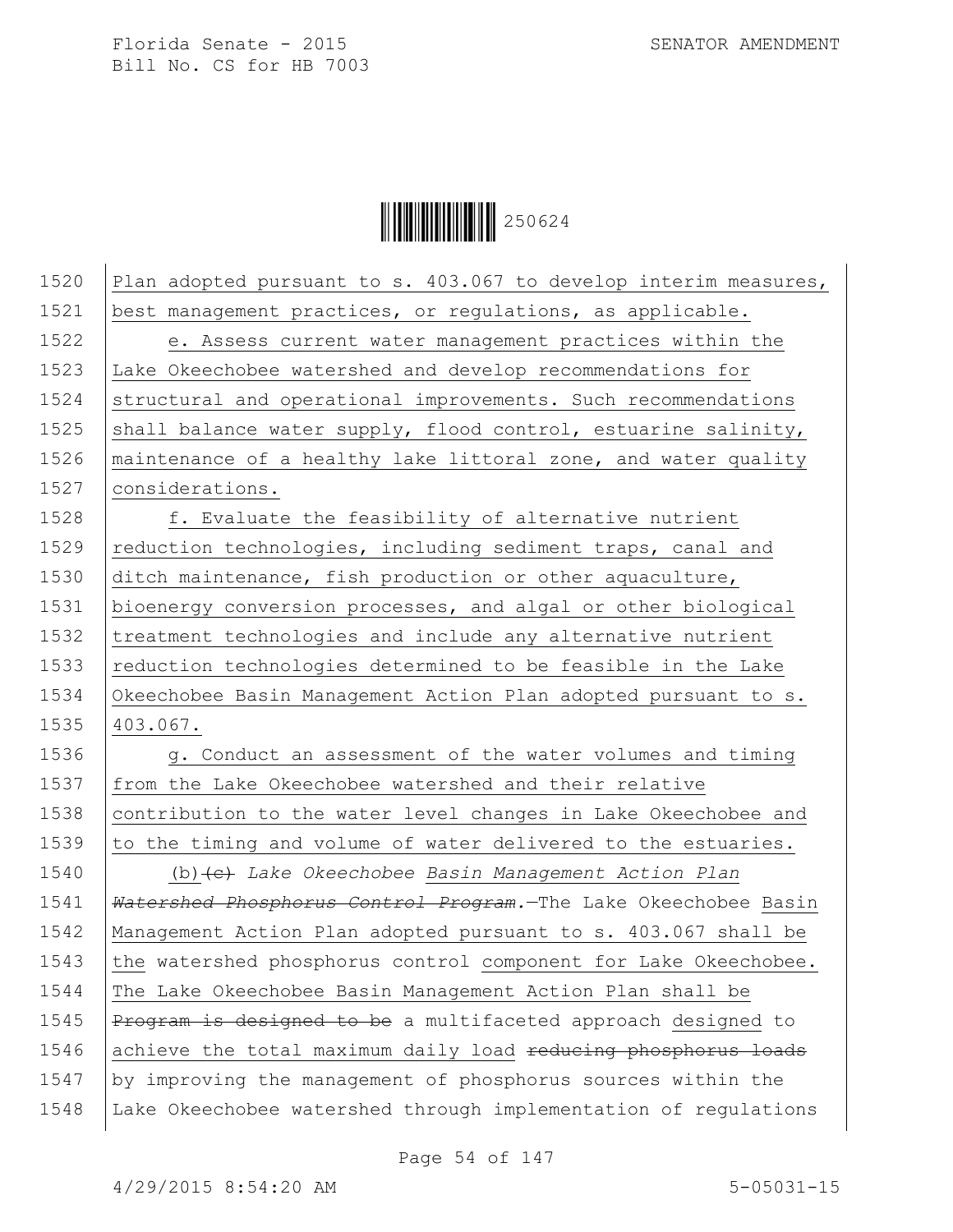

1549 and best management practices, continued development and 1550 continued implementation of improved best management practices, 1551 improvement and restoration of the hydrologic function of 1552 natural and managed systems, and use utilization of alternative 1553 | technologies for nutrient reduction. The plan must include an 1554 implementation schedule pursuant to this subsection for 1555 pollutant load reductions. As provided in s.  $403.067(7)(a)6.$ 1556 the Lake Okeechobee Basin Management Action Plan must include 1557 | milestones for implementation and water quality improvement and 1558 an associated water quality monitoring component sufficient to 1559 evaluate whether reasonable progress in pollutant load 1560  $\vert$  reductions is being achieved over time. The department shall 1561 develop a schedule to establish 5-, 10-, and 15-year measurable 1562 milestones and a target to achieve the adopted total maximum 1563 daily load no more than 20 years after adoption of the plan. The 1564 schedule shall be used to provide quidance for planning and 1565 | funding purposes and is exempt from s.  $120.54(1)(a)$ . An 1566 assessment of progress toward these milestones shall be 1567 conducted every 5 years and revisions to the plan shall be made, 1568 as appropriate, as a result of each  $5$ -year review. The 1569 assessment shall be provided to the Governor, the President of 1570  $\vert$  the Senate, and the Speaker of the House of Representatives. 1571 Upon the first 5-year review, the schedule of measurable 1572  $\mid$  milestones and a target to achieve water quality improvement 1573 consistent with this section shall be adopted into the plan. 1574 Revisions to the basin management action plan shall be made by 1575  $\vert$  the department in cooperation with the basin stakeholders. 1576 Revisions to best management practices or other measures must 1577 follow the procedures set forth in s. 403.067(7)(c)4. Revised

Page 55 of 147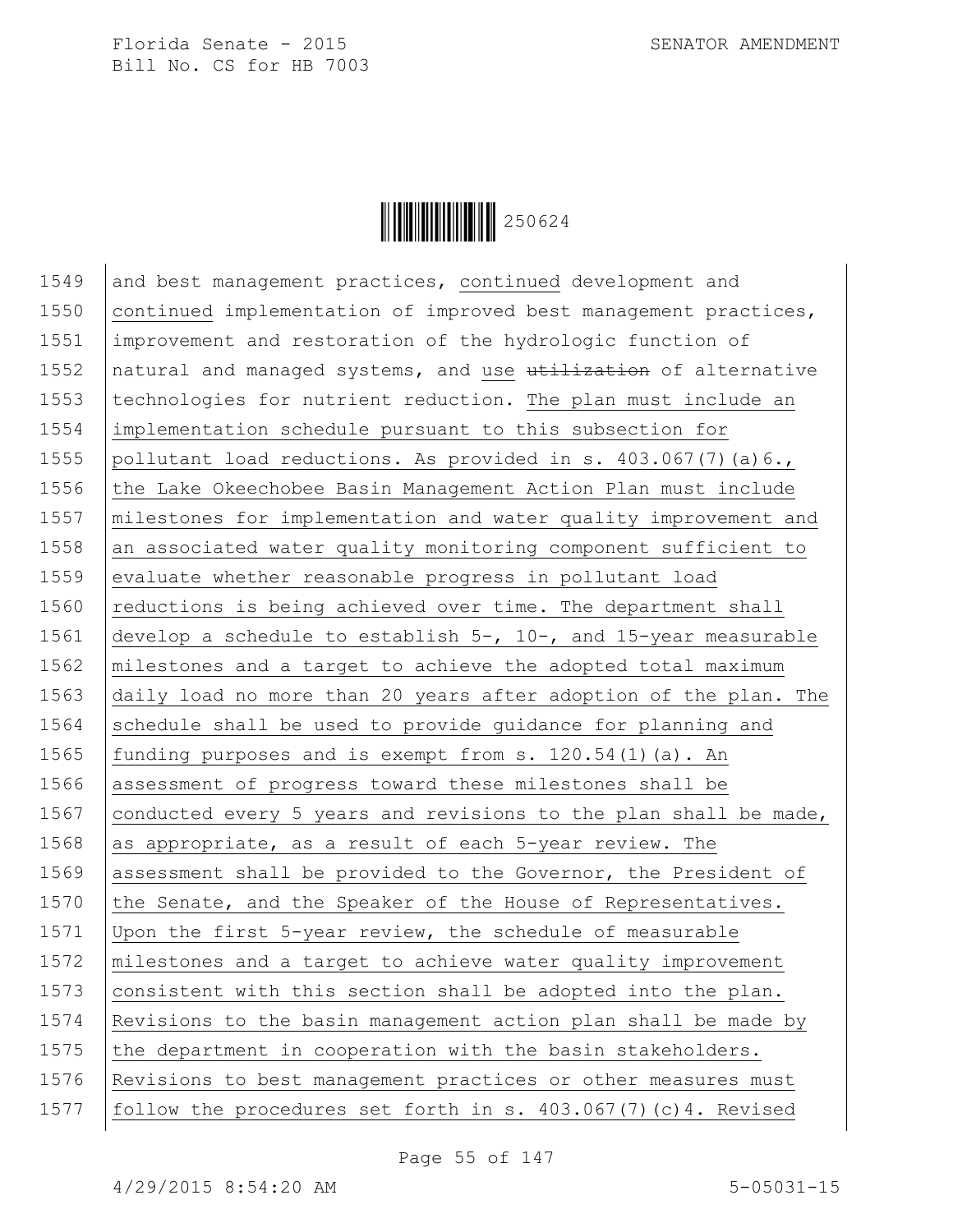

1578 | basin management action plans must be adopted pursuant to s. 1579  $\vert$  403.067(7) (a) 5. If achieving the adopted total maximum daily 1580 | load within 20 years is not practicable, the schedule must 1581 contain an explanation of the constraints that prevent the 1582 achievement of the total maximum daily load within 20 years, an 1583 estimate of the time needed to achieve the total maximum daily 1584 | load, and additional 5-year measurable milestones, as necessary. 1585 The coordinating agencies shall develop an interagency agreement 1586 pursuant to ss. 373.046 and 373.406 which is consistent with the 1587 department taking the lead on water quality protection measures 1588 through the Lake Okeechobee Basin Management Action Plan adopted 1589 pursuant to s. 403.067; the district taking the lead on 1590 hydrologic improvements pursuant to paragraph (a); and the 1591 Department of Agriculture and Consumer Services taking the lead 1592 on agricultural interim measures, best management practices, and 1593 other measures adopted pursuant to s. 403.067. The interagency 1594 agreement must specify how best management practices for 1595 | nonagricultural nonpoint sources are developed and how all best 1596 management practices are implemented and verified consistent 1597 | with s. 403.067 and this section. The interagency agreement must 1598 address measures to be taken by the coordinating agencies during 1599 any best management practice reevaluation performed pursuant to 1600 subparagraphs 5. and 10. The department shall use best 1601 professional judgment in making the initial determination of 1602 best management practice effectiveness. The coordinating 1603 agencies may develop an intergovernmental agreement with local 1604 governments to implement nonagricultural nonpoint source best 1605 management practices within their respective geographic 1606 boundaries. The coordinating agencies shall facilitate the

Page 56 of 147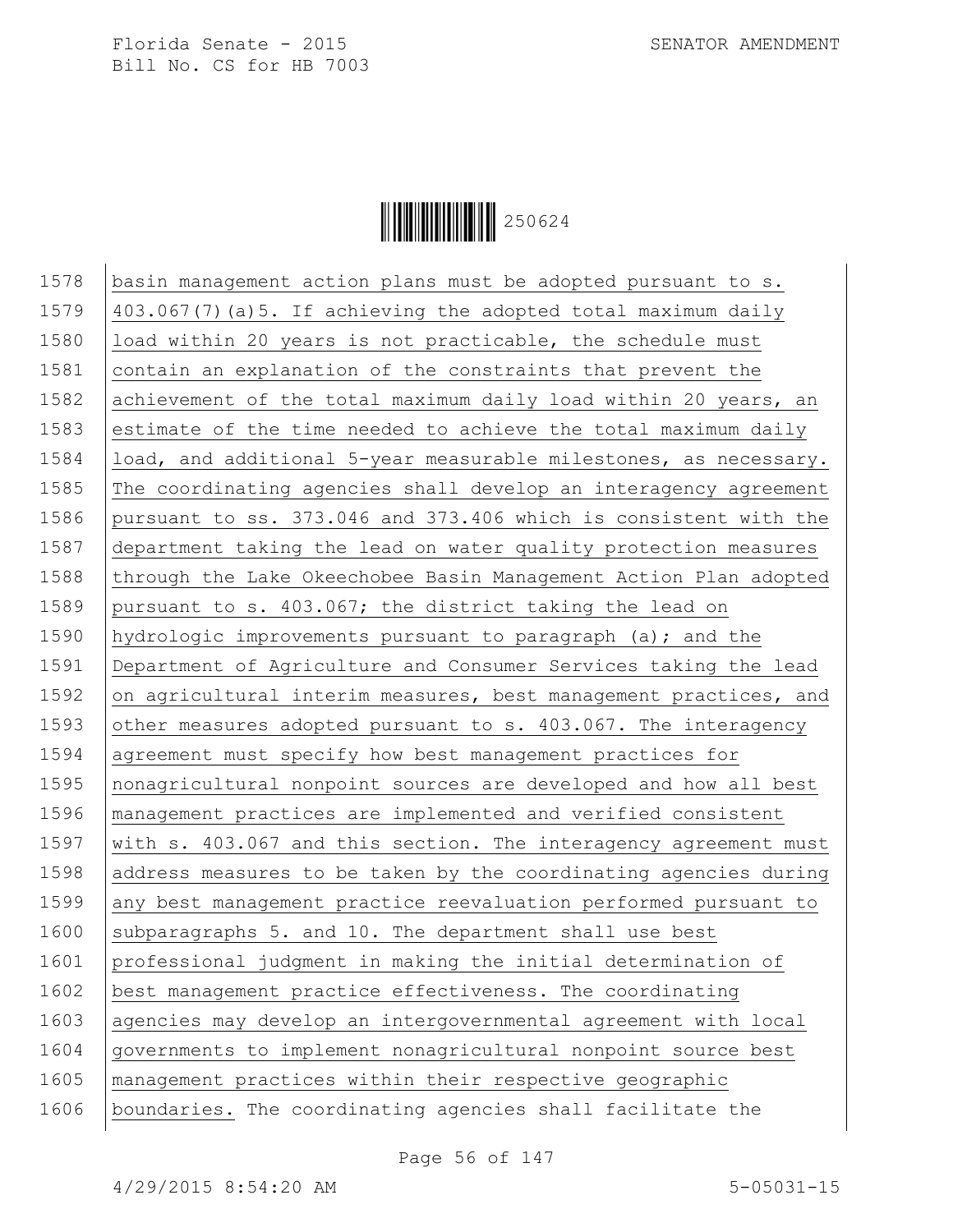$\|$  $\|$  $\|$  $\|$  $\|$  $\|$  $250624$ 

1607 application of federal programs that offer opportunities for 1608 water quality treatment, including preservation, restoration, or 1609 creation of wetlands on agricultural lands.

1610 | 1. Agricultural nonpoint source best management practices, 1611 developed in accordance with s. 403.067 and designed to achieve 1612 the objectives of the Lake Okeechobee Watershed Protection 1613 Program as part of a phased approach of management strategies 1614 | within the Lake Okeechobee Basin Management Action Plan, shall 1615  $\vert$  be implemented on an expedited basis. The coordinating agencies 1616 shall develop an interagency agreement pursuant to ss. 373.046  $1617$  and  $373.406(5)$  that assures the development of best management 1618 practices that complement existing regulatory programs and 1619 specifies how those best management practices are implemented 1620 and verified. The interagency agreement shall address measures 1621  $\vert$  to be taken by the coordinating agencies during any best 1622 management practice reevaluation performed pursuant to sub- $1623$  subparagraph d. The department shall use best professional 1624 judgment in making the initial determination of best management 1625 | practice effectiveness.

1626  $\vert$  2.<del>a.</del> As provided in s. 403.067<del>(7)(c)</del>, the Department of 1627 Agriculture and Consumer Services, in consultation with the 1628 department, the district, and affected parties, shall initiate 1629 | rule development for interim measures, best management 1630 practices, conservation plans, nutrient management plans, or 1631 other measures necessary for Lake Okeechobee watershed total 1632 maximum daily load reduction. The rule shall include thresholds 1633 for requiring conservation and nutrient management plans and 1634  $\vert$  criteria for the contents of such plans. Development of 1635 | agricultural nonpoint source best management practices shall

Page 57 of 147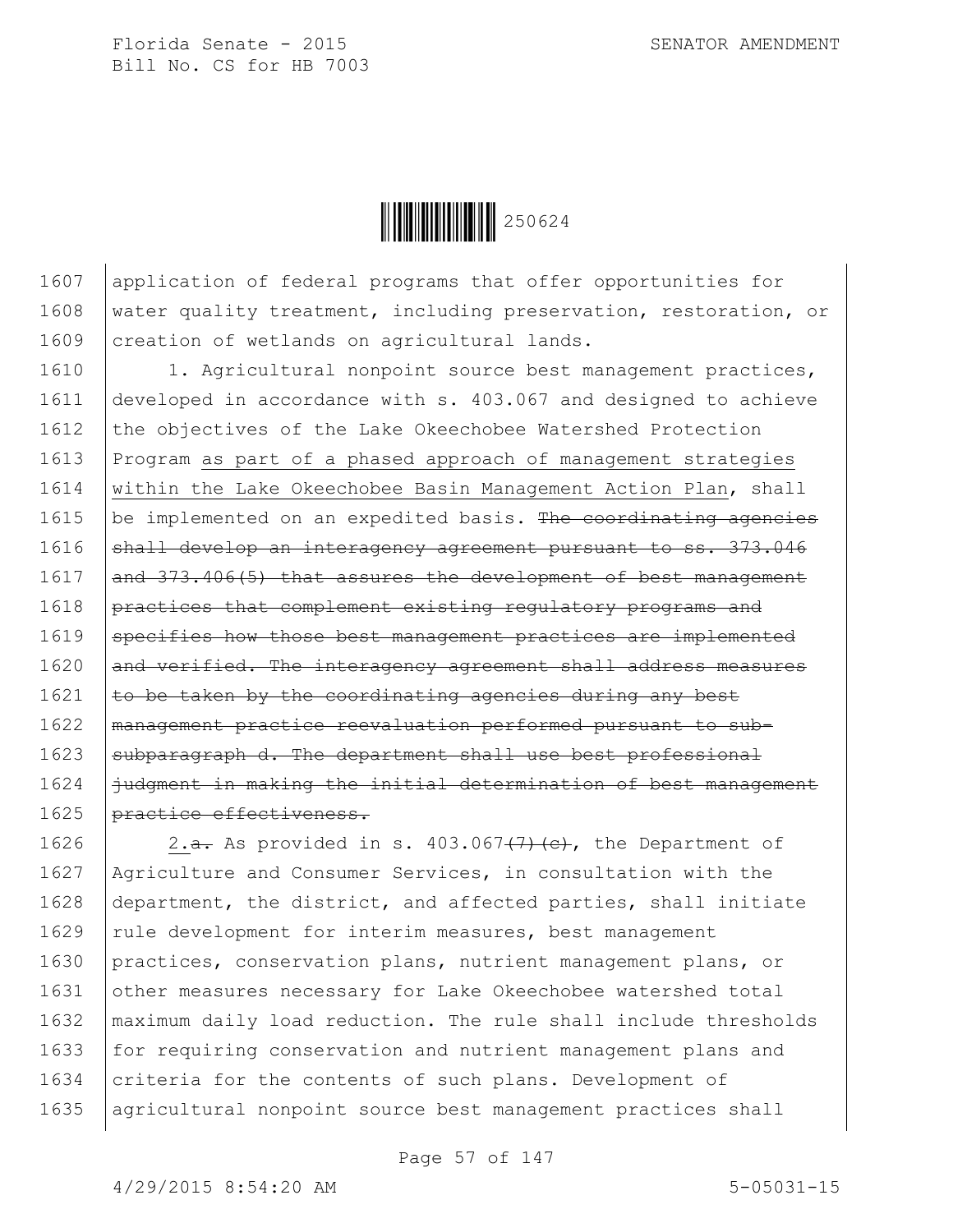

1636 initially focus on those priority basins listed in sub-1637 subparagraph (a)1.a. subparagraph  $(b)$ 1. The Department of 1638 Agriculture and Consumer Services, in consultation with the 1639 department, the district, and affected parties, shall conduct an 1640 ongoing program for improvement of existing and development of 1641  $\vert$  new agricultural nonpoint source interim measures and  $\theta$  best 1642 management practices. The Department of Agriculture and Consumer 1643 Services shall adopt  $f$ or the purpose of adoption of such 1644 practices by rule. The Department of Agriculture and Consumer 1645 Services shall work with the University of Florida Florida's 1646 Institute of Food and Agriculture Sciences to review and, where 1647 appropriate, develop revised nutrient application rates for all 1648 agricultural soil amendments in the watershed.

1649 3.b. As provided in s. 403.067, where agricultural nonpoint 1650 Source best management practices or interim measures have been 1651 adopted by rule of the Department of Agriculture and Consumer 1652 Services, the owner or operator of an agricultural nonpoint  $1653$  source addressed by such rule shall either implement interim 1654 measures or best management practices or demonstrate compliance 1655  $\vert$  with state water quality standards addressed by the Lake 1656 Okeechobee Basin Management Action Plan adopted pursuant to s. 1657 403.067 the district's WOD program by conducting monitoring 1658 prescribed by the department or the district. Owners or 1659 operators of agricultural nonpoint sources who implement interim 1660 measures or best management practices adopted by rule of the 1661 Department of Agriculture and Consumer Services shall be subject 1662 to the provisions of s.  $403.067(7)$ . The Department of 1663 Agriculture and Consumer Services, in cooperation with the 1664 department and the district, shall provide technical and

Page 58 of 147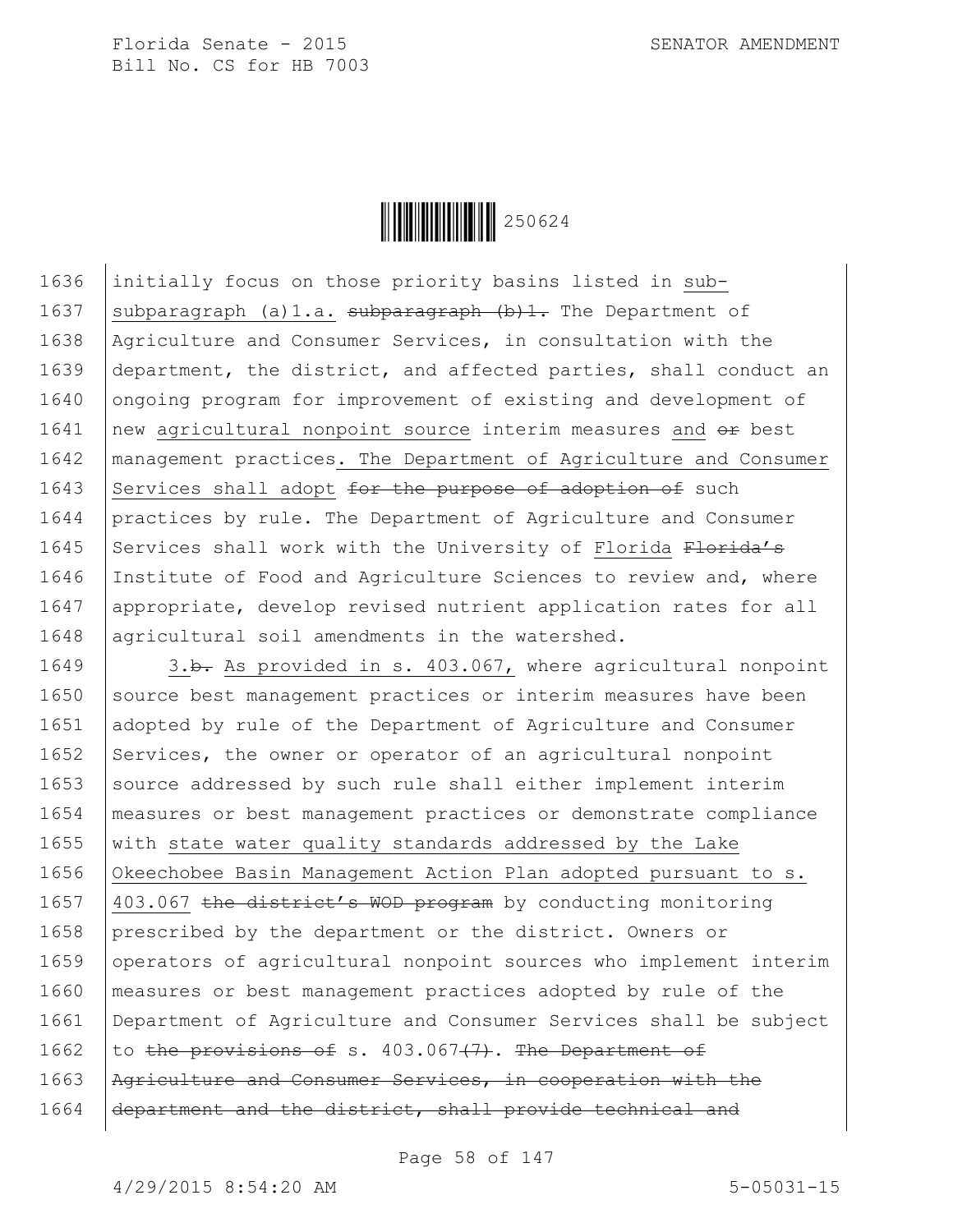

1665 | financial assistance for implementation of agricultural best 1666 | management practices, subject to the availability of funds.

1667 4.e. The district or department shall conduct monitoring at 1668 representative sites to verify the effectiveness of agricultural 1669 | nonpoint source best management practices.

1670 | 5.<del>d.</del> Where water quality problems are detected for 1671 agricultural nonpoint sources despite the appropriate 1672 implementation of adopted best management practices, the 1673 **Department of Agriculture and Consumer Services, in consultation** 1674  $\frac{1}{100}$  with the other coordinating agencies and affected parties, shall 1675  $\frac{1}{1000}$  institute a reevaluation of the best management practices shall 1676 | be conducted pursuant to s.  $403.067(7)$  (c) 4. Should the 1677 reevaluation determine that the best management practices or 1678 other measures require modification, the rule shall be revised 1679 to require implementation of the modified practice within a  $1680$  reasonable period as specified in the rule and make appropriate  $1681$  ehanges to the rule adopting best management practices.

1682 6.2. As provided in s. 403.067, nonagricultural nonpoint 1683 source best management practices, developed in accordance with 1684  $\vert$ s. 403.067 and designed to achieve the objectives of the Lake 1685 Okeechobee Watershed Protection Program as part of a phased 1686 approach of management strategies within the Lake Okeechobee 1687 | Basin Management Action Plan, shall be implemented on an 1688 expedited basis. The department and the district shall develop 1689  $\alpha$  interagency agreement pursuant to ss. 373.046 and 373.406(5)  $1690$  that assures the development of best management practices that 1691 complement existing regulatory programs and specifies how those 1692 | best management practices are implemented and verified. The 1693 |interagency agreement shall address measures to be taken by the

Page 59 of 147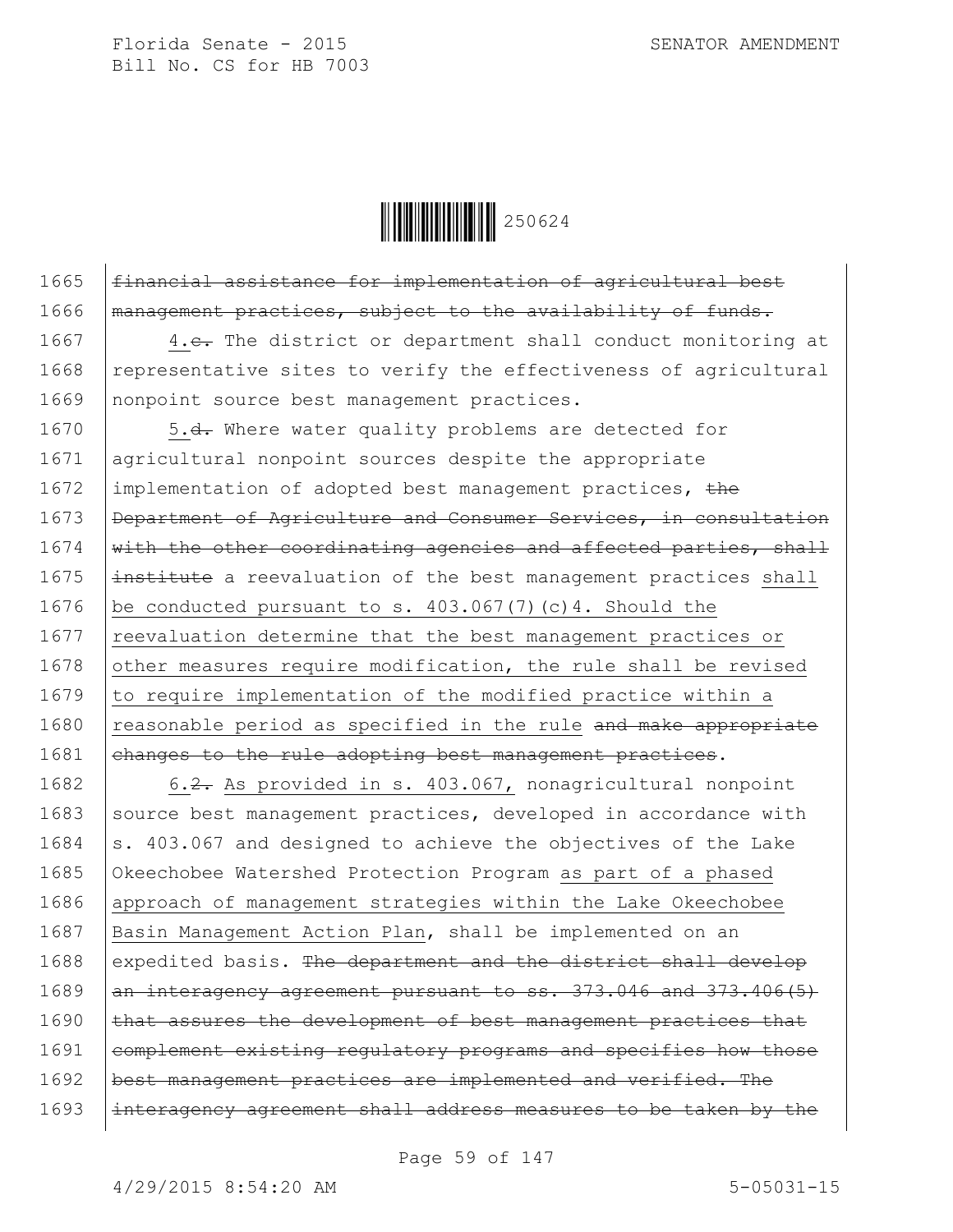

1694 department and the district during any best management practice 1695 | reevaluation performed pursuant to sub-subparagraph d.

1696  $\vert$  7.<del>a.</del> The department and the district are directed to work 1697 with the University of Florida  $F$ lorida's Institute of Food and 1698 Agricultural Sciences to develop appropriate nutrient 1699 application rates for all nonagricultural soil amendments in the 1700 | watershed. As provided in s. 403.067  $\frac{1}{3}$ . 403.067(7)(c), the 1701 department, in consultation with the district and affected 1702 parties, shall develop nonagricultural nonpoint source interim 1703 measures, best management practices, or other measures necessary 1704 for Lake Okeechobee watershed total maximum daily load 1705 reduction. Development of nonagricultural nonpoint source best 1706 management practices shall initially focus on those priority 1707 | basins listed in sub-subparagraph (a) 1.a. subparagraph (b) 1. The 1708 department, the district, and affected parties shall conduct an 1709 ongoing program for improvement of existing and development of 1710  $\vert$  new interim measures and  $\theta$  best management practices. The 1711 department or the district shall adopt such practices by rule 1712 The district shall adopt technology-based standards under the 1713 district's WOD program for nonagricultural nonpoint sources of 1714 | phosphorus. Nothing in this sub-subparagraph shall affect the 1715 authority of the department or the district to adopt basin-1716 Specific criteria under this part to prevent harm to the water 1717 resources of the district.

1718 | 8.b. Where nonagricultural nonpoint source best management 1719 practices or interim measures have been developed by the 1720 department and adopted by the district, the owner or operator of 1721 a nonagricultural nonpoint source shall implement interim 1722 | measures or best management practices and be subject to the

Page 60 of 147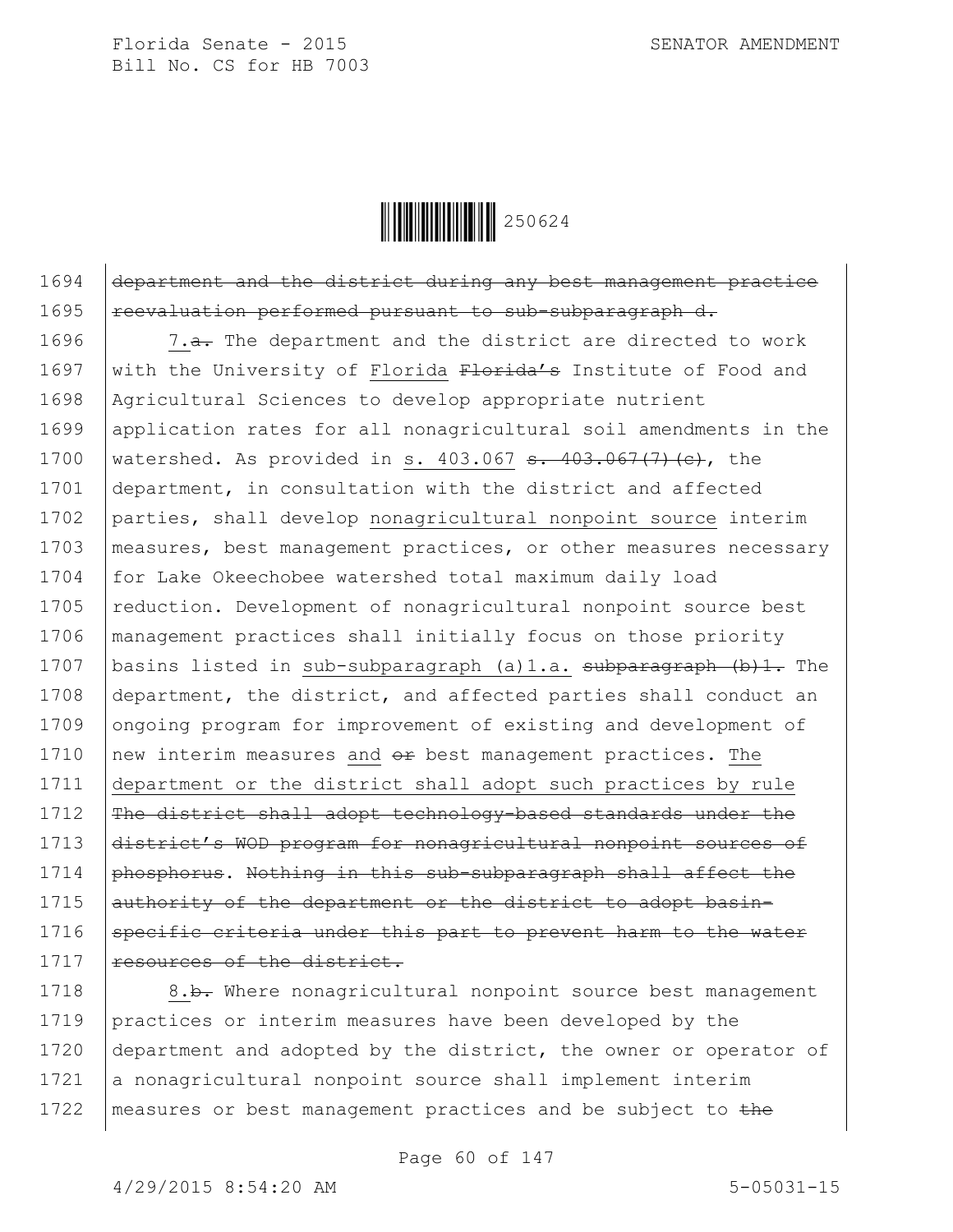$\|$  $\|$  $\|$  $\|$  $\|$  $\|$  $250624$ 

1723 provisions of s.  $403.067(7)$ . The department and district shall 1724 provide technical and financial assistance for implementation of 1725 | nonagricultural nonpoint source best management practices, 1726 subject to the availability of funds.

1727 9.e. As provided in s. 403.067, the district or the 1728 department shall conduct monitoring at representative sites to 1729 verify the effectiveness of nonagricultural nonpoint source best 1730 management practices.

1731 10.<del>d.</del> Where water quality problems are detected for 1732 nonagricultural nonpoint sources despite the appropriate 1733 implementation of adopted best management practices, the 1734 department and the district shall institute a reevaluation of 1735 the best management practices shall be conducted pursuant to s. 1736 403.067(7)(c)4. Should the reevaluation determine that the best 1737 | management practices or other measures require modification, the 1738  $\vert$  rule shall be revised to require implementation of the modified 1739 practice within a reasonable time period as specified in the 1740 | rule.

1741 | 11.<del>3. The provisions of</del> Subparagraphs 1. and 2. and 7. do 1742  $\mu$  may not preclude the department or the district from requiring 1743 | compliance with water quality standards or with current best 1744 management practices requirements set forth in any applicable 1745 regulatory program authorized by law for the purpose of 1746 protecting water quality. Additionally, Subparagraphs 1. and 2. 1747 and 7. are applicable only to the extent that they do not 1748 conflict with any rules adopted by the department that are 1749 necessary to maintain a federally delegated or approved program. 1750 12. The program of agricultural best management practices

1751 set forth in the Everglades Program of the district, meets the

Page 61 of 147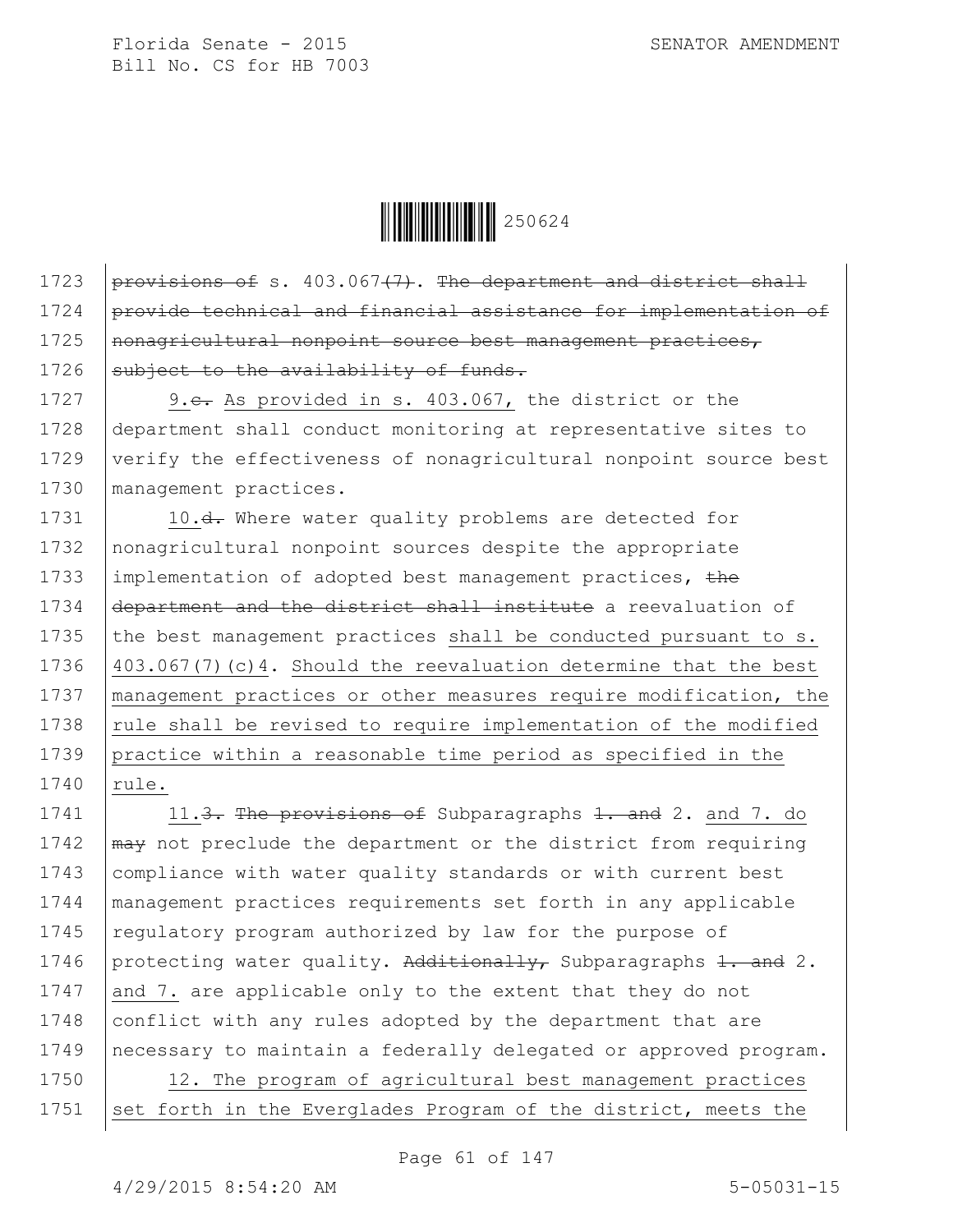

1752  $\vert$  requirements of this paragraph and s. 403.067(7) for the Lake 1753 Okeechobee watershed. An entity in compliance with best 1754 management practices set forth in the Everglades Program of the 1755 district, may elect to use that permit in lieu of the 1756 | requirements of this paragraph. The provisions of  $s$ . 1757  $\vert$  373.4595(3)(b)5. apply to this subparagraph. This subparagraph 1758 does not alter any requirement under s. 373.4592. 1759 | 13. The Department of Agriculture and Consumer Services, in 1760 cooperation with the department and the district, shall provide 1761 | technical and financial assistance for implementation of 1762 | agricultural best management practices, subject to the 1763 | availability of funds. The department and district shall provide 1764 technical and financial assistance for implementation of 1765 | nonagricultural nonpoint source best management practices, 1766 subject to the availability of funds.

1767 14.4. Projects that reduce the phosphorus load originating 1768 from domestic wastewater systems within the Lake Okeechobee 1769 watershed shall be given funding priority in the department's 1770  $\vert$  revolving loan program under s. 403.1835. The department shall 1771 coordinate and provide assistance to those local governments 1772 seeking financial assistance for such priority projects.

1773 15.5. Projects that make use of private lands, or lands 1774 held in trust for Indian tribes, to reduce nutrient loadings or 1775 concentrations within a basin by one or more of the following 1776 | methods: restoring the natural hydrology of the basin, restoring 1777 wildlife habitat or impacted wetlands, reducing peak flows after 1778 storm events, increasing aquifer recharge, or protecting range 1779 and timberland from conversion to development, are eligible for 1780 grants available under this section from the coordinating

Page 62 of 147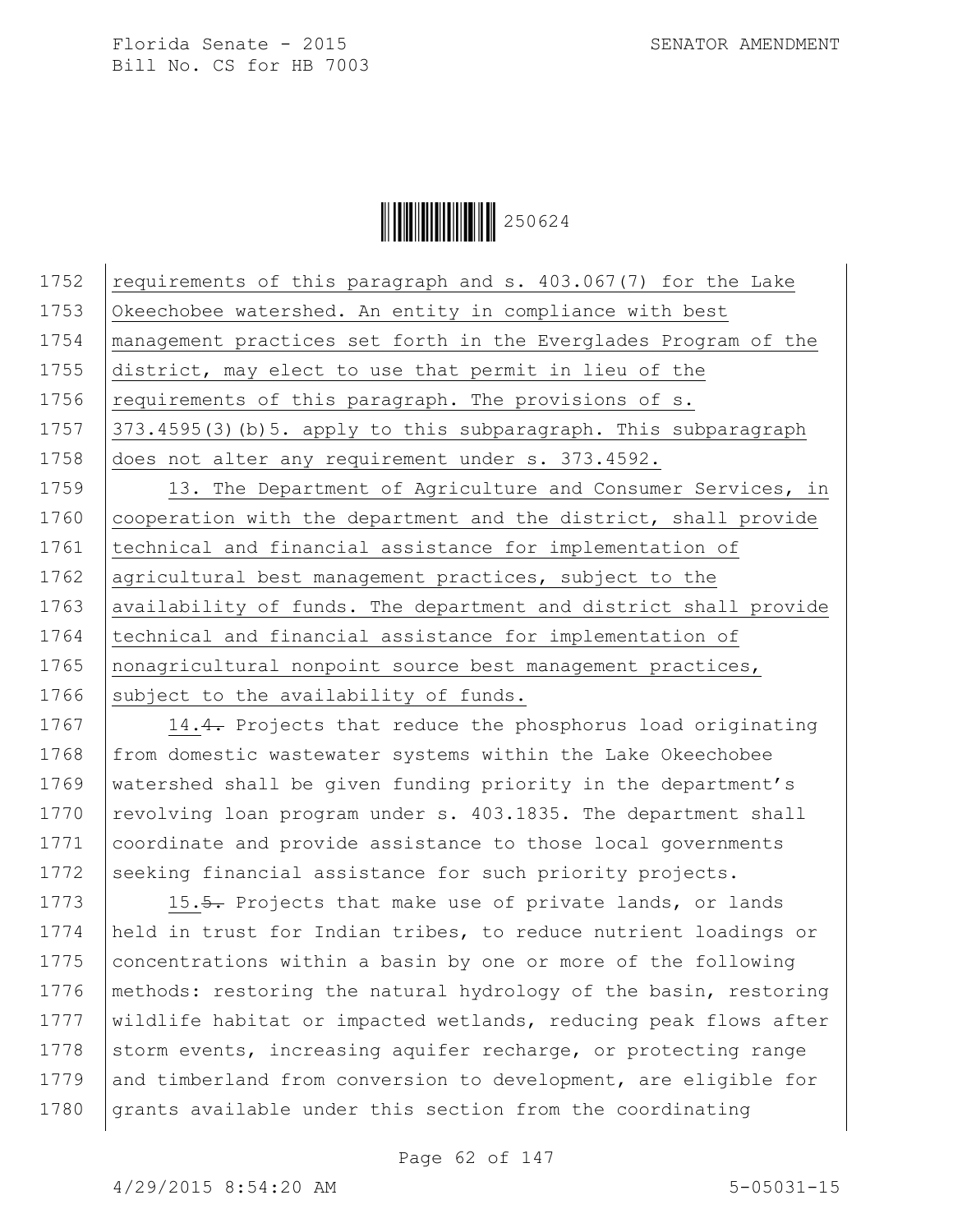

1781 agencies. For projects of otherwise equal priority, special 1782 funding priority will be given to those projects that make best 1783 use of the methods outlined above that involve public-private 1784 partnerships or that obtain federal match money. Preference 1785  $\vert$  ranking above the special funding priority will be given to 1786 projects located in a rural area of opportunity designated by 1787 the Governor. Grant applications may be submitted by any person 1788 or tribal entity, and eligible projects may include, but are not 1789 Ilimited to, the purchase of conservation and flowage easements, 1790 | hydrologic restoration of wetlands, creating treatment wetlands, 1791 development of a management plan for natural resources, and 1792 | financial support to implement a management plan.

1793  $16.6 \text{--}$  The department shall require all entities disposing 1794  $of$  domestic wastewater biosolids  $f$  residuals within the Lake 1795 Okeechobee watershed and the remaining areas of Okeechobee, 1796 Glades, and Hendry Counties to develop and submit to the 1797 department an agricultural use plan that limits applications 1798 based upon phosphorus loading consistent with the Lake 1799 Okeechobee Basin Management Action Plan adopted pursuant to s. 1800 403.067. By July 1, 2005, phosphorus concentrations originating 1801 | from these application sites may not exceed the limits 1802 established in the district's WOD program. After December 31, 1803  $\sqrt{2007}$ , The department may not authorize the disposal of domestic 1804 | wastewater biosolids <del>residuals</del> within the Lake Okeechobee 1805 | watershed unless the applicant can affirmatively demonstrate 1806 that the phosphorus in the biosolids residuals will not add to 1807 phosphorus loadings in Lake Okeechobee or its tributaries. This 1808 demonstration shall be based on achieving a net balance between 1809 phosphorus imports relative to exports on the permitted

Page 63 of 147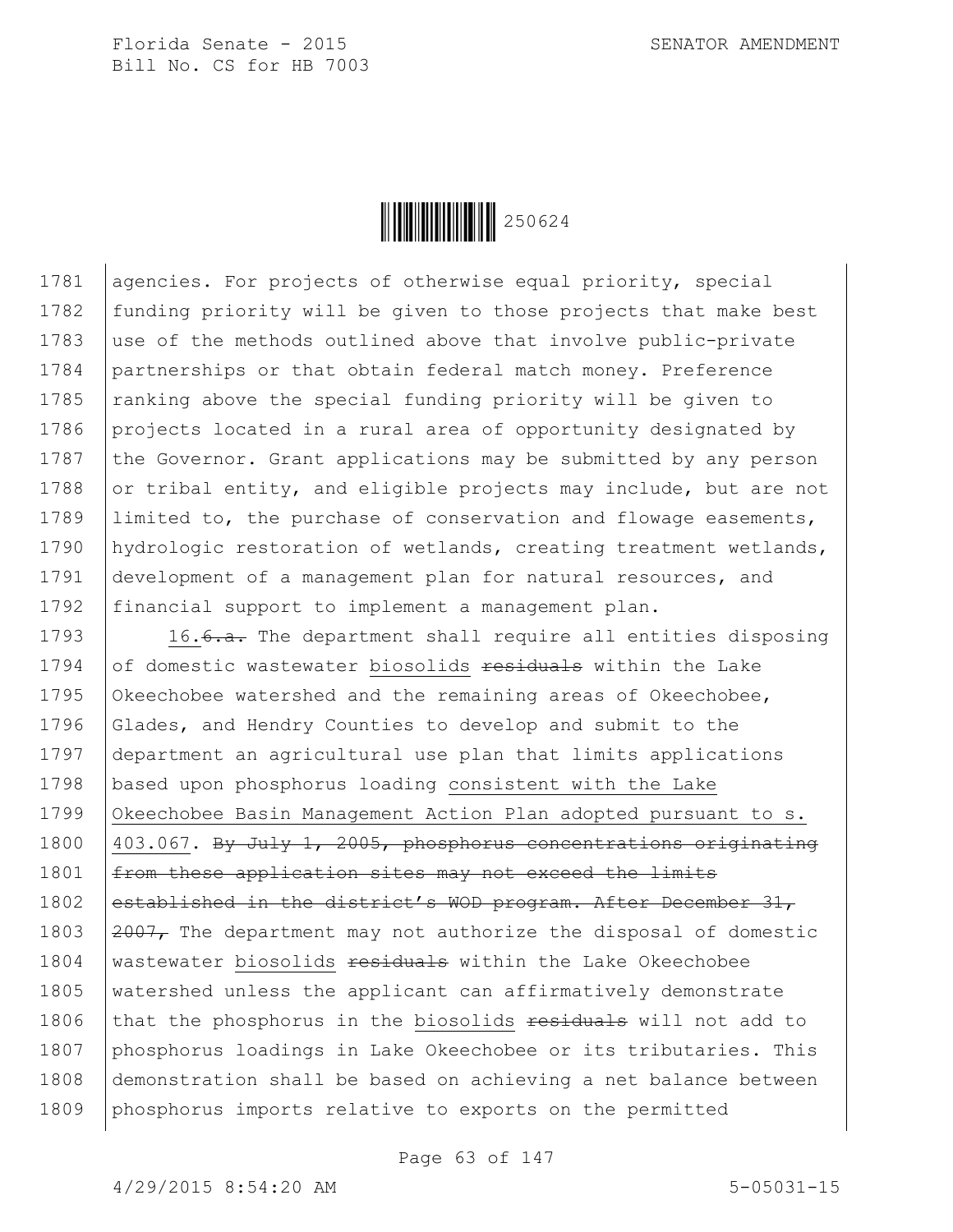

1810 application site. Exports shall include only phosphorus removed 1811 | from the Lake Okeechobee watershed through products generated on 1812 the permitted application site. This prohibition does not apply 1813  $\vert$  to Class AA biosolids  $\frac{1813}{\vert}$  that are marketed and 1814 distributed as fertilizer products in accordance with department 1815 rule.

1816 17.b. Private and government-owned utilities within Monroe, 1817 Miami-Dade, Broward, Palm Beach, Martin, St. Lucie, Indian 1818 | River, Okeechobee, Highlands, Hendry, and Glades Counties that 1819  $\vert$  dispose of wastewater biosolids residual sludge from utility 1820 operations and septic removal by land spreading in the Lake 1821 Okeechobee watershed may use a line item on local sewer rates to 1822 cover wastewater biosolids  $\frac{1822}{1000}$  treatment and disposal if 1823 such disposal and treatment is done by approved alternative 1824 | treatment methodology at a facility located within the areas 1825 designated by the Governor as rural areas of opportunity 1826 pursuant to s. 288.0656. This additional line item is an 1827 environmental protection disposal fee above the present sewer 1828  $\vert$  rate and may not be considered a part of the present sewer rate 1829 to customers, notwithstanding provisions to the contrary in 1830  $\vert$  chapter 367. The fee shall be established by the county 1831 commission or its designated assignee in the county in which the 1832 alternative method treatment facility is located. The fee shall 1833 be calculated to be no higher than that necessary to recover the 1834 facility's prudent cost of providing the service. Upon request 1835 by an affected county commission, the Florida Public Service 1836 Commission will provide assistance in establishing the fee. 1837 Further, for utilities and utility authorities that use the 1838 additional line item environmental protection disposal fee, such

Page 64 of 147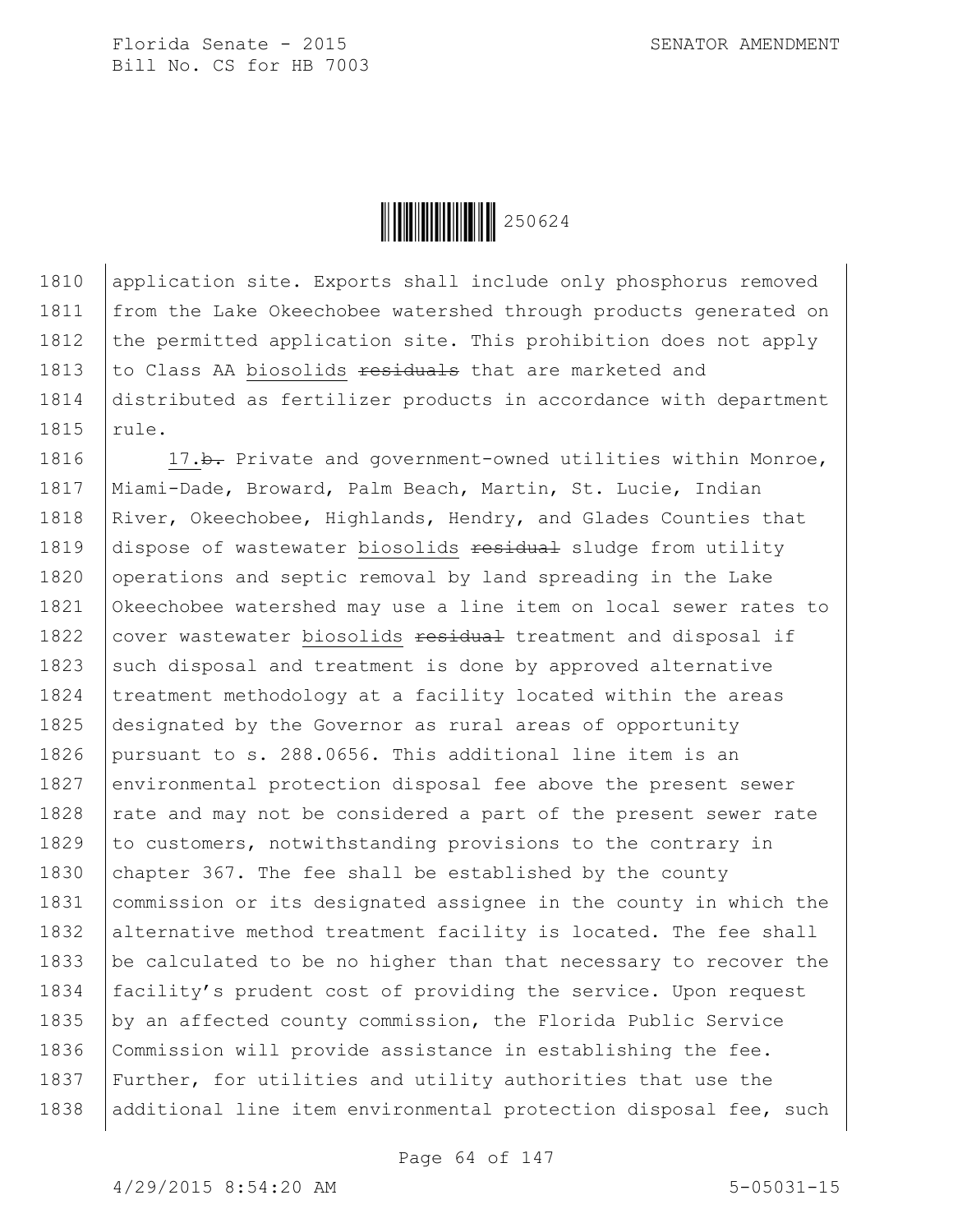

1839 fee may not be considered a rate increase under the rules of the 1840 Public Service Commission and shall be exempt from such rules. 1841 Utilities using the provisions of this section may immediately 1842 include in their sewer invoicing the new environmental 1843 protection disposal fee. Proceeds from this environmental 1844 protection disposal fee shall be used for treatment and disposal 1845  $\int$  of wastewater biosolids residuals, including any treatment 1846 | technology that helps reduce the volume of biosolids residuals 1847 that require final disposal, but such proceeds may not be used 1848 for transportation or shipment costs for disposal or any costs 1849 relating to the land application of biosolids residuals in the 1850 Lake Okeechobee watershed.

1851 18.e. No less frequently than once every 3 years, the 1852 Florida Public Service Commission or the county commission 1853 through the services of an independent auditor shall perform a 1854 financial audit of all facilities receiving compensation from an 1855 environmental protection disposal fee. The Florida Public 1856 Service Commission or the county commission through the services 1857 of an independent auditor shall also perform an audit of the 1858 methodology used in establishing the environmental protection 1859 disposal fee. The Florida Public Service Commission or the 1860 county commission shall, within 120 days after completion of an 1861 audit, file the audit report with the President of the Senate 1862 and the Speaker of the House of Representatives and shall 1863 provide copies to the county commissions of the counties set 1864 | forth in subparagraph 17. sub-subparagraph b. The books and 1865 | records of any facilities receiving compensation from an 1866 environmental protection disposal fee shall be open to the 1867 Florida Public Service Commission and the Auditor General for

Page 65 of 147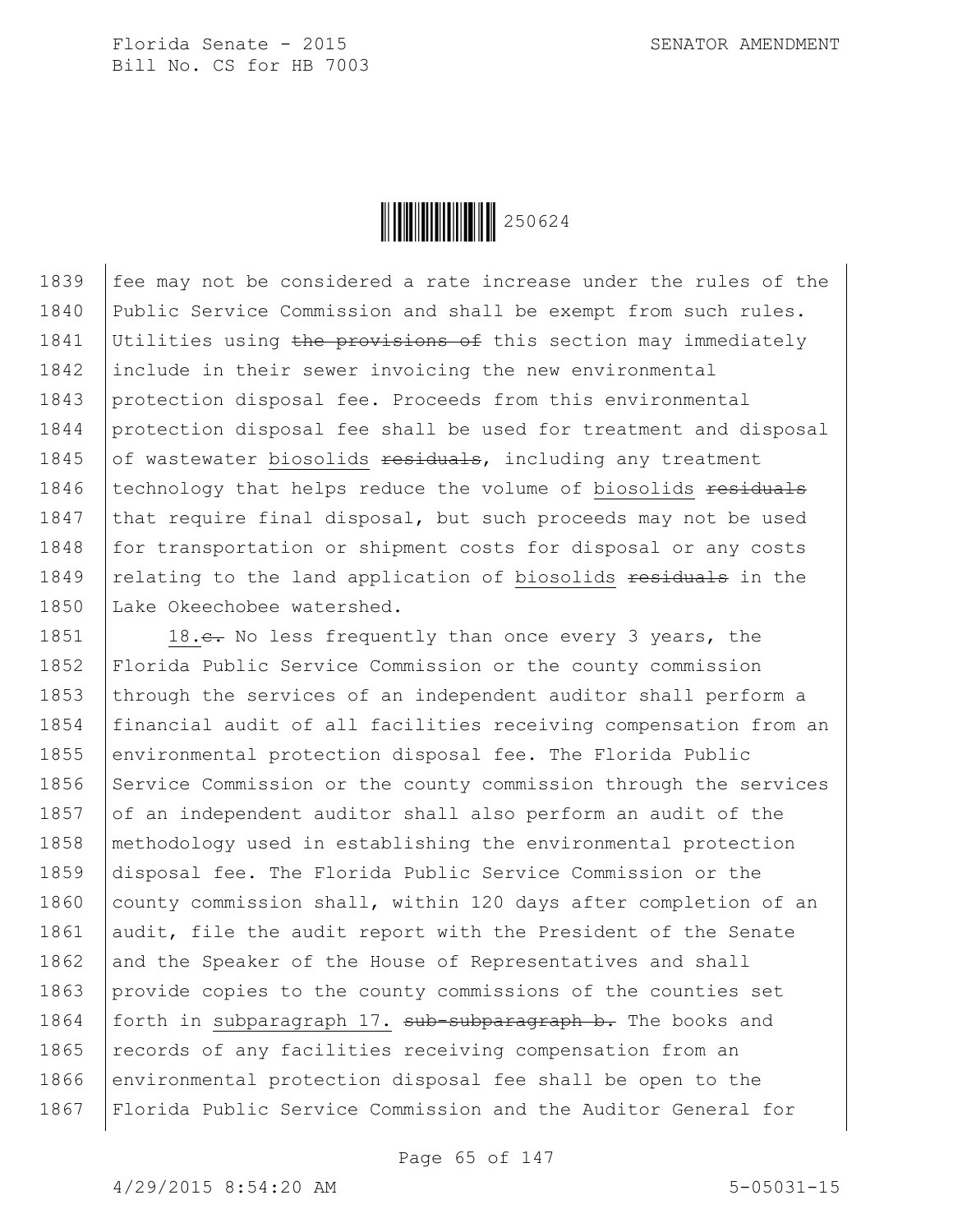

1868 review upon request.

1869 19.7. The Department of Health shall require all entities 1870 disposing of septage within the Lake Okeechobee watershed to 1871 develop and submit to that agency an agricultural use plan that 1872 limits applications based upon phosphorus loading consistent 1873 with the Lake Okeechobee Basin Management Action Plan adopted 1874 | pursuant to s. 403.067. By July 1, 2005, phosphorus 1875 concentrations originating from these application sites may not 1876 exceed the limits established in the district's WOD program.

1877 | 20.<del>8.</del> The Department of Agriculture and Consumer Services 1878 shall initiate rulemaking requiring entities within the Lake 1879 Okeechobee watershed which land-apply animal manure to develop 1880 resource management system level conservation plans, according 1881 to United States Department of Agriculture criteria, which limit 1882 such application. Such rules shall  $\frac{m}{m}$  include criteria and 1883 thresholds for the requirement to develop a conservation or 1884 | nutrient management plan, requirements for plan approval, site 1885 inspection requirements, and recordkeeping requirements.

1886 21. The district shall revise chapter 40E-61, Florida 1887 | Administrative Code, to be consistent with this section and s. 1888 403.067; provide for a monitoring program for nonpoint source 1889 dischargers required to monitor water quality by s. 403.067; and 1890 provide for the results of such monitoring to be reported to the 1891 | coordinating agencies.

 $\vert$  9. The district, the department, or the Department of 1893 | Agriculture and Consumer Services, as appropriate, shall implement those alternative nutrient reduction technologies  $\theta$  determined to be feasible pursuant to subparagraph  $(d)$  6. (d) *Lake Okeechobee Watershed Research and Water Quality* 

Page 66 of 147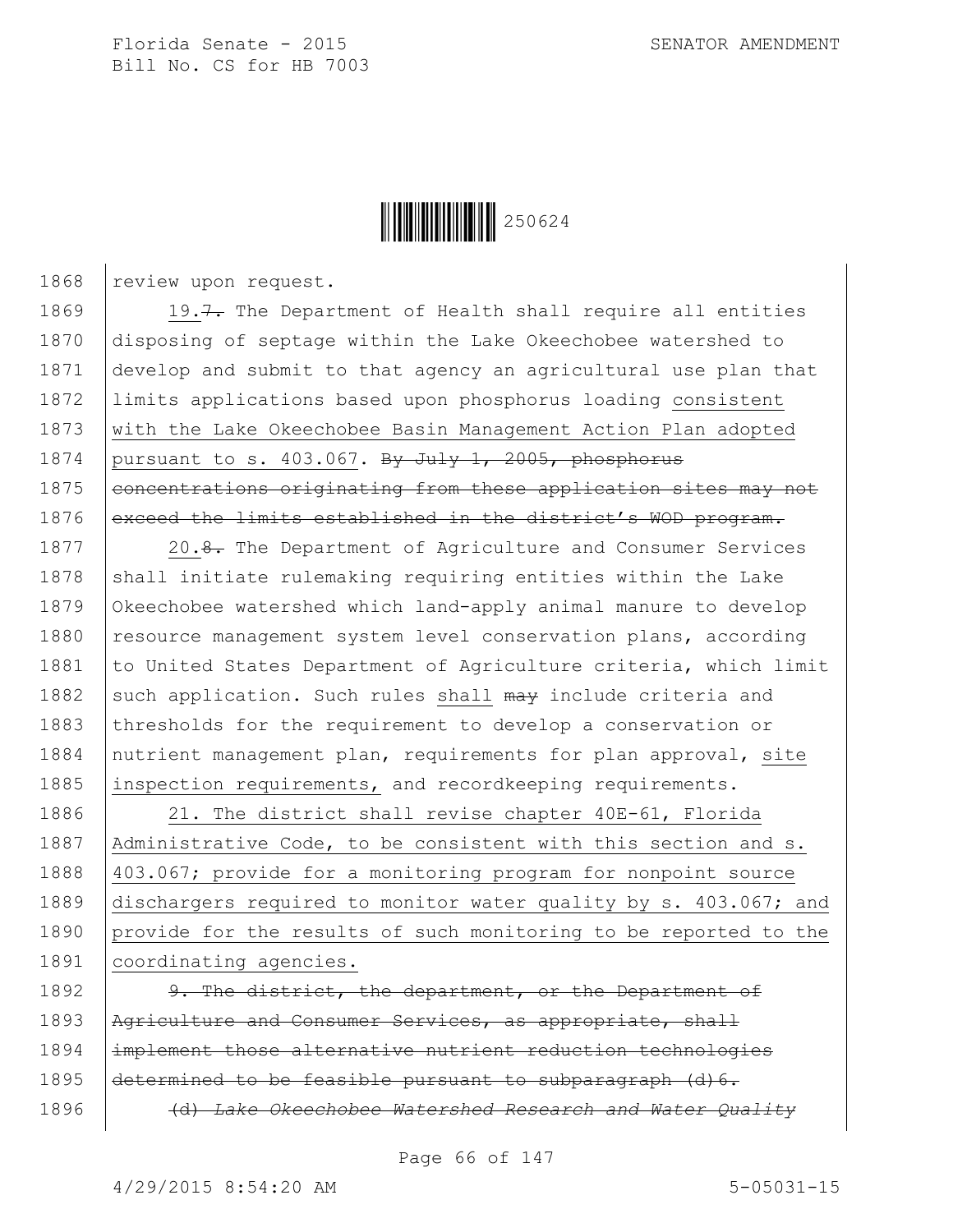Ì250624ÆÎ250624

1897 *Monitoring Program.*—The district, in cooperation with the other 1898 eoordinating agencies, shall establish a Lake Okeechobee 1899 | Watershed Research and Water Quality Monitoring Program that 1900 | builds upon the district's existing Lake Okeechobee research 1901 | program. The program shall: 1902 | 1. Evaluate all available existing water quality data 1903 concerning total phosphorus in the Lake Okeechobee watershed, 1904 develop a water quality baseline to represent existing 1905  $|$  conditions for total phosphorus, monitor long-term ecological 1906 ehanges, including water quality for total phosphorus, and 1907 | measure compliance with water quality standards for total 1908  $\beta$  phosphorus, including any applicable total maximum daily load 1909  $\pm$ or the Lake Okeechobee watershed as established pursuant to s. 1910 403.067. Every 3 years, the district shall reevaluate water 1911 | quality and quantity data to ensure that the appropriate 1912 projects are being designated and implemented to meet the water 1913 | quality and storage goals of the plan. The district shall also 1914 implement a total phosphorus monitoring program at appropriate 1915  $\beta$  structures owned or operated by the South Florida Water 1916 | Management District and within the Lake Okeechobee watershed. 1917 | 2. Develop a Lake Okeechobee water quality model that

1918 | reasonably represents phosphorus dynamics of the lake and 1919 incorporates an uncertainty analysis associated with model 1920 | predictions.

1921 | 3. Determine the relative contribution of phosphorus from  $1922$  all identifiable sources and all primary and secondary land 1923  $|$ uses.

1924 4. Conduct an assessment of the sources of phosphorus from 1925 | the Upper Kissimmee Chain-of-Lakes and Lake Istokpoga, and their

Page 67 of 147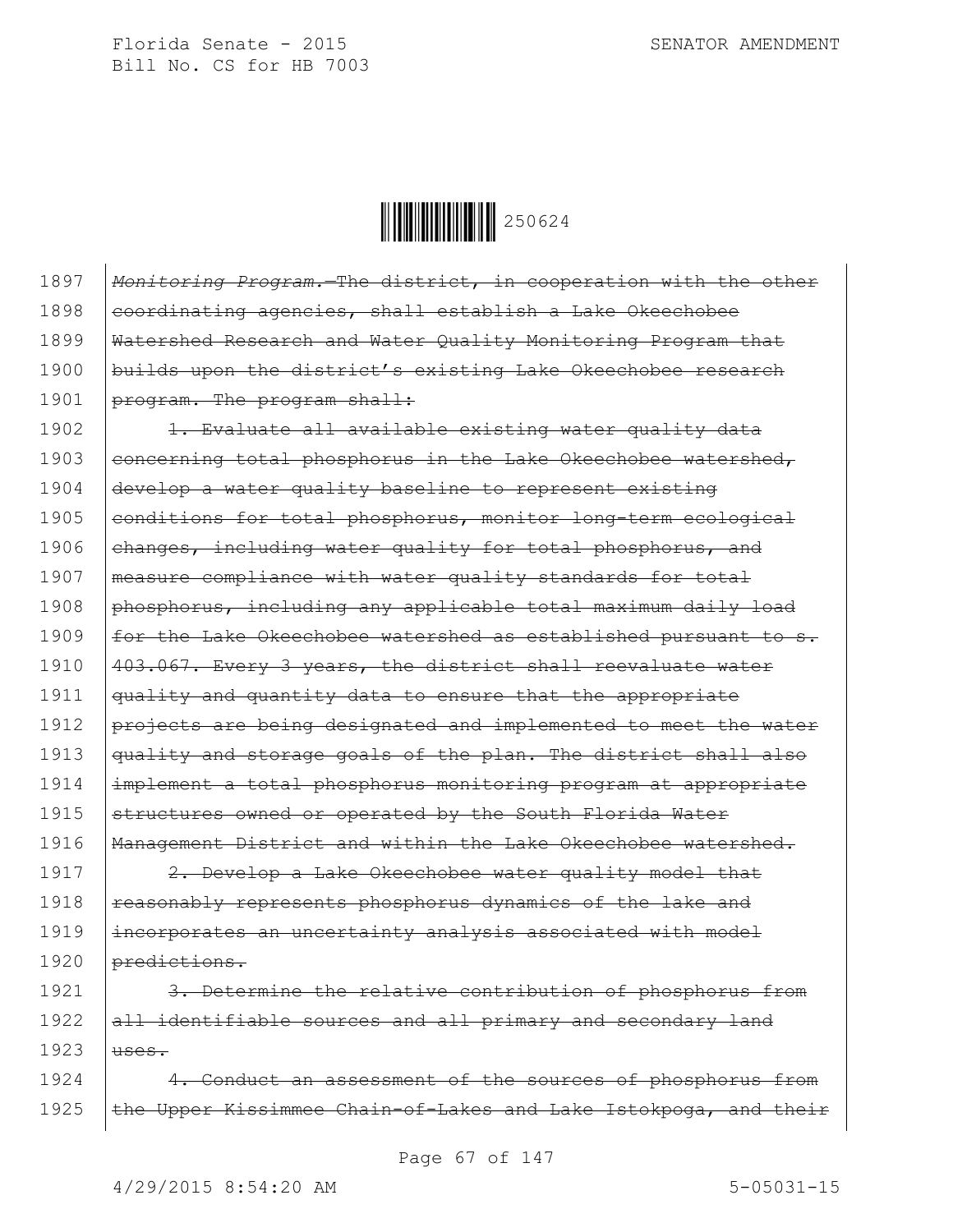Ì250624ÆÎ250624

 $\vert$  relative contribution to the water quality of Lake Okeechobee.  $\vert$  The results of this assessment shall be used by the coordinating 1928 agencies to develop interim measures, best management practices,  $\sigma$  regulation, as applicable.

1930 | 5. Assess current water management practices within the 1931 Lake Okeechobee watershed and develop recommendations for 1932 structural and operational improvements. Such recommendations 1933 | shall balance water supply, flood control, estuarine salinity, 1934 | maintenance of a healthy lake littoral zone, and water quality 1935 eonsiderations.

1936 6. Evaluate the feasibility of alternative nutrient 1937 | reduction technologies, including sediment traps, canal and 1938 ditch maintenance, fish production or other aquaculture, 1939 | bioenergy conversion processes, and algal or other biological 1940 | treatment technologies.

1941 **7.** Conduct an assessment of the water volumes and timing 1942 | from the Lake Okeechobee watershed and their relative 1943 eontribution to the water level changes in Lake Okeechobee and 1944  $\vert$  to the timing and volume of water delivered to the estuaries.

1945 (c)(e) *Lake Okeechobee Exotic Species Control Program.*—The 1946 coordinating agencies shall identify the exotic species that 1947 threaten the native flora and fauna within the Lake Okeechobee 1948 watershed and develop and implement measures to protect the 1949 Inative flora and fauna.

1950 (d)(f) *Lake Okeechobee Internal Phosphorus Management*  1951 *Program.*—The district, in cooperation with the other 1952 coordinating agencies and interested parties, shall evaluate the 1953 | feasibility of complete a Lake Okeechobee internal phosphorus 1954 | load removal projects feasibility study. The evaluation

Page 68 of 147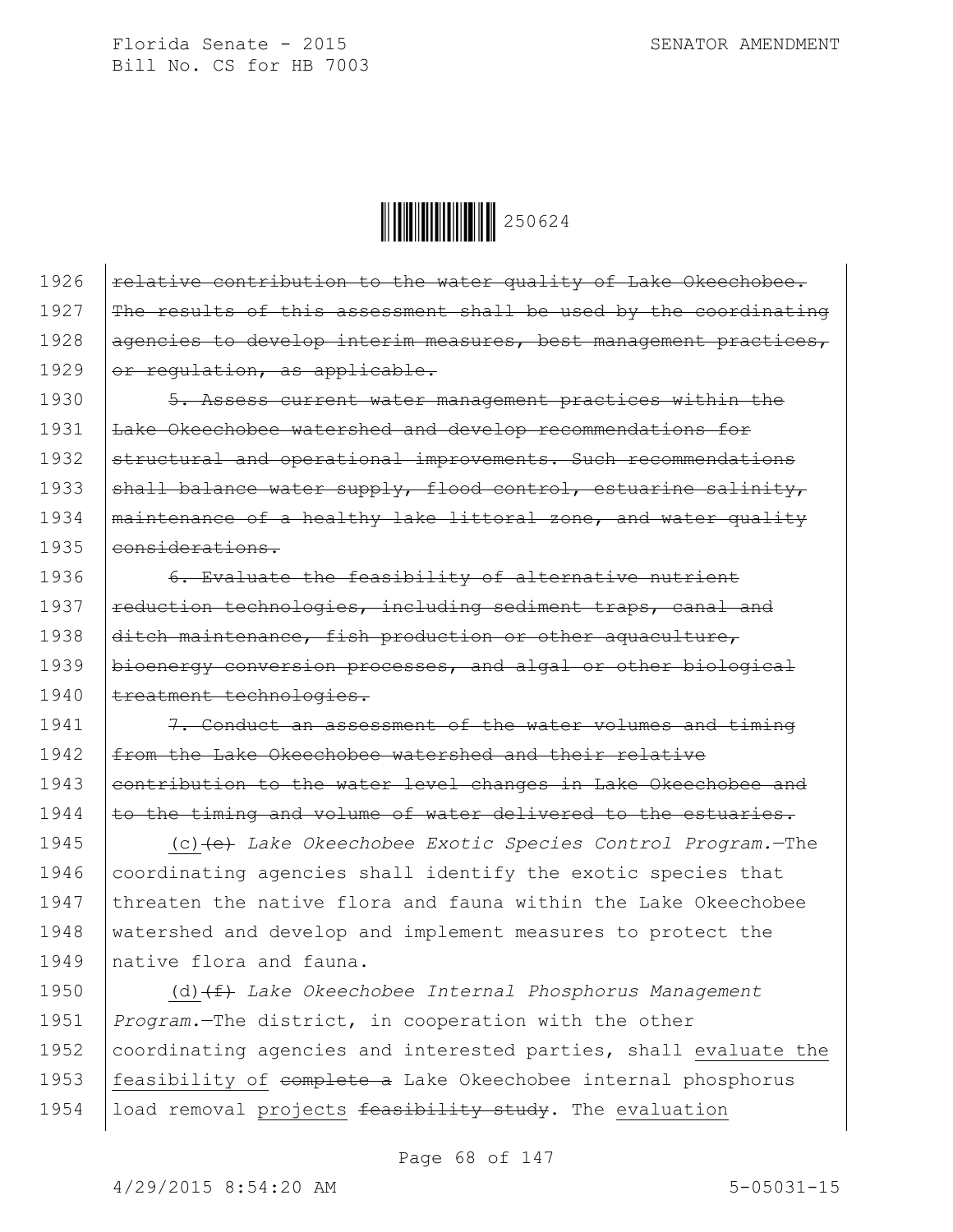

1955  $f_{\text{feasibility study}}$  study shall be based on technical feasibility, as 1956 | well as economic considerations, and shall consider address all 1957 | reasonable methods of phosphorus removal. If projects methods 1958 are found to be feasible, the district shall immediately pursue 1959 the design, funding, and permitting for implementing such 1960 projects methods.

1961 (e)(g) *Lake Okeechobee Watershed Protection Program Plan* 1962 *implementation.*—The coordinating agencies shall be jointly 1963 | responsible for implementing the Lake Okeechobee Watershed 1964 Protection Program  $\frac{P}{P}$  consistent with the statutory authority 1965 and responsibility of each agency. Annual funding priorities 1966 shall be jointly established, and the highest priority shall be 1967 assigned to programs and projects that address sources that have 1968  $\vert$  the highest relative contribution to loading and the greatest 1969 potential for reductions needed to meet the total maximum daily 1970 | loads. In determining funding priorities, the coordinating 1971 agencies shall also consider the need for regulatory compliance, 1972 the extent to which the program or project is ready to proceed, 1973 and the availability of federal matching funds or other nonstate 1974 funding, including public-private partnerships. Federal and 1975  $\vert$  other nonstate funding shall be maximized to the greatest extent 1976 practicable.

1977 (f)(h) *Priorities and implementation schedules.*—The 1978 coordinating agencies are authorized and directed to establish 1979 priorities and implementation schedules for the achievement of 1980 | total maximum daily loads, compliance with the requirements of 1981  $\vert$ s. 403.067, and compliance with applicable water quality 1982 standards within the waters and watersheds subject to this 1983 | section.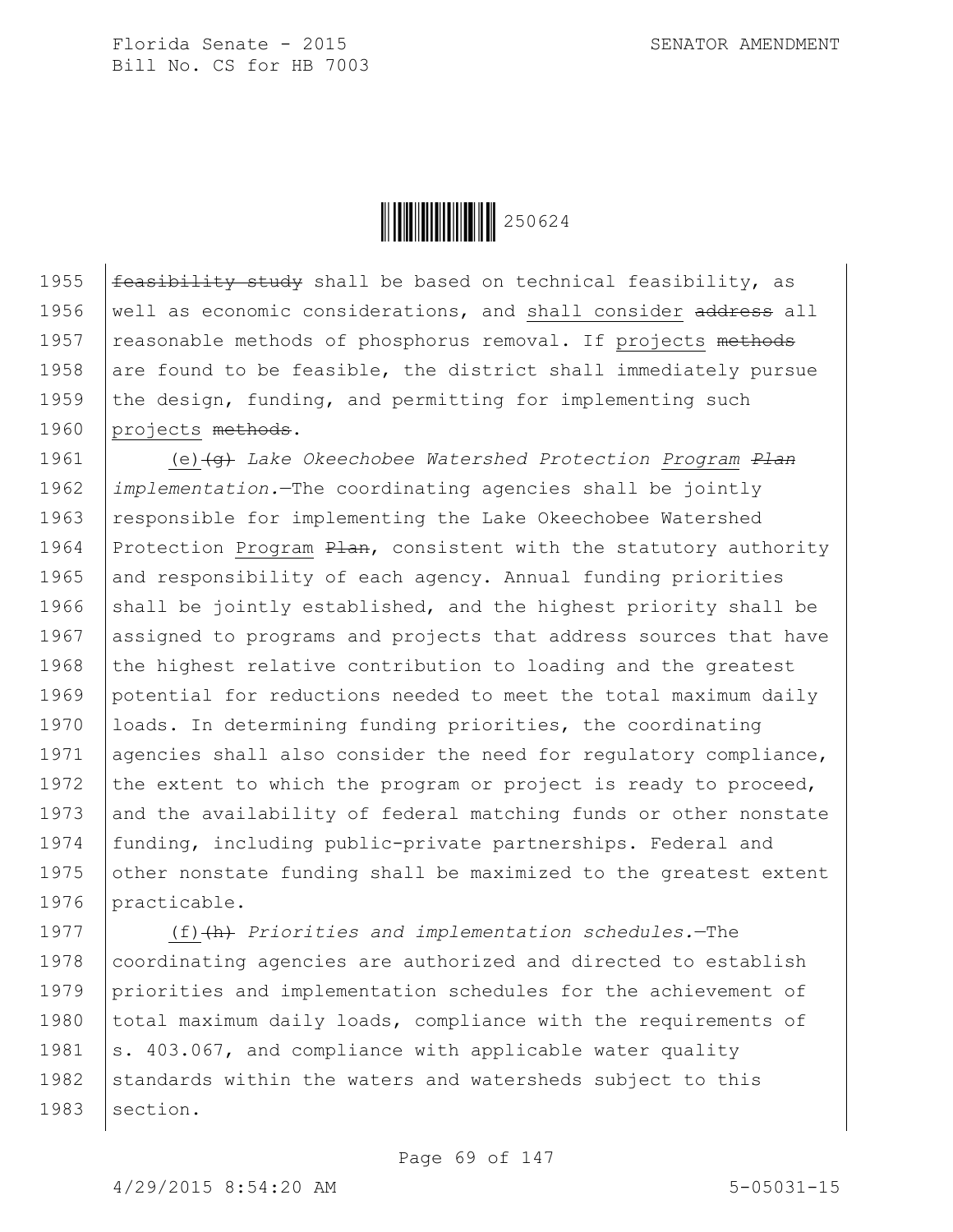$\|$  $\|$  $\|$  $\|$  $\|$  $\|$  $250624$ 

1984 (i) *Legislative ratification.*—The coordinating agencies 1985 shall submit the Phase II technical plan developed pursuant to 1986 paragraph (b) to the President of the Senate and the Speaker of 1987  $\vert$  the House of Representatives prior to the 2008 legislative 1988 Session for review. If the Legislature takes no action on the 1989  $\beta$  plan during the 2008 legislative session, the plan is deemed 1990 approved and may be implemented. 1991 (4) CALOOSAHATCHEE RIVER WATERSHED PROTECTION PROGRAM AND 1992 | ST. LUCIE RIVER WATERSHED PROTECTION PROGRAM. - A protection 1993 program shall be developed and implemented as specified in this 1994 subsection. In order to protect and restore surface water 1995  $resources,$  the program shall address the reduction of pollutant 1996 | loadings, restoration of natural hydrology, and compliance with 1997 applicable state water quality standards. The program shall be 1998 achieved through a phased program of implementation. In 1999 addition, pollutant load reductions based upon adopted total 2000 maximum daily loads established in accordance with s. 403.067 2001 shall serve as a program objective. In the development and 2002 administration of the program, the coordinating agencies shall 2003 maximize opportunities provided by federal and local government 2004 cost-sharing programs and opportunities for partnerships with 2005 the private sector and local government. The program  $n$  shall 2006 include a goal for salinity envelopes and freshwater inflow 2007 targets for the estuaries based upon existing research and 2008 documentation. The goal may be revised as new information is  $2009$  available. This goal shall seek to reduce the frequency and 2010 duration of undesirable salinity ranges while meeting the other 2011 water-related needs of the region, including water supply and 2012 | flood protection, while recognizing the extent to which water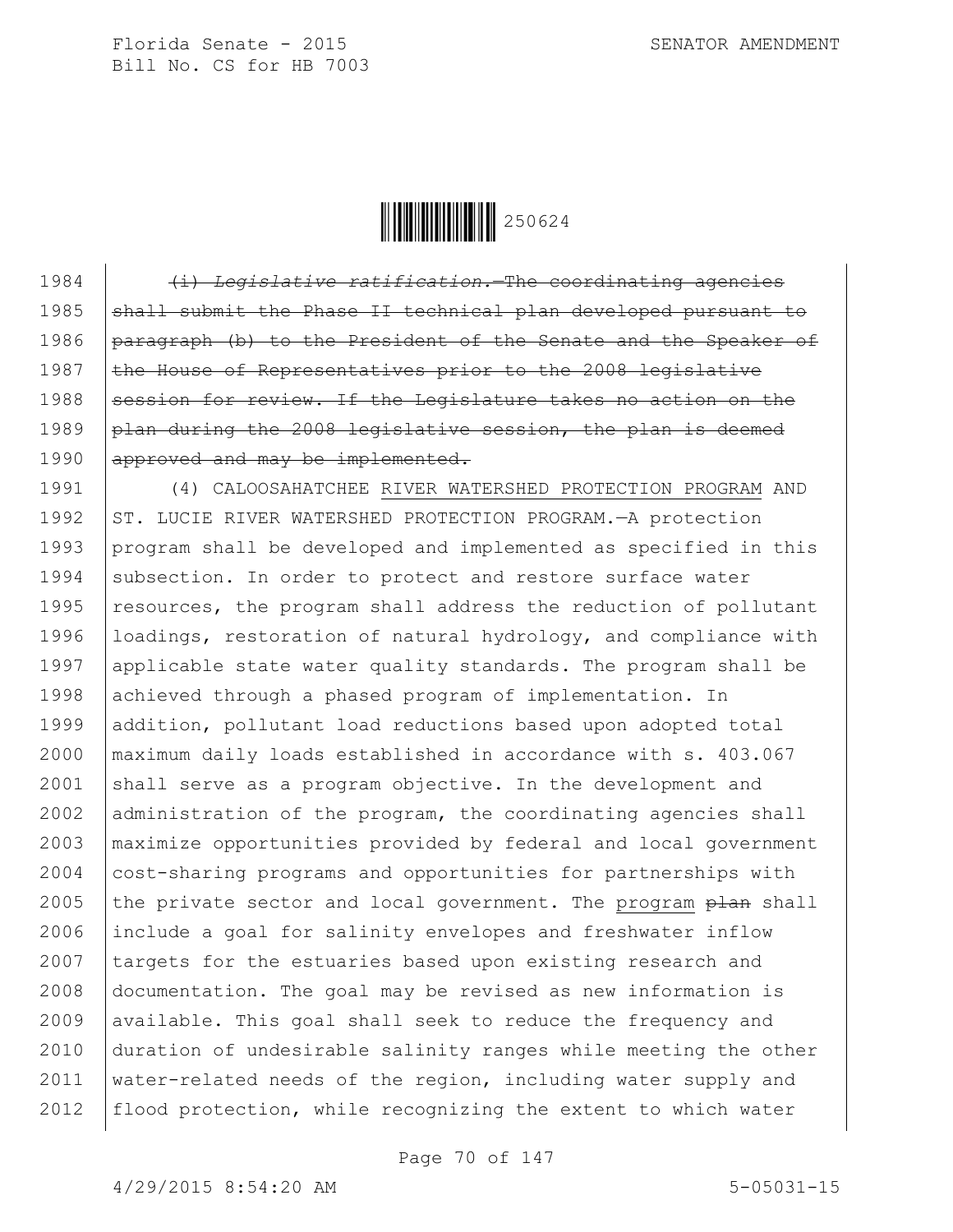

2013 inflows are within the control and jurisdiction of the district. 2014 (a) *Caloosahatchee River Watershed Protection Plan.*—No 2015  $\vert$  later than January 1, 2009, The district, in cooperation with 2016 the other coordinating agencies, Lee County, and affected 2017 counties and municipalities, shall complete a River Watershed 2018 Protection Plan in accordance with this subsection. The 2019 Caloosahatchee River Watershed Protection Plan shall identify 2020 the geographic extent of the watershed, be coordinated as needed 2021 with the plans developed pursuant to paragraph  $(3)(a)$  and 2022 paragraph (c)  $\left(\frac{b}{b}\right)$  of this subsection, and contain an 2023 implementation schedule for pollutant load reductions consistent  $2024$   $\frac{1}{1}$  with any adopted total maximum daily loads and compliance with 2025  $\alpha$  applicable state water quality standards. The plan shall include 2026 the Caloosahatchee River Watershed Construction Project and the 2027 Caloosahatchee River Watershed Research and Water Quality 2028 | Monitoring Program.:

 1. Caloosahatchee River Watershed Construction Project.—To  $\vert$  improve the hydrology, water quality, and aquatic habitats 2031 within the watershed, the district shall, no later than January 1, 2012, plan, design, and construct the initial phase of the Watershed Construction Project. In doing so, the district shall:

2034 a. Develop and designate the facilities to be constructed 2035  $\vert$  to achieve stated goals and objectives of the Caloosahatchee 2036 River Watershed Protection Plan.

2037 b. Conduct scientific studies that are necessary to support 2038  $\vert$  the design of the Caloosahatchee River Watershed Construction 2039 Project facilities.

2040 c. Identify the size and location of all such facilities. 2041 d. Provide a construction schedule for all such facilities,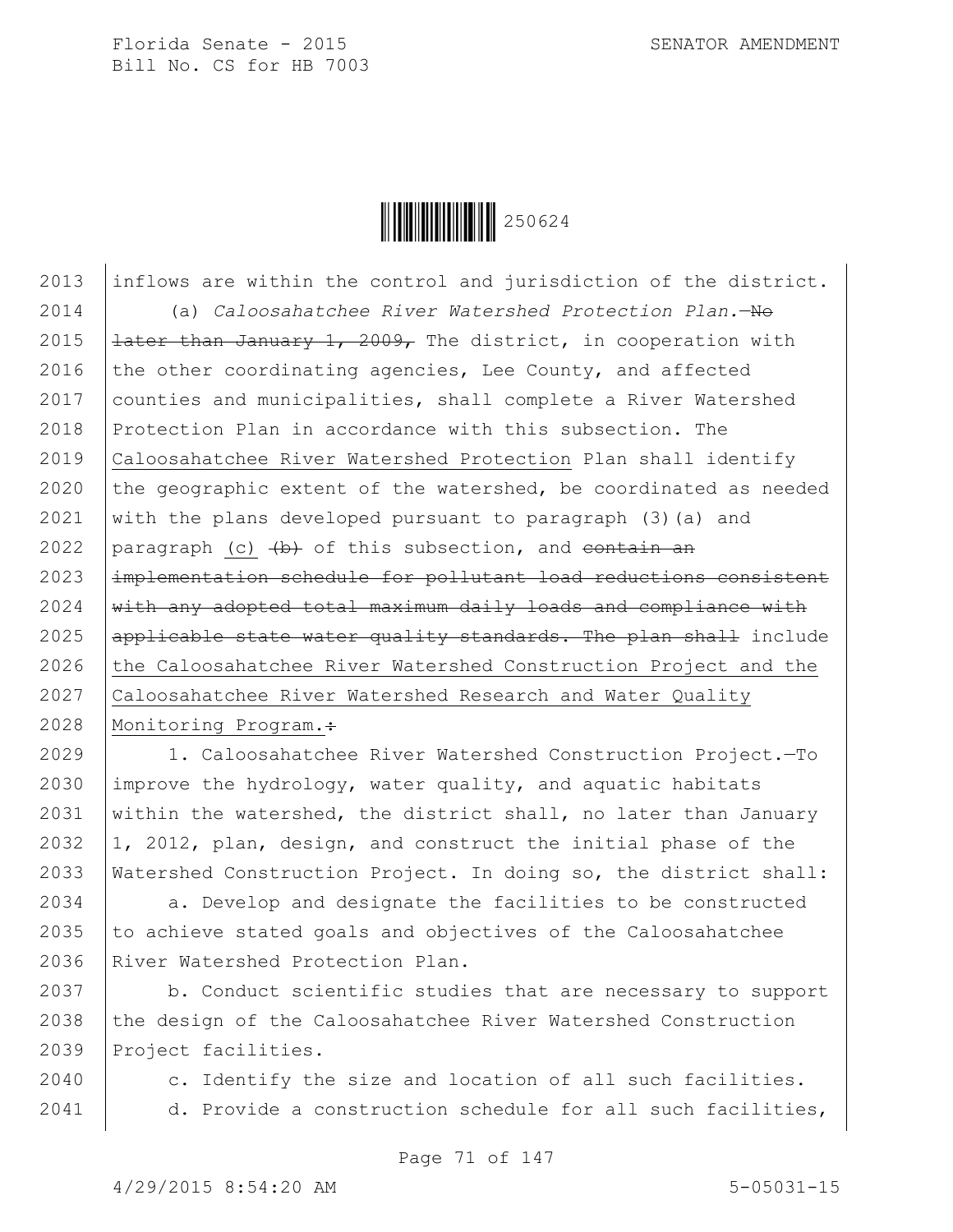

2042 including the sequencing and specific timeframe for construction 2043 of each facility.

2044 e. Provide a schedule for the acquisition of lands or  $2045$  sufficient interests necessary to achieve the construction 2046 schedule.

2047 f. Provide a schedule of costs and benefits associated with 2048 each construction project and identify funding sources.

2049  $\vert$  q. To ensure timely implementation, coordinate the design, 2050 scheduling, and sequencing of project facilities with the 2051 | coordinating agencies, Lee County, other affected counties and 2052 municipalities, and other affected parties.

2053 | 2. Caloosahatchee River Watershed Research and Water  $\sqrt{\Omega}$  Quality Monitoring Program.—The district, in cooperation with  $\vert$  the other coordinating agencies and local governments, shall implement a Caloosahatchee River Watershed Research and Water Quality Monitoring Program that builds upon the district's 2058 existing research program and that is sufficient to carry out, 2059 comply with, or assess the plans, programs, and other  $responsibleities created by this subsection. The program shall$ 2061 also conduct an assessment of the water volumes and timing from Lake Okeechobee and the Caloosahatchee River watershed and their  $\vert$  relative contributions to the timing and volume of water delivered to the estuary.

 (b)2. *Caloosahatchee River Watershed Basin Management Action Plans* Pollutant Control Program*.*—The basin management action plans adopted pursuant to s. 403.067 for the Caloosahatchee River watershed shall be the Caloosahatchee River 2069 Watershed Pollutant Control Program. The plans shall be  $\pm$ designed to be a multifaceted approach to reducing pollutant

Page 72 of 147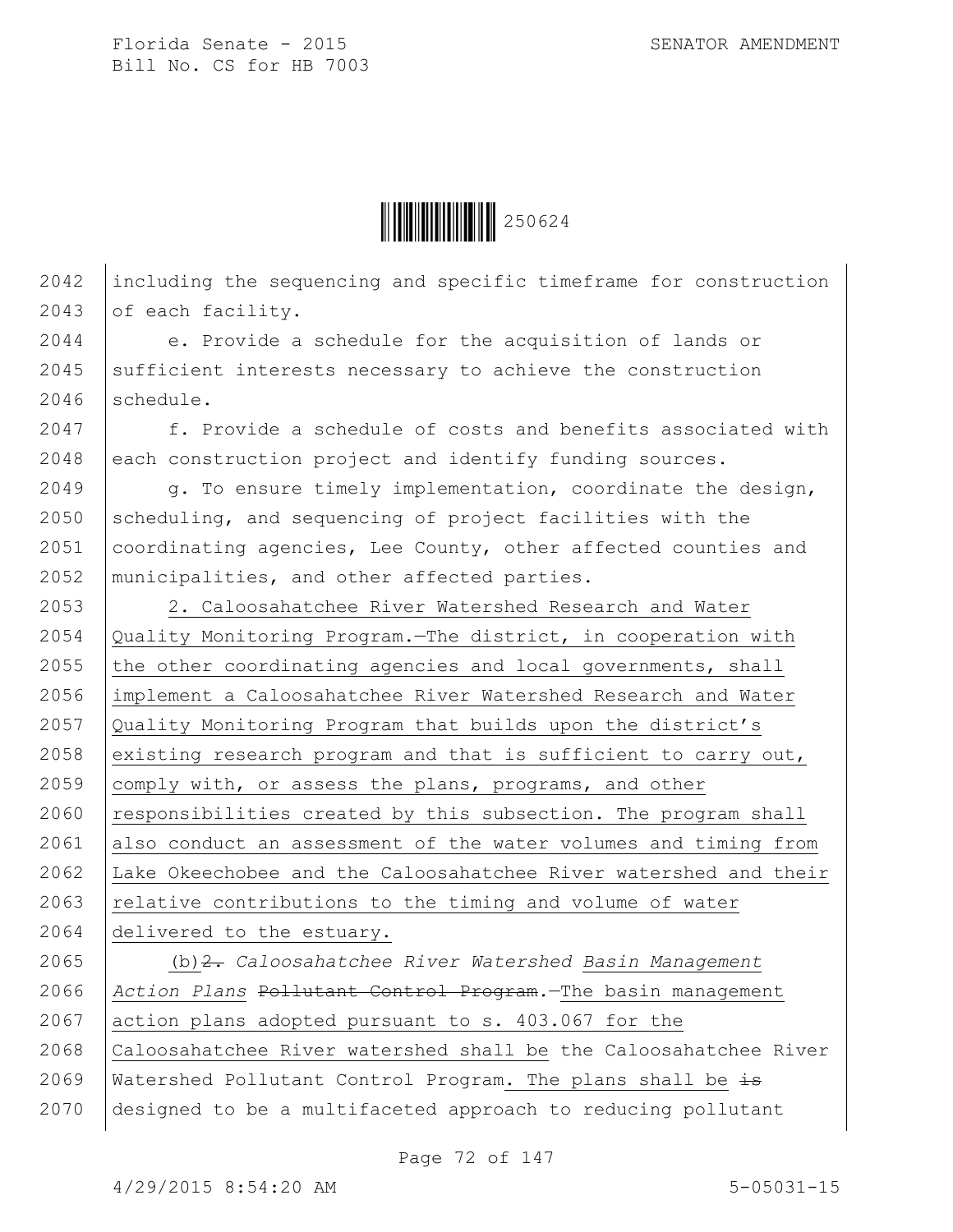

 loads by improving the management of pollutant sources within 2072 the Caloosahatchee River watershed through implementation of  $r_{\text{equations and best management practices, development and}$  implementation of improved best management practices, improvement and restoration of the hydrologic function of natural and managed systems, and utilization of alternative 2077 | technologies for pollutant reduction, such as cost-effective biologically based, hybrid wetland/chemical and other innovative nutrient control technologies. The plans must include an implementation schedule pursuant to this subsection for pollutant load reductions. As provided in s. 403.067(7)(a)6., 2082 the Caloosahatchee River Watershed Basin Management Action Plan must include milestones for implementation and water quality improvement and an associated water quality monitoring component 2085 sufficient to evaluate whether reasonable progress in pollutant 2086 | load reductions is being achieved over time. The department 2087 shall develop a schedule to establish  $5-$ , 10-, and 15-year measurable milestones and a target to achieve the adopted total maximum daily load no more than 20 years after adoption of the plan. The schedule shall be used to provide guidance for planning and funding purposes and is exempt from s. 120.54(1)(a). An assessment of progress toward these milestones 2093 shall be conducted every 5 years, and revisions to the plan 2094 shall be made, as appropriate, as a result of each -year  $\vert$  review. The assessment shall be provided to the Governor, the President of the Senate, and the Speaker of the House of Representatives. Upon the first 5-year review, the schedule of measurable milestones and a target to achieve water quality improvement consistent with this section shall be adopted into

Page 73 of 147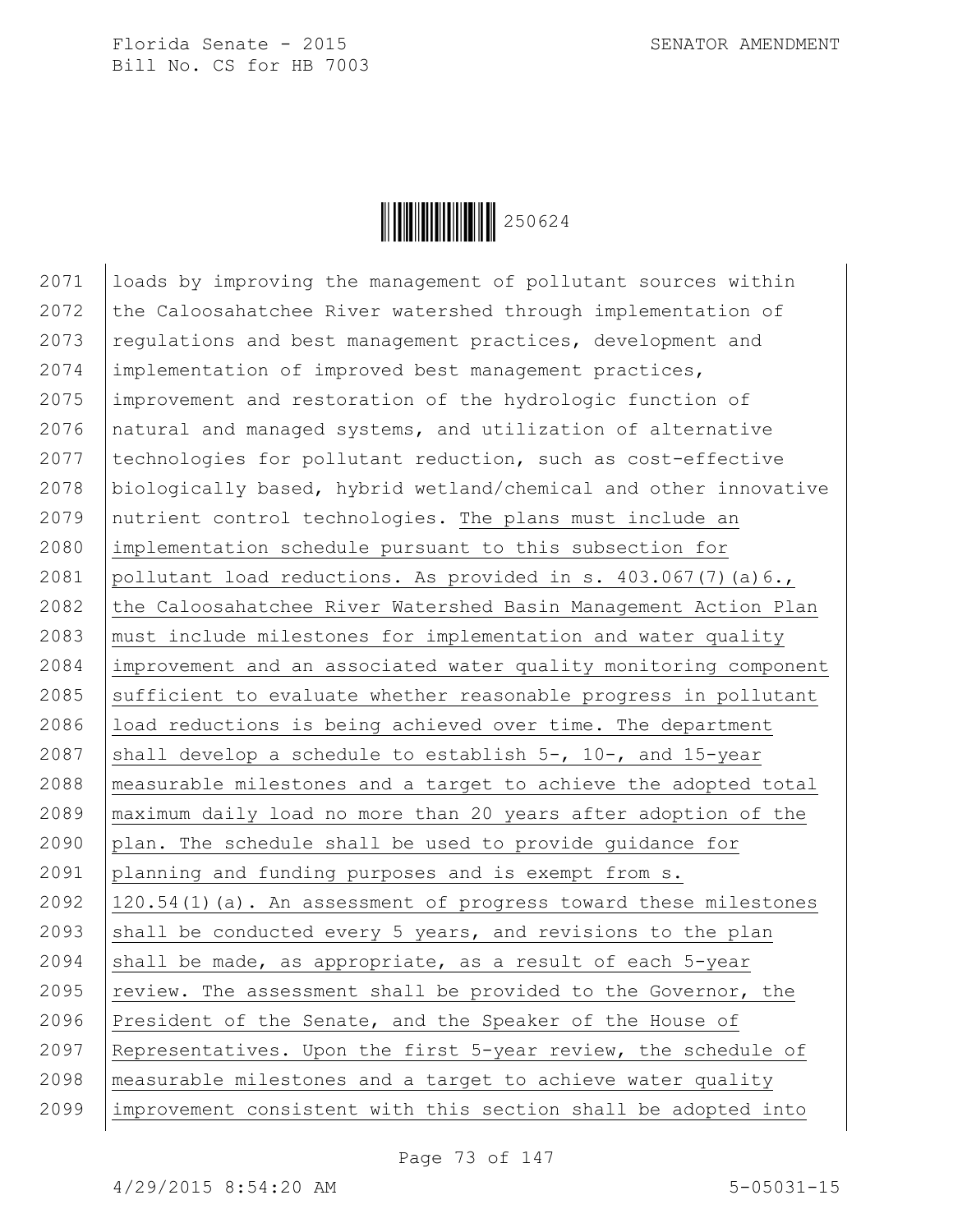

2100  $\vert$  the plan. Revisions to the basin management action plan shall be 2101 made by the department in cooperation with the basin 2102 Stakeholders. Revisions to best management practices or other 2103 measures must follow the procedures set forth in s. 2104 403.067(7)(c)4. Revised basin management action plans must be 2105 adopted pursuant to s.  $403.067(7)$  (a) 5. If achieving the adopted 2106 | total maximum daily load within 20 years is not practicable, the 2107 schedule must contain an explanation of the constraints that 2108 prevent achievement of the total maximum daily load within 20 2109 years, an estimate of the time needed to achieve the total 2110 maximum daily load, and additional 5-year measurable milestones, 2111 as necessary. The coordinating agencies shall facilitate the use 2112  $\mu$ tilization of federal programs that offer opportunities for 2113 | water quality treatment, including preservation, restoration, or 2114 creation of wetlands on agricultural lands.

2115 1.a. Nonpoint source best management practices consistent 2116 with s. 403.067 paragraph  $(3)$   $(e)$ , designed to achieve the objectives of the Caloosahatchee River Watershed Protection Program, shall be implemented on an expedited basis. The coordinating agencies may develop an intergovernmental agreement  $\vert$  with local governments to implement the nonagricultural, nonpoint-source best management practices within their 2122 | respective geographic boundaries.

 $\vert$  2.b. This subsection does not preclude the department or  $\vert$  the district from requiring compliance with water quality 2125 standards, adopted total maximum daily loads, or current best management practices requirements set forth in any applicable  $\vert$  regulatory program authorized by law for the purpose of protecting water quality. This subsection applies only to the

Page 74 of 147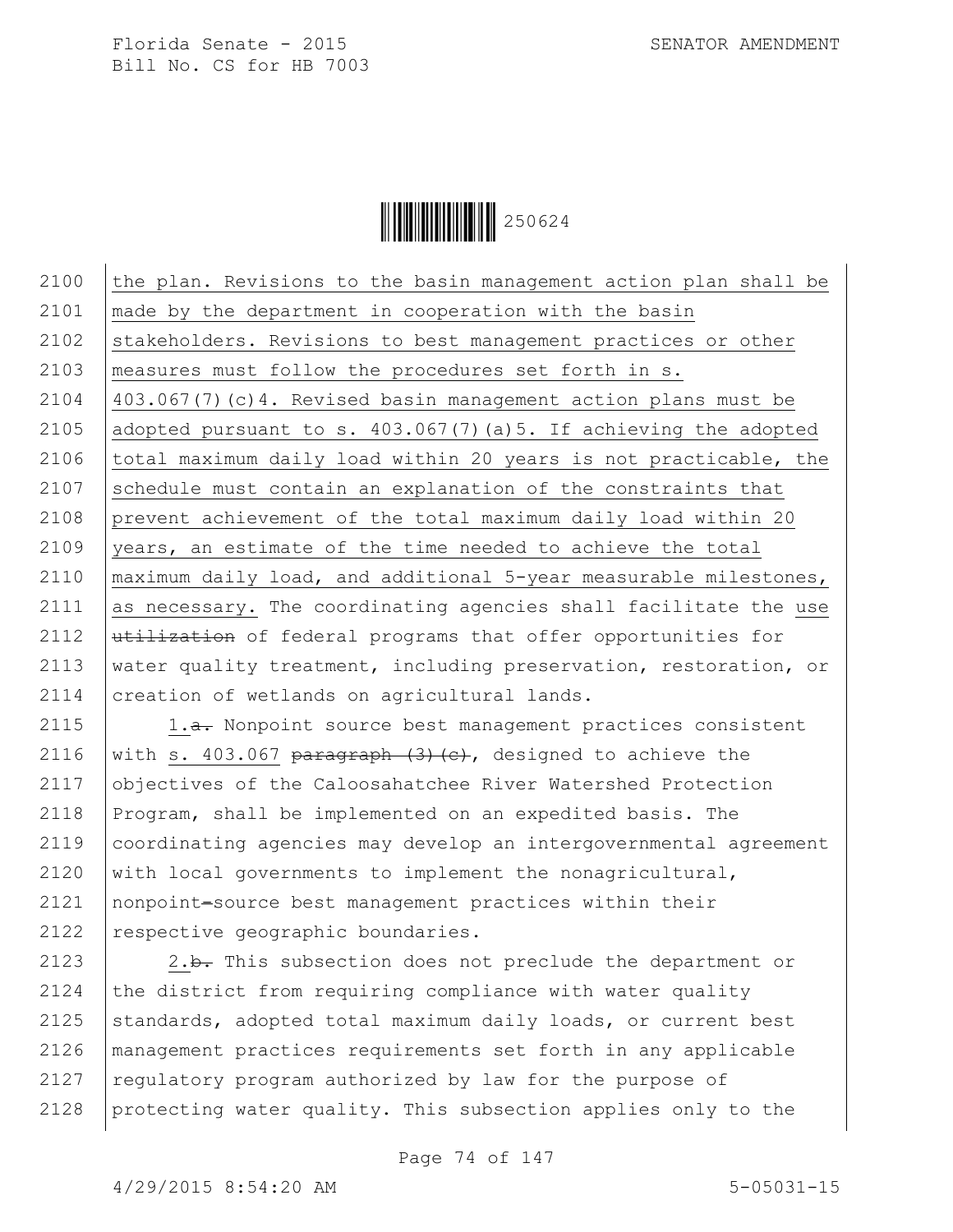

2129 extent that it does not conflict with any rules adopted by the 2130 department or district which are necessary to maintain a 2131 federally delegated or approved program.

2132  $\vert$  3.e. Projects that make use of private lands, or lands held 2133 in trust for Indian tribes, to reduce pollutant loadings or 2134 concentrations within a basin, or that reduce the volume of 2135 harmful discharges by one or more of the following methods: 2136 restoring the natural hydrology of the basin, restoring wildlife 2137 habitat or impacted wetlands, reducing peak flows after storm 2138 events, or increasing aquifer recharge, are eligible for grants  $2139$  available under this section from the coordinating agencies.

2140 4.<del>d.</del> The Caloosahatchee River Watershed Basin Management 2141 | Action Plans Pollutant Control Program shall require assessment 2142 of current water management practices within the watershed and 2143 shall require development of recommendations for structural, 2144 nonstructural, and operational improvements. Such 2145 | recommendations shall consider and balance water supply, flood 2146  $\vert$  control, estuarine salinity, aquatic habitat, and water quality 2147 considerations.

2148 | 5.e. After December 31, 2007, The department may not authorize the disposal of domestic wastewater biosolids  $\vert$  residuals within the Caloosahatchee River watershed unless the applicant can affirmatively demonstrate that the nutrients in 2152 the biosolids  $\frac{1}{2}$  residuals will not add to nutrient loadings in the 2153 | watershed. This demonstration shall be based on achieving a net balance between nutrient imports relative to exports on the permitted application site. Exports shall include only nutrients  $\vert$  removed from the watershed through products generated on the permitted application site. This prohibition does not apply to

Page 75 of 147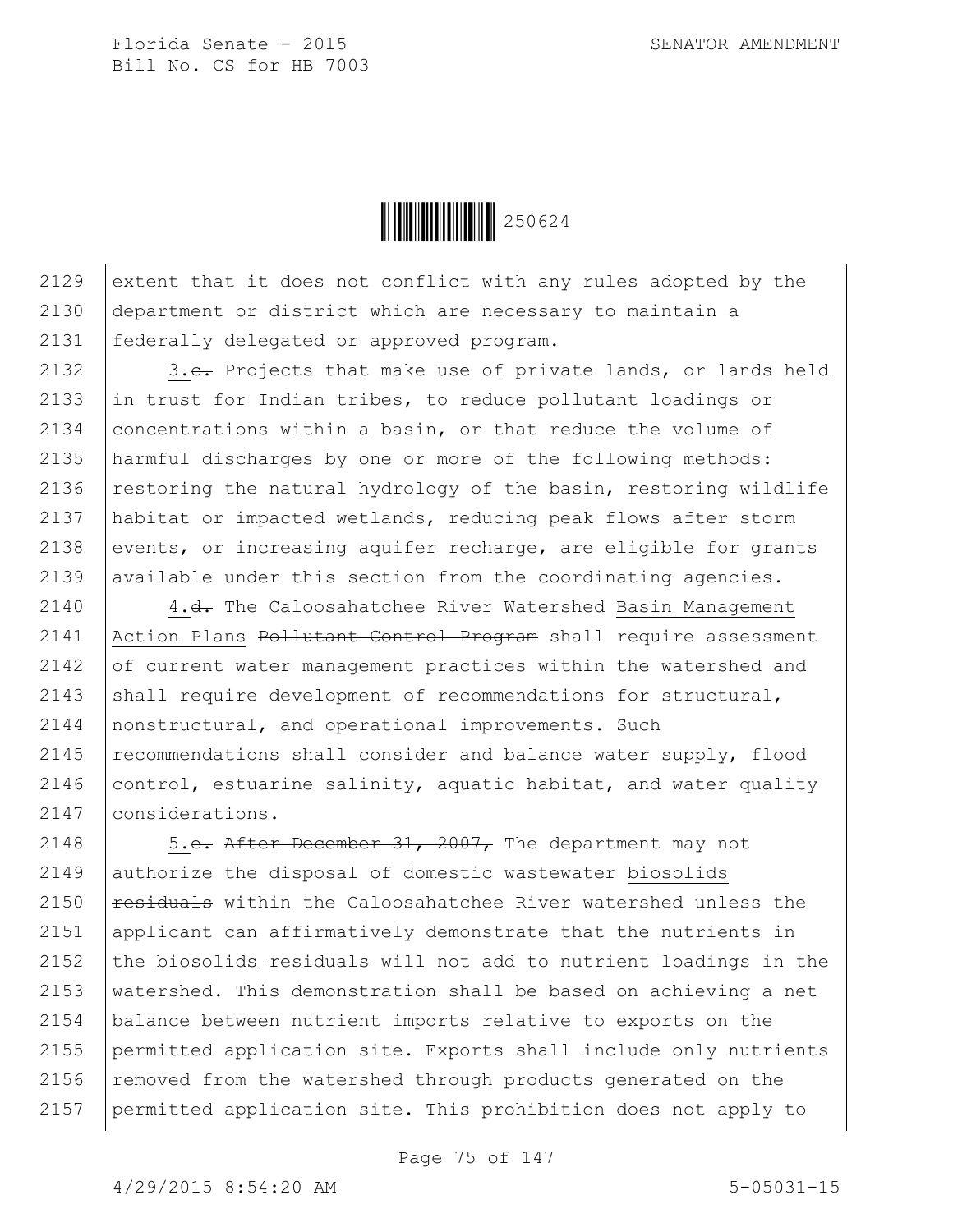

2158  $|$  Class AA biosolids  $\frac{1}{2}$  residuals that are marketed and distributed 2159 as fertilizer products in accordance with department rule.

 $\vert$  6. f. The Department of Health shall require all entities disposing of septage within the Caloosahatchee River watershed  $\vert$  to develop and submit to that agency an agricultural use plan  $\vert$  that limits applications based upon nutrient loading consistent  $\vert$  with any basin management action plan adopted pursuant to s.  $|403.067$ . By July 1, 2008, nutrient concentrations originating | from these application sites may not exceed the limits 2167 established in the district's WOD program.

2168 | 7.<del>g.</del> The Department of Agriculture and Consumer Services 2169 shall require initiate rulemaking requiring entities within the 2170 Caloosahatchee River watershed which land-apply animal manure to 2171 develop a resource management system level conservation plan, 2172 according to United States Department of Agriculture criteria, 2173 which limit such application. Such rules shall  $\theta$  may include 2174 criteria and thresholds for the requirement to develop a 2175 conservation or nutrient management plan, requirements for plan 2176 approval, site inspection requirements, and recordkeeping 2177 requirements.

2178 | 8. The district shall initiate rulemaking to provide for a monitoring program for nonpoint source dischargers required to monitor water quality pursuant to s. 403.067(7)(b)2.g. or s.  $\vert$  403.067(7)(c)3. The results of such monitoring must be reported to the coordinating agencies.

2183 3. Caloosahatchee River Watershed Research and Water 2184  $\sqrt{Quality Monitoring Program.}$ The district, in cooperation with  $2185$  the other coordinating agencies and local governments, shall 2186 | establish a Caloosahatchee River Watershed Research and Water

Page 76 of 147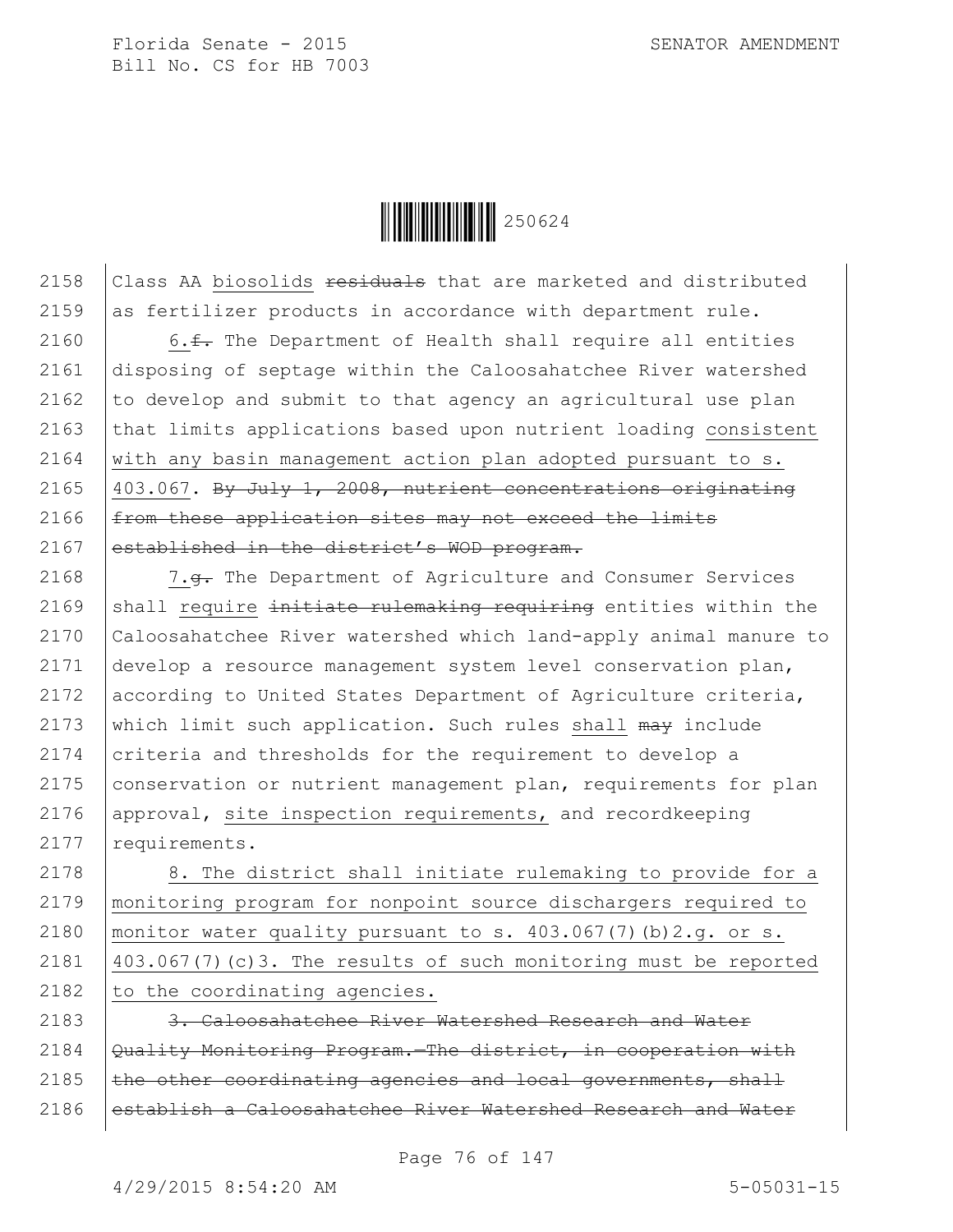Ì250624ÆÎ250624

 Quality Monitoring Program that builds upon the district's 2188 existing research program and that is sufficient to carry out, 2189 comply with, or assess the plans, programs, and other  $\vert$  responsibilities created by this subsection. The program shall also conduct an assessment of the water volumes and timing from the Lake Okeechobee and Caloosahatchee River watersheds and  $\vert$  their relative contributions to the timing and volume of water 2194 delivered to the estuary.

2195 (c)(b) *St. Lucie River Watershed Protection Plan.*—No later 2196  $\tanh$  January 1, 2009, The district, in cooperation with the 2197 other coordinating agencies, Martin County, and affected 2198 counties and municipalities shall complete a plan in accordance 2199 with this subsection. The St. Lucie River Watershed Protection 2200 | Plan shall identify the geographic extent of the watershed, be 2201 coordinated as needed with the plans developed pursuant to 2202 paragraph (3)(a) and paragraph (a) of this subsection, and  $2203$  eontain an implementation schedule for pollutant load reductions  $2204$  eonsistent with any adopted total maximum daily loads and 2205 compliance with applicable state water quality standards. The 2206  $\beta$  and  $\beta$  include the St. Lucie River Watershed Construction 2207 Project and St. Lucie River Watershed Research and Water Quality 2208 | Monitoring Program.:

 1. St. Lucie River Watershed Construction Project.—To  $\vert$  improve the hydrology, water quality, and aquatic habitats 2211 within the watershed, the district shall, no later than January  $\vert$ 1, 2012, plan, design, and construct the initial phase of the Watershed Construction Project. In doing so, the district shall:

 $2214$  a. Develop and designate the facilities to be constructed  $2215$  to achieve stated goals and objectives of the St. Lucie River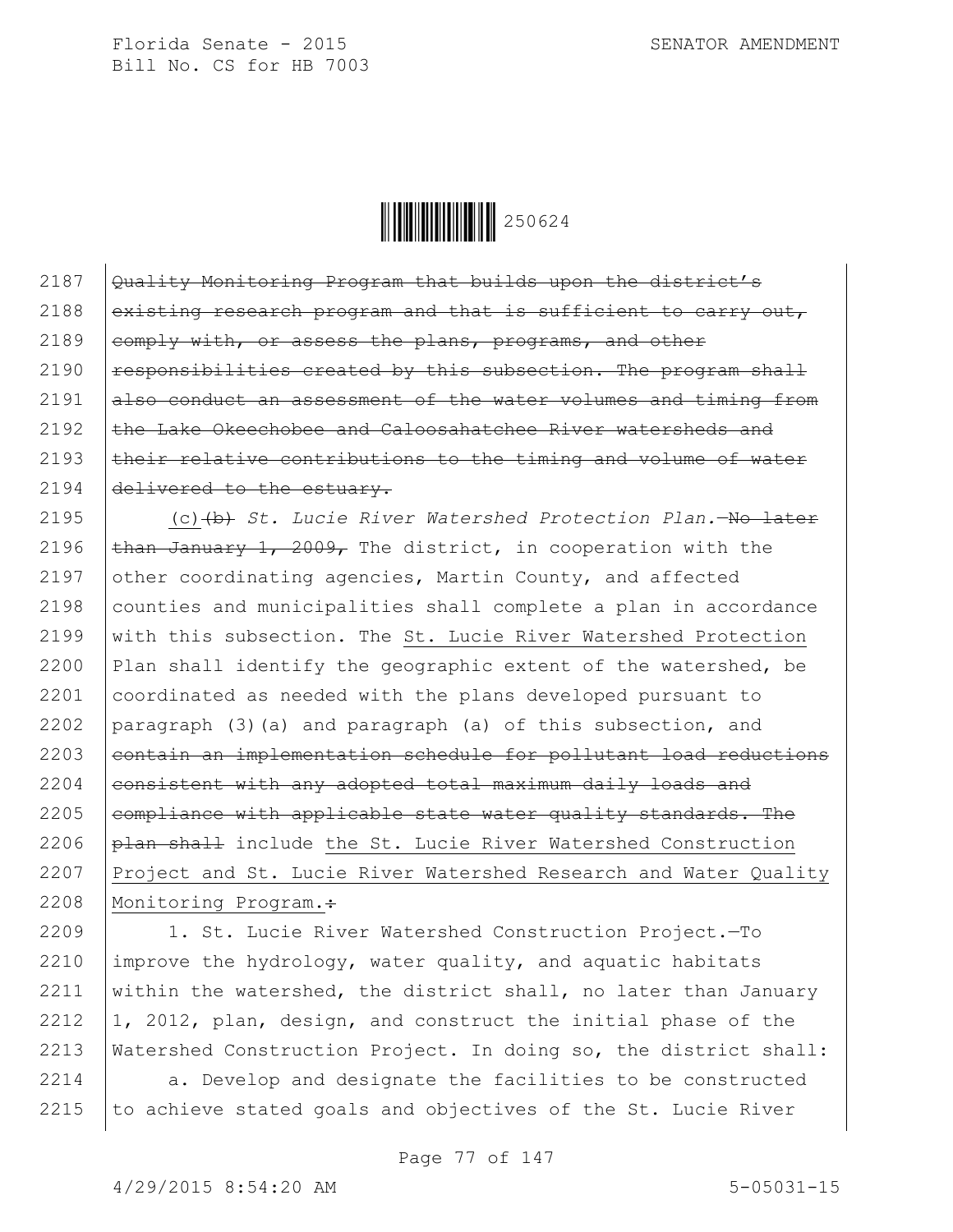

2216 Watershed Protection Plan.

2217 b. Identify the size and location of all such facilities.

2218  $\vert$  c. Provide a construction schedule for all such facilities, 2219 including the sequencing and specific timeframe for construction 2220 of each facility.

2221 d. Provide a schedule for the acquisition of lands or 2222 sufficient interests necessary to achieve the construction 2223 schedule.

 $2224$  e. Provide a schedule of costs and benefits associated with  $2225$  each construction project and identify funding sources.

 $\vert$  f. To ensure timely implementation, coordinate the design,  $\beta$  scheduling, and sequencing of project facilities with the  $|$  coordinating agencies, Martin County, St. Lucie County, other 2229 interested parties, and other affected local governments.

2230 | 2. St. Lucie River Watershed Research and Water Quality 2231 Monitoring Program.—The district, in cooperation with the other 2232 coordinating agencies and local governments, shall establish a 2233  $\vert$  St. Lucie River Watershed Research and Water Quality Monitoring 2234 Program that builds upon the district's existing research 2235 program and that is sufficient to carry out, comply with, or 2236 assess the plans, programs, and other responsibilities created 2237  $\vert$  by this subsection. The district shall also conduct an 2238 assessment of the water volumes and timing from Lake Okeechobee 2239 and the St. Lucie River watershed and their relative 2240 | contributions to the timing and volume of water delivered to the 2241 estuary. 2242 (d)2. *St. Lucie River Watershed Basin Management Action* 

2243 *Plan* Pollutant Control Program*.*—Basin management action plan for 2244 | the St. Lucie River watershed adopted pursuant to s.  $403.067$ 

Page 78 of 147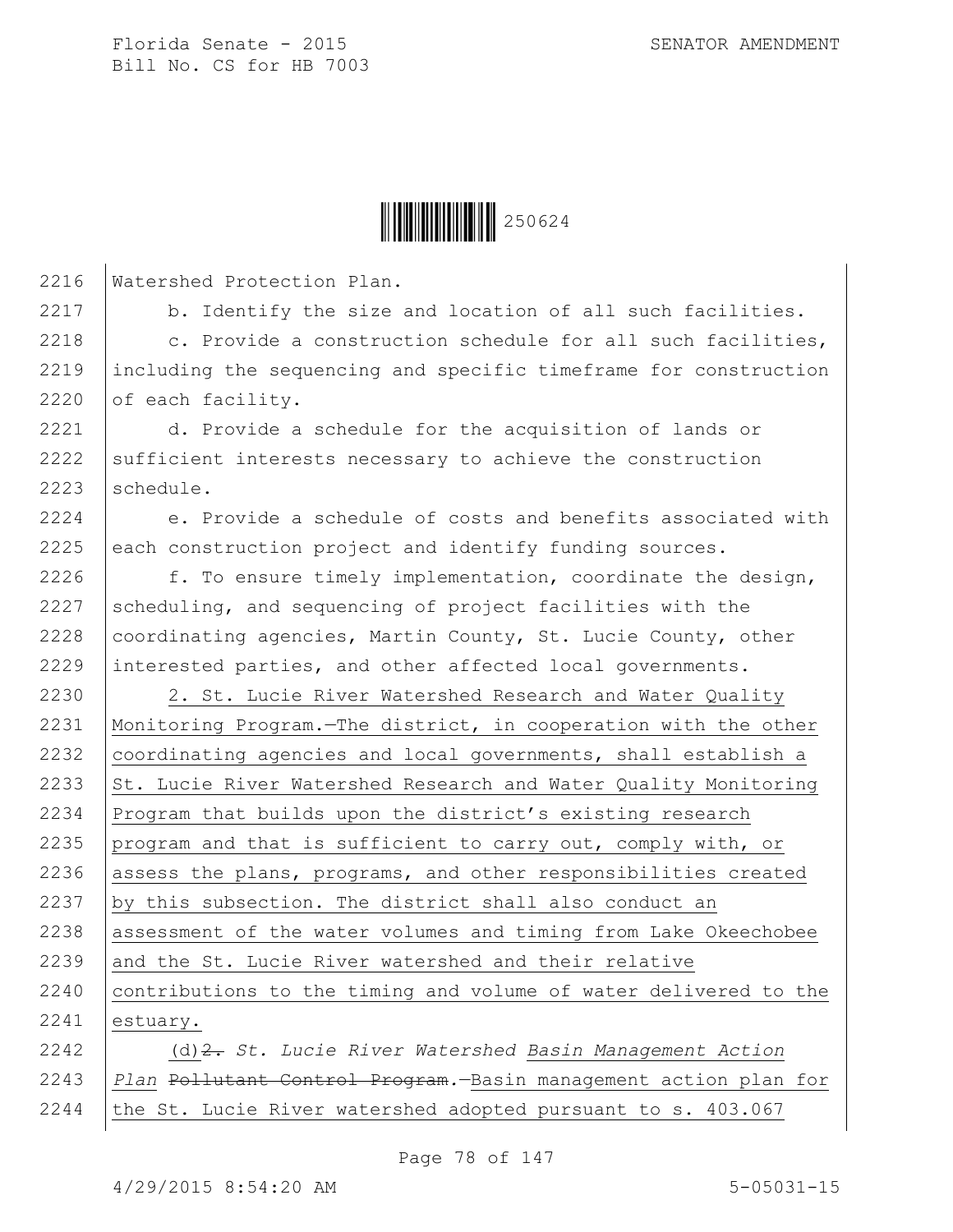

2245 Shall be the St. Lucie River Watershed Pollutant Control Program 2246 and shall be  $\frac{1}{2}$  designed to be a multifaceted approach to  $2247$  reducing pollutant loads by improving the management of  $2248$  pollutant sources within the St. Lucie River watershed through 2249 implementation of regulations and best management practices, 2250 development and implementation of improved best management 2251 practices, improvement and restoration of the hydrologic 2252 function of natural and managed systems, and use  $\frac{u}{u}$ 2253 alternative technologies for pollutant reduction, such as cost-2254 effective biologically based, hybrid wetland/chemical and other 2255 innovative nutrient control technologies. The plan must include  $2256$  an implementation schedule pursuant to this subsection for 2257 pollutant load reductions. As provided in s.  $403.067(7)(a)6.$ 2258 the St. Lucie Watershed Basin Management Action Plan must 2259 include milestones for implementation and water quality 2260 improvement and an associated water quality monitoring component  $2261$  sufficient to evaluate whether reasonable progress in pollutant 2262 load reductions is being achieved over time. The department 2263 shall develop a schedule to establish  $5-$ , 10-, and 15-year 2264 measurable milestones and a target to achieve the adopted total 2265 maximum daily load no more than 20 years after adoption of the 2266 plan. The schedule shall be used to provide guidance for 2267 planning and funding purposes and is exempt from s. 2268  $\mid$  120.54(1)(a). An assessment of progress toward these milestones 2269 shall be conducted every 5 years, and revisions to the plan 2270 shall be made, as appropriate, as a result of each  $5$ -year 2271 review. The assessment shall be provided to the Governor, the 2272 President of the Senate, and the Speaker of the House of 2273 Representatives. Upon the first 5-year review, the schedule of

Page 79 of 147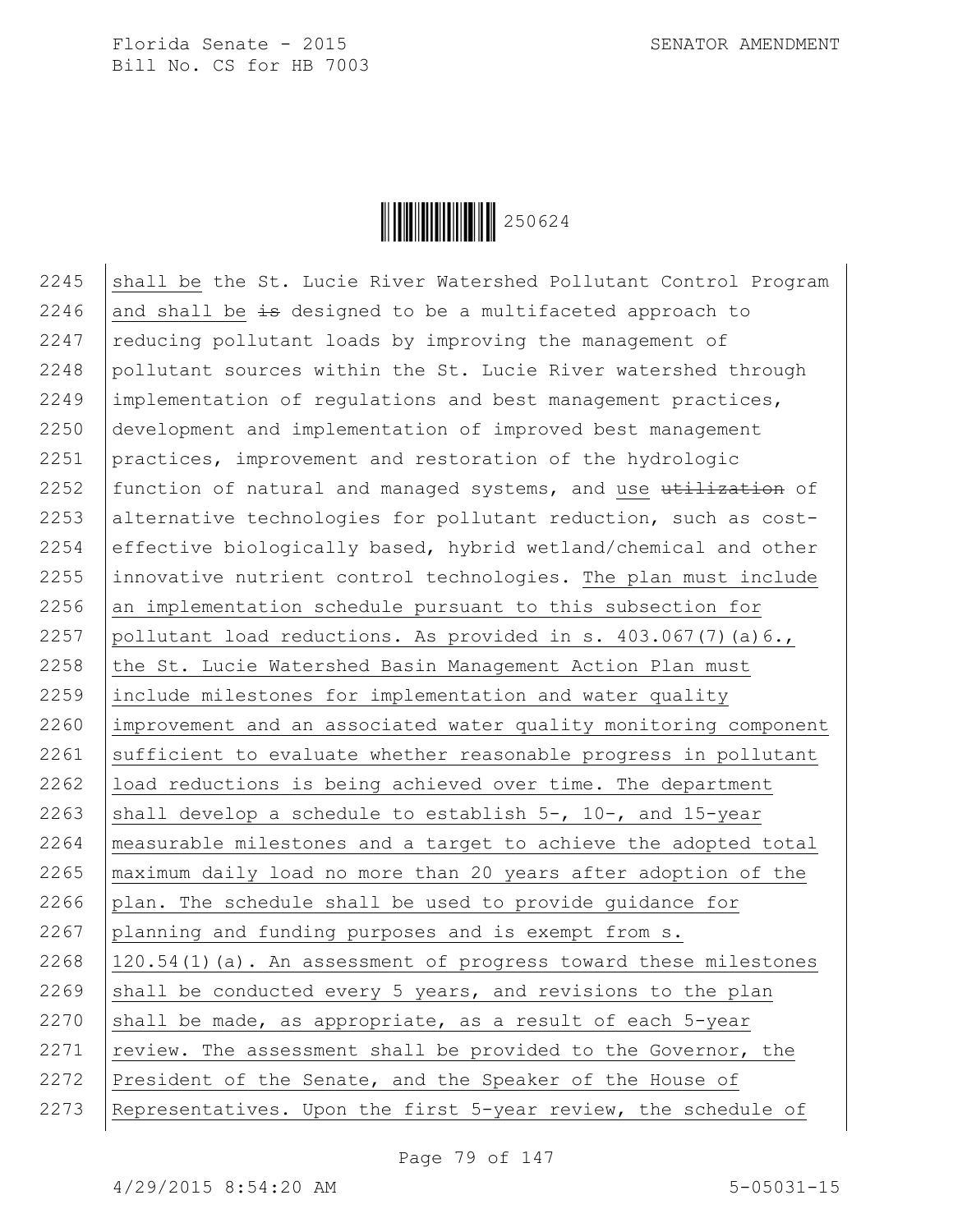

 measurable milestones and a target to achieve water quality improvement consistent with this section shall be adopted into  $\vert$  the plan. Revisions to the basin management action plan shall be  $\vert$  made by the department in cooperation with the basin 2278 Stakeholders. Revisions to best management practices or other measures must follow the procedures set forth in s. 403.067(7)(c)4. Revised basin management action plans must be adopted pursuant to s. 403.067(7)(a)5. If achieving the adopted  $\vert$  total maximum daily load within 20 years is not practicable, the 2283 schedule must contain an explanation of the constraints that prevent achievement of the total maximum daily load within 20  $\sqrt{2285}$  vears, an estimate of the time needed to achieve the total 2286 | maximum daily load, and additional  $5$ -year measurable milestones, as necessary. The coordinating agencies shall facilitate the use  $u\text{tilization}$  of federal programs that offer opportunities for 2289 | water quality treatment, including preservation, restoration, or 2290 creation of wetlands on agricultural lands.

2291 | 1.a. Nonpoint source best management practices consistent 2292 with s. 403.067 paragraph  $(3)$  (c), designed to achieve the 2293 objectives of the St. Lucie River Watershed Protection Program,  $\vert$  shall be implemented on an expedited basis. The coordinating agencies may develop an intergovernmental agreement with local governments to implement the nonagricultural nonpoint source best management practices within their respective geographic boundaries.

2299  $\vert$  2.b. This subsection does not preclude the department or 2300 the district from requiring compliance with water quality 2301 standards, adopted total maximum daily loads, or current best 2302 management practices requirements set forth in any applicable

Page 80 of 147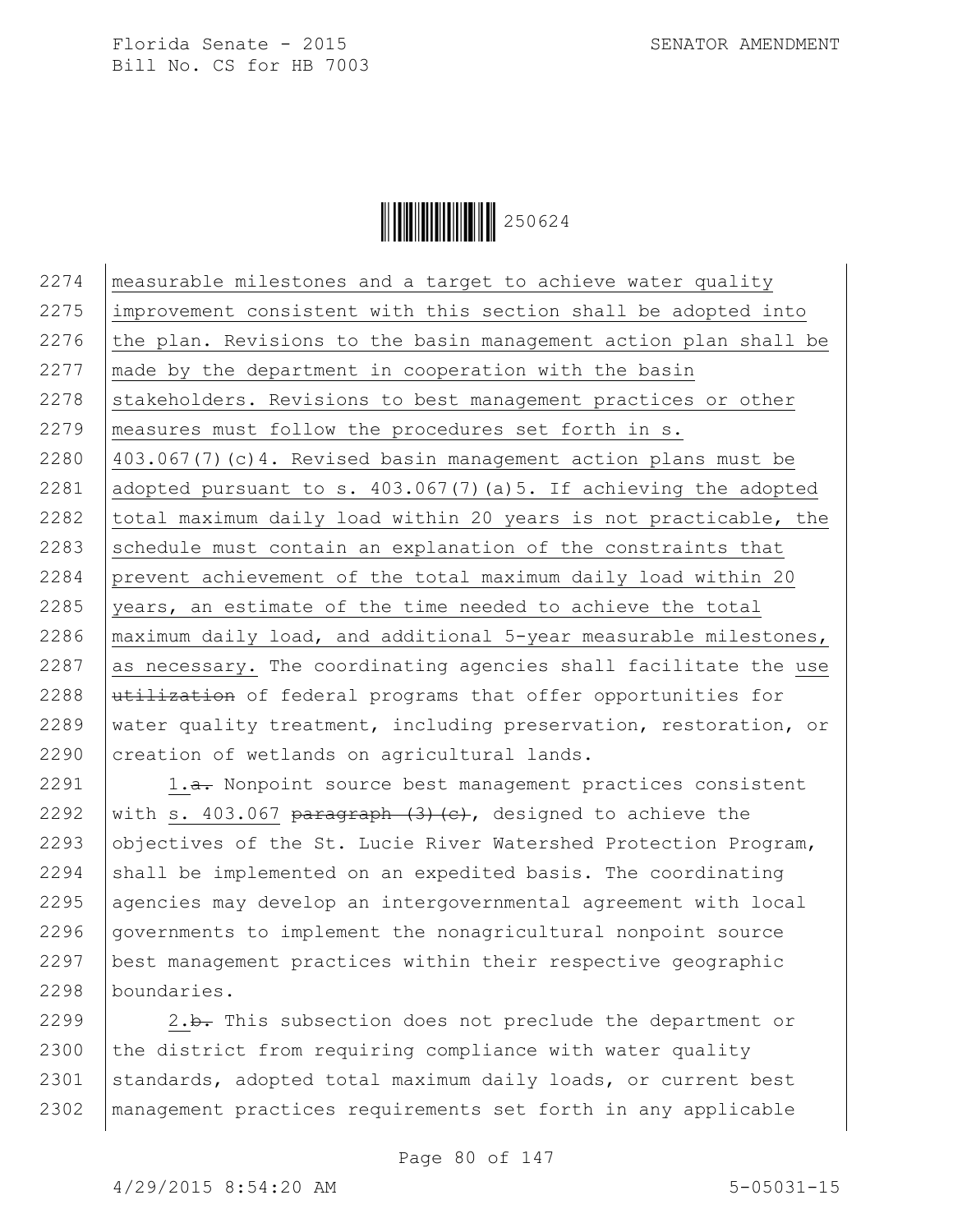$\|$  $\|$  $\|$  $\|$  $\|$  $\|$  $250624$ 

 $\vert$  regulatory program authorized by law for the purpose of protecting water quality. This subsection applies only to the 2305 extent that it does not conflict with any rules adopted by the department or district which are necessary to maintain a federally delegated or approved program.

2308 3.e. Projects that make use of private lands, or lands held 2309 in trust for Indian tribes, to reduce pollutant loadings or 2310 concentrations within a basin, or that reduce the volume of 2311 harmful discharges by one or more of the following methods: 2312 restoring the natural hydrology of the basin, restoring wildlife 2313 habitat or impacted wetlands, reducing peak flows after storm 2314 events, or increasing aquifer recharge, are eligible for grants 2315 available under this section from the coordinating agencies.

2316 4.<del>d.</del> The St. Lucie River Watershed Basin Management Action 2317 | Plans Pollutant Control Program shall require assessment of 2318 current water management practices within the watershed and 2319 shall require development of recommendations for structural, 2320 nonstructural, and operational improvements. Such 2321 recommendations shall consider and balance water supply, flood 2322  $|control,$  estuarine salinity, aquatic habitat, and water quality 2323 considerations.

 $\vert$  5.e. After December 31, 2007, The department may not 2325 authorize the disposal of domestic wastewater biosolids  $\vert$  residuals within the St. Lucie River watershed unless the 2327 applicant can affirmatively demonstrate that the nutrients in  $\vert$  the biosolids  $\frac{1}{2}$  residuals will not add to nutrient loadings in the watershed. This demonstration shall be based on achieving a net balance between nutrient imports relative to exports on the permitted application site. Exports shall include only nutrients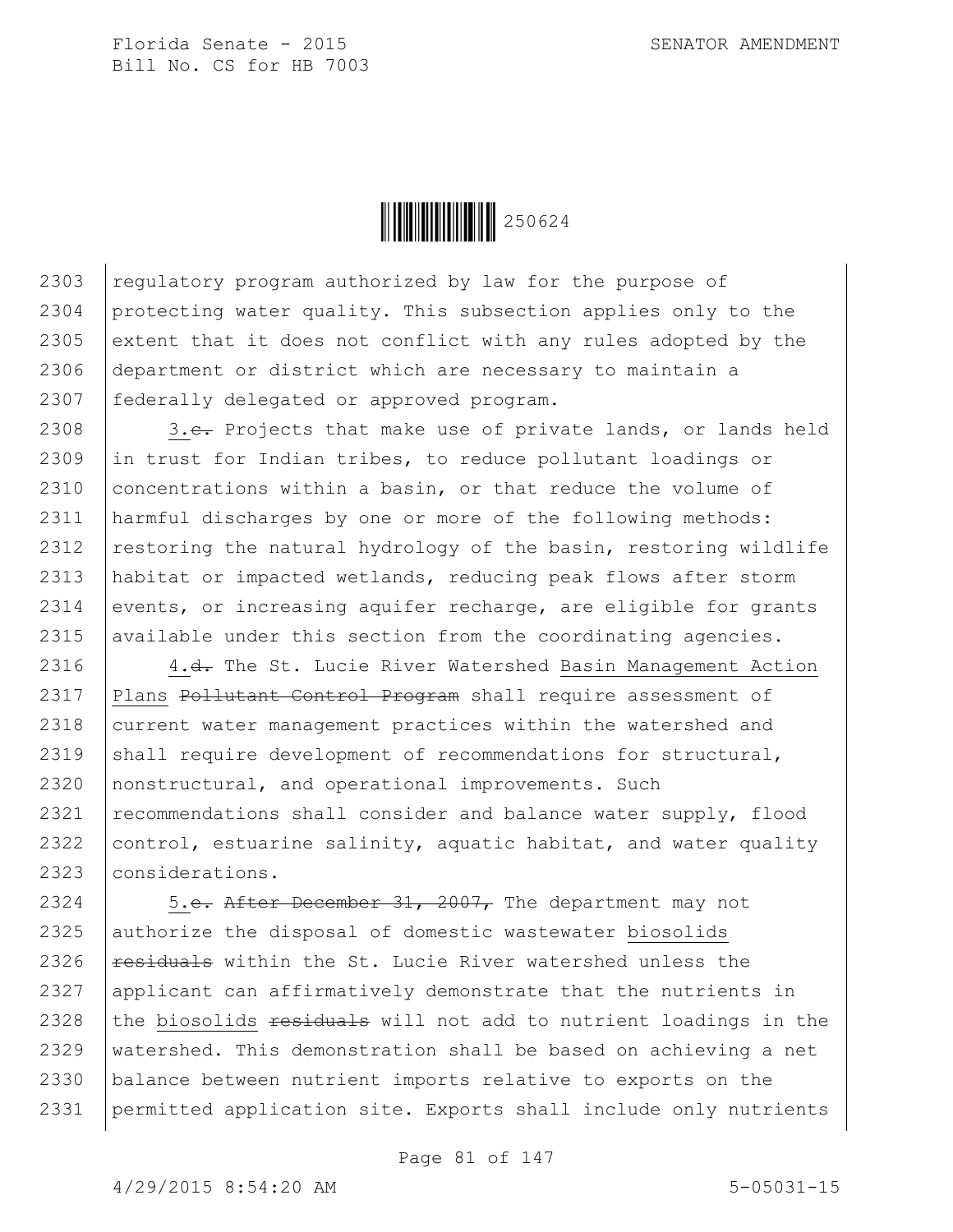

2332 removed from the St. Lucie River watershed through products generated on the permitted application site. This prohibition  $\vert$  does not apply to Class AA biosolids  $\frac{1}{100}$  residuals that are marketed and distributed as fertilizer products in accordance with department rule.

 $\vert$  6.<del>f.</del> The Department of Health shall require all entities disposing of septage within the St. Lucie River watershed to develop and submit to that agency an agricultural use plan that limits applications based upon nutrient loading consistent with 2341 any basin management action plan adopted pursuant to  $s. 403.067$ .  $\beta$  By July 1, 2008, nutrient concentrations originating from these 2343 application sites may not exceed the limits established in the district's WOD program.

2345 | 7.g. The Department of Agriculture and Consumer Services 2346 shall initiate rulemaking requiring entities within the St. 2347 Lucie River watershed which land-apply animal manure to develop 2348 a resource management system level conservation plan, according 2349 to United States Department of Agriculture criteria, which limit 2350 such application. Such rules shall  $\frac{m}{m}$  include criteria and 2351 thresholds for the requirement to develop a conservation or 2352 | nutrient management plan, requirements for plan approval, site 2353 inspection requirements, and recordkeeping requirements.

2354 8. The district shall initiate rulemaking to provide for a 2355 monitoring program for nonpoint source dischargers required to 2356 | monitor water quality pursuant to s.  $403.067(7)$  (b)  $2.g.$  or s. 2357 403.067(7)(c)3. The results of such monitoring must be reported  $2358$  to the coordinating agencies.

2359 | 3. St. Lucie River Watershed Research and Water Quality 2360 | Monitoring Program. The district, in cooperation with the other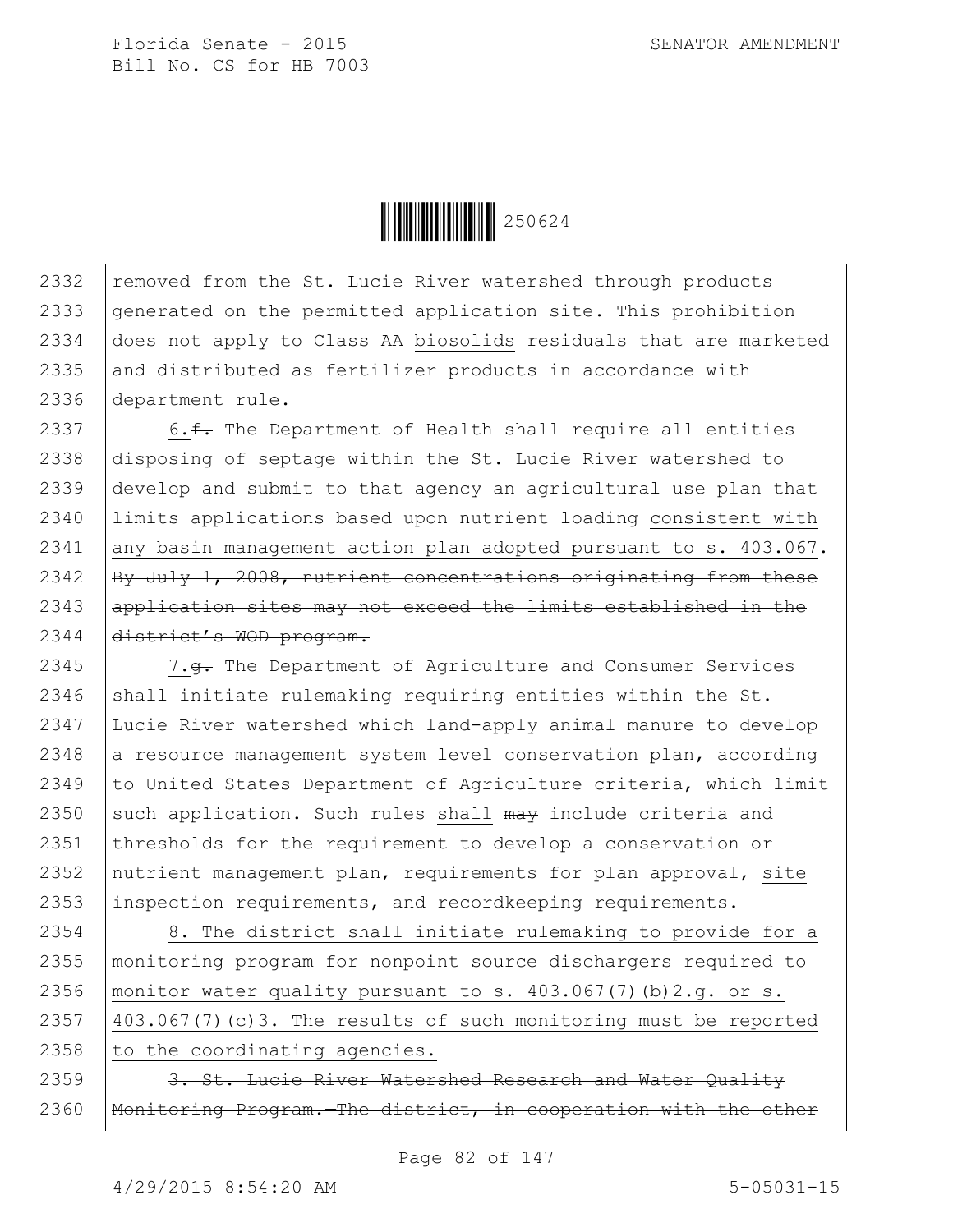

 $|$  coordinating agencies and local governments, shall establish a  $\overline{\text{St.}}$  Lucie River Watershed Research and Water Quality Monitoring 2363 | Program that builds upon the district's existing research  $permath$  and that is sufficient to carry out, comply with, or assess the plans, programs, and other responsibilities created  $by this subsection. The program shall also conduct an assessment$  $\sigma$  of the water volumes and timing from the Lake Okeechobee and St. Lucie River watersheds and their relative contributions to the  $\pm i$ ming and volume of water delivered to the estuary.

2370 (e) (e) *River Watershed Protection Plan implementation*.<sup>—The</sup> coordinating agencies shall be jointly responsible for implementing the River Watershed Protection Plans, consistent 2373 with the statutory authority and responsibility of each agency. Annual funding priorities shall be jointly established, and the highest priority shall be assigned to programs and projects that have the greatest potential for achieving the goals and  $\vert$  objectives of the plans. In determining funding priorities, the 2378 coordinating agencies shall also consider the need for  $\vert$  regulatory compliance, the extent to which the program or 2380 project is ready to proceed, and the availability of federal or local government matching funds. Federal and other nonstate 2382 funding shall be maximized to the greatest extent practicable.

 (f)(d) *Evaluation.*—Beginning By March 1, 2020 2012, and 2384 every 5  $\frac{3}{5}$  years thereafter, concurrent with the updates of the basin management action plans adopted pursuant to s. 403.067, 2386 the department,  $\frac{d\text{istrict}}{dt}$  in cooperation with the other  $\vert$  coordinating agencies, shall conduct an evaluation of any pollutant load reduction goals, as well as any other specific objectives and goals, as stated in the River Watershed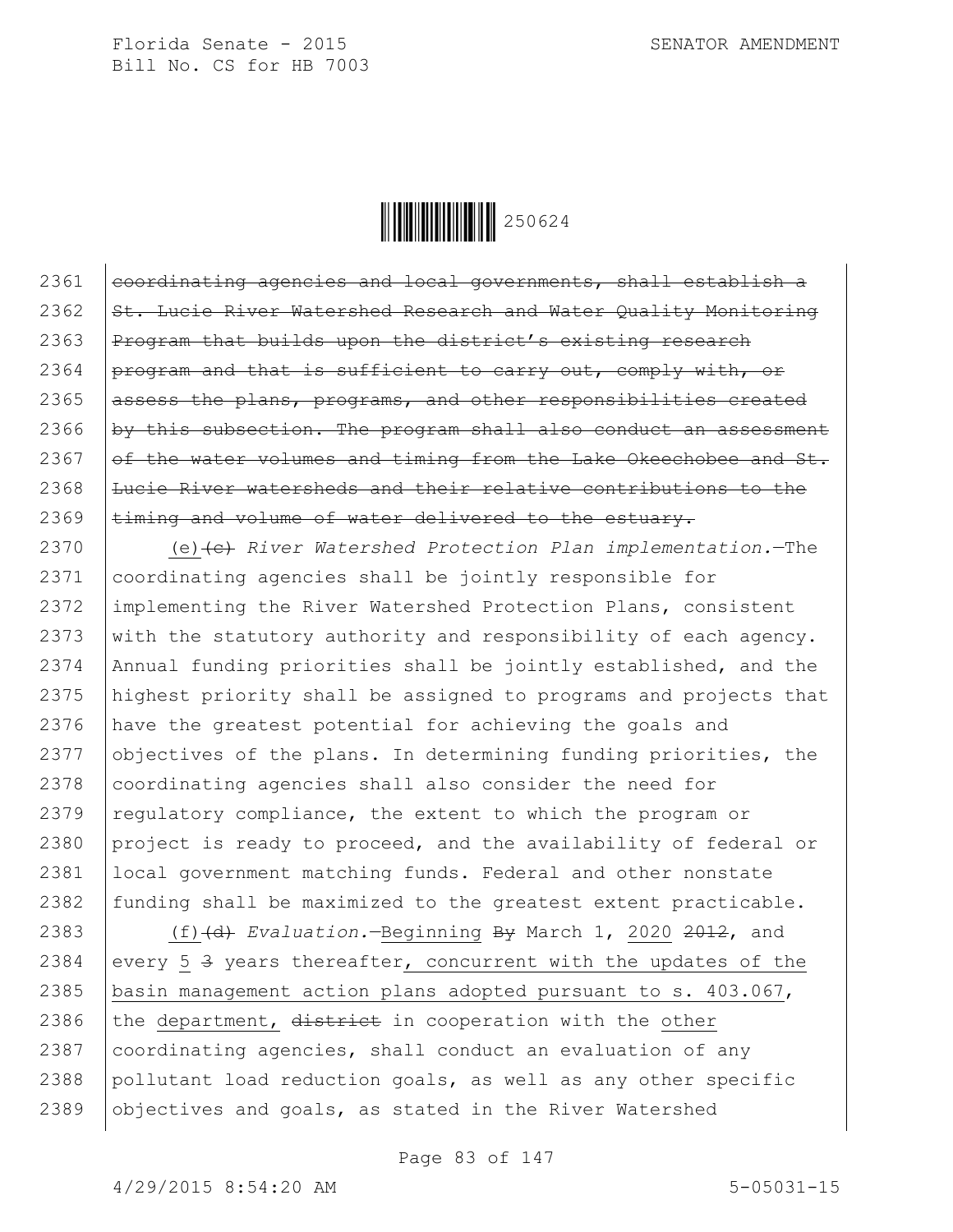

2390 Protection Programs Plans. Additionally, The district shall 2391 identify modifications to facilities of the River Watershed 2392 Construction Projects, as appropriate, or any other elements of 2393 the River Watershed Protection Programs  $Plans$ . The evaluation  $2394$  shall be included in the annual progress report submitted 2395 pursuant to this section.

 (g)(e) *Priorities and implementation schedules.*—The coordinating agencies are authorized and directed to establish priorities and implementation schedules for the achievement of total maximum daily loads, the requirements of s. 403.067, and 2400 compliance with applicable water quality standards within the waters and watersheds subject to this section.

2402 (f) *Legislative ratification.*—The coordinating agencies 2403 shall submit the River Watershed Protection Plans developed 2404 | pursuant to paragraphs  $(a)$  and  $(b)$  to the President of the 2405 Senate and the Speaker of the House of Representatives prior to  $2406$  the 2009 legislative session for review. If the Legislature 2407  $\vert$  takes no action on the plan during the 2009 legislative session, 2408  $\theta$  the plan is deemed approved and may be implemented.

2409 (5) ADOPTION AND IMPLEMENTATION OF TOTAL MAXIMUM DAILY 2410 LOADS AND DEVELOPMENT OF BASIN MANAGEMENT ACTION PLANS.—The 2411 department is directed to expedite development and adoption of 2412 | total maximum daily loads for the Caloosahatchee River and 2413 estuary. The department is further directed to, no later than 2414 | December 31, 2008, propose for final agency action total maximum 2415 daily loads for nutrients in the tidal portions of the 2416 Caloosahatchee River and estuary. The department shall initiate 2417 development of basin management action plans for Lake 2418 Okeechobee, the Caloosahatchee River watershed and estuary, and

Page 84 of 147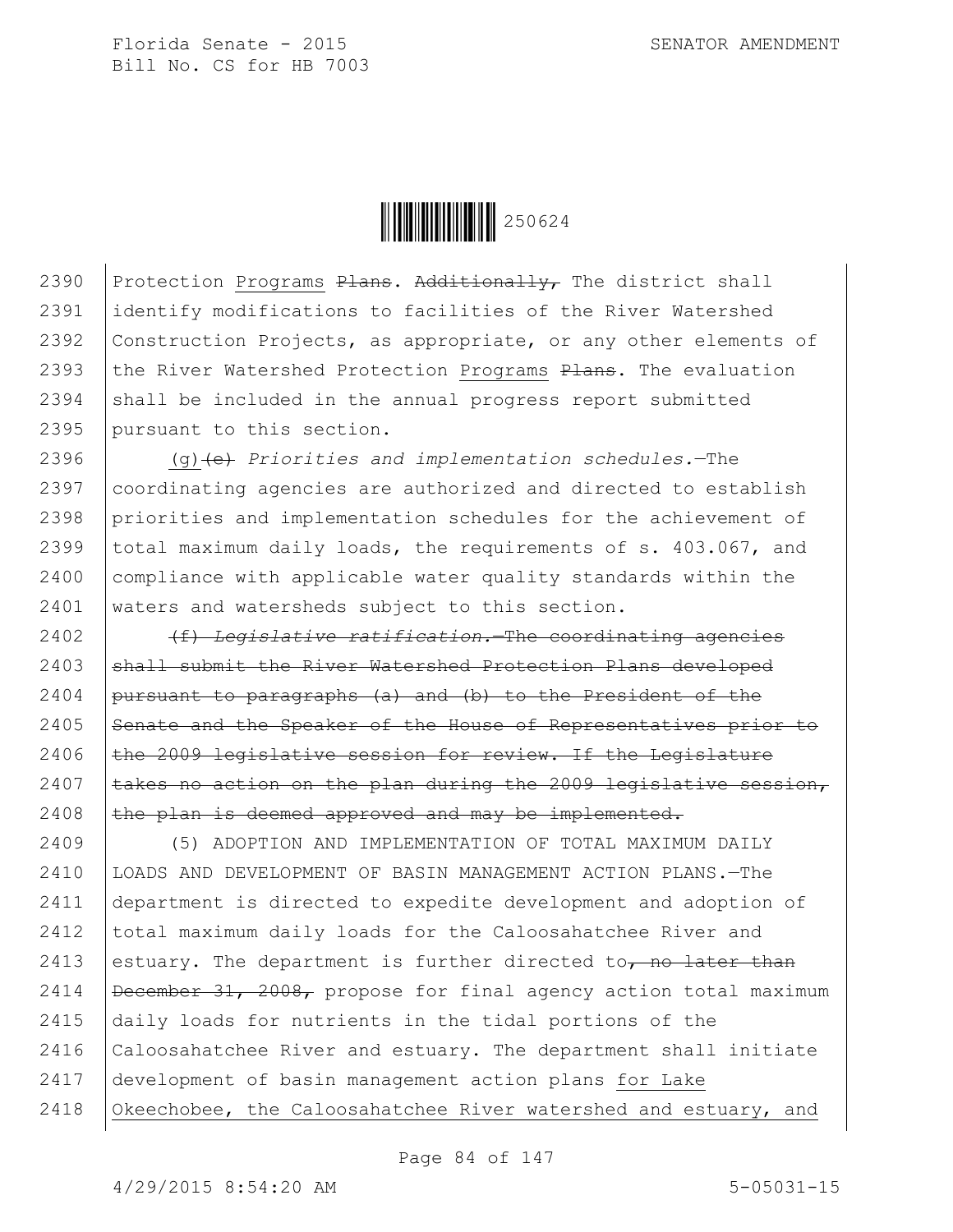

## 2419 the St. Lucie River watershed and estuary as provided in  $s$ . 2420  $|403.067 \text{ s. } 403.067(7)(a)$  as follows:

2421 (a) Basin management action plans shall be developed as 2422 soon as practicable as determined necessary by the department to 2423 achieve the total maximum daily loads established for the Lake 2424 Okeechobee watershed and the estuaries.

2425 (b) The Phase II technical plan development pursuant to 2426 | paragraph (3)(a)  $(3)(b)$ , and the River Watershed Protection 2427 Plans developed pursuant to paragraphs (4)(a) and (c) $\leftrightarrow$ , shall 2428 provide the basis for basin management action plans developed by 2429 the department.

 (c) As determined necessary by the department in order to 2431 achieve the total maximum daily loads, additional or modified projects or programs that complement those in the legislatively  $r$  ratified plans may be included during the development of the basin management action plan.

2435 (d) As provided in s. 403.067, management strategies and 2436 pollution reduction requirements set forth in a basin management 2437 action plan subject to permitting by the department under 2438 | subsection (7) must be completed pursuant to the schedule set 2439 forth in the basin management action plan, as amended. The 2440 implementation schedule may extend beyond the 5-year permit 2441 term.

 (e) As provided in s. 403.067, management strategies and pollution reduction requirements set forth in a basin management action plan for a specific pollutant of concern are not subject  $\vert$  to challenge under chapter 120 at the time they are incorporated, in an identical form, into a department or district issued permit or a permit modification issued in

Page 85 of 147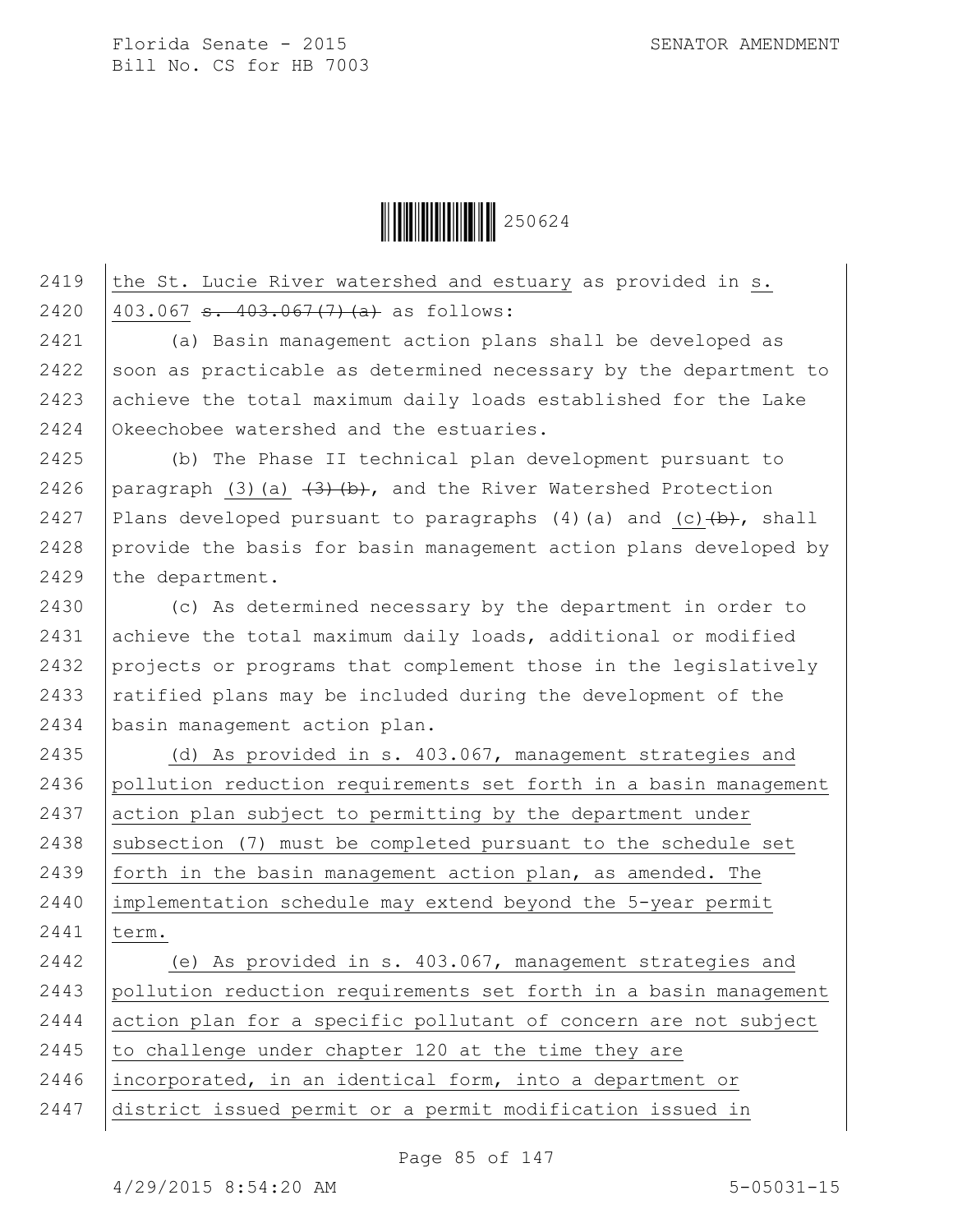

2448 accordance with subsection (7).

 (d) Development of basin management action plans that |implement the provisions of the legislatively ratified plans  $\beta$  shall be initiated by the department no later than September 30  $\sigma$  of the year in which the applicable plan is ratified. Where a  $|$  total maximum daily load has not been established at the time of  $\beta$  plan ratification, development of basin management action plans  $\beta$  shall be initiated no later than 90 days following adoption of the applicable total maximum daily load.

 (6) ANNUAL PROGRESS REPORT.—Each March 1 the district, in 2458 | cooperation with the other coordinating agencies, shall report on implementation of this section as part of the consolidated 2460 annual report required in s.  $373.036(7)$ . The annual report shall include a summary of the conditions of the hydrology, water 2462 quality, and aquatic habitat in the northern Everglades based on 2463 the results of the Research and Water Quality Monitoring Programs, the status of the Lake Okeechobee Watershed  $\vert$  Construction Project, the status of the Caloosahatchee River Watershed Construction Project, and the status of the St. Lucie 2467 | River Watershed Construction Project. In addition, the report shall contain an annual accounting of the expenditure of funds from the Save Our Everglades Trust Fund. At a minimum, the annual report shall provide detail by program and plan, including specific information concerning the amount and use of funds from federal, state, or local government sources. In detailing the use of these funds, the district shall indicate 2474 those designated to meet requirements for matching funds. The district shall prepare the report in cooperation with the other 2476 | coordinating agencies and affected local governments. The

Page 86 of 147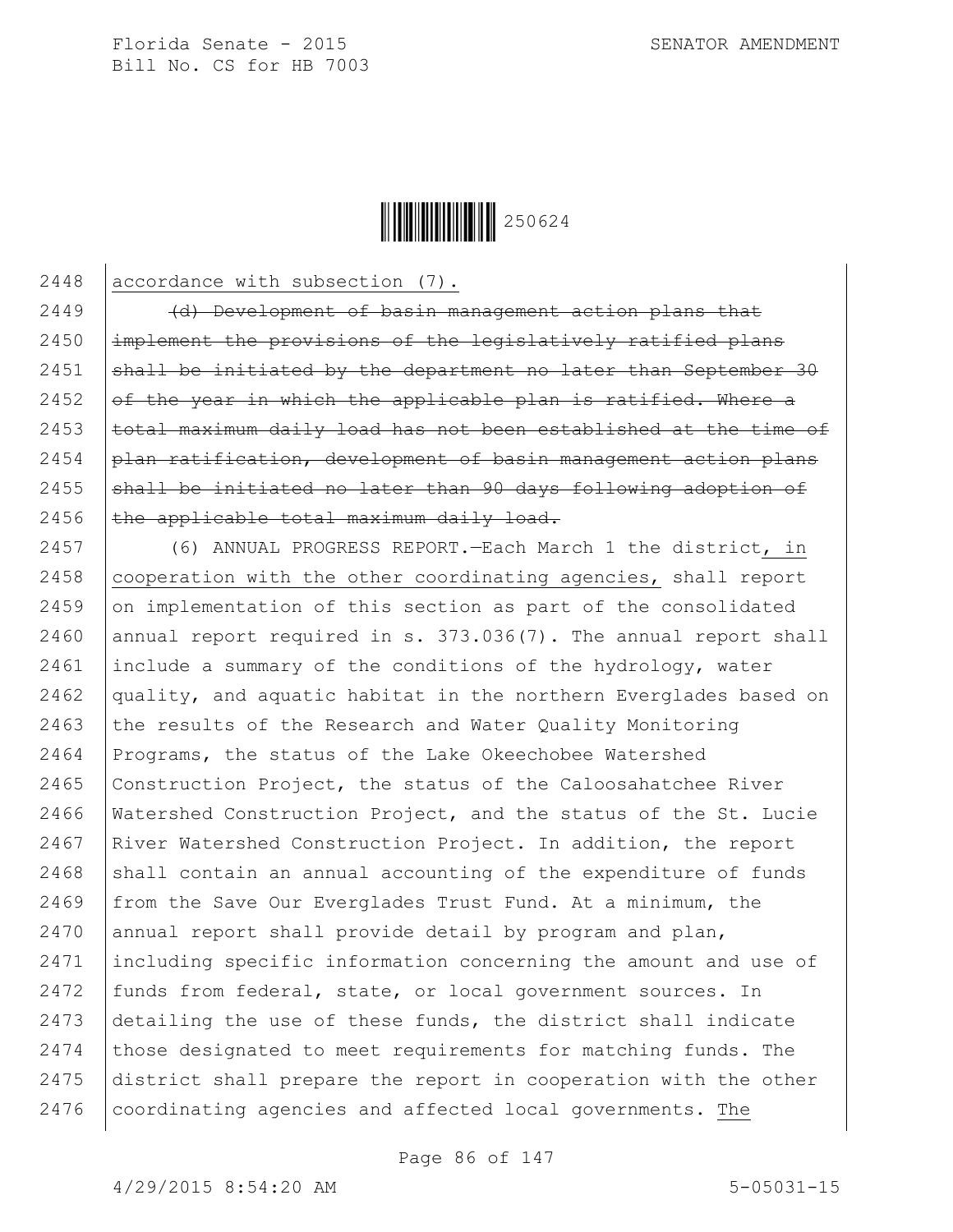

 department shall report on the status of the Lake Okeechobee Basin Management Action Plan, the Caloosahatchee River Watershed Basin Management Action Plan, and the St. Lucie River Watershed Basin Management Action Plan. The Department of Agriculture and Consumer Services shall report on the status of the implementation of the agricultural nonpoint source best management practices, including an implementation assurance report summarizing survey responses and response rates, site 2485 inspections, and other methods used to verify implementation of and compliance with best management practices in the Lake 2487 Okeechobee, Caloosahatchee and St. Lucie watersheds.

2488 (7) LAKE OKEECHOBEE PROTECTION PERMITS.—

2489 (a) The Legislature finds that the Lake Okeechobee 2490 Watershed Protection Program will benefit Lake Okeechobee and 2491 downstream receiving waters and is in consistent with the public 2492 interest. The Lake Okeechobee Watershed Construction Project and 2493 Structures discharging into or from Lake Okeechobee shall be 2494 constructed, operated, and maintained in accordance with this 2495  $section.$ 

 (b) Permits obtained pursuant to this section are in lieu 2497 of all other permits under this chapter or chapter 403, except 2498 those issued under s. 403.0885, if applicable. No Additional permits are not required for the Lake Okeechobee Watershed Construction Project, or structures discharging into or from Lake Okeechobee, if such project or structures are permitted under this section. Construction activities related to implementation of the Lake Okeechobee Watershed Construction 2504 Project may be initiated before  $\frac{1}{100}$  be final agency action, or notice of intended agency action, on any permit from the

Page 87 of 147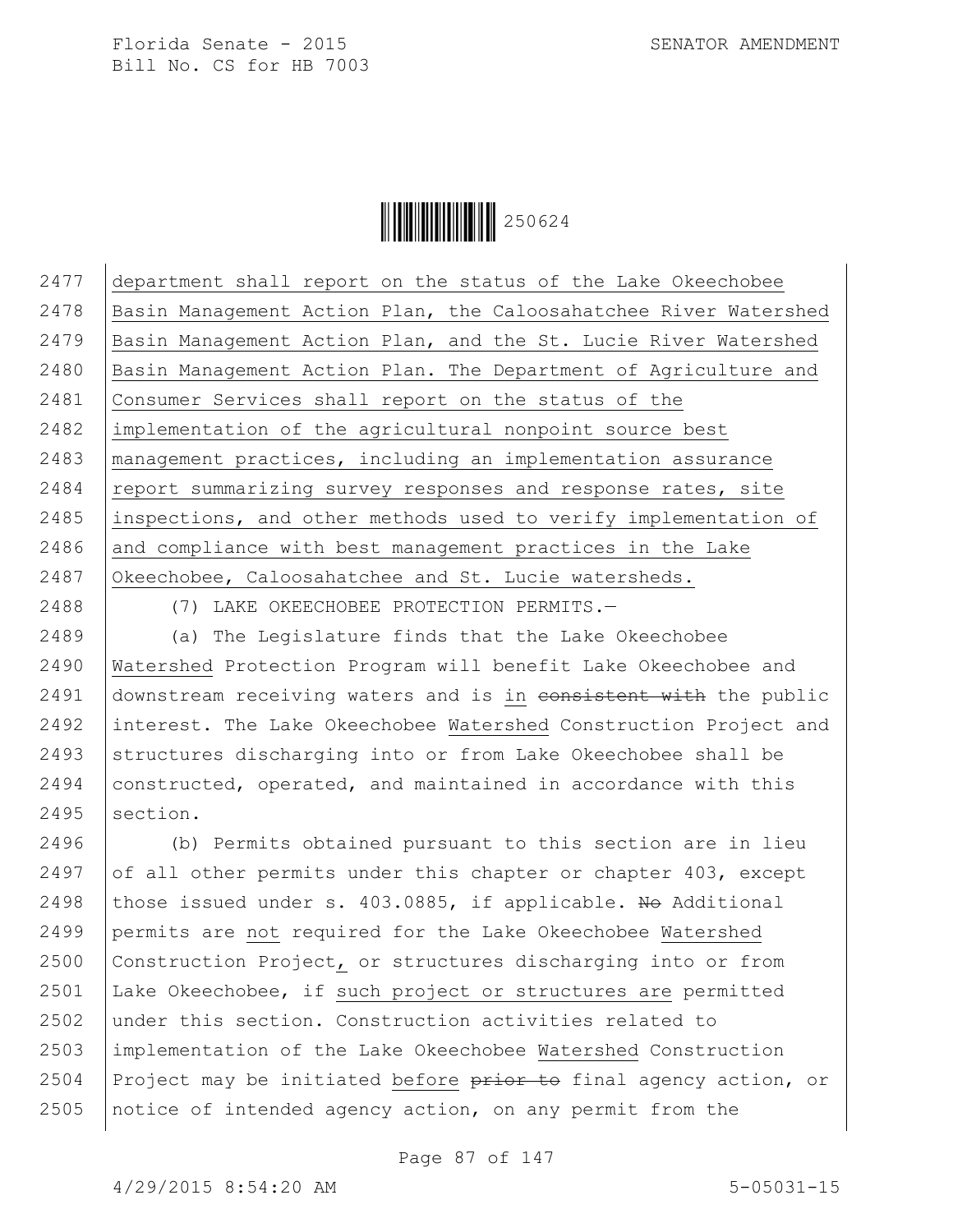

 department under this section. 2507 (c)1. Within 90 days of completion of the diversion plans |set forth in Department Consent Orders 91-0694, 91-0707, 91- $\sqrt{0.9706}$ , 91-0705, and RT50-205564, Owners or operators of existing 2510 Structures which discharge into or from Lake Okeechobee that were subject to Department Consent Orders 91-0694, 91-0705, 91-  $\sqrt{0706}$ , 91-0707, and RT50-205564 and that are subject to the  $permath$   $\frac{1}{2513}$   $permath$   $\frac{1}{2513}$   $\frac{1}{273}$ . 4592(4)(a) do not require a permit under 2514 this section and shall be governed by permits issued under  $\frac{apply}{ap}$  $\vert$  for a permit from the department to operate and maintain such  $\vert$  structures. By September 1, 2000, owners or operators of all other existing structures which discharge into or from Lake 2518 | Okeechobee shall apply for a permit from the department to operate and maintain such structures. The department shall issue one or more such permits for a term of 5 years upon the demonstration of reasonable assurance that schedules and  $\beta$  strategies to achieve and maintain compliance with water quality 2523 standards have been provided for, to the maximum extent  $\beta$  practicable, and that operation of the structures otherwise  $\epsilon$  eomplies with provisions of ss. 373.413 and 373.416 and the Lake 2526 Okeechobee Basin Management Action Plan adopted pursuant to s. 2527 403.067. 2528 | 1. Permits issued under this paragraph shall also contain reasonable conditions to ensure that discharges of waters | through structures:  $\vert$  a. Are adequately and accurately monitored; 2532 b. Will not degrade existing Lake Okeechobee water quality 2533 and will result in an overall reduction of phosphorus input into | Lake Okeechobee, as set forth in the district's Technical

Page 88 of 147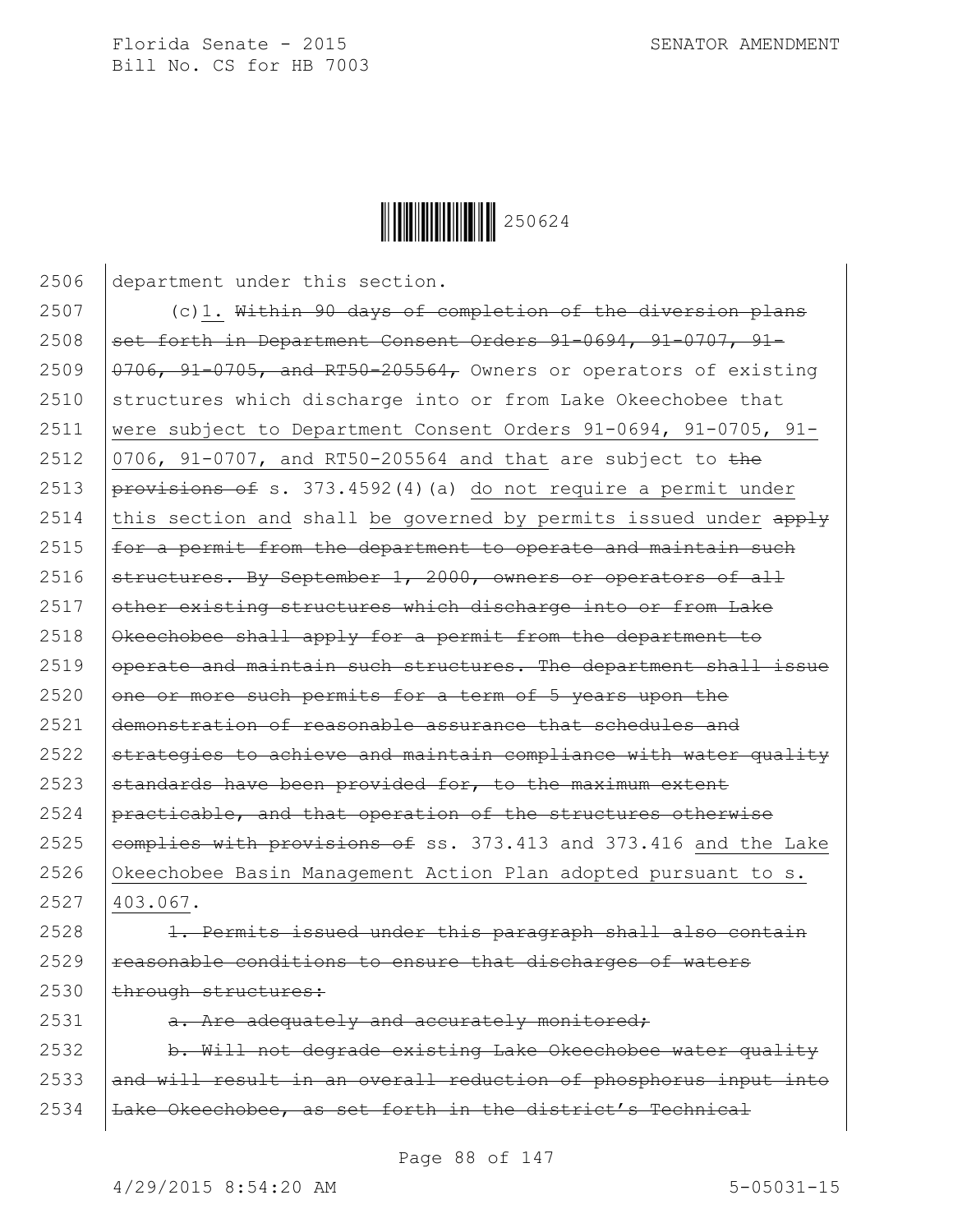

## 2535 Publication  $81-2$  and the total maximum daily load established in 2536  $\vert$  accordance with s. 403.067, to the maximum extent practicable;  $2537$  and

 $2538$  e. Do not pose a serious danger to public health, safety,  $2539$  or welfare.

2540 | 2. For the purposes of this paragraph, owners and operators 2541 of existing structures which are subject to the provisions of s.  $2542$   $|373.4592(4)(a)$  and which discharge into or from Lake Okeechobee 2543 shall be deemed in compliance with this paragraph  $t$ he term 2544  $\frac{m}{2544}$   $\frac{m}{2544}$   $\frac{m}{2544}$   $\frac{m}{2544}$   $\frac{m}{2544}$   $\frac{m}{2544}$   $\frac{m}{2544}$   $\frac{m}{2544}$   $\frac{m}{2544}$   $\frac{m}{2544}$   $\frac{m}{2544}$   $\frac{m}{2544}$   $\frac{m}{2544}$   $\frac{m}{2544}$   $\frac{m}{2544}$   $\frac{m}{2544}$   $\frac{m}{25$  $2545$  the conditions of permits under chapter chapters 40E-61 and 40E-2546 63, Florida Administrative Code.

 $\vert$  3. By January 1, 2016 2004, the district shall submit to the department a complete application for a permit modification  $\vert$  to the Lake Okeechobee structure permits to incorporate proposed changes necessary to ensure that discharges through the structures covered by this permit are consistent with the basin 2552 | management action plan adopted pursuant to achieve state water  $\frac{1}{4}$  quality standards, including the total maximum daily load established in accordance with s. 403.067. These changes shall  $\vert$  be designed to achieve such compliance with state water quality  $\sigma$  standards no later than January 1, 2015.

2557 (d) The department shall require permits for district  $2558$  regional projects that are part of the Lake Okeechobee Watershed 2559 Construction Project facilities. However, projects identified in 2560  $\beta$  sub-subparagraph (3) (b) 1.b. that qualify as exempt pursuant to 2561 s. 373.406 do shall not require need permits under this section. 2562 Such permits shall be issued for a term of 5 years upon the 2563 demonstration of reasonable assurances that: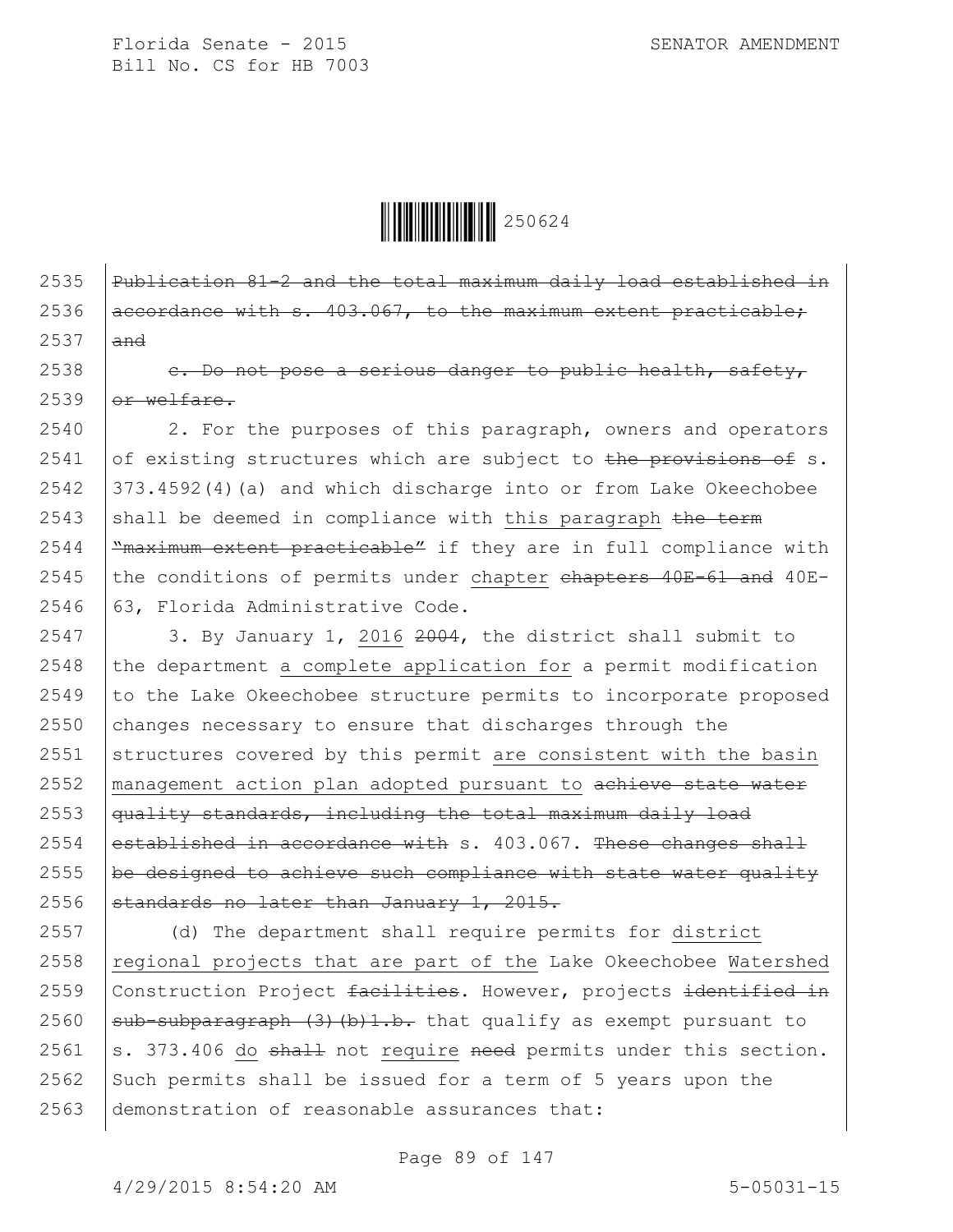$\|$  $\|$  $\|$  $\|$  $\|$  $\|$  $250624$ 

2564 | 1. District regional projects that are part of the Lake 2565 Okeechobee Watershed Construction Project shall facility, based upon the conceptual design documents and any subsequent detailed  $\frac{1}{\text{design}}$  documents developed by the district, will achieve the design objectives for phosphorus required in subparagraph 2569 (3)(a)1.  $\frac{1}{1}$  (3)(b); 2570 2. For water quality standards other than phosphorus, the quality of water discharged from the facility is of equal or 2572 better quality than the inflows; 2573 3. Discharges from the facility do not pose a serious danger to public health, safety, or welfare; and 4. Any impacts on wetlands or state-listed species 2576 resulting from implementation of that facility of the Lake Okeechobee Construction Project are minimized and mitigated, as appropriate. 2579 (e) At least 60 days before  $\frac{1}{2}$  be the expiration of any permit issued under this section, the permittee may apply for a renewal thereof for a period of 5 years. (f) Permits issued under this section may include any standard conditions provided by department rule which are 2584 appropriate and consistent with this section. 2585 (g) Permits issued under pursuant to this section may be |modified, as appropriate, upon review and approval by the department.  $\vert$  Section 21. Paragraph (a) of subsection (1) and subsection  $(3)$  of section 373.467, Florida Statutes, are amended, to read:  $\vert$  373.467 The Harris Chain of Lakes Restoration Council. There is created within the St. Johns River Water Management District, with assistance from the Fish and Wildlife

Page 90 of 147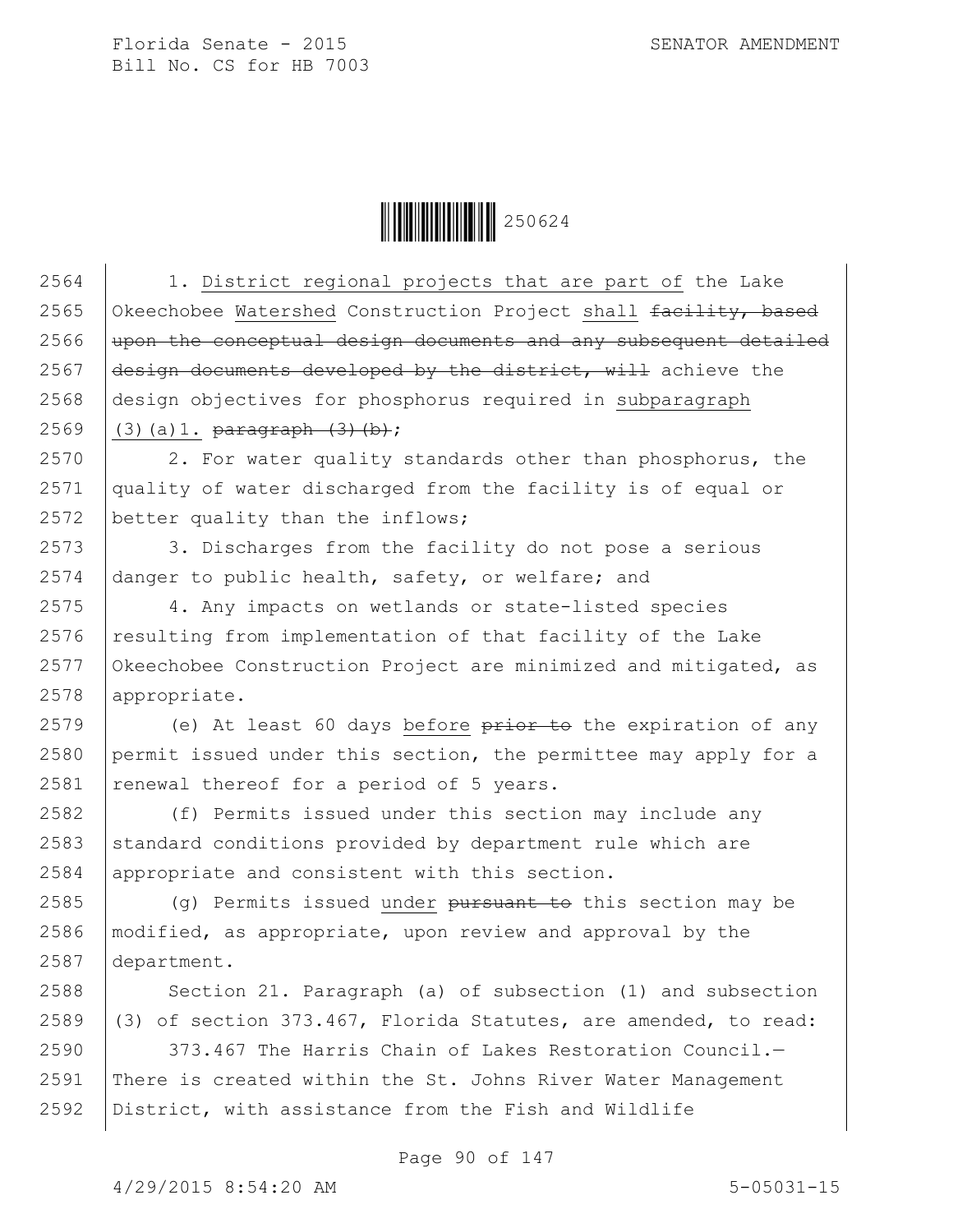

2593 Conservation Commission and the Lake County Water Authority, the 2594 Harris Chain of Lakes Restoration Council.

2595  $(1)(a)$  The council shall consist of nine voting members, 2596 which shall include $\div$  a representative of waterfront property 2597 | owners, a representative of the sport fishing industry, a person 2598  $\vert$  with experience in  $\theta$  environmental science or regulation 2599  $\sqrt{$  engineer, a person with training in biology or another 2600 | scientific discipline, a person with training as an attorney, a 2601 physician, a person with training as an engineer, and two 2602 residents of the county who are  $d\theta$  not required to meet any 2603 additional of the other qualifications for membership enumerated 2604  $\frac{1}{2}$   $\frac{1}{2}$   $\frac{1}{2}$   $\frac{1}{2}$   $\frac{1}{2}$   $\frac{1}{2}$   $\frac{1}{2}$   $\frac{1}{2}$   $\frac{1}{2}$   $\frac{1}{2}$   $\frac{1}{2}$   $\frac{1}{2}$   $\frac{1}{2}$   $\frac{1}{2}$   $\frac{1}{2}$   $\frac{1}{2}$   $\frac{1}{2}$   $\frac{1}{2}$   $\frac{1}{2}$   $\frac{1}{2}$   $\frac{1}{2}$   $\frac{1}{$ 2605 legislative delegation. The Lake County legislative delegation  $2606$   $\mid$  may waive the qualifications for membership on a case-by-case 2607 | basis if good cause is shown. A  $N\Theta$  person serving on the council 2608  $\vert$  may not be appointed to a council, board, or commission of any 2609 council advisory group agency. The council members shall serve 2610 as advisors to the governing board of the St. Johns River Water 2611 | Management District. The council is subject to the provisions of 2612 chapters 119 and 120.

2613 (3) The council shall meet at the call of its chair, at the 2614 request of six of its members, or at the request of the chair of  $2615$  the governing board of the St. Johns River Water Management 2616 District. Resignation by a council member, or failure by a 2617 | council member to attend three consecutive meetings without an 2618 excuse approved by the chair, results in a vacancy on the

2619 council.

2620 | Section 22. Paragraphs (a) and (b) of subsection (6) of 2621 | section 373.536, Florida Statutes, are amended to read:

Page 91 of 147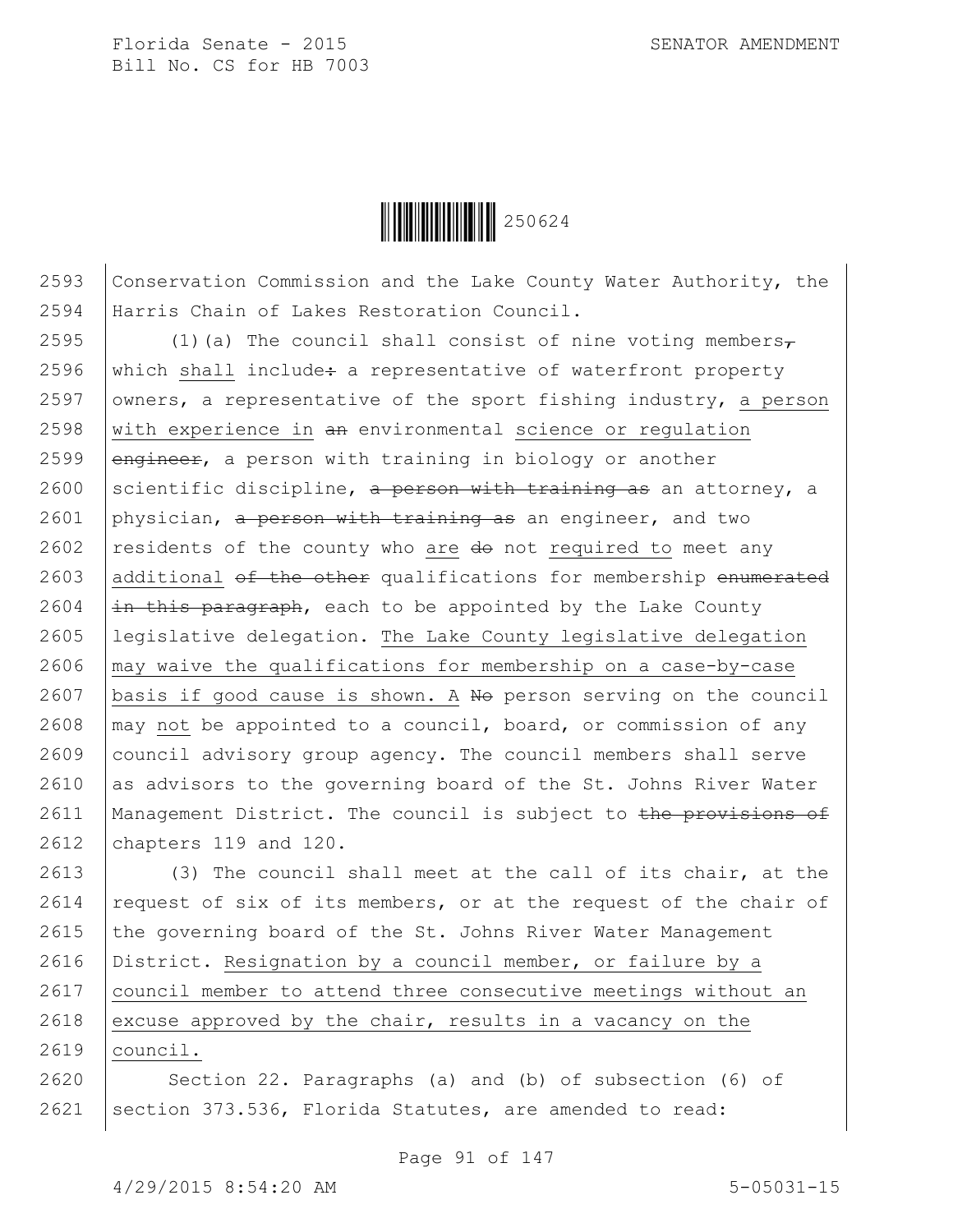

2622 373.536 District budget and hearing thereon.-

2623 (6) FINAL BUDGET; ANNUAL AUDIT; CAPITAL IMPROVEMENTS PLAN; 2624 WATER RESOURCE DEVELOPMENT WORK PROGRAM.—

2625 (a) Each district must, by the date specified for each 2626 item, furnish copies of the following documents to the Governor, 2627 the President of the Senate, the Speaker of the House of 2628 Representatives, the chairs of all legislative committees and 2629 Subcommittees having substantive or fiscal jurisdiction over the 2630 districts, as determined by the President of the Senate or the 2631 Speaker of the House of Representatives as applicable, the 2632 secretary of the department, and the governing board of each 2633 county in which the district has jurisdiction or derives any 2634 funds for the operations of the district:

2635 | 1. The adopted budget, to be furnished within 10 days after 2636 its adoption.

2637 2. A financial audit of its accounts and records, to be 2638 furnished within 10 days after its acceptance by the governing 2639 board. The audit must be conducted in accordance with s. 11.45  $2640$  and the rules adopted thereunder. In addition to the entities 2641 named above, the district must provide a copy of the audit to 2642 the Auditor General within 10 days after its acceptance by the 2643 | governing board.

2644 | 3. A 5-year capital improvements plan, to be included in 2645 the consolidated annual report required by s.  $373.036(7)$ . The 2646 plan must include expected sources of revenue for planned 2647 improvements and must be prepared in a manner comparable to the 2648 fixed capital outlay format set forth in s. 216.043.

2649 4. A 5-year water resource development work program to be 2650 | furnished within 30 days after the adoption of the final budget.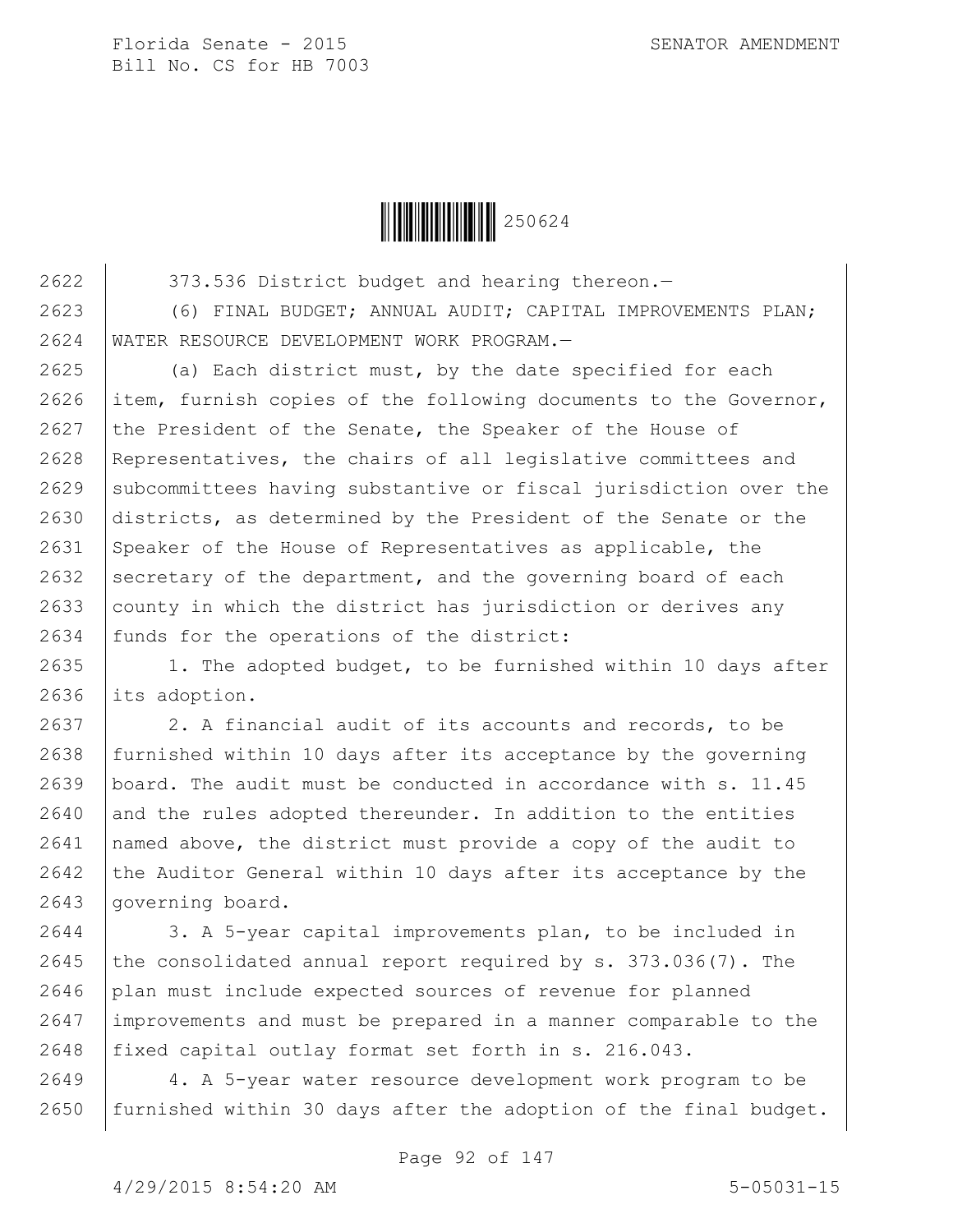

2651 The program must describe the district's implementation strategy  $2652$  and include an annual funding plan for each of the 5 years 2653 included in the plan for the water resource and, water supply, 2654  $\vert$  development components, including and alternative water supply 2655 development, components of each approved regional water supply 2656 plan developed or revised under s. 373.709. The work program 2657 must address all the elements of the water resource development 2658 component in the district's approved regional water supply 2659 plans, as well as the water supply projects proposed for 2660 district funding and assistance. The annual funding plan shall 2661 identify both anticipated available district funding and 2662 additional funding needs for the second through fifth years of  $2663$  the funding plan. Funding requests for projects submitted for 2664 consideration for state funding pursuant to  $s. 403.0616$  shall be 2665 identified separately. The work program and must identify 2666 projects in the work program which will provide water; explain 2667 | how each water resource and, water supply, and alternative water 2668 supply development project will produce additional water  $2669$  available for consumptive uses; estimate the quantity of water 2670 to be produced by each project; and provide an assessment of the 2671 contribution of the district's regional water supply plans in  $2672$  supporting the implementation of minimum flows and minimum water 2673 | levels and water reservations; and ensure  $\frac{1}{2673}$  sufficient 2674 | water is available needed to timely meet the water supply needs 2675 of existing and future reasonable-beneficial uses for a  $1$ -in-10-2676 | year drought event and to avoid the adverse effects of 2677 | competition for water supplies.

2678 (b) Within 30 days after its submittal, the department 2679 | shall review the proposed work program and submit its findings,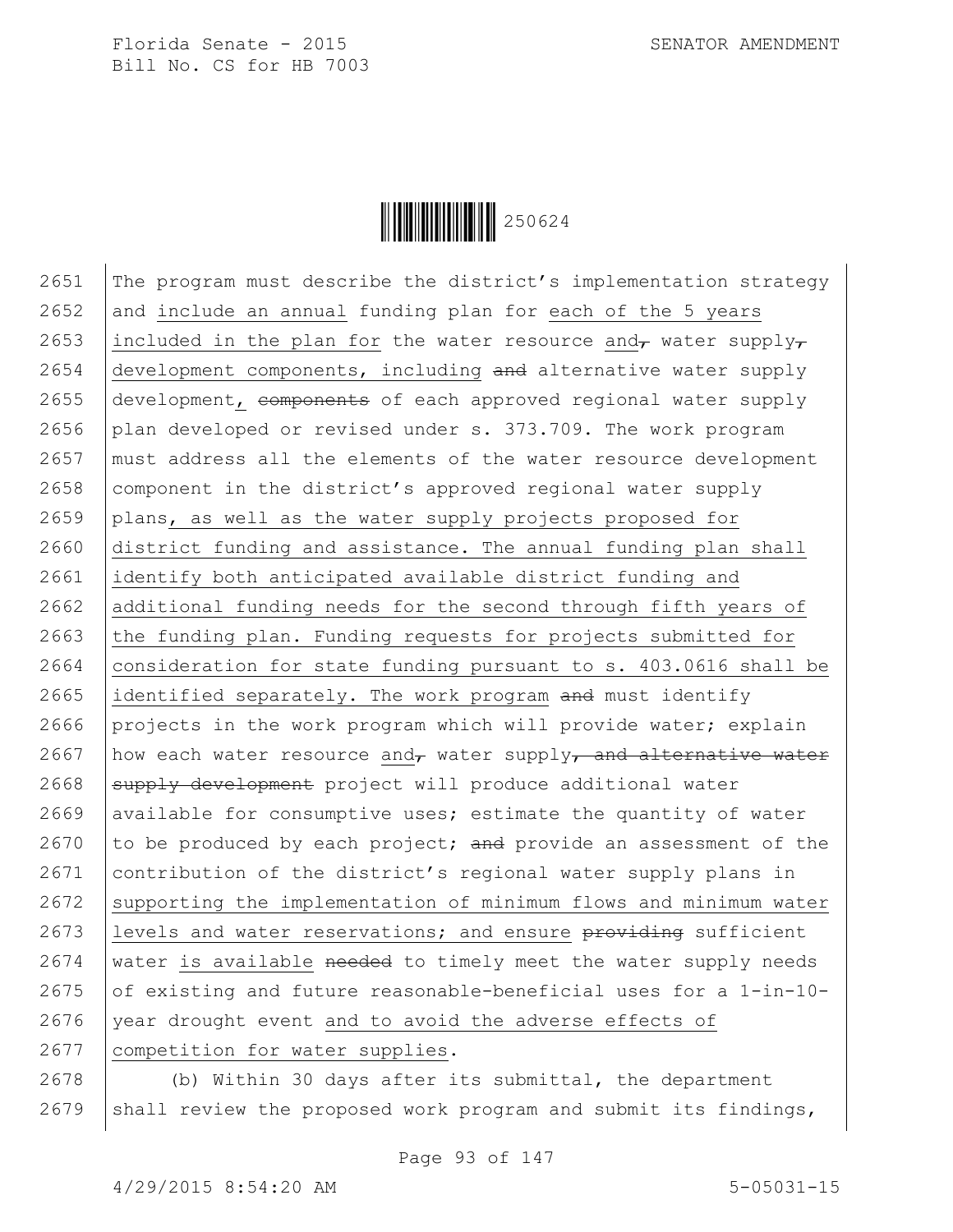

2680 questions, and comments to the district. The review must include 2681 a written evaluation of the program's consistency with the 2682 furtherance of the district's approved regional water supply 2683 plans, and the adequacy of proposed expenditures. As part of the  $2684$  review, the department shall post the work program on its 2685 website and give interested parties the opportunity to provide 2686 written comments on each district's proposed work program. 2687 Within 45 days after receipt of the department's evaluation, the  $2688$  governing board shall state in writing to the department which  $2689$  of the changes recommended in the evaluation it will incorporate 2690 into its work program submitted as part of the March 1 2691 consolidated annual report required by s. 373.036(7) or specify 2692 the reasons for not incorporating the changes. The department 2693 shall include the district's responses in a final evaluation 2694 report and shall submit a copy of the report to the Governor, 2695 the President of the Senate, and the Speaker of the House of 2696 Representatives.

2697 Section 23. Subsection (9) of section 373.703, Florida 2698 Statutes, is amended to read:

2699 | 373.703 Water production; general powers and duties. The the 2700 performance of, and in conjunction with, its other powers and 2701 duties, the governing board of a water management district 2702 existing pursuant to this chapter:

 (9) May join with one or more other water management districts, counties, municipalities, special districts, publicly 2705 | owned or privately owned water utilities, multijurisdictional 2706 | water supply entities, regional water supply authorities, private landowners, or self-suppliers for the purpose of carrying out its powers, and may contract with such other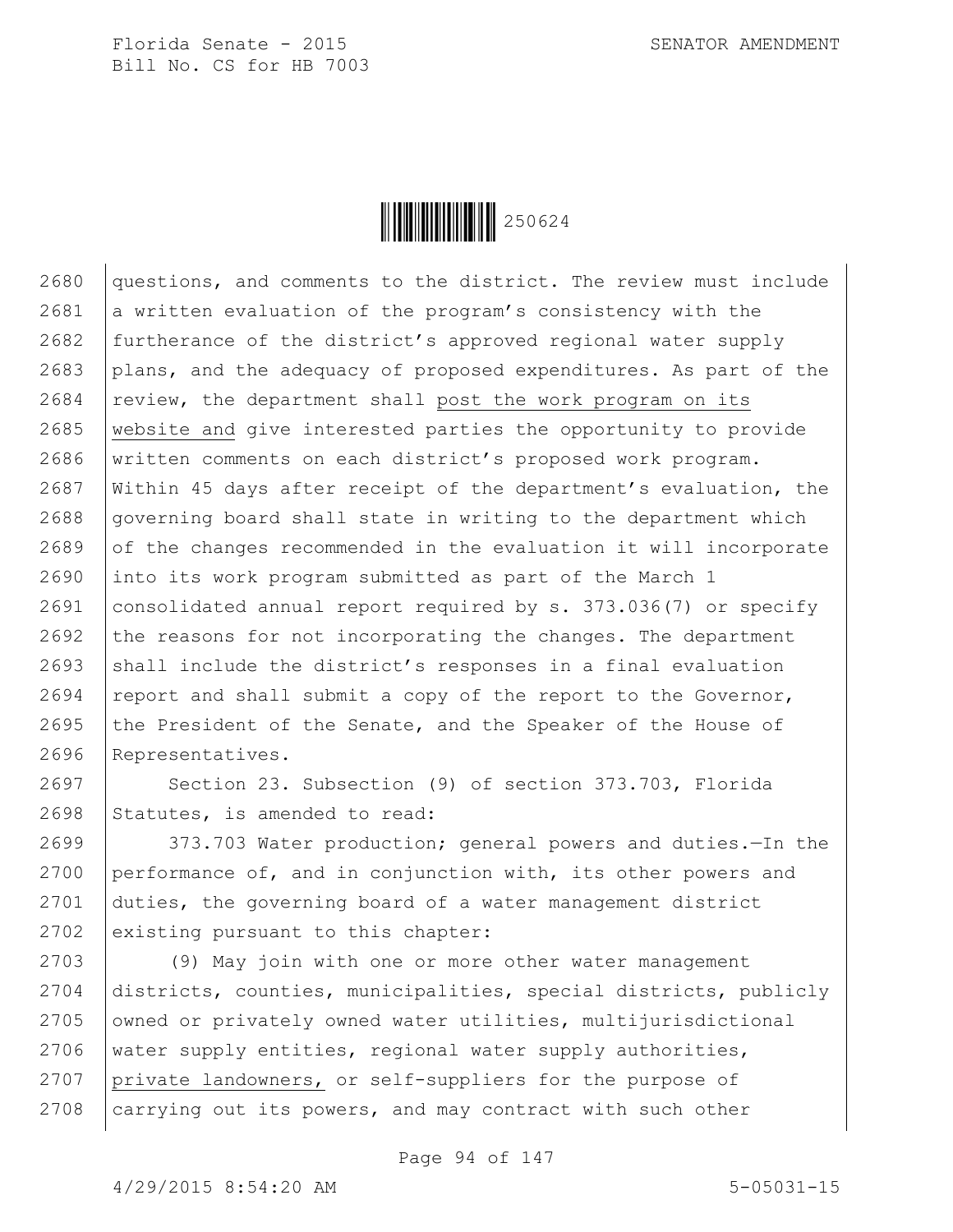

2709 entities to finance acquisitions, construction, operation, and 2710 maintenance, provided that such contracts are consistent with 2711 | the public interest. The contract may provide for contributions 2712 to be made by each party to the contract for the division and 2713 apportionment of the expenses of acquisitions, construction, 2714 operation, and maintenance, and for the division and 2715 apportionment of resulting benefits, services, and products. The 2716 contracts may contain other covenants and agreements necessary 2717 and appropriate to accomplish their purposes.

2718 Section 24. Paragraph (b) of subsection (2), subsection 2719  $(3)$ , and paragraph (b) of subsection (4) of section 373.705, 2720 Florida Statutes, are amended, and subsection (5) is added to 2721 that section, to read:

2722 373.705 Water resource development; water supply 2723 development.—

2724 (2) It is the intent of the Legislature that:

 (b) Water management districts take the lead in identifying and implementing water resource development projects, and be  $\vert$  responsible for securing necessary funding for regionally 2728 significant water resource development projects, including regionally significant projects that prevent or limit adverse water resource impacts, avoid competition among water users, or 2731 Support the provision of new water supplies in order to meet a minimum flow or minimum water level or to implement a recovery 2733 or prevention strategy or water reservation.

2734 (3)(a) The water management districts shall fund and 2735 implement water resource development as defined in s. 373.019. 2736 The water management districts are encouraged to implement water 2737 | resource development as expeditiously as possible in areas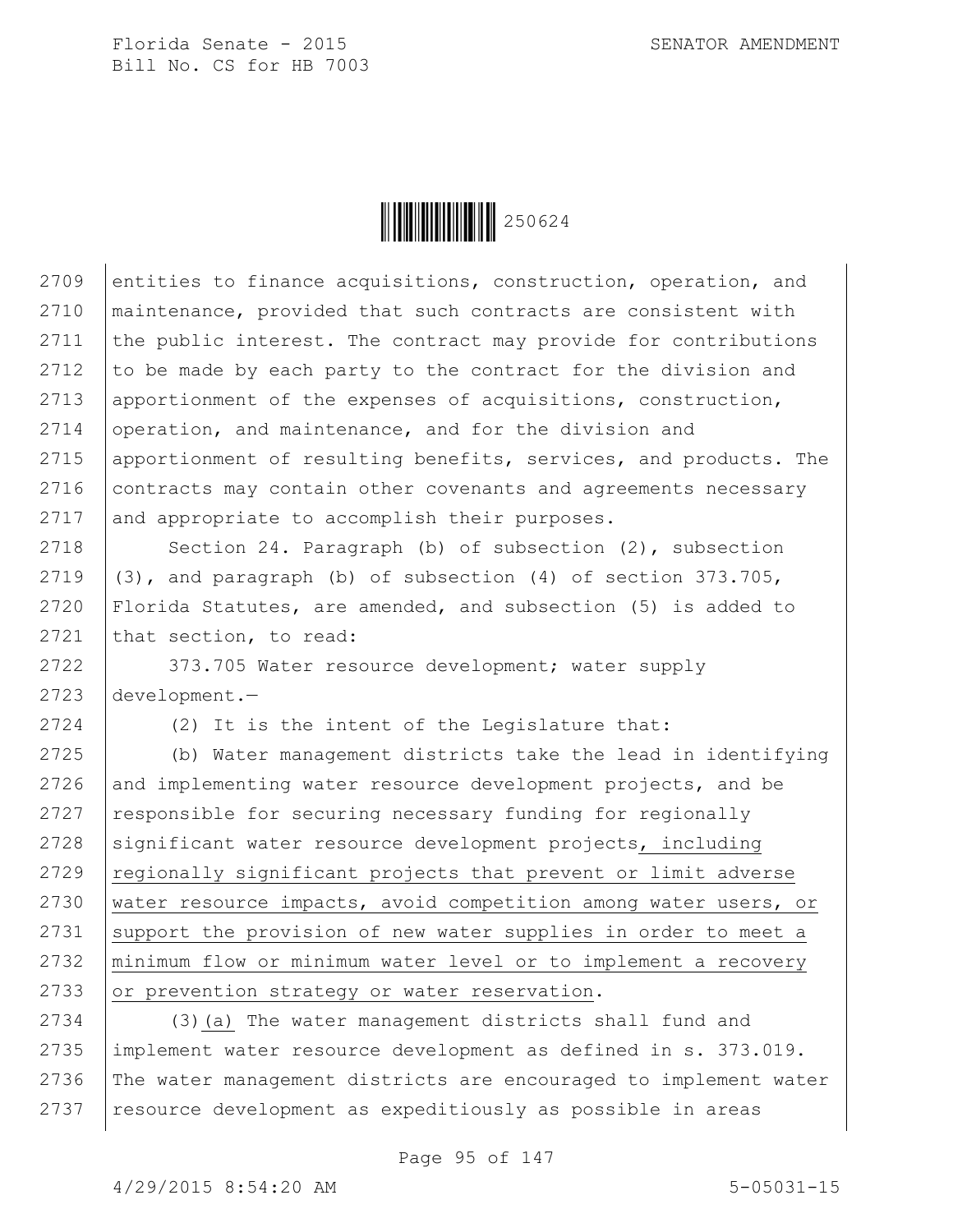$\begin{array}{|c|c|c|c|}\hline \multicolumn{1}{|}{\textbf{1}}&\multicolumn{1}{|}{\textbf{250624}}\ \hline \end{array}$ 

| 2738 | subject to regional water supply plans.                          |
|------|------------------------------------------------------------------|
| 2739 | (b) Each governing board shall include in its annual budget      |
| 2740 | submittals required under this chapter:                          |
| 2741 | 1. The amount of funds for each project in the annual            |
| 2742 | funding plan developed pursuant to s. $373.536(6)(a)4.$ ;        |
| 2743 | 2. The total amount needed for the fiscal year to implement      |
| 2744 | water resource development projects, as prioritized in its       |
| 2745 | regional water supply plans; and                                 |
| 2746 | 3. The amount of funds requested for each project submitted      |
| 2747 | for consideration for state funding pursuant to s. 403.0616.     |
| 2748 | (4)                                                              |
| 2749 | (b) Water supply development projects that meet the              |
| 2750 | criteria in paragraph (a) and that meet one or more of the       |
| 2751 | following additional criteria shall be given first consideration |
| 2752 | for state or water management district funding assistance:       |
| 2753 | 1. The project brings about replacement of existing sources      |
| 2754 | in order to help implement a minimum flow or minimum water       |
| 2755 | level; <del>or</del>                                             |
| 2756 | 2. The project implements reuse that assists in the              |
| 2757 | elimination of domestic wastewater ocean outfalls as provided in |
| 2758 | s. $403.086(9)$ ; or                                             |
| 2759 | 3. The project reduces or eliminates the adverse effects of      |
| 2760 | competition between legal users and the natural system.          |
| 2761 | (5) The water management districts shall promote expanded        |
| 2762 | cost-share criteria for additional conservation practices, such  |
| 2763 | as soil and moisture sensors and other irrigation improvements,  |
| 2764 | water-saving equipment and water-saving household fixtures, and  |
| 2765 | software technologies that can achieve verifiable water          |
| 2766 | conservation by providing water use information to utility       |
|      |                                                                  |

Page 96 of 147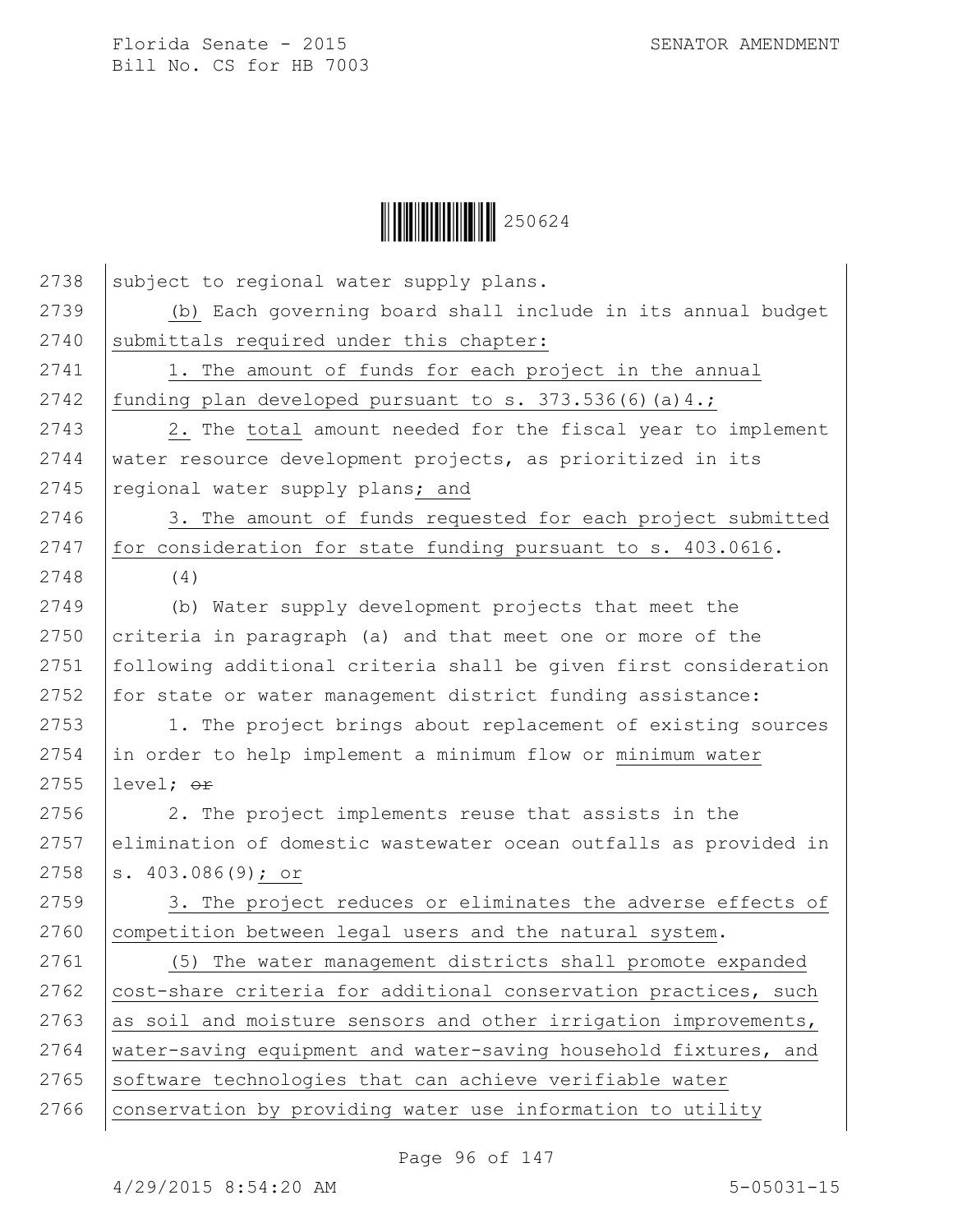

2767 | customers. 2768 | Section 25. Paragraph (f) of subsection (3), paragraph (a) 2769 of subsection  $(6)$ , and paragraph  $(e)$  of subsection  $(8)$  of 2770 Section 373.707, Florida Statutes, are amended to read: 2771 | 373.707 Alternative water supply development.-2772 (3) The primary roles of the water management districts in 2773 water resource development as it relates to supporting 2774 alternative water supply development are: 2775 (f) The provision of technical and financial assistance to 2776 local governments and publicly owned and privately owned water 2777 utilities for alternative water supply projects and for self- $2778$  suppliers for alternative water supply projects to the extent 2779 assistance for self-suppliers promotes the policies in paragraph 2780 (1)(f). 2781  $(6)(a)$  If state The statewide funds are provided through  $2782$  specific appropriation for a priority project of the water 2783 resources work program pursuant to s. 403.0616, or pursuant to 2784 the Water Protection and Sustainability Program, such funds 2785 serve to supplement existing water management district or basin 2786 board funding for alternative water supply development 2787 assistance and should not result in a reduction of such funding. 2788 For each project identified in the annual funding plans prepared 2789 | pursuant to s.  $373.536(6)(a)4$ . Therefore, the water management 2790 districts shall include in the annual tentative and adopted 2791 budget submittals required under this chapter the amount of 2792 funds allocated for water resource development that supports 2793 alternative water supply development and the funds allocated for 2794 alternative water supply projects selected for inclusion in the 2795 | Water Protection and Sustainability Program. It shall be the

Page 97 of 147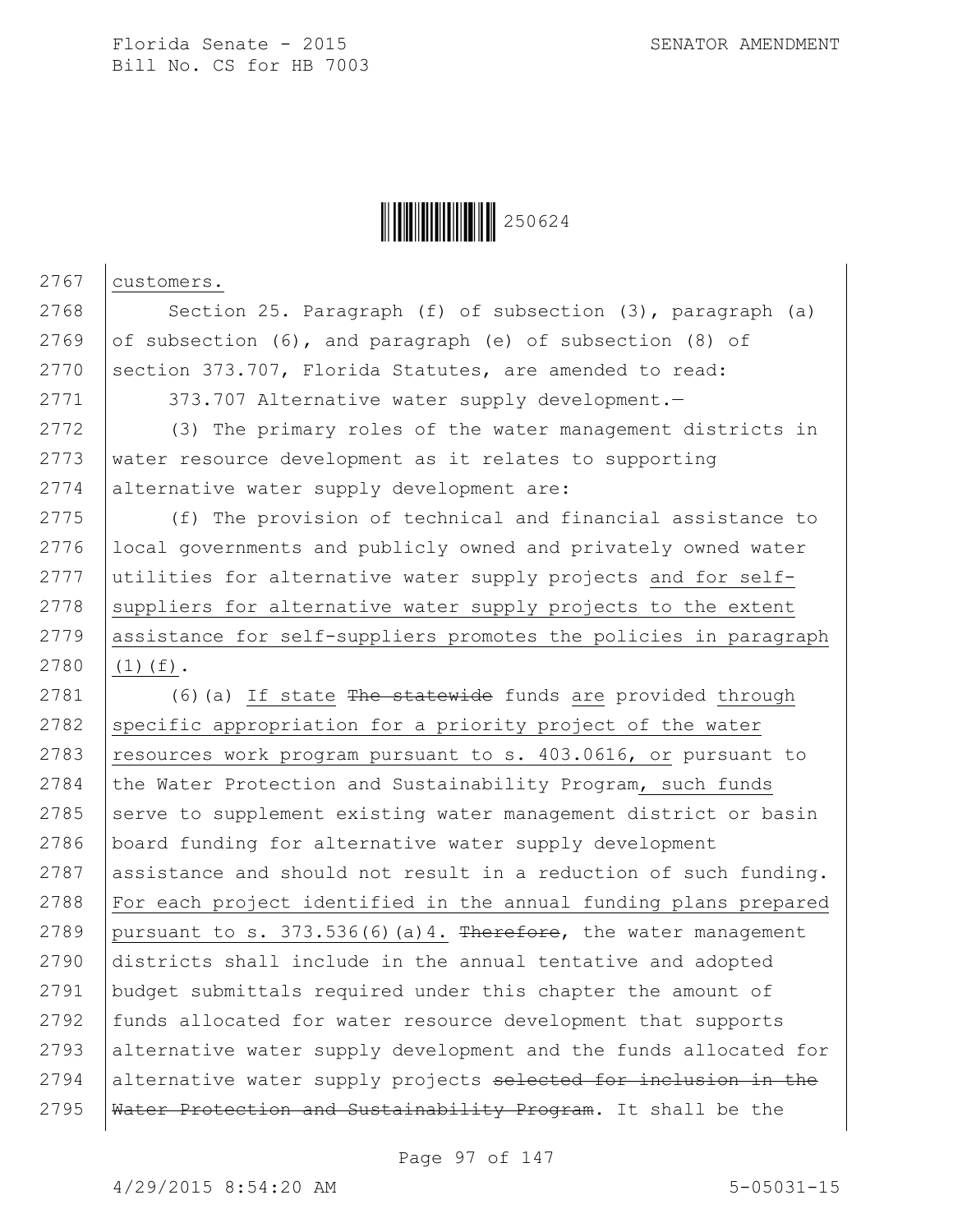

 $qo$ al of each water management district and basin boards that the 2797 combined funds allocated annually for these purposes be, at a minimum, the equivalent of 100 percent of the state funding provided to the water management district for alternative water 2800 supply development. If this goal is not achieved, the water management district shall provide in the budget submittal an explanation of the reasons or constraints that prevent this goal  $|$  from being met, an explanation of how the goal will be met in future years, and affirmation of match is required during the budget review process as established under s. 373.536(5). The 2806 Suwannee River Water Management District and the Northwest Florida Water Management District shall not be required to meet 2808 the match requirements of this paragraph; however, they shall try to achieve the match requirement to the greatest extent 2810 practicable.

2811 (8)

2812 (e) Applicants for projects that may receive funding 2813 assistance pursuant to the Water Protection and Sustainability 2814 Program shall, at a minimum, be required to pay 60 percent of 2815 the project's construction costs. The water management districts 2816  $\vert$  may, at their discretion, totally or partially waive this 2817  $\vert$  requirement for projects sponsored by:

2818 | 1. Financially disadvantaged small local governments as 2819 defined in former s. 403.885(5); or

2820 | 2. Water users for projects determined by a water 2821 management district governing board to be in the public interest 2822 | pursuant to paragraph  $(1)$  (f), if the projects are not otherwise 2823 financially feasible.

2824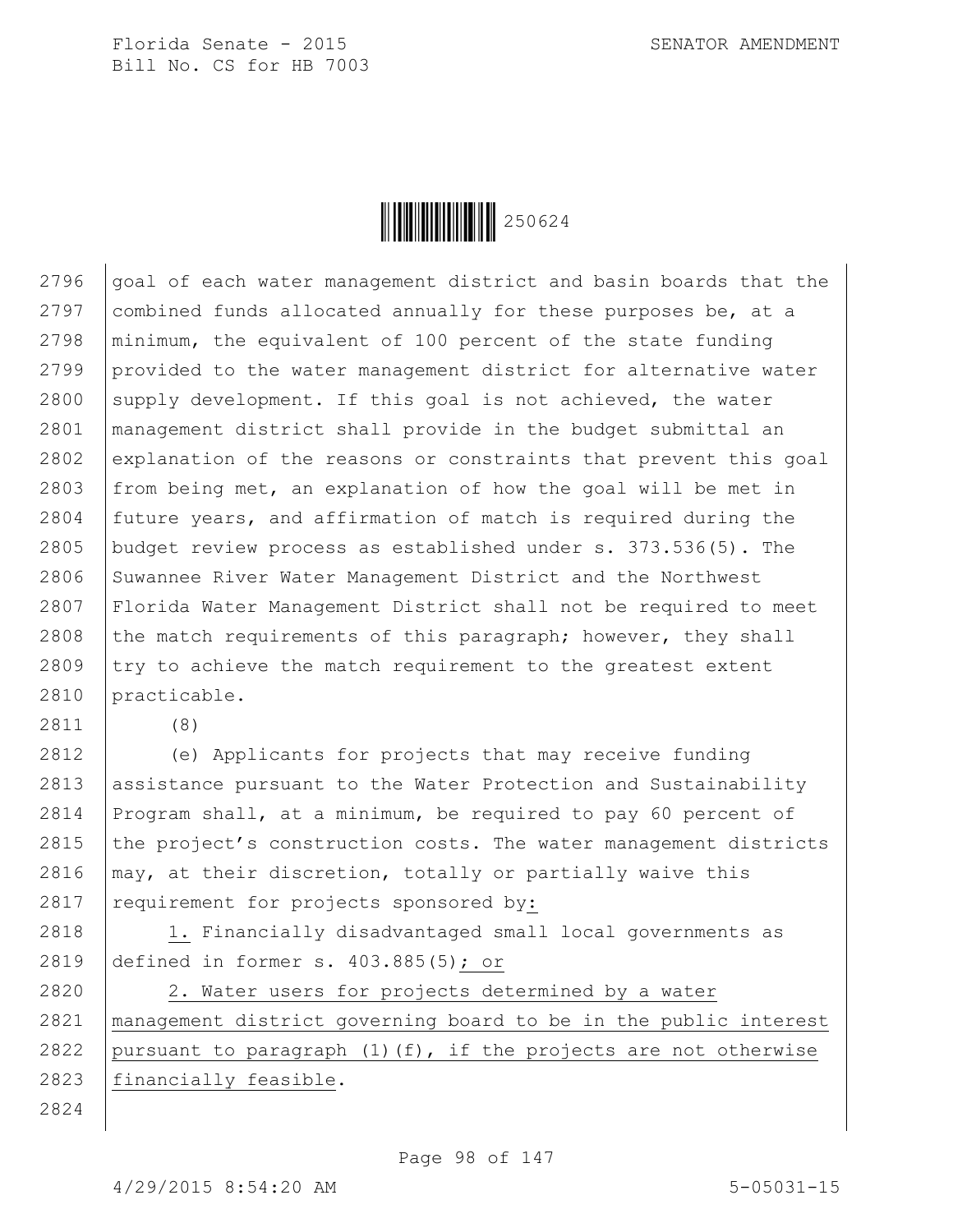

2825 The water management districts or basin boards may, at their

2826 discretion, use ad valorem or federal revenues to assist a

2827 project applicant in meeting the requirements of this paragraph. 2828 Section 26. Paragraph (a) of subsection (2) and paragraphs 2829  $\vert$  (a) and (e) of subsection (6) of section 373.709, Florida 2830 Statutes, are amended to read: 2831 | 373.709 Regional water supply planning.-2832 (2) Each regional water supply plan must be based on at 2833 least a 20-year planning period and must include, but need not 2834 be limited to: 2835 (a) A water supply development component for each water 2836 supply planning region identified by the district which 2837 includes: 2838 | 1. A quantification of the water supply needs for all 2839 existing and future reasonable-beneficial uses within the 2840 planning horizon. The level-of-certainty planning goal 2841 associated with identifying the water supply needs of existing  $2842$  and future reasonable-beneficial uses must be based upon meeting 2843 those needs for a 1-in-10-year drought event. 2844 | a. Population projections used for determining public water 2845 supply needs must be based upon the best available data. In 2846 determining the best available data, the district shall consider 2847 | the University of Florida  $F$ lorida's Bureau of Economic and 2848 Business Research (BEBR) medium population projections and 2849 population projection data and analysis submitted by a local 2850 | government pursuant to the public workshop described in 2851 | subsection (1) if the data and analysis support the local 2852 government's comprehensive plan. Any adjustment of or deviation 2853 | from the BEBR projections must be fully described, and the

Page 99 of 147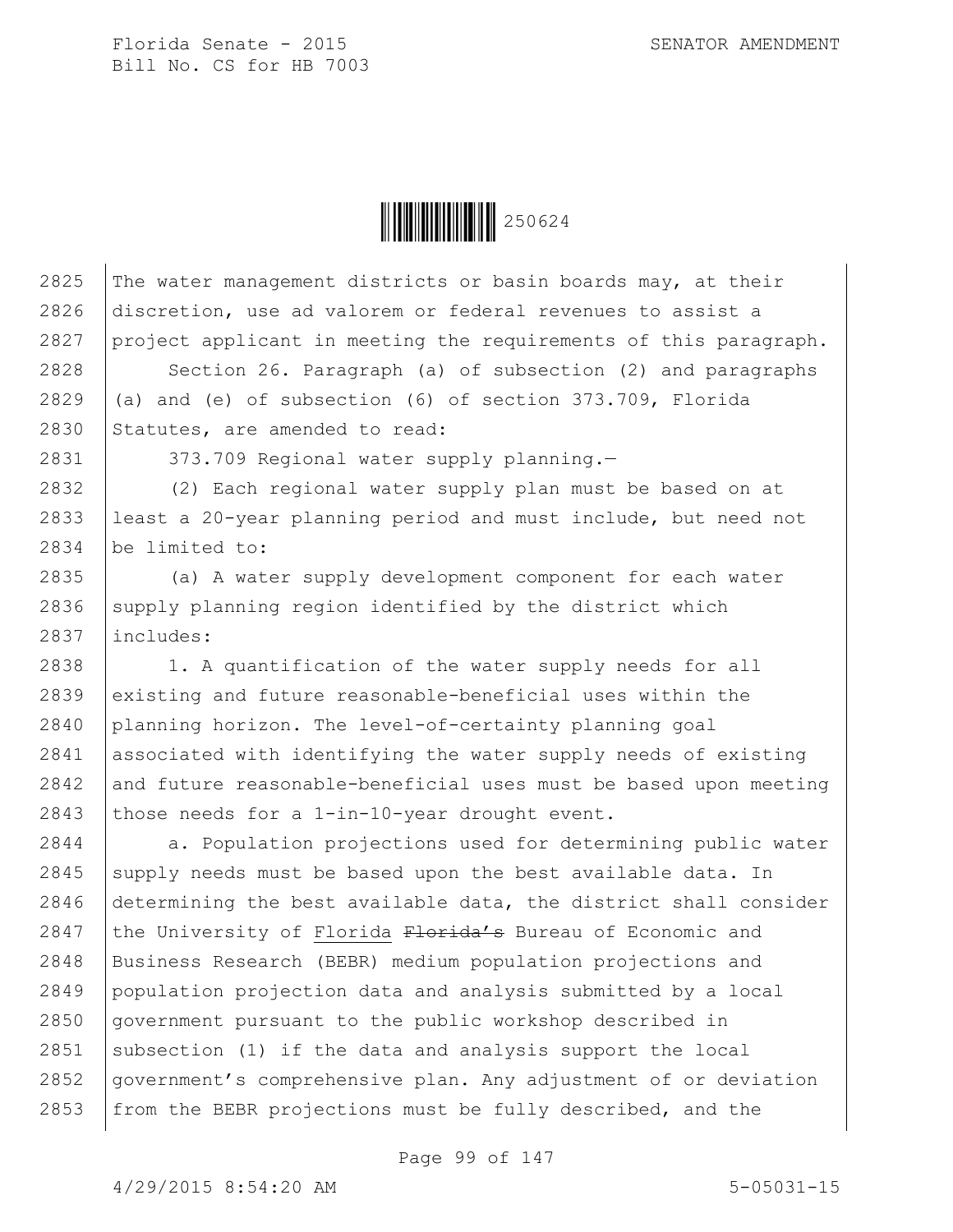

2854  $\alpha$  original BEBR data must be presented along with the adjusted 2855 data.

2856 b. Agricultural demand projections used for determining the 2857 needs of agricultural self-suppliers must be based upon the best 2858 | available data. In determining the best available data for 2859 agricultural self-supplied water needs, the district shall  $2860$  consider the data indicative of future water supply demands 2861 provided by the Department of Agriculture and Consumer Services 2862 pursuant to s. 570.93 and agricultural demand projection data 2863 and analysis submitted by a local government pursuant to the 2864 public workshop described in subsection  $(1)$ , if the data and 2865 analysis support the local government's comprehensive plan. Any 2866 adjustment of or deviation from the data provided by the 2867 Department of Agriculture and Consumer Services must be fully 2868 described, and the original data must be presented along with 2869 the adjusted data.

2870 | 2. A list of water supply development project options, including traditional and alternative water supply project 2872 options that are technically and financially feasible, from which local government, government-owned and privately owned utilities, regional water supply authorities, multijurisdictional water supply entities, self-suppliers, and 2876 others may choose for water supply development. In addition to projects listed by the district, such users may propose specific projects for inclusion in the list of alternative water supply projects. If such users propose a project to be listed as an 2880 alternative water supply project, the district shall determine 2881 whether it meets the goals of the plan, and, if so, it shall be included in the list. The total capacity of the projects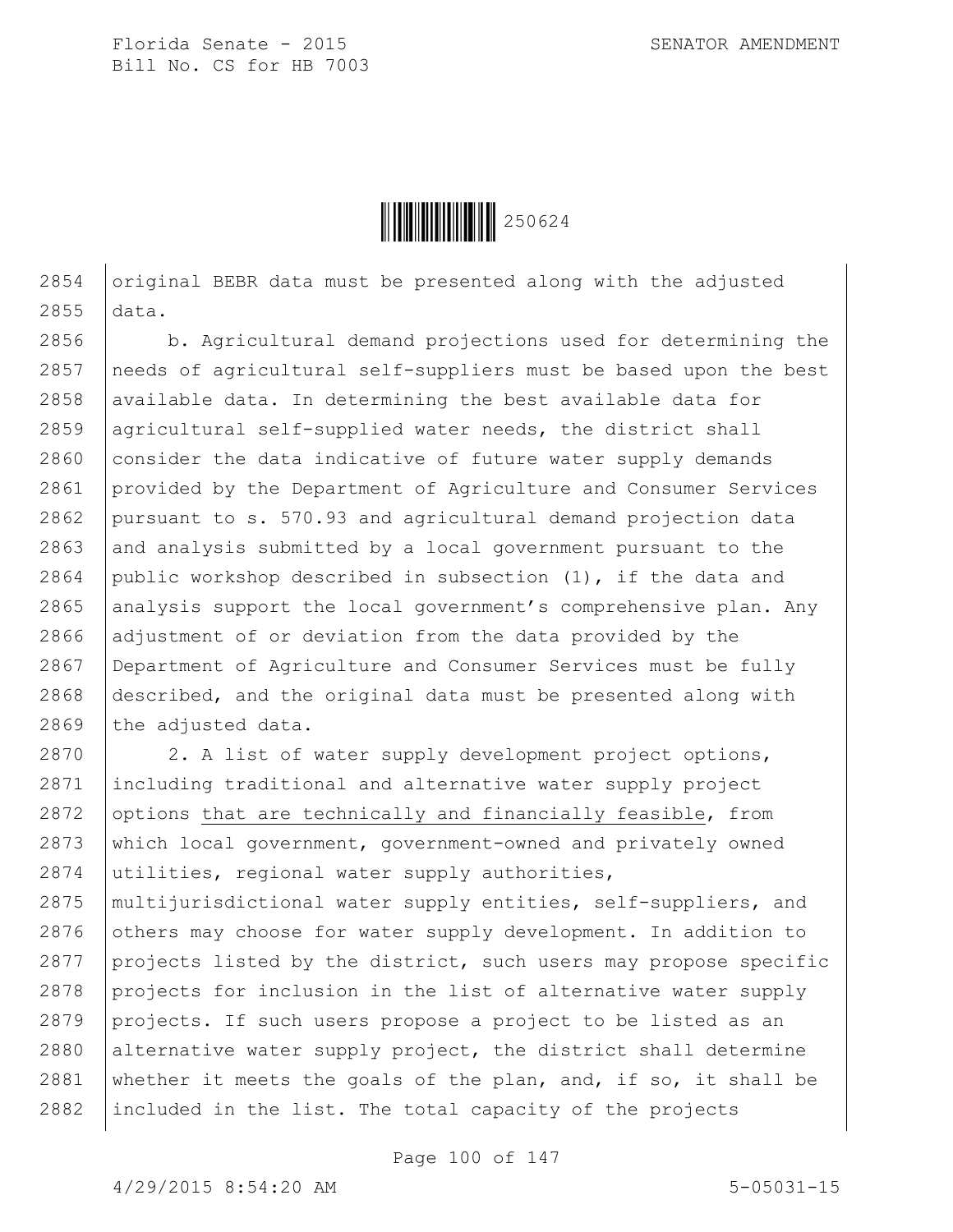

 included in the plan must exceed the needs identified in 2884 subparagraph 1. and take into account water conservation and other demand management measures, as well as water resources 2886 constraints, including adopted minimum flows and minimum water levels and water reservations. Where the district determines it 2888 is appropriate, the plan should specifically identify the need for multijurisdictional approaches to project options that, based on planning level analysis, are appropriate to supply the intended uses and that, based on such analysis, appear to be permittable and financially and technically feasible. The list 2893 of water supply development options must contain provisions that recognize that alternative water supply options for agricultural self-suppliers are limited.

2896 3. For each project option identified in subparagraph 2., 2897 the following must be provided:

 $2898$  a. An estimate of the amount of water to become available 2899 through the project.

2900 b. The timeframe in which the project option should be 2901 implemented and the estimated planning-level costs for capital 2902 investment and operating and maintaining the project.

2903 c. An analysis of funding needs and sources of possible funding options. For alternative water supply projects, the water management districts shall provide funding assistance pursuant to s. 373.707(8).

2907 d. Identification of the entity that should implement each 2908 project option and the current status of project implementation.

2909 (6) Annually and in conjunction with the reporting 2910 requirements of s. 373.536(6)(a)4., the department shall submit 2911 | to the Governor and the Legislature a report on the status of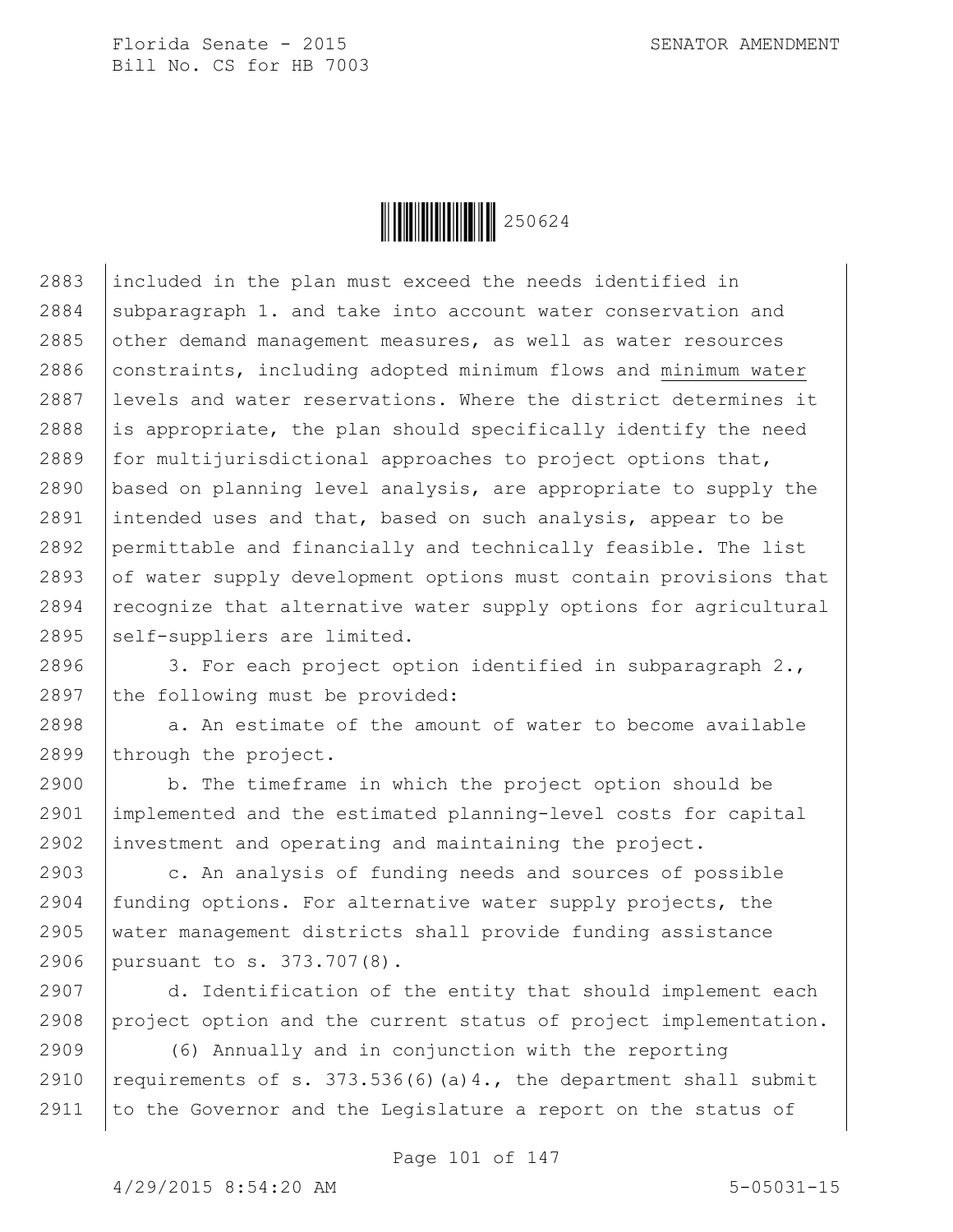

2912  $|$  regional water supply planning in each district. The report 2913 | shall include:

 $\vert$  (a) A compilation of the estimated costs  $\theta$  and an analysis  $\int$  of the sufficiency of potential sources of funding from all 2916 Sources for water resource development and water supply development projects as identified in the water management district regional water supply plans.

2919 (e) An overall assessment of the progress being made to 2920 develop water supply in each district, including, but not 2921 limited to, an explanation of how each project in the 5-year 2922 | water resource development work program developed pursuant to s. 2923  $|373.536(6)(a)4.,$  either alternative or traditional, will 2924 produce, contribute to, or account for additional water being 2925 made available for consumptive uses, minimum flows and minimum 2926 water levels, or water reservations; an estimate of the quantity 2927 of water to be produced by each project; and an assessment of 2928 the contribution of the district's regional water supply plan in 2929 providing sufficient water to meet the needs of existing and 2930 future reasonable-beneficial uses for a 1-in-10-year drought 2931 event, as well as the needs of the natural systems.

2932 | Section 27. Part VIII of chapter 373, Florida Statutes, 2933 consisting of sections 373.801, 373.802, 373.803, 373.805, 2934 373.807, 373.811, and 373.813, Florida Statutes, is created and 2935 entitled the "Florida Springs and Aquifer Protection Act."

2936 Section 28. Section 373.801, Florida Statutes, is created 2937  $\vert$  to read:

2938 373.801 Legislative findings and intent.-

2939 (1) The Legislature finds that springs are a unique part of 2940 this state's scenic beauty. Springs provide critical habitat for

Page 102 of 147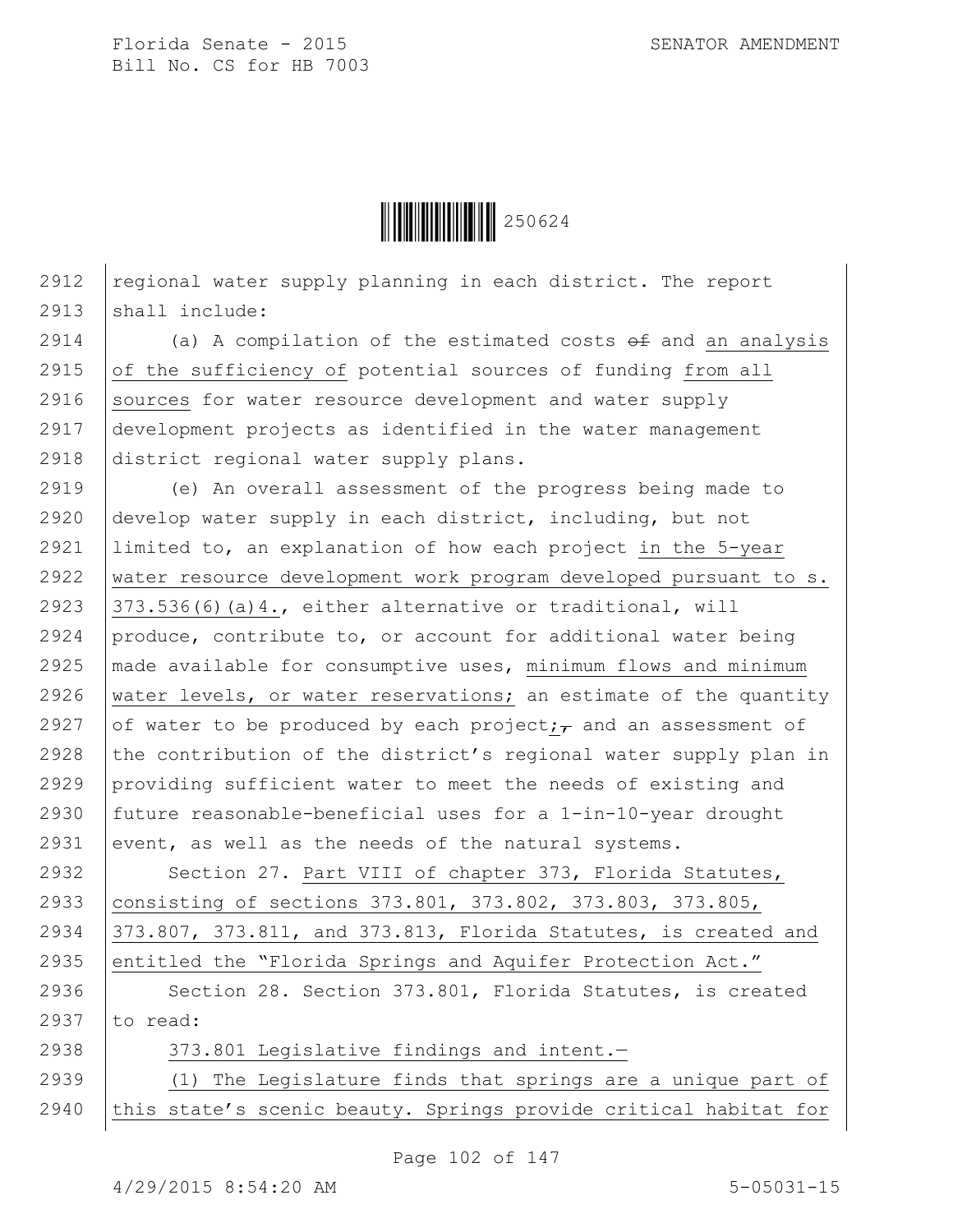

 plants and animals, including many endangered or threatened 2942 species. Springs also provide immeasurable natural,  $|$  recreational, economic, and inherent value. Springs are of great 2944 Scientific importance in understanding the diverse functions of 2945 | aquatic ecosystems. Water quality of springs is an indicator of local conditions of the Floridan Aquifer, which is a source of drinking water for many residents of this state. Water flows in 2948 springs may reflect regional aquifer conditions. In addition, 2949 | springs provide recreational opportunities for swimming,  $\alpha$  canoeing, wildlife watching, fishing, cave diving, and many 2951 other activities in this state. These recreational opportunities 2952 and the accompanying tourism they provide are a benefit to local 2953 economies and the economy of the state as a whole. (2) The Legislature finds that the water quantity and water  $\sqrt{\frac{1}{1}}$  quality in springs may be related. For regulatory purposes, the department has primary responsibility for water quality; the water management districts have primary responsibility for water quantity; and the Department of Agriculture and Consumer 2959 Services has primary responsibility for the development and implementation of agricultural best management practices. Local governments have primary responsibility for providing domestic wastewater collection and treatment services and stormwater management. The foregoing responsible entities must coordinate  $\vert$  to restore and maintain the water quantity and water quality of the Outstanding Florida Springs. (3) The Legislature recognizes that:

 $2967$   $\vert$  (a) A spring is only as healthy as its aquifer system. The 2968  $q$  aroundwater that supplies springs is derived from water that 2969  $\vert$  recharges the aquifer system in the form of seepage from the

Page 103 of 147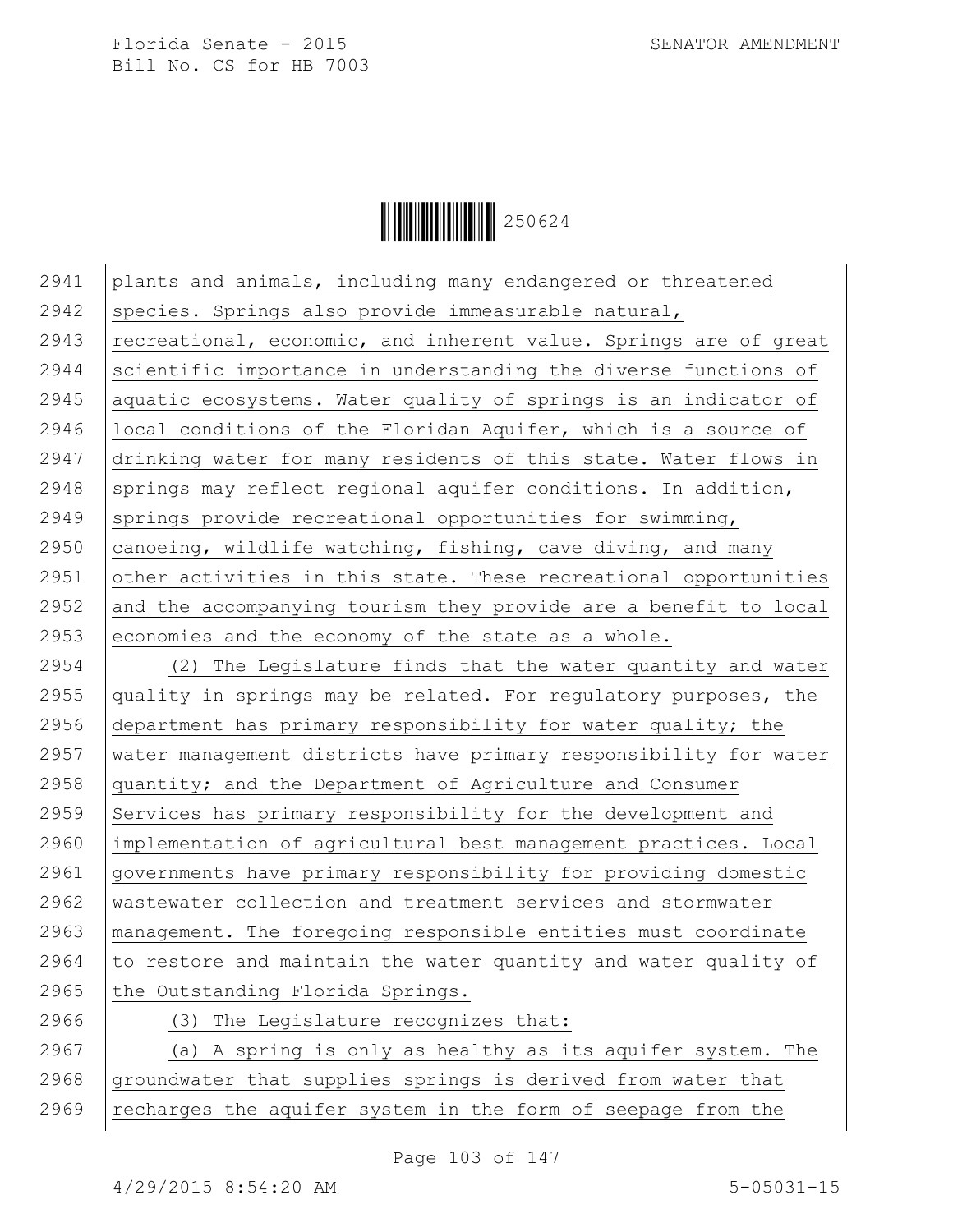

| 2970 | land surface and through direct conduits, such as sinkholes.    |
|------|-----------------------------------------------------------------|
| 2971 | Springs may be adversely affected by polluted runoff from urban |
| 2972 | and agricultural lands; discharges resulting from inadequate    |
| 2973 | wastewater and stormwater management practices; stormwater      |
| 2974 | runoff; and reduced water levels of the Floridan Aquifer. As a  |
| 2975 | result, the hydrologic and environmental conditions of a spring |
| 2976 | or spring run are directly influenced by activities and land    |
| 2977 | uses within a springshed and by water withdrawals from the      |
| 2978 | Floridan Aquifer.                                               |
| 2979 | (b) Springs, whether found in urban or rural settings, or       |
| 2980 | on public or private lands, may be threatened by actual or      |
| 2981 | potential flow reductions and declining water quality. Many of  |
| 2982 | this state's springs are demonstrating signs of significant     |
| 2983 | ecological imbalance, increased nutrient loading, and declining |
| 2984 | flow. Without effective remedial action, further declines in    |
| 2985 | water quality and water quantity may occur.                     |
| 2986 | (c) Springshed boundaries and areas of high vulnerability       |
| 2987 | within a springshed need to be identified and delineated using  |
| 2988 | the best available data.                                        |
| 2989 | (d) Springsheds typically cross water management district       |
| 2990 | boundaries and local government jurisdictional boundaries, so a |
| 2991 | coordinated statewide springs protection plan is needed.        |
| 2992 | (e) The aquifers and springs of this state are complex          |
| 2993 | systems affected by many variables and influences.              |
| 2994 | (4) The Legislature recognizes that action is urgently          |
| 2995 | needed and, as additional data is acquired, action must be      |
| 2996 | modified.                                                       |
| 2997 | Section 29. Section 373.802, Florida Statutes, is created       |
| 2998 | to read:                                                        |
|      |                                                                 |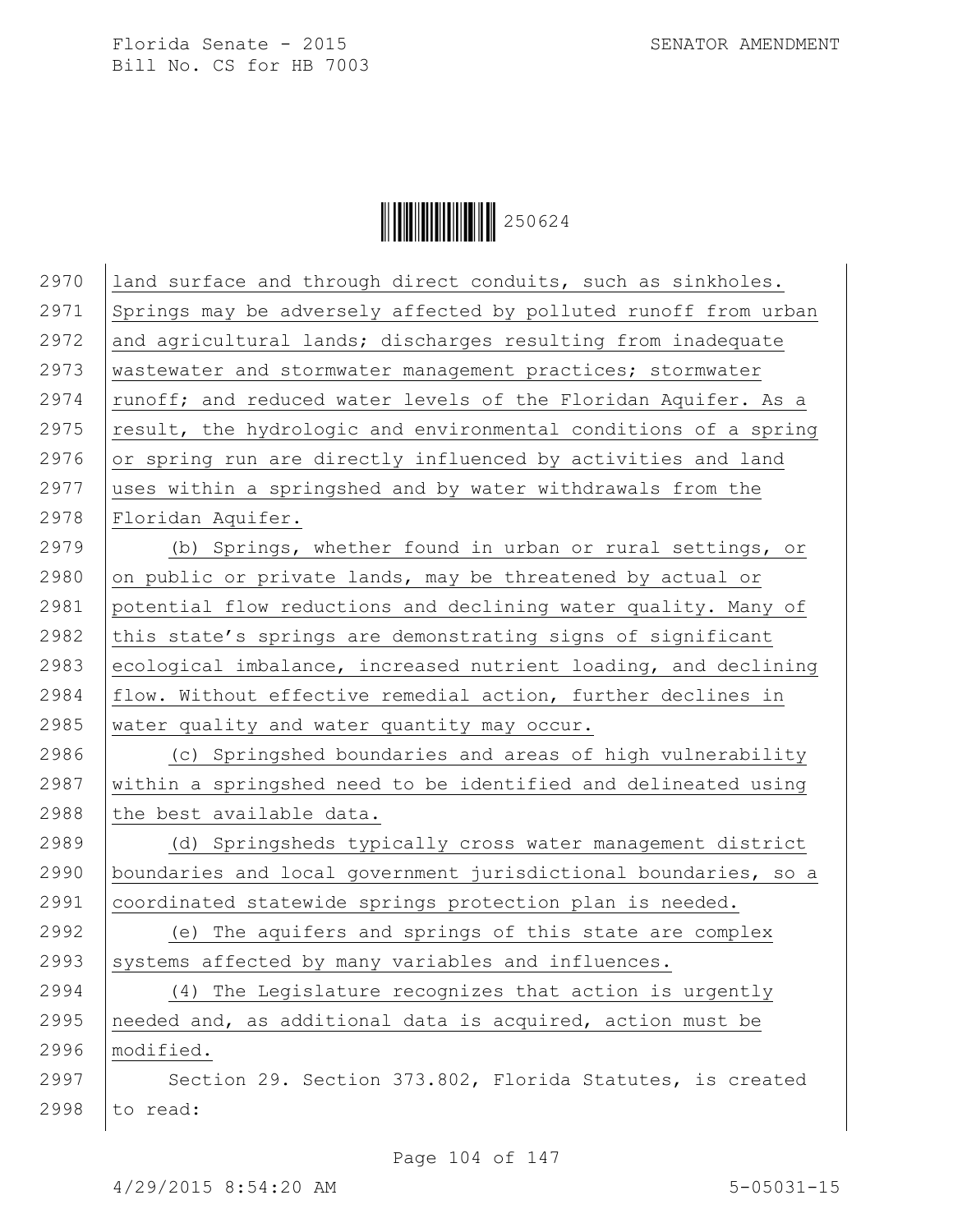**│││││││││││││││** 250624

 $\vert$  373.802 Definitions.—As used in this part, the term: (1) "Department" means the Department of Environmental Protection, which includes the Florida Geological Survey or its successor agencies. (2) "Local government" means a county or municipal government the jurisdictional boundaries of which include an Outstanding Florida Spring or any part of a springshed or delineated priority focus area of an Outstanding Florida Spring. (3) "Onsite sewage treatment and disposal system" means a 3008 system that contains a standard subsurface, filled, or mound drainfield system; an aerobic treatment unit; a graywater system  $\vert$  tank; a laundry wastewater system tank; a septic tank; a grease interceptor; a pump tank; a solids or effluent pump; a waterless, incinerating, or organic waste-composting toilet; or a sanitary pit privy that is installed or proposed to be installed beyond the building sewer on land of the owner or on other land on which the owner has the legal right to install such system. The term includes any item placed within, or intended to be used as a part of or in conjunction with, the system. The term does not include package sewage treatment facilities and other treatment works regulated under chapter 403. (4) "Outstanding Florida Spring" includes all historic first magnitude springs, including their associated spring runs, as determined by the department using the most recent Florida Geological Survey springs bulletin, and the following additional springs, including their associated spring runs: (a) De Leon Springs; (b) Peacock Springs;

Page 105 of 147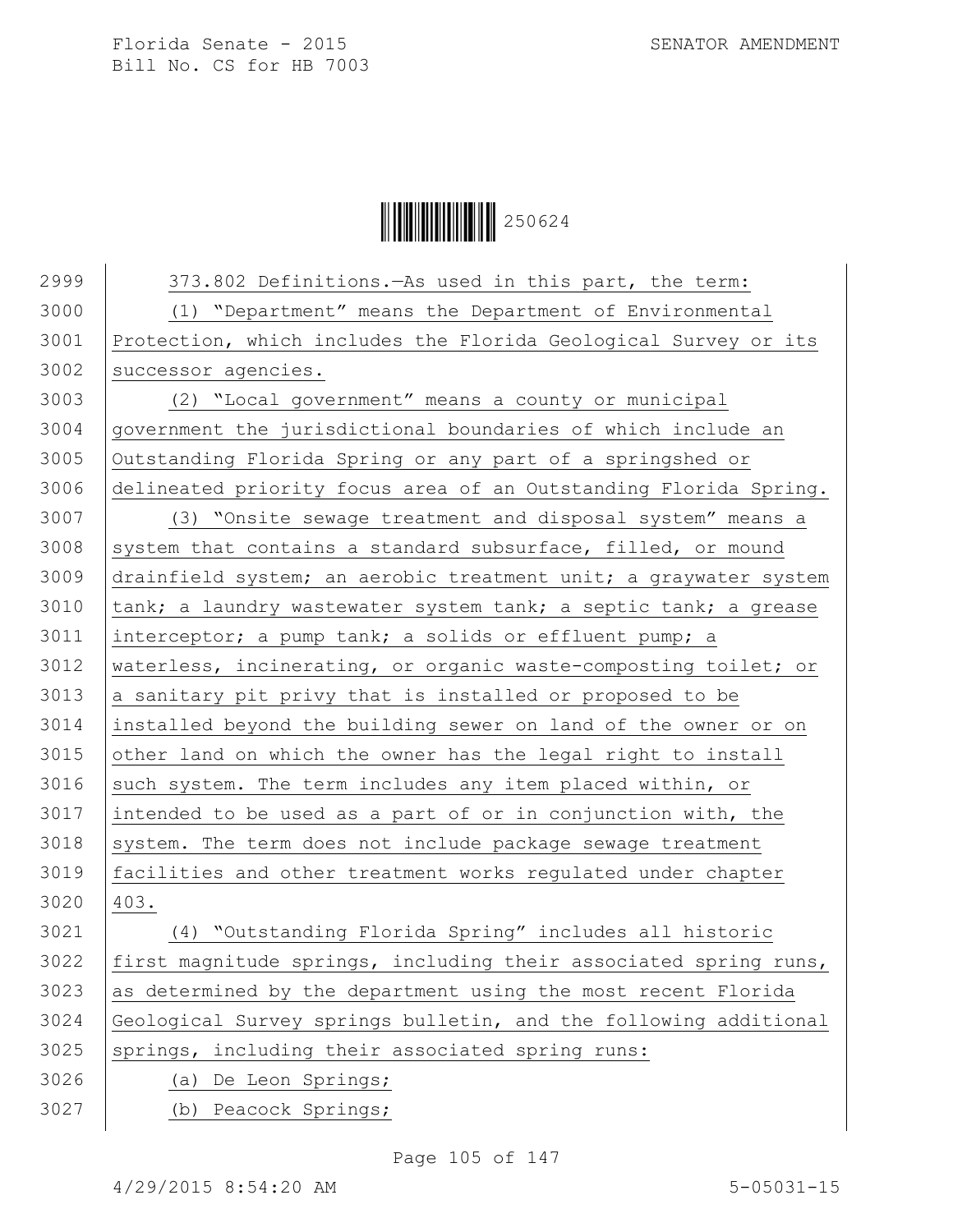## $\begin{array}{|c|c|c|c|}\hline \multicolumn{1}{|c|}{\textbf{1}}&250624\ \hline \multicolumn{1}{|c|}{\textbf{2}}&50624\ \hline \end{array}$

| 3028 | (c) Poe Springs;                                                 |
|------|------------------------------------------------------------------|
| 3029 | (d) Rock Springs;                                                |
| 3030 | (e) Wekiwa Springs; and                                          |
| 3031 | (f) Gemini Springs.                                              |
| 3032 |                                                                  |
| 3033 | The term does not include submarine springs or river rises.      |
| 3034 | (5) "Priority focus area" means the area or areas of a           |
| 3035 | basin where the Floridan Aquifer is generally most vulnerable to |
| 3036 | pollutant inputs where there is a known connectivity between     |
| 3037 | groundwater pathways and an Outstanding Florida Spring, as       |
| 3038 | determined by the department in consultation with the            |
| 3039 | appropriate water management districts, and delineated in a      |
| 3040 | basin management action plan.                                    |
| 3041 | (6) "Springshed" means the areas within the groundwater and      |
| 3042 | surface water basins which contribute, based upon all relevant   |
| 3043 | facts, circumstances, and data, to the discharge of a spring as  |
| 3044 | defined by potentiometric surface maps and surface watershed     |
| 3045 | boundaries.                                                      |
| 3046 | (7) "Spring run" means a body of flowing water that              |
| 3047 | originates from a spring or whose primary source of water is a   |
| 3048 | spring or springs under average rainfall conditions.             |
| 3049 | (8) "Spring vent" means a location where groundwater flows       |
| 3050 | out of a natural, discernible opening in the ground onto the     |
| 3051 | land surface or into a predominantly fresh surface water body.   |
| 3052 | Section 30. Section 373.803, Florida Statutes, is created        |
| 3053 | to read:                                                         |
| 3054 | 373.803 Delineation of priority focus areas for Outstanding      |
| 3055 | Florida Springs.-Using the best data available from the water    |
| 3056 | management districts and other credible sources, the department, |
|      |                                                                  |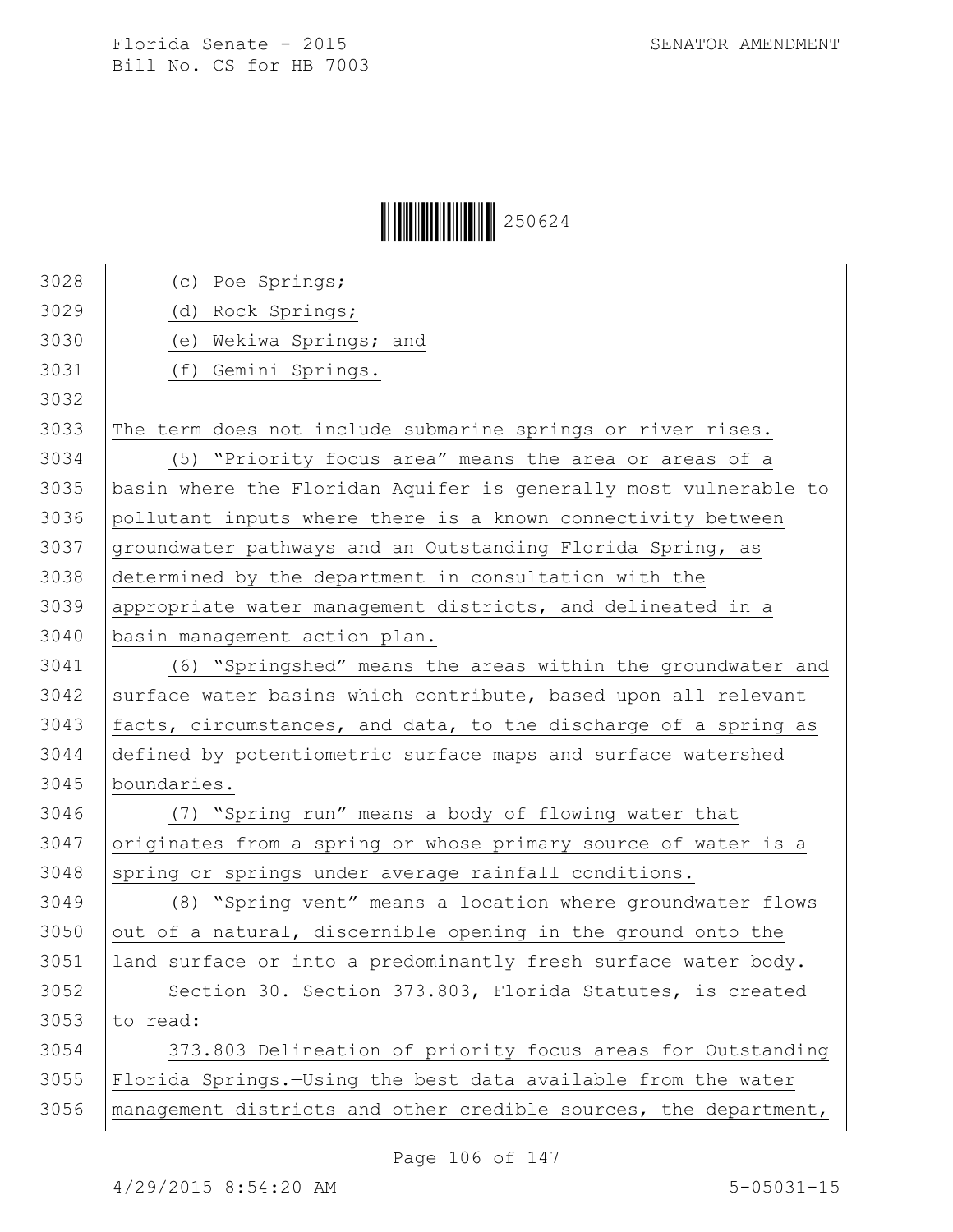

| 3057 | in coordination with the water management districts, shall       |
|------|------------------------------------------------------------------|
| 3058 | delineate priority focus areas for each Outstanding Florida      |
| 3059 | Spring or group of springs that contains one or more Outstanding |
| 3060 | Florida Springs and is identified as impaired in accordance with |
| 3061 | s. 373.807. In delineating priority focus areas, the department  |
| 3062 | shall consider groundwater travel time to the spring,            |
| 3063 | hydrogeology, nutrient load, and any other factors that may lead |
| 3064 | to degradation of an Outstanding Florida Spring. The delineation |
| 3065 | of priority focus areas must be completed by July 1, 2018, shall |
| 3066 | use understood and identifiable boundaries such as roads or      |
| 3067 | political jurisdictions for ease of implementation, and is       |
| 3068 | effective upon incorporation in a basin management action plan.  |
| 3069 | Section 31. Section 373.805, Florida Statutes, is created        |
| 3070 | to read:                                                         |
| 3071 | 373.805 Minimum flows and minimum water levels for               |
| 3072 | Outstanding Florida Springs.-                                    |
| 3073 | (1) At the time a minimum flow or minimum water level is         |
| 3074 | adopted pursuant to s. 373.042 for an Outstanding Florida        |
| 3075 | Spring, if the spring is below or is projected within 20 years   |
| 3076 | to fall below the minimum flow or minimum water level, a water   |
| 3077 | management district or the department shall concurrently adopt a |
| 3078 | recovery or prevention strategy.                                 |
| 3079 | (2) When a minimum flow or minimum water level for an            |
| 3080 | Outstanding Florida Spring is revised pursuant to s.             |
| 3081 | 373.0421(3), if the spring is below or is projected within 20    |
| 3082 | years to fall below the minimum flow or minimum water level, a   |
| 3083 | water management district or the department shall concurrently   |
| 3084 | adopt a recovery or prevention strategy or modify an existing    |
| 3085 | recovery or prevention strategy. A district or the department    |
|      |                                                                  |

Page 107 of 147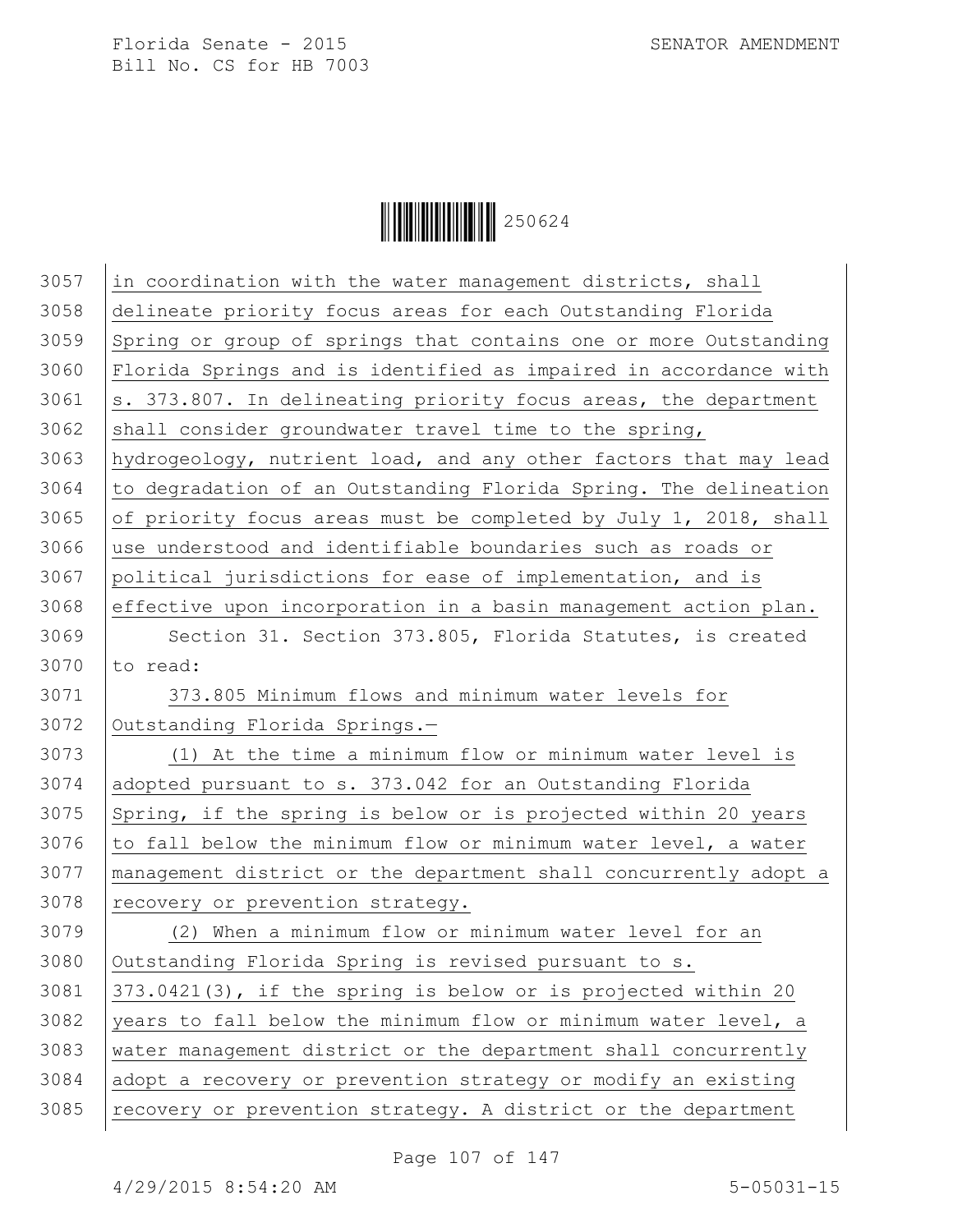$\begin{array}{|c|c|c|c|}\hline \multicolumn{1}{|c|}{\textbf{1}}&250624\ \hline \multicolumn{1}{|c|}{\textbf{2}}&50624\ \hline \end{array}$ 

| 3087<br>the adoption of a recovery or prevention strategy if the revised<br>3088<br>minimum flow or minimum water level is less constraining on |  |
|-------------------------------------------------------------------------------------------------------------------------------------------------|--|
|                                                                                                                                                 |  |
|                                                                                                                                                 |  |
| 3089<br>existing or projected future consumptive uses.                                                                                          |  |
| 3090<br>(3) For an Outstanding Florida Spring without an adopted                                                                                |  |
| 3091<br>recovery or prevention strategy, if a district or the department                                                                        |  |
| 3092<br>determines the spring has fallen below, or is projected within                                                                          |  |
| 3093<br>20 years to fall below, the adopted minimum flow or minimum                                                                             |  |
| 3094<br>water level, a water management district or the department shall                                                                        |  |
| 3095<br>expeditiously adopt a recovery or prevention strategy.                                                                                  |  |
| 3096<br>(4) The recovery or prevention strategy for each                                                                                        |  |
| 3097<br>Outstanding Florida Spring must, at a minimum, include:                                                                                 |  |
| 3098<br>(a) A listing of all specific projects identified for                                                                                   |  |
| 3099<br>implementation of the plan;                                                                                                             |  |
| 3100<br>(b) A priority listing of each project;                                                                                                 |  |
| 3101<br>(c) For each listed project, the estimated cost of and the                                                                              |  |
| 3102<br>estimated date of completion;                                                                                                           |  |
| 3103<br>(d) The source and amount of financial assistance to be                                                                                 |  |
| 3104<br>made available by the water management district for each listed                                                                         |  |
| 3105<br>project, which may not be less than 25 percent of the total                                                                             |  |
| 3106<br>project cost unless a specific funding source or sources are                                                                            |  |
| 3107<br>identified which will provide more than 75 percent of the total                                                                         |  |
| 3108<br>project cost. The Northwest Florida Water Management District                                                                           |  |
| 3109<br>and the Suwannee River Water Management District are not                                                                                |  |
| 3110<br>required to meet the minimum requirement to receive financial                                                                           |  |
| 3111<br>assistance pursuant to this paragraph;                                                                                                  |  |
| 3112<br>(e) An estimate of each listed project's benefit to an                                                                                  |  |
| 3113<br>Outstanding Florida Spring; and                                                                                                         |  |
| 3114<br>(f) An implementation plan designed with a target to                                                                                    |  |

Page 108 of 147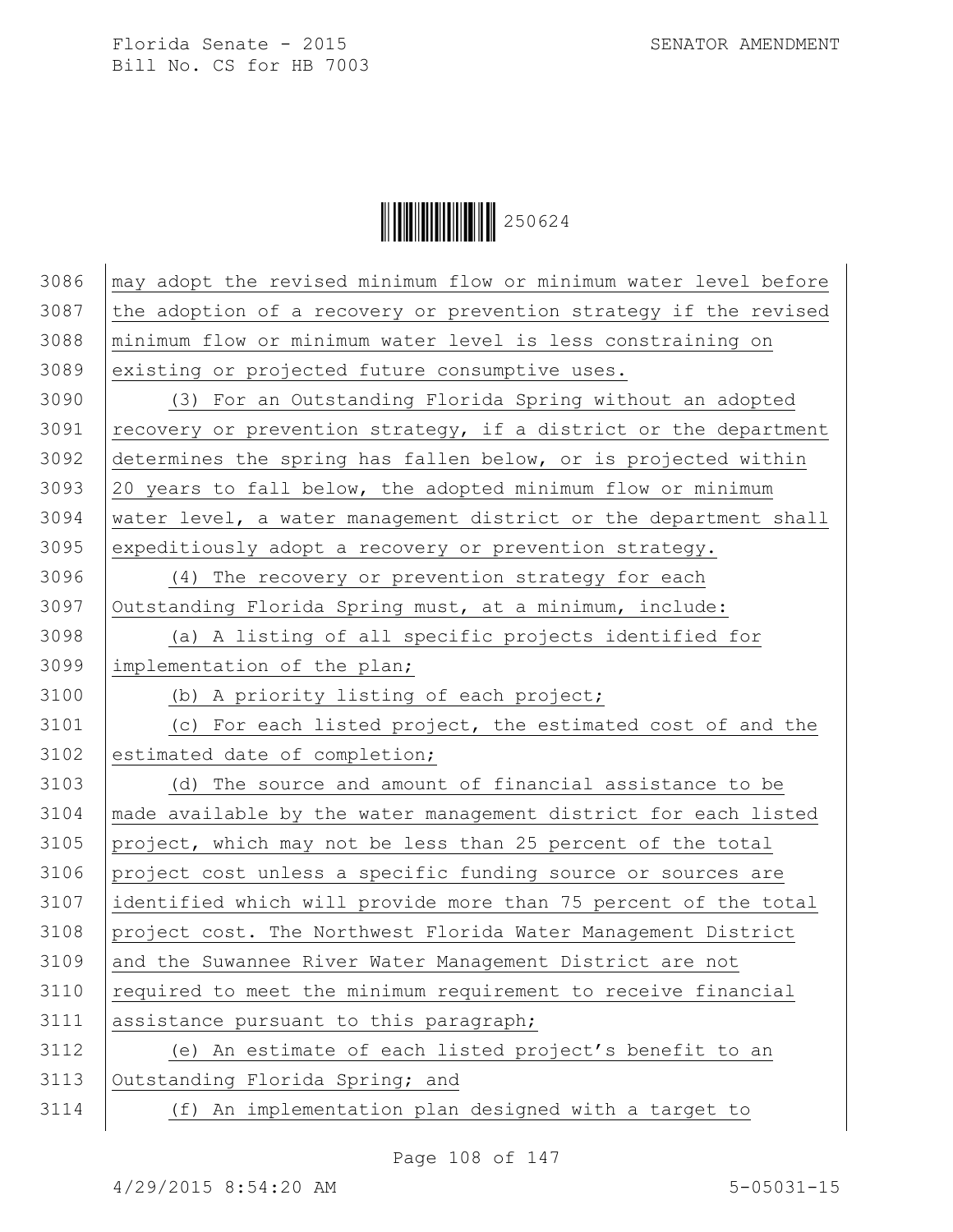$\begin{array}{|c|c|c|c|}\hline \multicolumn{1}{|c|}{\textbf{1}}&250624\ \hline \multicolumn{1}{|c|}{\textbf{2}}&50624\ \hline \end{array}$ 

| 3115 | achieve the adopted minimum flow or minimum water level no more  |
|------|------------------------------------------------------------------|
| 3116 | than 20 years after the adoption of a recovery or prevention     |
| 3117 | strategy. The implementation plan must include a schedule of 5-, |
| 3118 | 10-, and 15-year measureable milestones intended to achieve the  |
| 3119 | adopted minimum flow or minimum water level. The schedule is not |
| 3120 | a rule but is intended to provide guidance for planning and      |
| 3121 | funding purposes and is exempt from s. 120.54(1)(a).             |
| 3122 | (5) A local government may apply to the department for a         |
| 3123 | single extension of up to 5 years for any project in an adopted  |
| 3124 | recovery or prevention strategy. The department may grant the    |
| 3125 | extension if the local government provides to the department     |
| 3126 | sufficient evidence that an extension is in the best interest of |
| 3127 | the public. For a local government in a rural area of            |
| 3128 | opportunity, as defined in s. 288.0656, the department may grant |
| 3129 | a single extension of up to 10 years.                            |
| 3130 | Section 32. Section 373.807, Florida Statutes, is created        |
| 3131 | to read:                                                         |
| 3132 | 373.807 Protection of water quality in Outstanding Florida       |
| 3133 | Springs.-By July 1, 2015, the department shall initiate          |
| 3134 | assessment, pursuant to s. 403.067(3), of each Outstanding       |
| 3135 | Florida Spring for which an impairment determination has not     |
| 3136 | been made under the numeric nutrient standards in effect for     |
| 3137 | spring vents. Assessments must be completed by July 1, 2018.     |
| 3138 | (1) (a) Concurrent with the adoption of a nutrient total         |
| 3139 | maximum daily load for an Outstanding Florida Spring, the        |
| 3140 | department, or the department in conjunction with a water        |
| 3141 | management district, shall initiate development of a basin       |
| 3142 | management action plan, as specified in s. 403.067. For an       |
| 3143 | Outstanding Florida Spring with a nutrient total maximum daily   |

Page 109 of 147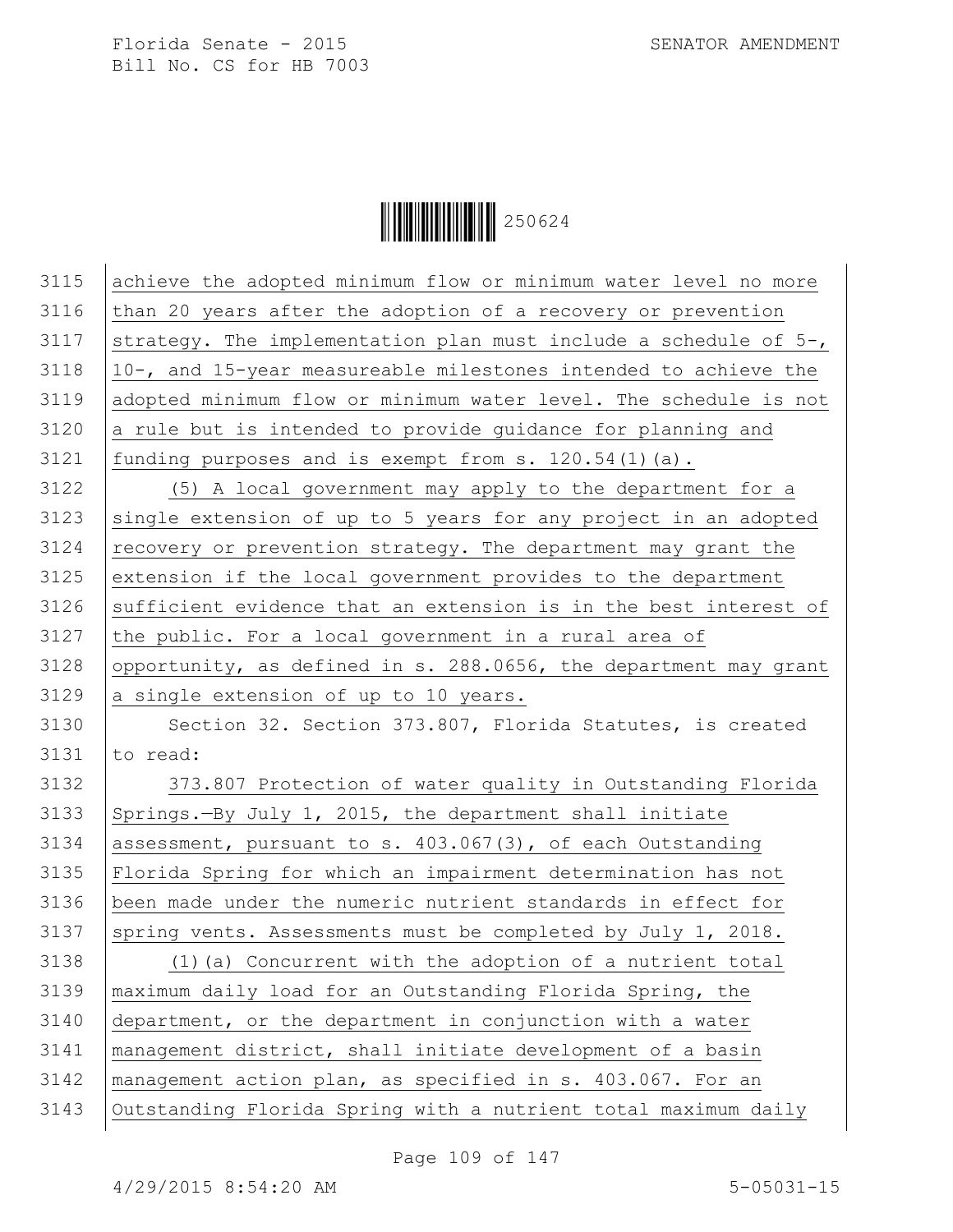$\begin{array}{|c|c|c|c|c|}\hline \multicolumn{1}{|c|}{\textbf{||}}{\textbf{||}}{\textbf{||}}{\textbf{||}}{\textbf{||}}{\textbf{||}}{\textbf{||}}{\textbf{||}}{\textbf{||}}{\textbf{||}}{\textbf{||}}{\textbf{||}}{\textbf{||}}{\textbf{||}}{\textbf{||}}{\textbf{||}}{\textbf{||}}{\textbf{||}}{\textbf{||}}{\textbf{||}}{\textbf{||}}{\textbf{||}}{\textbf{||}}{\textbf{||}}{\textbf{||}}{\textbf{||}}{\textbf{||}}{\textbf{||}}{\textbf{||}}{\textbf{||}}{\textbf{||}}{\textbf{$ 

| 3144 | load adopted before July 1, 2015, the department, or the         |
|------|------------------------------------------------------------------|
| 3145 | department in conjunction with a water management district,      |
| 3146 | shall initiate development of a basin management action plan by  |
| 3147 | July 1, 2015. During the development of a basin management       |
| 3148 | action plan, if the department identifies onsite sewage          |
| 3149 | treatment and disposal systems as contributors of at least 20    |
| 3150 | percent of nonpoint source nitrogen pollution or if the          |
| 3151 | department determines remediation is necessary to achieve the    |
| 3152 | total maximum daily load, the basin management action plan shall |
| 3153 | include an onsite sewage treatment and disposal system           |
| 3154 | remediation plan pursuant to subsection (3) for those systems    |
| 3155 | identified as requiring remediation.                             |
| 3156 | (b) A basin management action plan for an Outstanding            |
| 3157 | Florida Spring shall be adopted within 2 years after its         |
| 3158 | initiation and must include, at a minimum:                       |
| 3159 | 1. A list of all specific projects and programs identified       |
| 3160 | to implement a nutrient total maximum daily load;                |
| 3161 | 2. A list of all specific projects identified in any             |
| 3162 | incorporated onsite sewage treatment and disposal system         |
| 3163 | remediation plan, if applicable;                                 |
| 3164 | 3. A priority rank for each listed project;                      |
| 3165 | 4. For each listed project, a planning level cost estimate       |
| 3166 | and the estimated date of completion;                            |
| 3167 | 5. The source and amount of financial assistance to be made      |
| 3168 | available by the department, a water management district, or     |
| 3169 | other entity for each listed project;                            |
| 3170 | 6. An estimate of each listed project's nutrient load            |
| 3171 | reduction;                                                       |
| 3172 | 7. Identification of each point source or category of            |
|      |                                                                  |

Page 110 of 147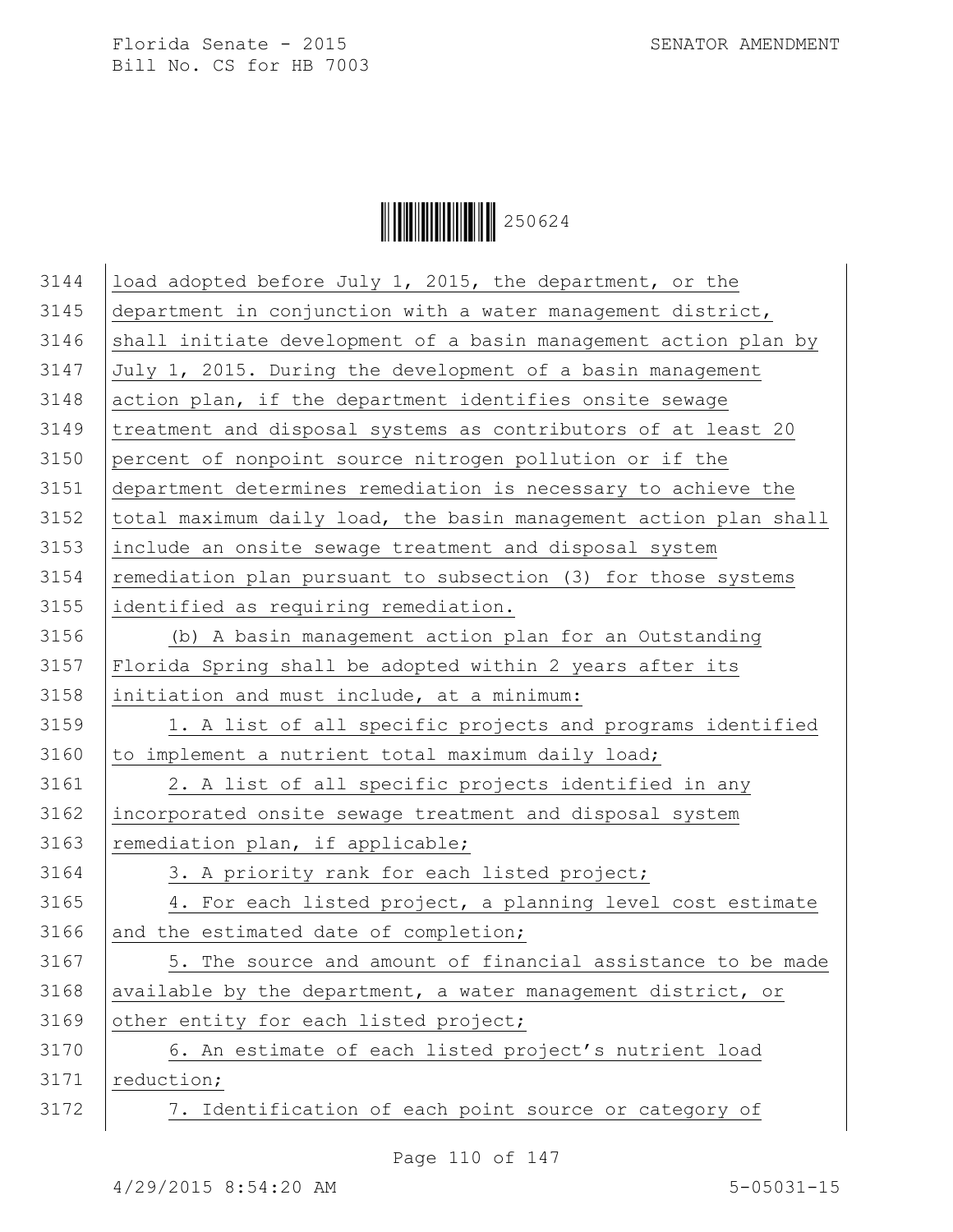

 nonpoint sources, including, but not limited to, urban turf 3174 | fertilizer, sports turf fertilizer, agricultural fertilizer, 3175 onsite sewage treatment and disposal systems, wastewater treatment facilities, animal wastes, and stormwater facilities. An estimated allocation of the pollutant load must be provided for each point source or category of nonpoint sources; and 3179 | 8. An implementation plan designed with a target to achieve the adopted nutrient total maximum daily load no more than 20 years after the adoption of a basin management action plan. The 3182 plan must include a schedule of  $5-$ , 10-, and 15-year measureable milestones intended to achieve the adopted nutrient total maximum daily load. The schedule is not a rule but is intended to provide guidance for planning and funding purposes and is exempt from s. 120.54(1)(a). (c) For a basin management action plan adopted before July  $\vert$ 1, 2015, which addresses an Outstanding Florida Spring, the department or the department in conjunction with a water management district must revise the plan if necessary to comply with this section by July 1, 2018. (d) A local government may apply to the department for a 3193 single extension of up to 5 years for any project in an adopted basin management action plan. A local government in a rural area 3195 of opportunity, as defined in s. 288.0656, may apply for a 3196 single extension of up to 10 years for such a project. The department may grant the extension if the local government provides to the department sufficient evidence that an extension is in the best interest of the public. (2) By July 1, 2016, each local government, as defined in |s.  $373.802(2)$ , that has not adopted an ordinance pursuant to s.

Page 111 of 147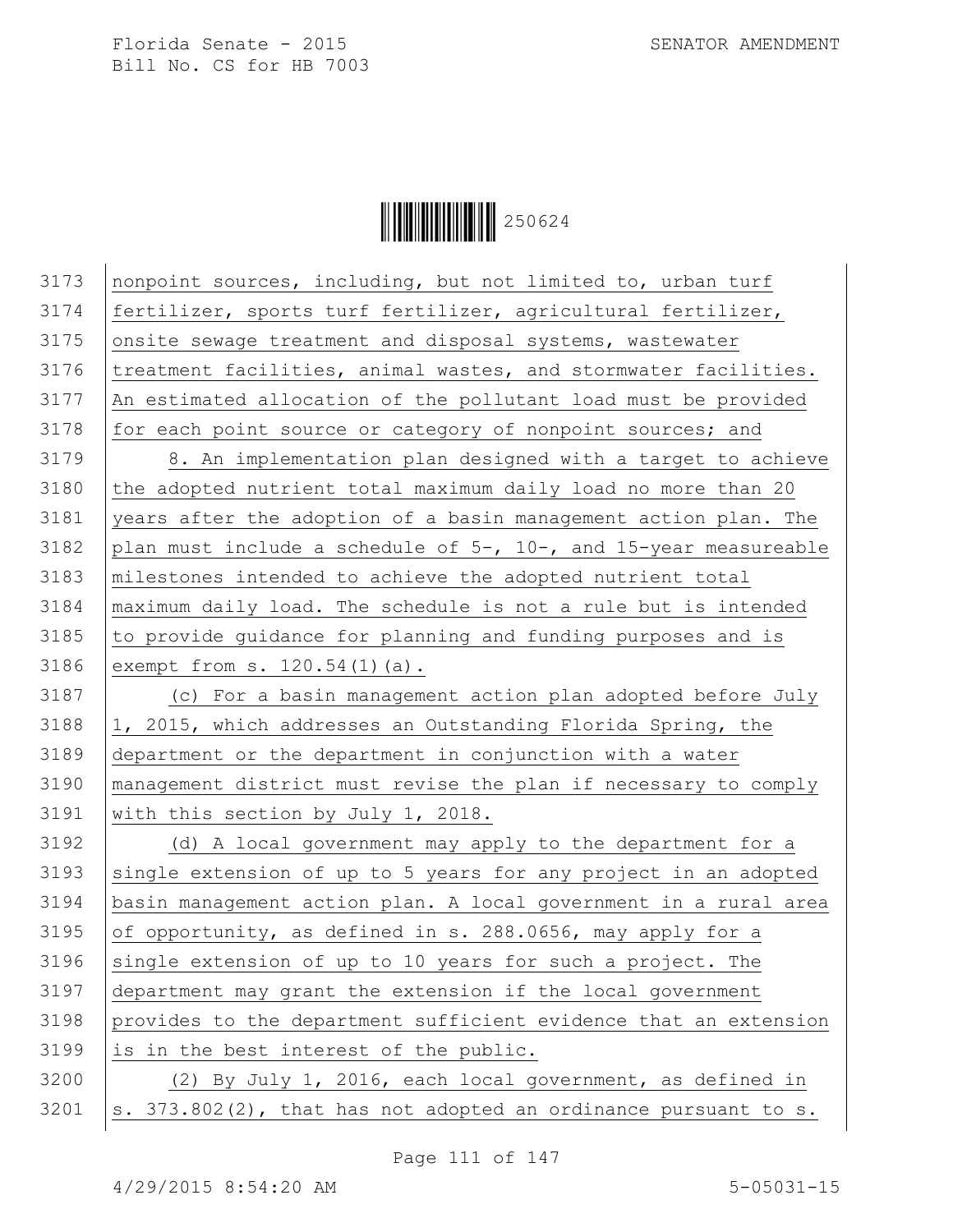## $\|$  $\|$  $\|$  $\|$  $\|$  $\|$  $250624$

 403.9337, shall develop, enact, and implement an ordinance pursuant to that section. It is the intent of the Legislature that ordinances required to be adopted under this subsection  $\vert$  reflect the latest scientific information, advancements, and | technological improvements in the industry.  $(3)$  As part of a basin management action plan that includes an Outstanding Florida Spring, the department, in consultation with the Department of Health, relevant local governments, and relevant local public and private wastewater utilities, shall develop an onsite sewage treatment and disposal system remediation plan for a spring if the department determines 3213 onsite sewage treatment and disposal systems within a priority focus area contribute at least 20 percent of nonpoint source nitrogen pollution or if the department determines remediation is necessary to achieve the total daily maximum load. This plan shall be completed and adopted as part of the basin management 3218 action plan no later than the first 5-year milestone required by 3219 Subparagraph (1)(b)8. In preparing this plan, the department shall: (a) Collect and evaluate credible scientific information on the effect of nutrients, particularly forms of nitrogen, on springs and springs systems; (b) Develop a public education plan to provide area residents with reliable, understandable information about onsite sewage treatment and disposal systems and springs; 3227 and (c) Identify projects necessary to reduce the nutrient impacts from onsite sewage treatment and disposal systems.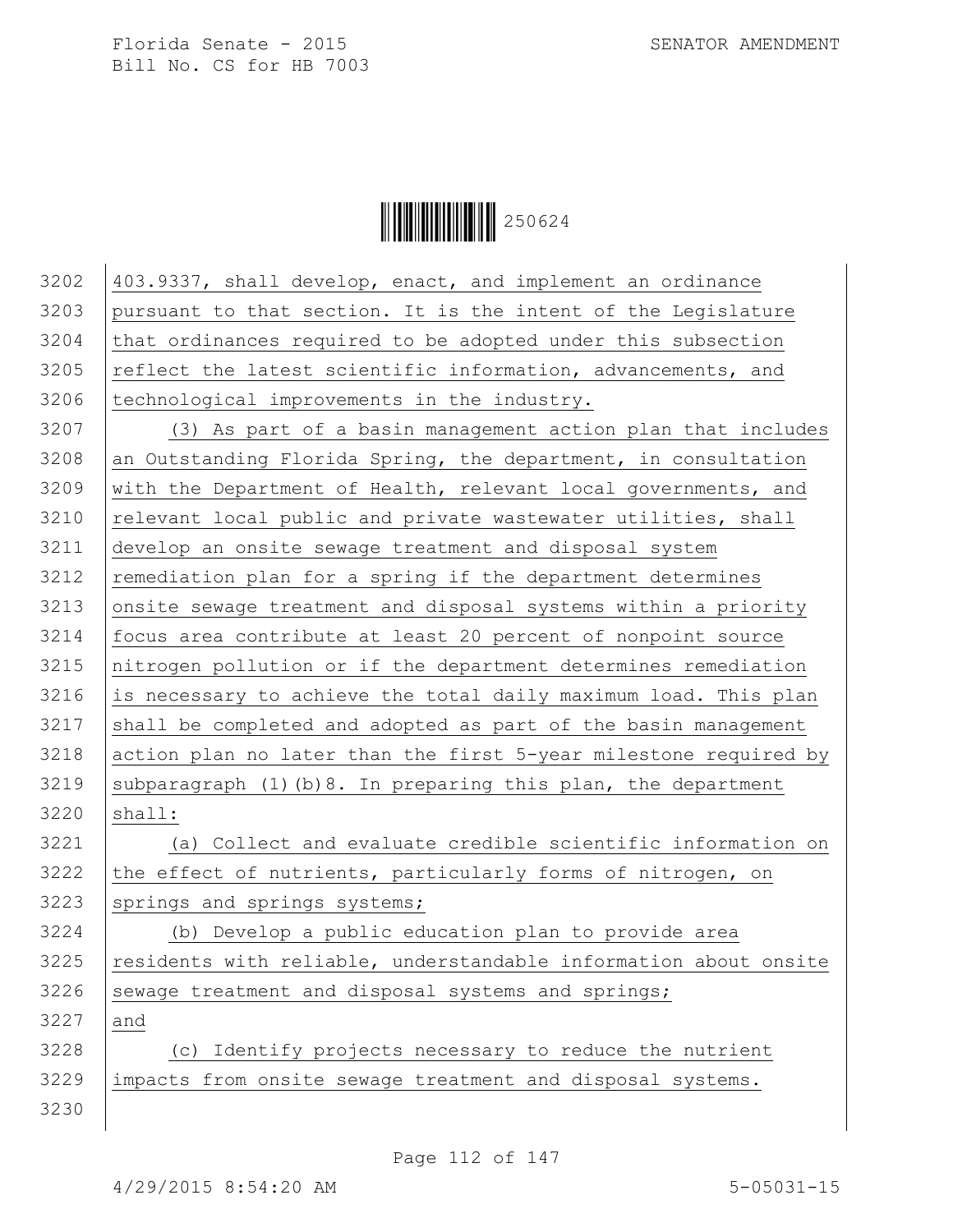

 $\vert$  In addition to the requirements in s. 403.067, the plan shall include options for repair, upgrade, replacement, drainfield 3233 | modification, addition of effective nitrogen reducing features, 3234 connection to a central sewerage system, or other action for an 3235 onsite sewage treatment and disposal system or group of systems within a priority focus area that contribute at least 20 percent of nonpoint source nitrogen pollution or if the department determines remediation is necessary to achieve a total maximum daily load. For these systems, the department shall include in the plan a priority ranking for each system or group of systems that requires remediation and shall award funds to implement the 3242 remediation projects contingent on an appropriation in the General Appropriations Act, which may include all or part of the 3244 | costs necessary for repair, upgrade, replacement, drainfield 3245 | modification, addition of effective nitrogen reducing features, initial connection to a central sewerage system, or other action. In awarding funds, the department may consider expected 3248 | nutrient reduction benefit per unit cost, size and scope of 3249 project, relative local financial contribution to the project, financial impact on property owners and the community. The department may waive matching funding requirements for proposed projects within an area designated as a rural area of 3253 opportunity under s. 288.0656. (4) The department shall provide notice to a local

3255 government of all permit applicants under s. 403.814(12) in a 3256 priority focus area of an Outstanding Florida Spring over which  $3257$  the local government has full or partial jurisdiction.

3258 Section 33. Section 373.811, Florida Statutes, is created 3259 to read: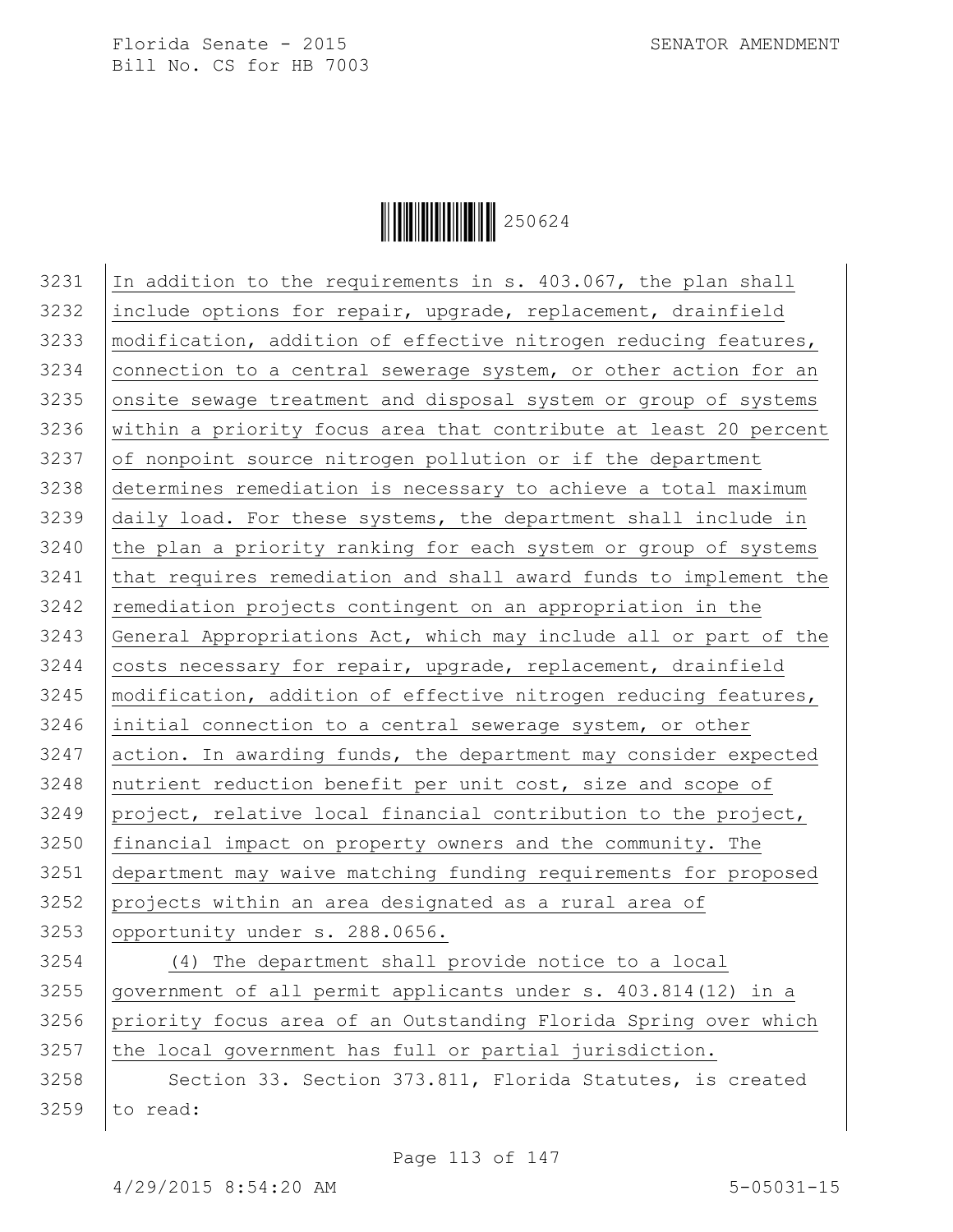

3260 | 373.811 Prohibited activities within a priority focus area.—The following activities are prohibited within a priority 3262 | focus area in effect for an Outstanding Florida Spring: (1) New domestic wastewater disposal facilities, including rapid infiltration basins, with permitted capacities of 100,000 gallons per day or more, except for those facilities that meet 3266 an advanced wastewater treatment standard of no more than 3 mg/l 3267 | total nitrogen, expressed as N, on an annual permitted basis, or a more stringent treatment standard if the department determines the more stringent standard is necessary to attain a total maximum daily load for the Outstanding Florida Spring. (2) New onsite sewage treatment and disposal systems on lots of less than 1 acre, if the addition of the specific 3273 Systems conflicts with an onsite treatment and disposal system 3274 remediation plan incorporated into a basin management action plan in accordance with s.  $373.807(3)$ . 3276 (3) New facilities for the disposal of hazardous waste. (4) The land application of Class A or Class B domestic 3278 wastewater biosolids not in accordance with a department approved nutrient management plan establishing the rate at which all biosolids, soil amendments, and sources of nutrients at the land application site can be applied to the land for crop production while minimizing the amount of pollutants and 3283 nutrients discharged to groundwater or waters of the state. (5) New agriculture operations that do not implement best management practices, measures necessary to achieve pollution reduction levels established by the department, or groundwater monitoring plans approved by a water management district or the department.

Page 114 of 147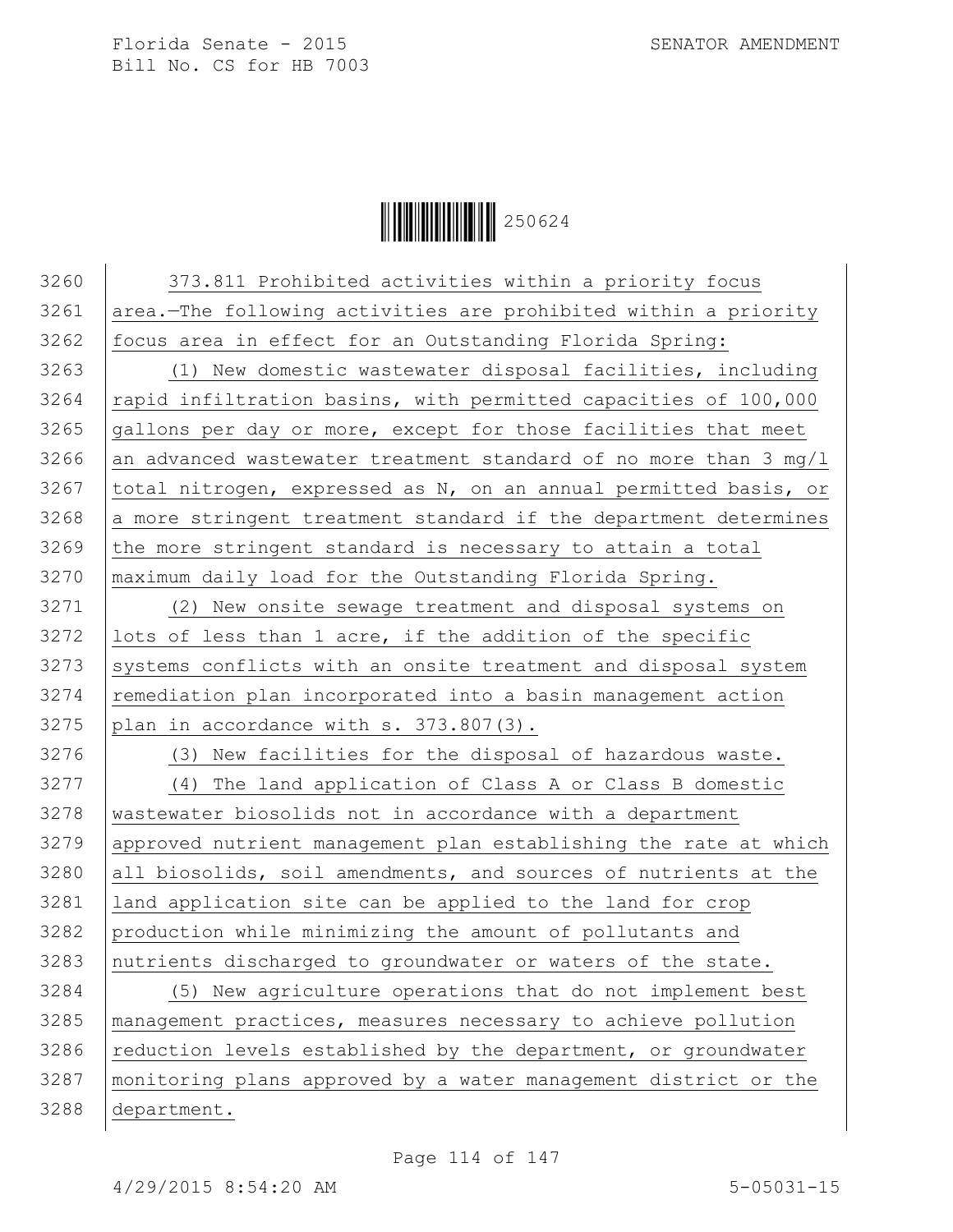

3289 Section 34. Section 373.813, Florida Statutes, is created 3290 to read: 373.813 Rules.— (1) The department shall adopt rules to improve water quantity and water quality to administer this part, as applicable. (2)(a) The Department of Agriculture and Consumer Services is the lead agency coordinating the reduction of agricultural nonpoint sources of pollution for the protection of Outstanding Florida Springs. The Department of Agriculture and Consumer 3299 Services and the department, pursuant to s.  $403.067(7)(c)4.$ 3300 shall study new or revised agricultural best management practices for improving and protecting Outstanding Florida 3302 Springs and, if necessary, in cooperation with applicable local governments and stakeholders, initiate rulemaking to require the implementation of such practices within a reasonable period. (b) The department, the Department of Agriculture and 3306 Consumer Services, and the University of Florida Institute of Food and Agricultural Sciences shall cooperate in conducting the 3308 | necessary research and demonstration projects to develop improved or additional nutrient management tools, including the 3310 use of controlled release fertilizer that can be used by agricultural producers as part of an agricultural best management practices program. The development of such tools must 3313 | reflect a balance between water quality improvement and 3314 | agricultural productivity and, if applicable, must be incorporated into the revised agricultural best management practices adopted by rule by the Department of Agriculture and Consumer Services.

Page 115 of 147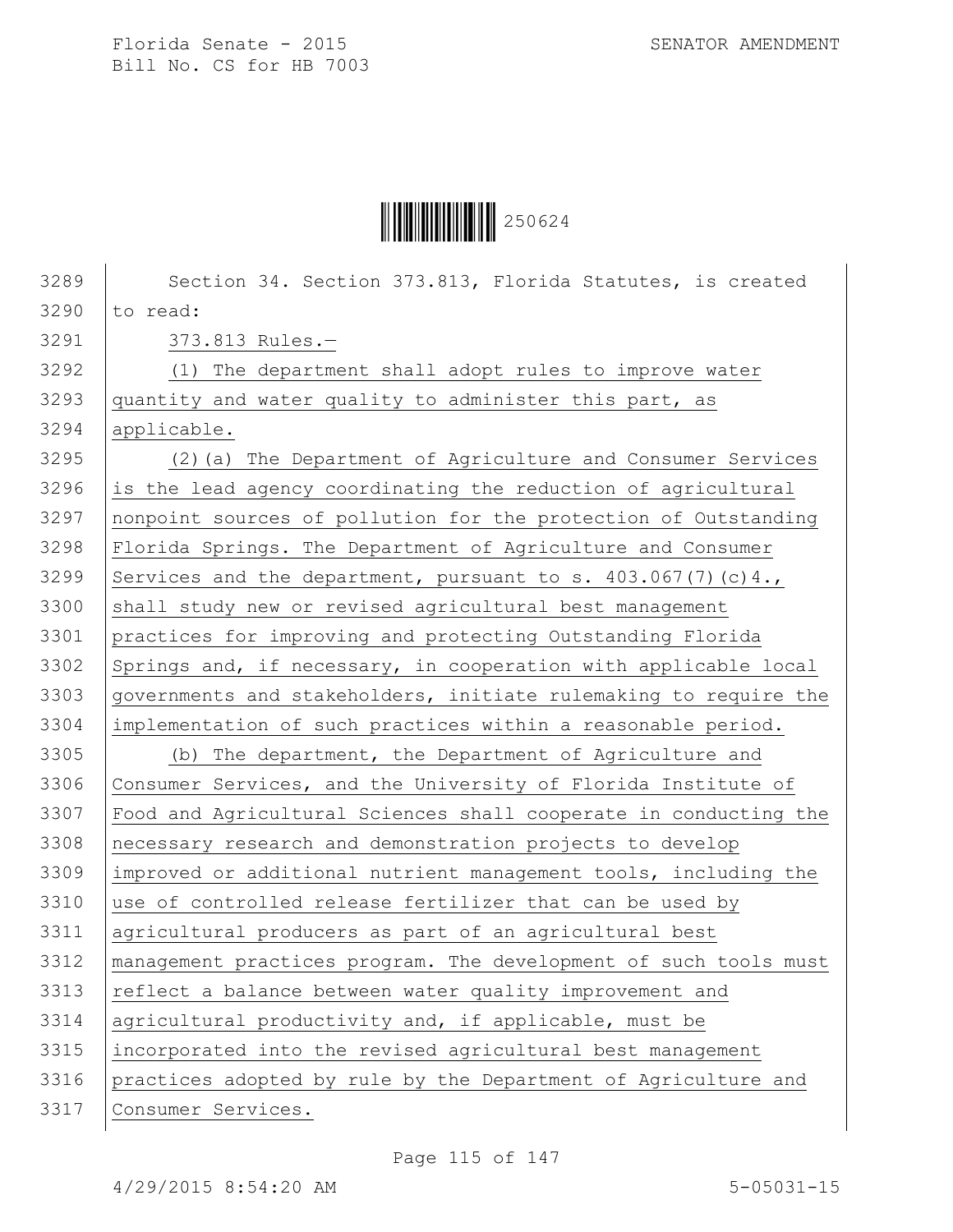**│││││││││││││││** 250624

3318 Section 35. Subsections (25) and (29) of section 403.061, Florida Statutes, are amended, and subsection (45) is added to that section, to read: 3321 403.061 Department; powers and duties.—The department shall have the power and the duty to control and prohibit pollution of 3323 air and water in accordance with the law and rules adopted and promulgated by it and, for this purpose, to: (25)(a) Establish and administer a program for the restoration and preservation of bodies of water within the 3327 state. The department shall have the power to acquire lands, to 3328 | cooperate with other applicable state or local agencies to 3329 enhance existing public access to such bodies of water, and to 3330 adopt all rules necessary to accomplish this purpose. (b) Create a consolidated water resources work plan, in 3332 consultation with state agencies, water management districts, regional water supply authorities, and local governments, which provides a geographic depiction of the total inventory of water resources projects and regionally significant water supply projects currently under construction, completed in the previous |5 years, or planned to begin construction in the next 5 years. 3338 The consolidated work plan must include for each project a description of the project, the total cost of the project, and identification of the governmental entity financing the project. This information together with the information provided pursuant  $\vert$  to paragraph (45) (a) is intended to facilitate the ability of 3343 the Florida Water Resources Advisory Council, the Legislature, 3344 and the public to consider the projects contained in the tentative water resources work program developed pursuant to s. 403.0616 in relation to all projects undertaken within a 10-year

Page 116 of 147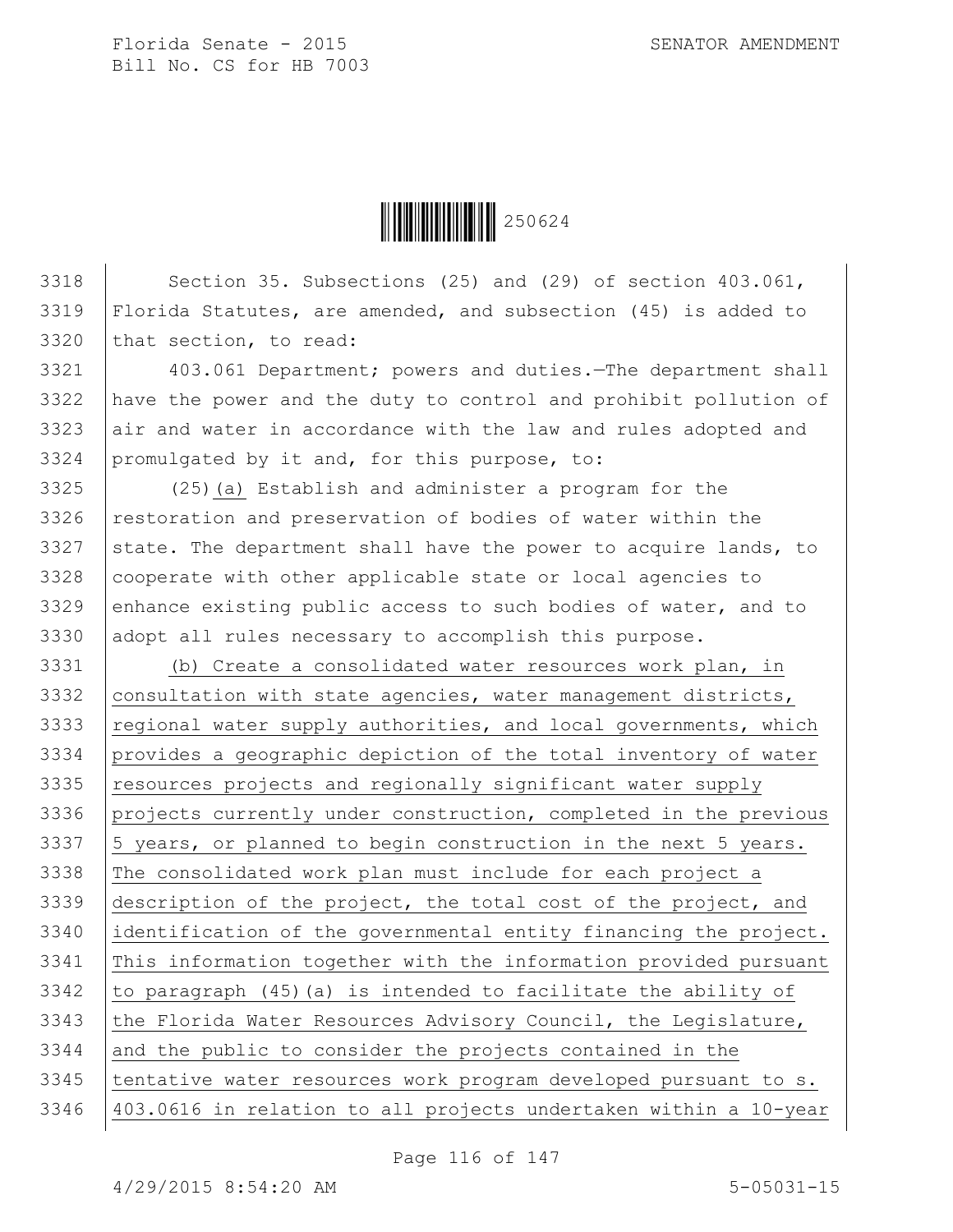## $\|$  $\|$  $\|$  $\|$  $\|$  $\|$  $\|$  $250624$

3347 period and the existing condition of water resources in the 3348 project area and in the state as a whole. The department may 3349 adopt rules to accomplish this purpose.

 (29)(a) Adopt by rule special criteria to protect Class II 3351 and Class III shellfish harvesting waters. Such rules may include special criteria for approving docking facilities that have 10 or fewer slips if the construction and operation of such facilities will not result in the closure of shellfish waters.

 (b) Adopt by rule a specific surface water classification  $\vert$  to protect surface waters used for treated potable water supply. 3357 These designated surface waters shall have the same water quality criteria protections as waters designated for fish 3359 consumption, recreation, and the propagation and maintenance of  $\vert$  a healthy, well-balanced population of fish and wildlife, and shall be free from discharged substances at a concentration 3362 that, alone or in combination with other discharged substances, would require significant alteration of permitted treatment processes at the permitted treatment facility or that would 3365 otherwise prevent compliance with applicable state drinking water standards in the treated water. Notwithstanding this 3367 classification or the inclusion of treated water supply as a designated use of a surface water, a surface water used for treated potable water supply may be reclassified to the potable water supply classification. 3371 | (45)(a) Create and maintain a web-based, interactive map that includes, at a minimum:

3373 | 1. All watersheds and each water body within those 3374 watersheds;

3375 | 2. The county or counties in which the watershed or water

Page 117 of 147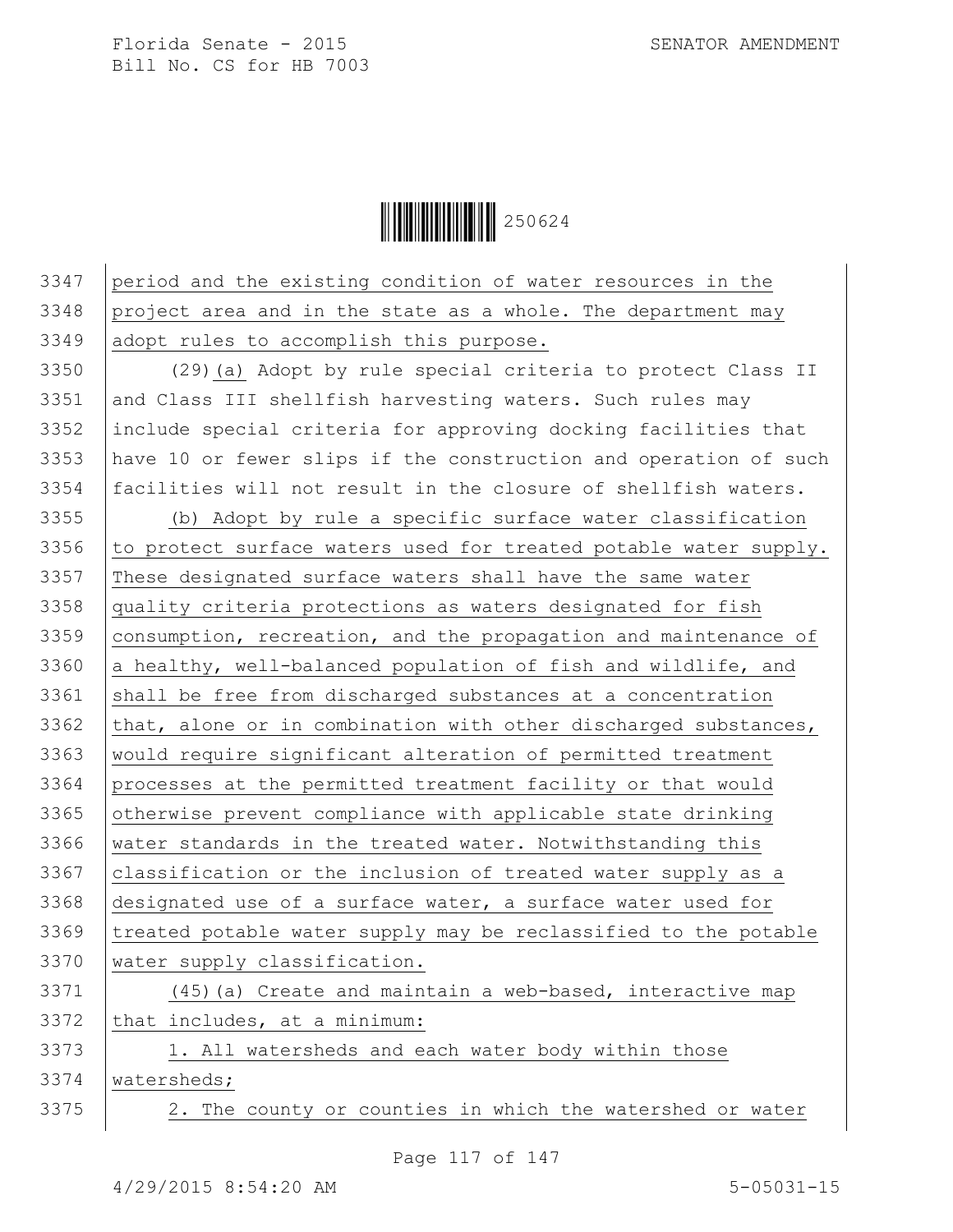## $\begin{array}{|c|c|c|c|}\hline \multicolumn{1}{|c|}{\textbf{1}}&250624\ \hline \multicolumn{1}{|c|}{\textbf{2}}&50624\ \hline \end{array}$

| 3376 | body is located;                                               |
|------|----------------------------------------------------------------|
| 3377 | 3. The water management district or districts in which the     |
| 3378 | watershed or water body is located;                            |
| 3379 | 4. Whether, if applicable, a minimum flow or minimum water     |
| 3380 | level has been adopted for the water body and if such minimum  |
| 3381 | flow or minimum water level has not been adopted, the          |
| 3382 | anticipated adoption date;                                     |
| 3383 | 5. Whether, if applicable, a recovery or prevention            |
| 3384 | strategy has been adopted for the watershed or water body and, |
| 3385 | if such a plan has not been adopted, the anticipated adoption  |
| 3386 | date;                                                          |
| 3387 | 6. The impairment status of each water body;                   |
| 3388 | 7. Whether, if applicable, a total maximum daily load has      |
| 3389 | been adopted if the water body is listed as impaired and, if   |
| 3390 | such total maximum daily load has not been adopted, the        |
| 3391 | anticipated adoption date;                                     |
| 3392 | 8. Whether, if applicable, a basin management action plan      |
| 3393 | has been adopted for the watershed and, if such a plan has not |
| 3394 | been adopted, the anticipated adoption date;                   |
| 3395 | 9. Each project listed on the 5-year water resources work      |
| 3396 | program developed pursuant to s. 373.036(7);                   |
| 3397 | 10. The agency or agencies and local sponsor, if any,          |
| 3398 | responsible for overseeing the project;                        |
| 3399 | 11. The total or estimated cost and completion date of each    |
| 3400 | project and the financial contribution of each entity;         |
| 3401 | 12. The estimated quantitative benefit to the watershed or     |
| 3402 | water body; and                                                |
| 3403 | 13. The water projects completed within the last 5 years       |
| 3404 | within the watershed or water body.                            |
|      |                                                                |

Page 118 of 147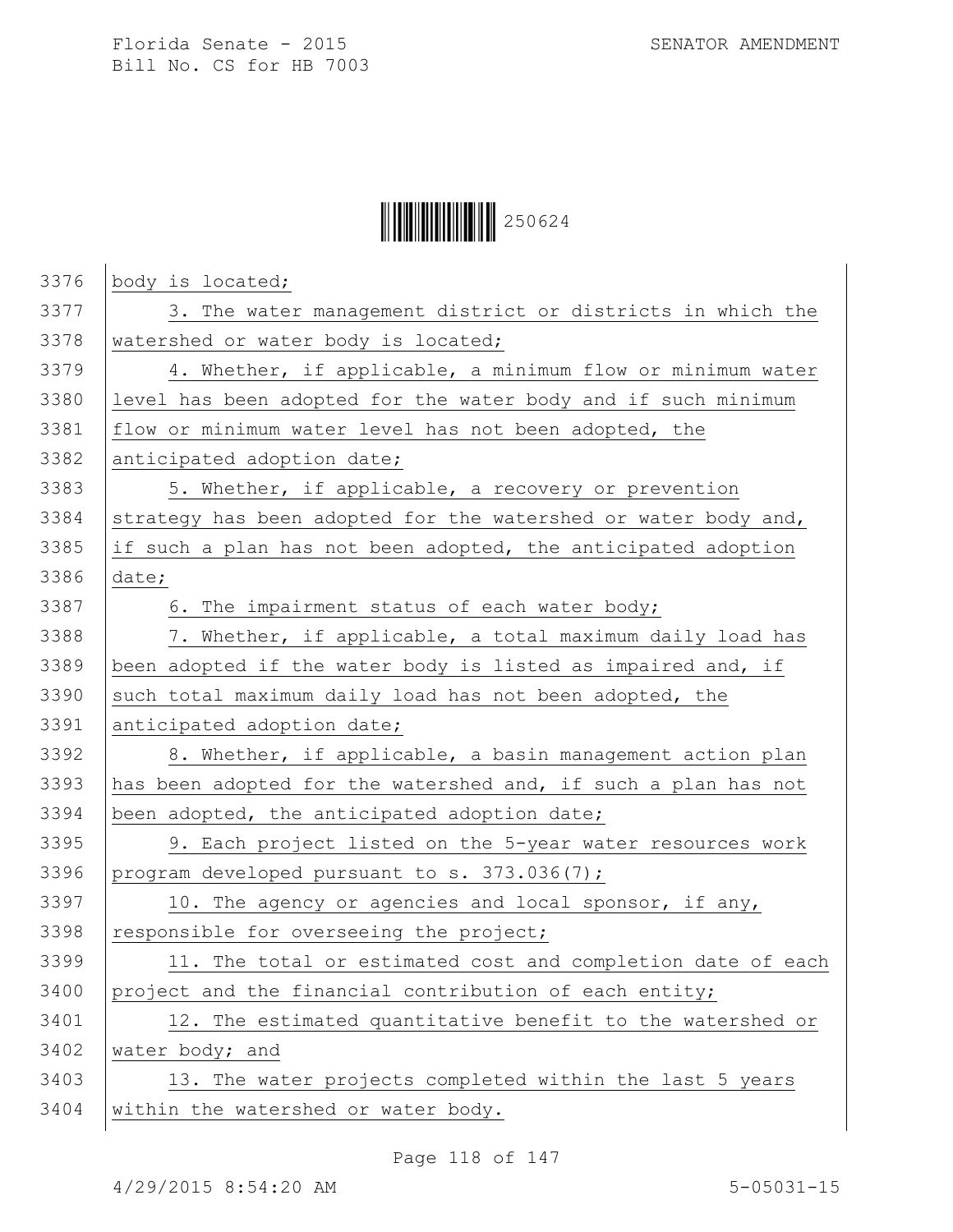Ì250624ÆÎ250624

| 3405 | (b) The department and each water management district shall      |
|------|------------------------------------------------------------------|
| 3406 | prominently display on their respective websites a hyperlink to  |
| 3407 | the interactive map required by this subsection.                 |
| 3408 |                                                                  |
| 3409 | The department shall implement such programs in conjunction with |
| 3410 | its other powers and duties and shall place special emphasis on  |
| 3411 | reducing and eliminating contamination that presents a threat to |
| 3412 | humans, animals or plants, or to the environment.                |
| 3413 | Section 36. Section 403.0616, Florida Statutes, is created       |
| 3414 | to read:                                                         |
| 3415 | 403.0616 Florida Water Resources Advisory Council.-              |
| 3416 | (1) The Florida Water Resources Advisory Council is hereby       |
| 3417 | created within the department for the purpose of reviewing,      |
| 3418 | evaluating, and recommending water resource projects prioritized |
| 3419 | and submitted by state agencies, water management districts,     |
| 3420 | regional water supply authorities, or local governments for      |
| 3421 | funding from the Land Acquisition Trust Fund created within the  |
| 3422 | department. Water resource projects recommended by the council   |
| 3423 | must be eligible for state funding pursuant to s. 28, Article X  |
| 3424 | of the State Constitution and be of statewide, regional, or      |
| 3425 | critical importance under this chapter or chapter 373.           |
| 3426 | (2) The council is also responsible for submitting a             |
| 3427 | prioritization of pilot projects, eligible for funding from the  |
| 3428 | Land Acquisition Trust Fund, which test the effectiveness of     |
| 3429 | innovative or existing nutrient reduction or water conservation  |
| 3430 | technologies or practices designed to minimize nutrient          |
| 3431 | pollution or restore flows in the water bodies of the state as   |
| 3432 | provided in s. 403.0617.                                         |
| 3433 | (3) The Florida Water Resources Advisory Council consists        |

Page 119 of 147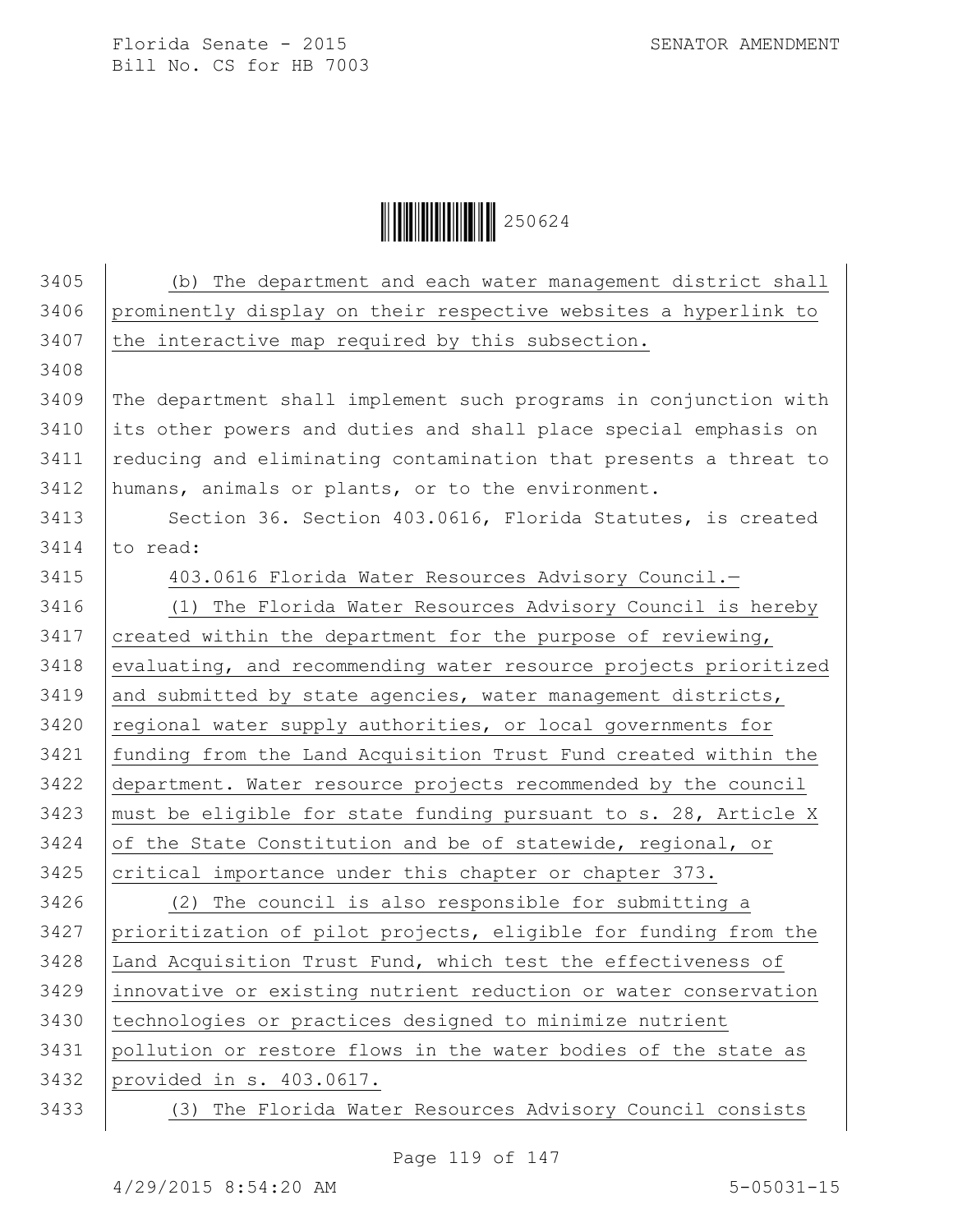

| 3434 | of five voting members, the Secretary of Environmental           |
|------|------------------------------------------------------------------|
| 3435 | Protection, who shall serve as chair of the council; the         |
| 3436 | Commissioner of Agriculture; the executive director of the Fish  |
| 3437 | and Wildlife Conservation Commission; one member with expertise  |
| 3438 | in a scientific discipline related to water resources, appointed |
| 3439 | by the President of the Senate; and one member with expertise in |
| 3440 | a scientific discipline related to water resources, appointed by |
| 3441 | the Speaker of the House of Representatives.                     |
| 3442 | (4) Members appointed by the President of the Senate and         |
| 3443 | Speaker of the House of Representatives shall serve 2-year       |
| 3444 | terms, but may not serve more than a total of 6 years. The       |
| 3445 | President of the Senate and the Speaker of the House of          |
| 3446 | Representatives may fill a vacancy at any time for an unexpired  |
| 3447 | term of an appointed member.                                     |
| 3448 | (5) If a member of the council is disqualified from serving      |
| 3449 | because he or she no longer holds the position required to serve |
| 3450 | under this section, the interim head of the agency shall serve   |
| 3451 | as the agency representative.                                    |
| 3452 | (6) The two appointed council members shall receive              |
| 3453 | reimbursement for expenses and per diem for travel to attend     |
| 3454 | council meetings authorized pursuant to s. 112.061 while in the  |
| 3455 | performance of their duties.                                     |
| 3456 | (7) The executive directors of each of the five water            |
| 3457 | management districts, or their respective designees, shall be    |
| 3458 | represented at and must participate in meetings of the council,  |
| 3459 | but are not members of the council.                              |
| 3460 | (8) The council shall hold periodic meetings at the request      |
| 3461 | of the chair but must hold at least two public meetings,         |
| 3462 | separately noticed, each year at which the public has the        |

Page 120 of 147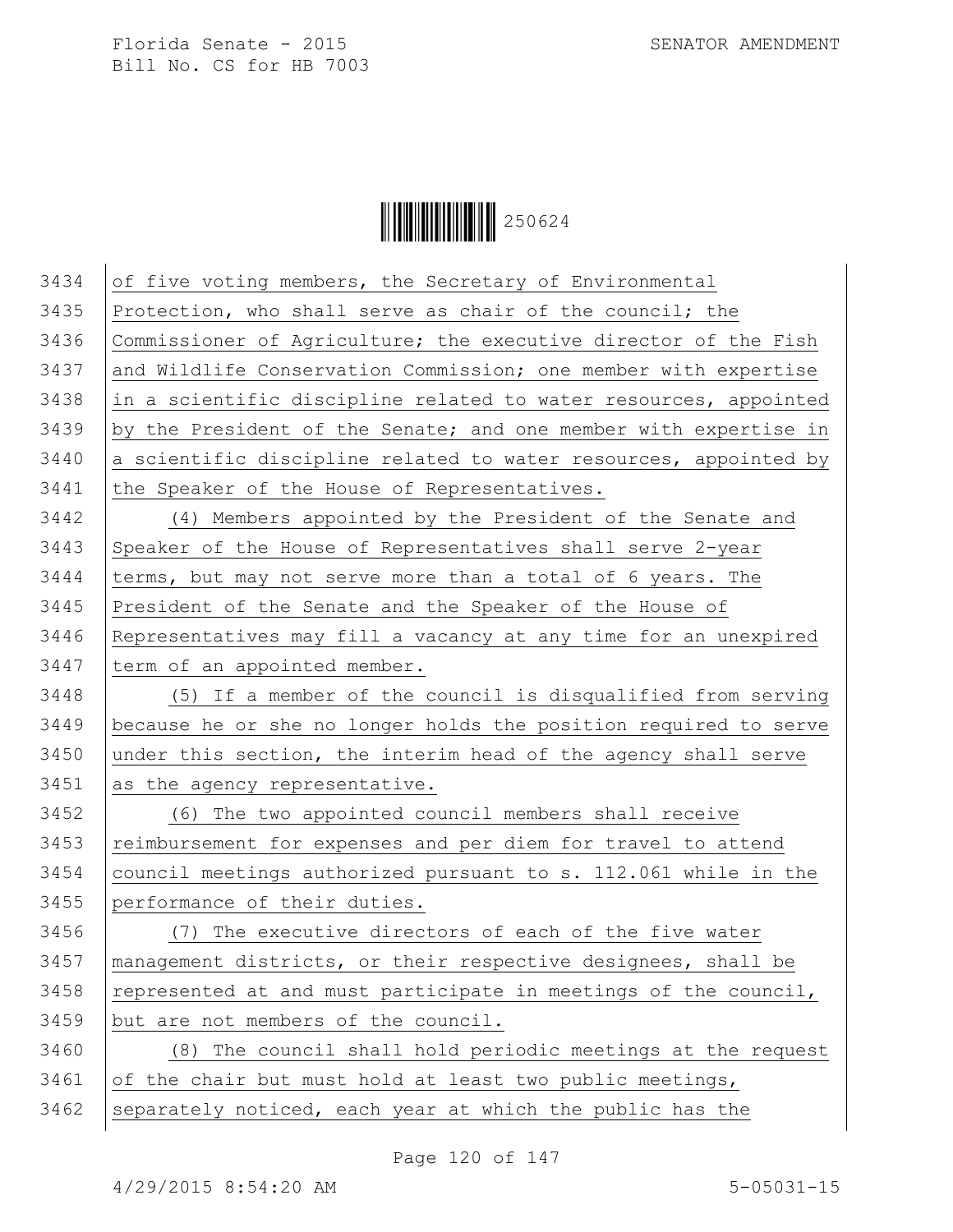$\begin{array}{|c|c|c|c|}\hline \multicolumn{1}{|c|}{\textbf{1}}&250624\ \hline \multicolumn{1}{|c|}{\textbf{2}}&50624\ \hline \end{array}$ 

| 3463 | opportunity to participate and comment. Unless otherwise         |
|------|------------------------------------------------------------------|
| 3464 | provided by law, notice for each meeting must be published in a  |
| 3465 | newspaper of general circulation in the area where the meeting   |
| 3466 | is to be held at least 5 days but no more than 15 days before    |
| 3467 | the meeting date. Notice of the meetings shall also be posted on |
| 3468 | the department's and each water management district's website    |
| 3469 | for at least 30 days in advance of the meeting.                  |
| 3470 | (a) Beginning July 15, 2016, and on or before July 15 of         |
| 3471 | each year thereafter, the council shall release tentative        |
| 3472 | recommendations for water resource projects pursuant to this     |
| 3473 | section. The public has 30 days to submit comments regarding the |
| 3474 | tentative recommendations.                                       |
| 3475 | (b) The council shall, after receiving public comment,           |
| 3476 | adopt final recommendations for submission to the Governor, the  |
| 3477 | President of the Senate, and the Speaker of the House of         |
| 3478 | Representatives by August 31, 2016, and on or before August 31   |
| 3479 | of each year thereafter. An affirmative vote of three members of |
| 3480 | the council is required to adopt the final recommendations.      |
| 3481 | (9) The department shall provide primary staff support to        |
| 3482 | the council and shall ensure that council meetings are           |
| 3483 | electronically recorded. Such recordings must be preserved       |
| 3484 | pursuant to chapters 119 and 257.                                |
| 3485 | (10) The council shall recommend rules for adoption by the       |
| 3486 | department to competitively evaluate, select, and prioritize     |
| 3487 | projects. The council shall develop specific criteria for the    |
| 3488 | evaluation, selection, and prioritization of projects, including |
| 3489 | a preference for projects that will have a significant,          |
| 3490 | measurable impact on improving water quantity or water quality;  |
| 3491 | projects in areas of greatest impairment; projects recommended   |
|      |                                                                  |

Page 121 of 147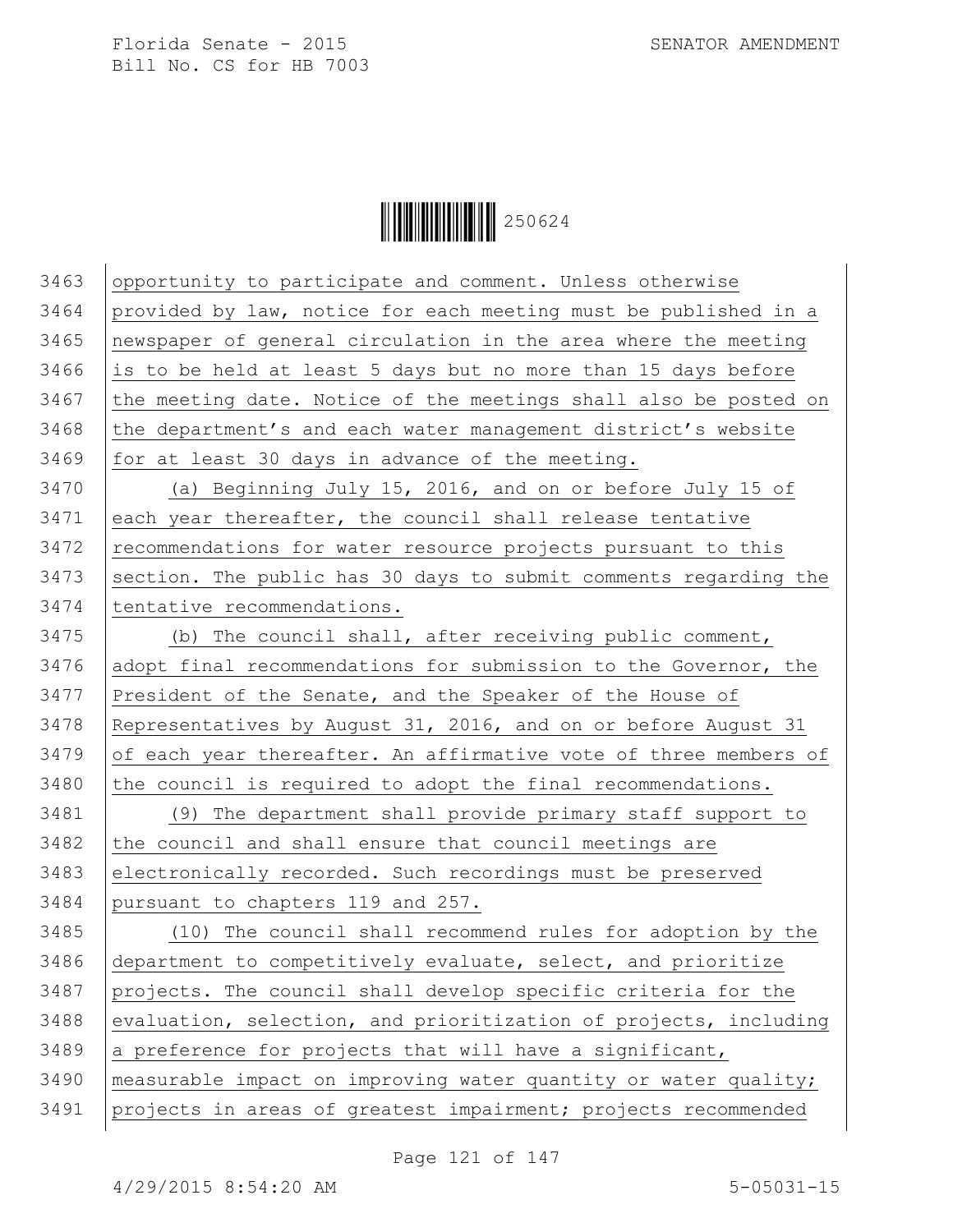$\begin{array}{|c|c|c|c|}\hline \multicolumn{1}{|c|}{\textbf{1}}&250624\ \hline \multicolumn{1}{|c|}{\textbf{2}}&50624\ \hline \end{array}$ 

| 3492 | by multiple districts or multiple local governments              |
|------|------------------------------------------------------------------|
| 3493 | cooperatively; projects that implement adopted basin management  |
| 3494 | plans; projects that implement adopted recovery or prevention    |
| 3495 | strategies; projects with a significant monetary commitment by   |
| 3496 | the local project sponsor or sponsors; projects in rural areas   |
| 3497 | of opportunity as defined in s. 288.0656; projects that may be   |
| 3498 | funded through appropriate loan programs; and projects that have |
| 3499 | significant private contributions of time or money.              |
| 3500 | (11) The council shall designate the projects as high,           |
| 3501 | medium, or low priority within the following categories:         |
| 3502 | (a) Projects that address water quality;                         |
| 3503 | (b) Projects that address water quantity;                        |
| 3504 | (c) Projects that address water resources in specific areas      |
| 3505 | of concern as provided in chapter 373; and                       |
| 3506 | Innovative Nutrient and Sediment Reduction and<br>(d)            |
| 3507 | Conservation Pilot Projects.                                     |
| 3508 | (12) The council may also separately recommend specific          |
| 3509 | projects that, in its independent judgment, stand out as         |
| 3510 | significant projects for consideration by the Legislature. The   |
| 3511 | council shall provide an explanation of why such project or      |
| 3512 | projects should be considered despite their overall relative     |
| 3513 | prioritization.                                                  |
| 3514 | (13) The department, in consultation with the Department of      |
| 3515 | Agriculture and Consumer Services, the Fish and Wildlife         |
| 3516 | Conservation Commission, and the water management districts,     |
| 3517 | shall adopt rules to implement this section.                     |
| 3518 | Section 37. Section 403.0617, Florida Statutes, is created       |
| 3519 | to read:                                                         |
|      |                                                                  |

Page 122 of 147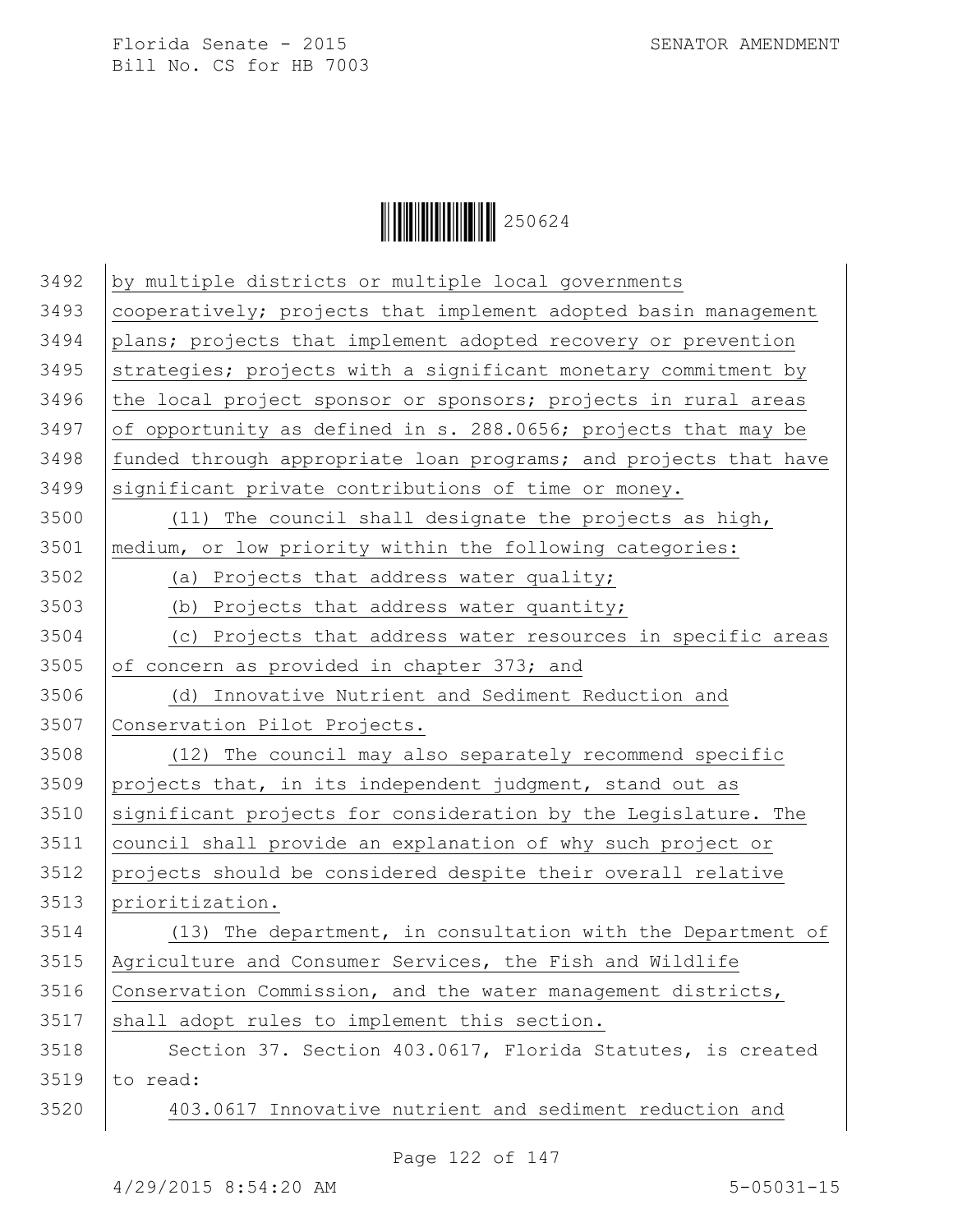

 conservation pilot project program.— (1) By October 1, 2015, the department shall propose rules 3523 for adoption to competitively evaluate and rank projects for selection and prioritization by the Water Resources Advisory Council, pursuant to s. 403.0616, for submission to the Legislature for funding. These pilot projects are intended to test the effectiveness of innovative or existing nutrient 3528 reduction or water conservation technologies, programs or practices designed to minimize nutrient pollution or restore  $|$  flows in the water bodies of the state. The department must include in the evaluation criteria a determination by the department that the pilot project will not be harmful to the ecological resources in the study area. (2) In developing these rules, the department shall give preference to the projects that will result in the greatest improvement to water quality and water quantity for the dollars 3537 to be expended for the project. At a minimum, the department shall consider all of the following: (a) The level of nutrient impairment of the waterbody, watershed, or water segment in which the project is located. (b) The quantity of nutrients the project is estimated to 3542 | remove from a water body, watershed, or water segment with an adopted nutrient total maximum daily load. (c) The potential for the project to provide a cost- effective solution to pollution, including pollution caused by 3546 onsite sewage treatment and disposal systems. (d) The anticipated impact the project will have on 3548 restoring or increasing flow or water level. (e) The amount of matching funds for the project which will

Page 123 of 147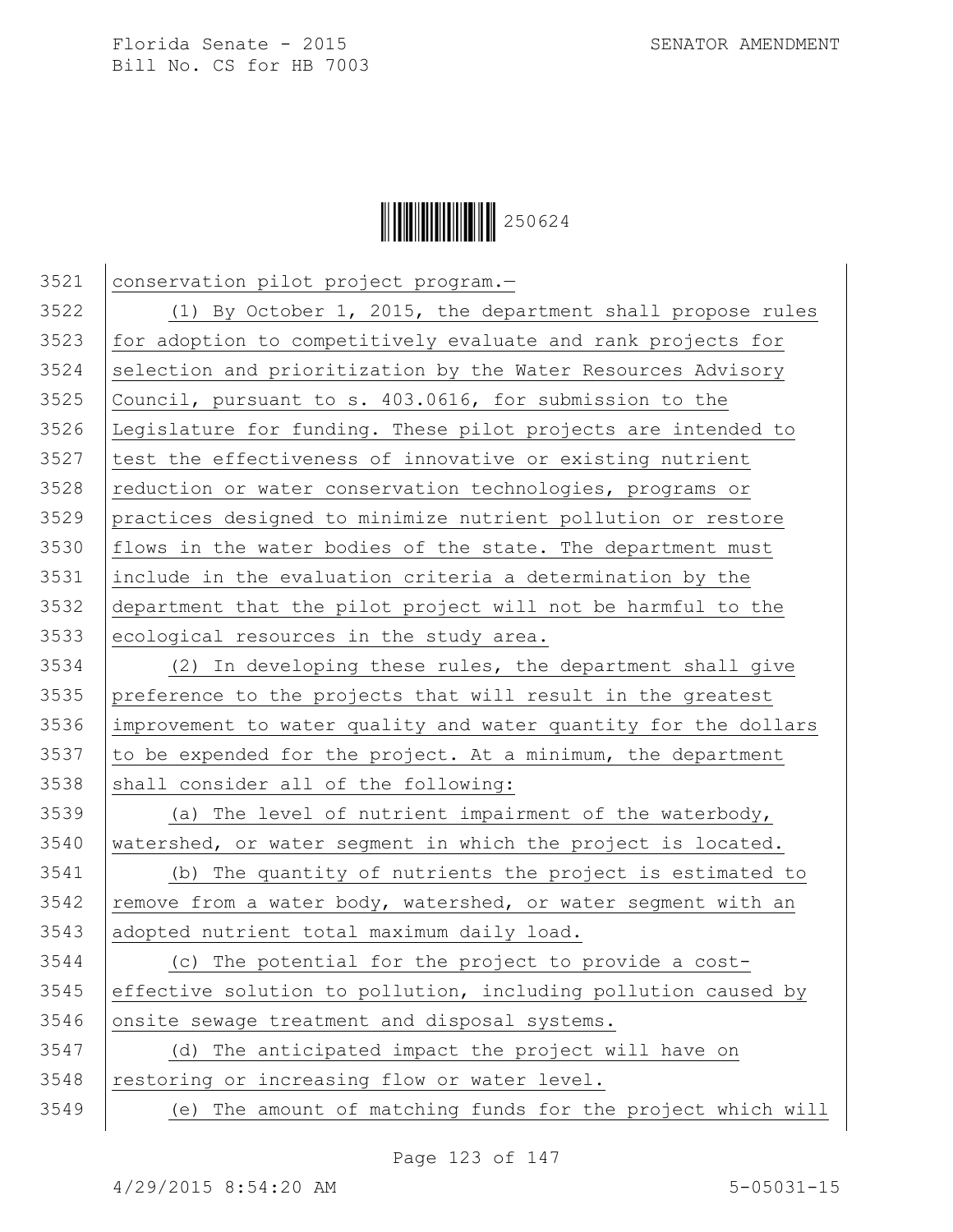$\|$  $\|$  $\|$  $\|$  $\|$  $\|$  $250624$ 

 be provided by the entities responsible for implementing the 3551 project. (f) Whether the project is located in a rural area of 3553 opportunity, as defined in s. 288.0656, with preference given to 3554 the local government responsible for implementing the project. (g) For multiple-year projects, whether the project has 3556 funding sources that are identified and assured through the expected completion date of the project. (h) The cost of the project and the length of time it will 3559 take to complete relative to its expected benefits. (i) Whether the entities responsible for implementing the project have used their own funds for projects to improve water quality or conserve water use with preference given to those 3563 entities that have expended such funds. 3564 Section 38. Section 403.0623, Florida Statutes, is amended  $3565$  to read: 403.0623 Environmental data; quality assurance.— (1) The department must establish, by rule, appropriate quality assurance requirements for environmental data submitted 3569 to the department and the criteria by which environmental data  $\mid$  may be rejected by the department. The department may adopt and enforce rules to establish data quality objectives and specify 3572 requirements for training of laboratory and field staff, sample 3573 collection methodology, proficiency testing, and audits of laboratory and field sampling activities. Such rules may be in addition to any laboratory certification provisions under ss. 403.0625 and 403.863.  $(2)(a)$  The department, in coordination with the water management districts, regional water supply authorities, and the

Page 124 of 147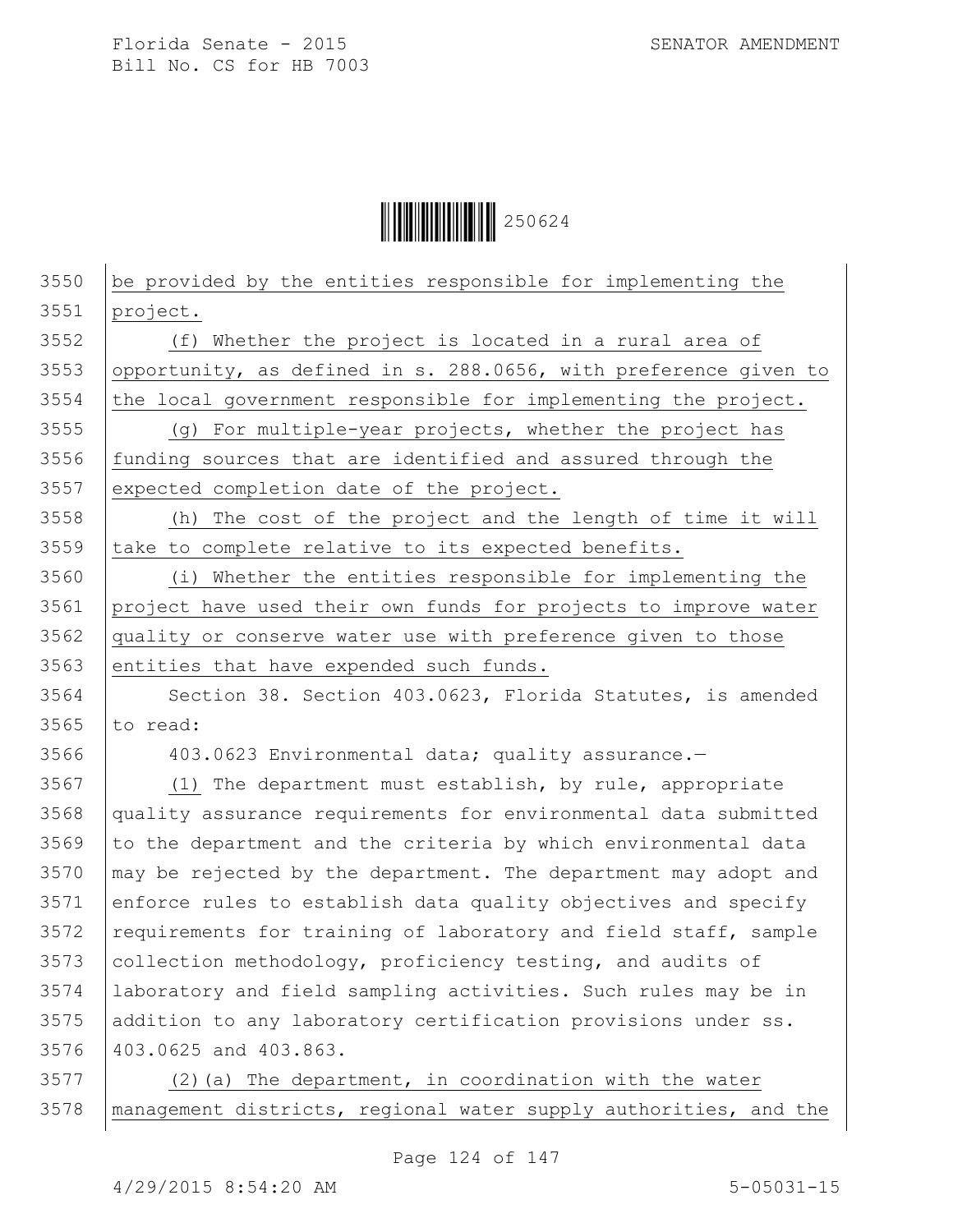$\begin{array}{|c|c|c|c|}\hline \multicolumn{1}{|c|}{\textbf{1}}&250624\ \hline \multicolumn{1}{|c|}{\textbf{2}}&50624\ \hline \end{array}$ 

| 3579 | Department of Agriculture and Consumer Services shall establish  |
|------|------------------------------------------------------------------|
| 3580 | standards for the collection and analysis of water quantity,     |
| 3581 | water quality, and related data to ensure quality, reliability,  |
| 3582 | and validity of the data and testing results.                    |
| 3583 | (b) To the extent practicable, the department shall              |
| 3584 | coordinate with federal agencies to ensure that its collection   |
| 3585 | and analysis of water quality, water quantity, and related data, |
| 3586 | which may be used by any state agency, water management          |
| 3587 | district, or local government, is consistent with this           |
| 3588 | subsection.                                                      |
| 3589 | (c) In order to receive state funds for the acquisition of       |
| 3590 | lands or the financing of a water resource project, state        |
| 3591 | agencies and water management districts must show that they      |
| 3592 | followed the department's collection and analysis standards, if  |
| 3593 | available, as a prerequisite for any such request for funding.   |
| 3594 | (d) The department and the water management districts may        |
| 3595 | adopt rules to implement this subsection.                        |
| 3596 | Section 39. Subsection (7) of section 403.067, Florida           |
| 3597 | Statutes, is amended to read:                                    |
| 3598 | 403.067 Establishment and implementation of total maximum        |
| 3599 | daily loads. $-$                                                 |
| 3600 | (7) DEVELOPMENT OF BASIN MANAGEMENT PLANS AND                    |
| 3601 | IMPLEMENTATION OF TOTAL MAXIMUM DAILY LOADS.-                    |
| 3602 | (a) Basin management action plans.-                              |
| 3603 | 1. In developing and implementing the total maximum daily        |
| 3604 | load for a water body, the department, or the department in      |
| 3605 | conjunction with a water management district, may develop a      |
| 3606 | basin management action plan that addresses some or all of the   |
| 3607 | watersheds and basins tributary to the water body. Such plan     |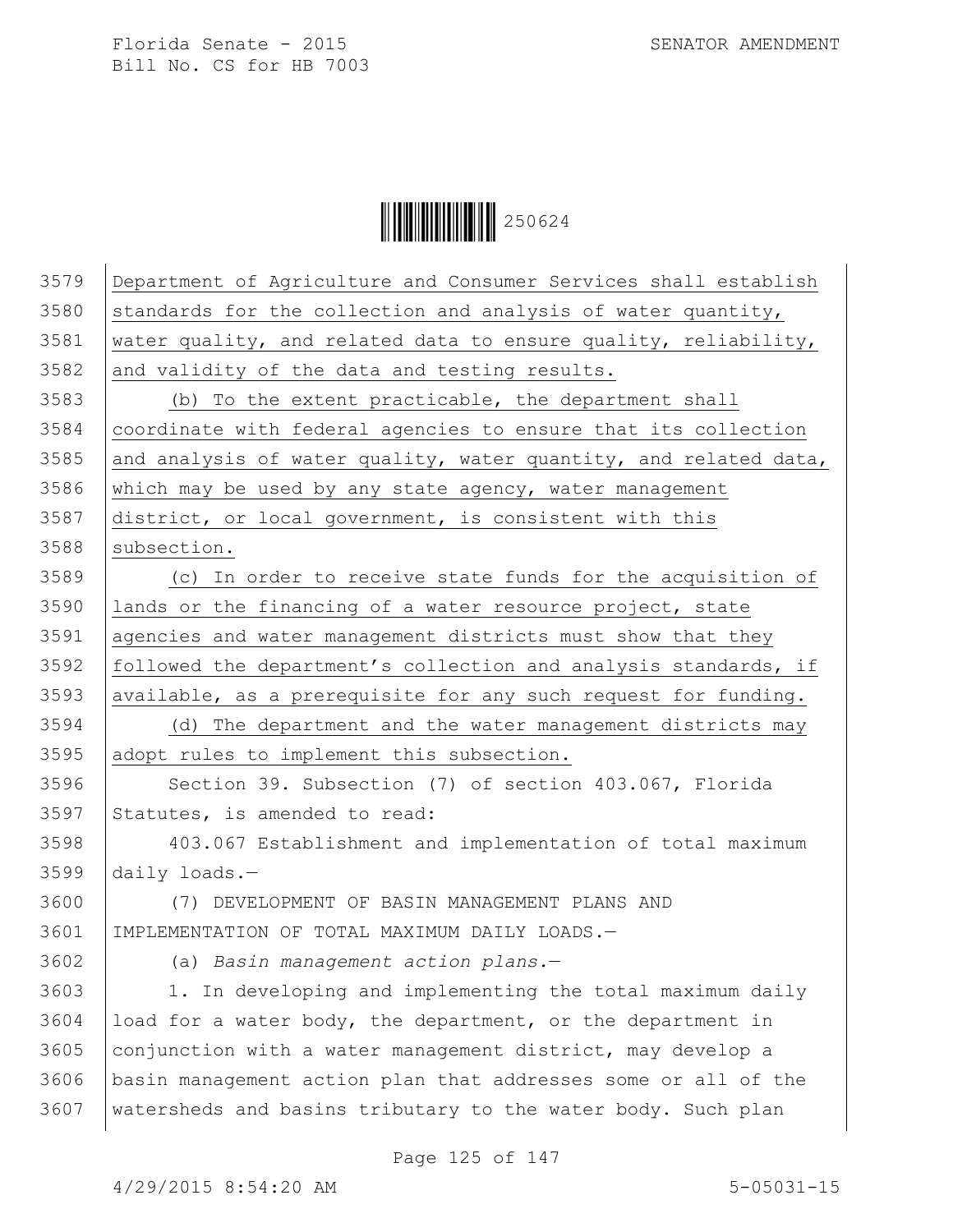

 must integrate the appropriate management strategies available 3609 to the state through existing water quality protection programs to achieve the total maximum daily loads and may provide for phased implementation of these management strategies to promote timely, cost-effective actions as provided for in s. 403.151. The plan must establish a schedule implementing the management 3614 strategies, establish a basis for evaluating the plan's effectiveness, and identify feasible funding strategies for implementing the plan's management strategies. The management strategies may include regional treatment systems or other public works, where appropriate, and voluntary trading of water quality credits to achieve the needed pollutant load reductions.

 2. A basin management action plan must equitably allocate, pursuant to paragraph (6)(b), pollutant reductions to individual basins, as a whole to all basins, or to each identified point source or category of nonpoint sources, as appropriate. For nonpoint sources for which best management practices have been adopted, the initial requirement specified by the plan must be 3626 those practices developed pursuant to paragraph (c). Where appropriate, the plan may take into account the benefits of pollutant load reduction achieved by point or nonpoint sources that have implemented management strategies to reduce pollutant loads, including best management practices, before the development of the basin management action plan. The plan must also identify the mechanisms that will address potential future increases in pollutant loading.

3634 3. The basin management action planning process is intended 3635 to involve the broadest possible range of interested parties, with the objective of encouraging the greatest amount of

Page 126 of 147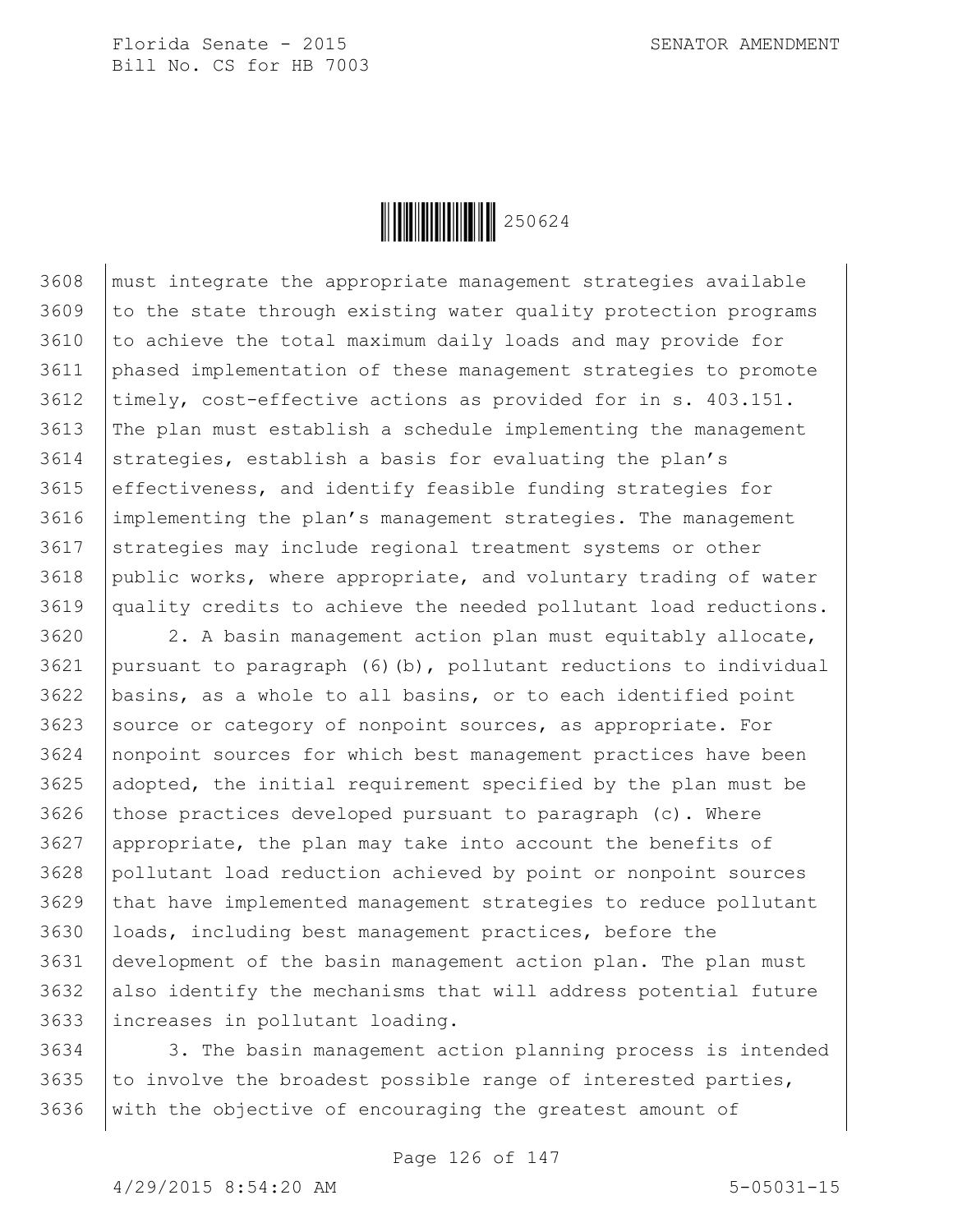

 cooperation and consensus possible. In developing a basin | management action plan, the department shall assure that key stakeholders, including, but not limited to, applicable local governments, water management districts, the Department of Agriculture and Consumer Services, other appropriate state 3642 | agencies, local soil and water conservation districts, environmental groups, regulated interests, and affected pollution sources, are invited to participate in the process. The department shall hold at least one public meeting in the vicinity of the watershed or basin to discuss and receive comments during the planning process and shall otherwise 3648 encourage public participation to the greatest practicable extent. Notice of the public meeting must be published in a newspaper of general circulation in each county in which the watershed or basin lies not less than 5 days nor more than 15 days before the public meeting. A basin management action plan does not supplant or otherwise alter any assessment made under 3654 Subsection (3) or subsection (4) or any calculation or initial allocation.

 4. Each new or revised basin management action plan shall include:

3658 a. The appropriate management strategies available through existing water quality protection programs to achieve total maximum daily loads, which may provide for phased implementation 3661  $\vert$  to promote timely, cost-effective actions as provided for in s. 403.151;

3663 | b. A description of best management practices adopted by 3664 | rule;

| c. A list of projects in priority ranking with a planning-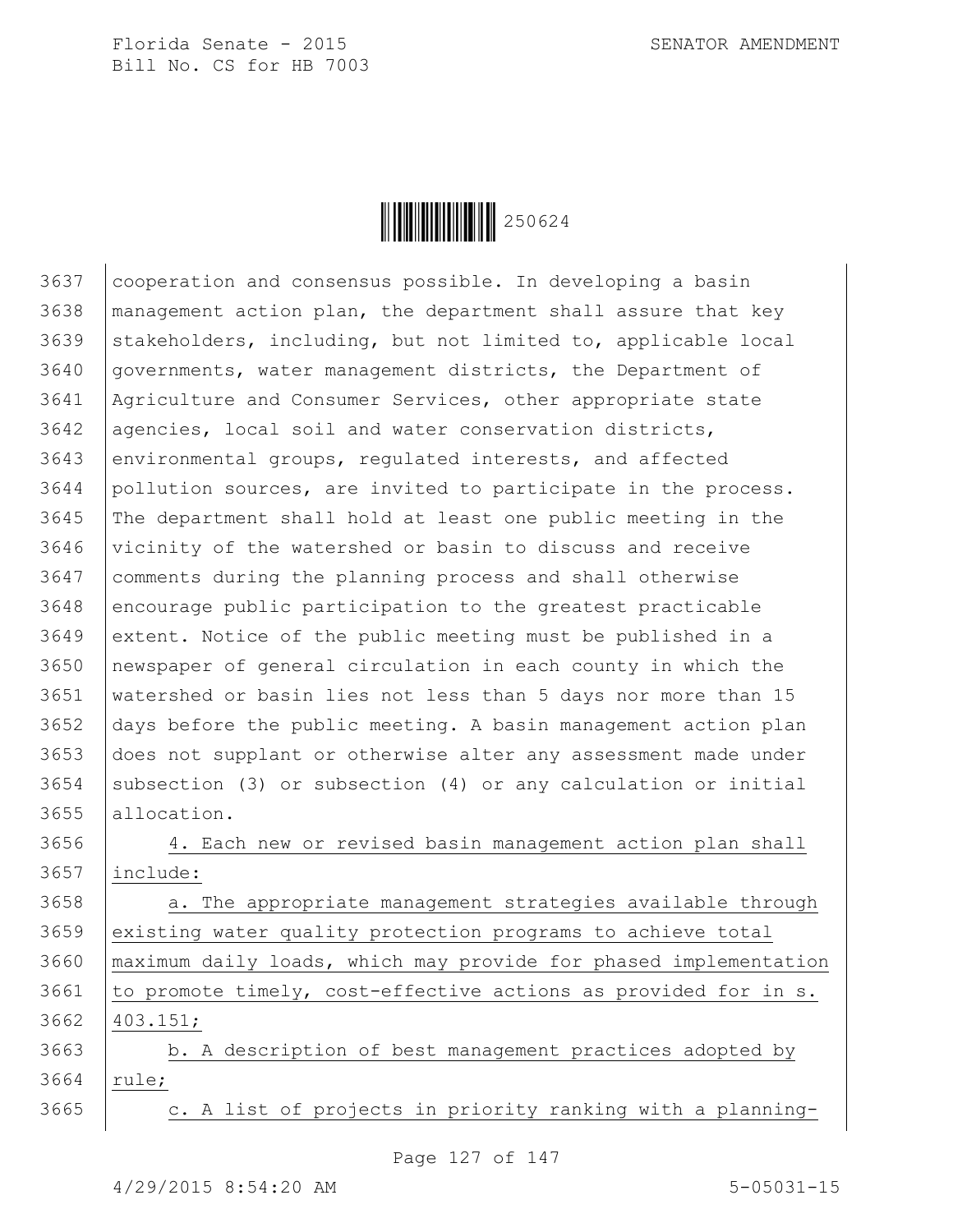

3666 level cost estimate and estimated date of completion for each 3667 listed project;

 $3668$  d. The source and amount of financial assistance to be made 3669 available by the department, a water management district, or 3670 other entity for each listed project, if applicable; and 3671 e. A planning-level estimate of each listed project's

3672 expected load reduction, if applicable.

3673 | 5.4. The department shall adopt all or any part of a basin management action plan and any amendment to such plan by secretarial order pursuant to chapter 120 to implement the provisions of this section.

3677 6.5. The basin management action plan must include 3678 milestones for implementation and water quality improvement, and 3679 an associated water quality monitoring component sufficient to 3680 evaluate whether reasonable progress in pollutant load 3681 reductions is being achieved over time. An assessment of 3682 progress toward these milestones shall be conducted every 5  $3683$  vears, and revisions to the plan shall be made as appropriate.  $3684$  Revisions to the basin management action plan shall be made by 3685 the department in cooperation with basin stakeholders. Revisions  $3686$  to the management strategies required for nonpoint sources must 3687 | follow the procedures set forth in subparagraph  $(c)$ 4. Revised 3688 basin management action plans must be adopted pursuant to 3689 subparagraph 5. 4.

3690 | 7.6. In accordance with procedures adopted by rule under 3691 paragraph (9)(c), basin management action plans, and other 3692 pollution control programs under local, state, or federal 3693 | authority as provided in subsection  $(4)$ , may allow point or 3694 nonpoint sources that will achieve greater pollutant reductions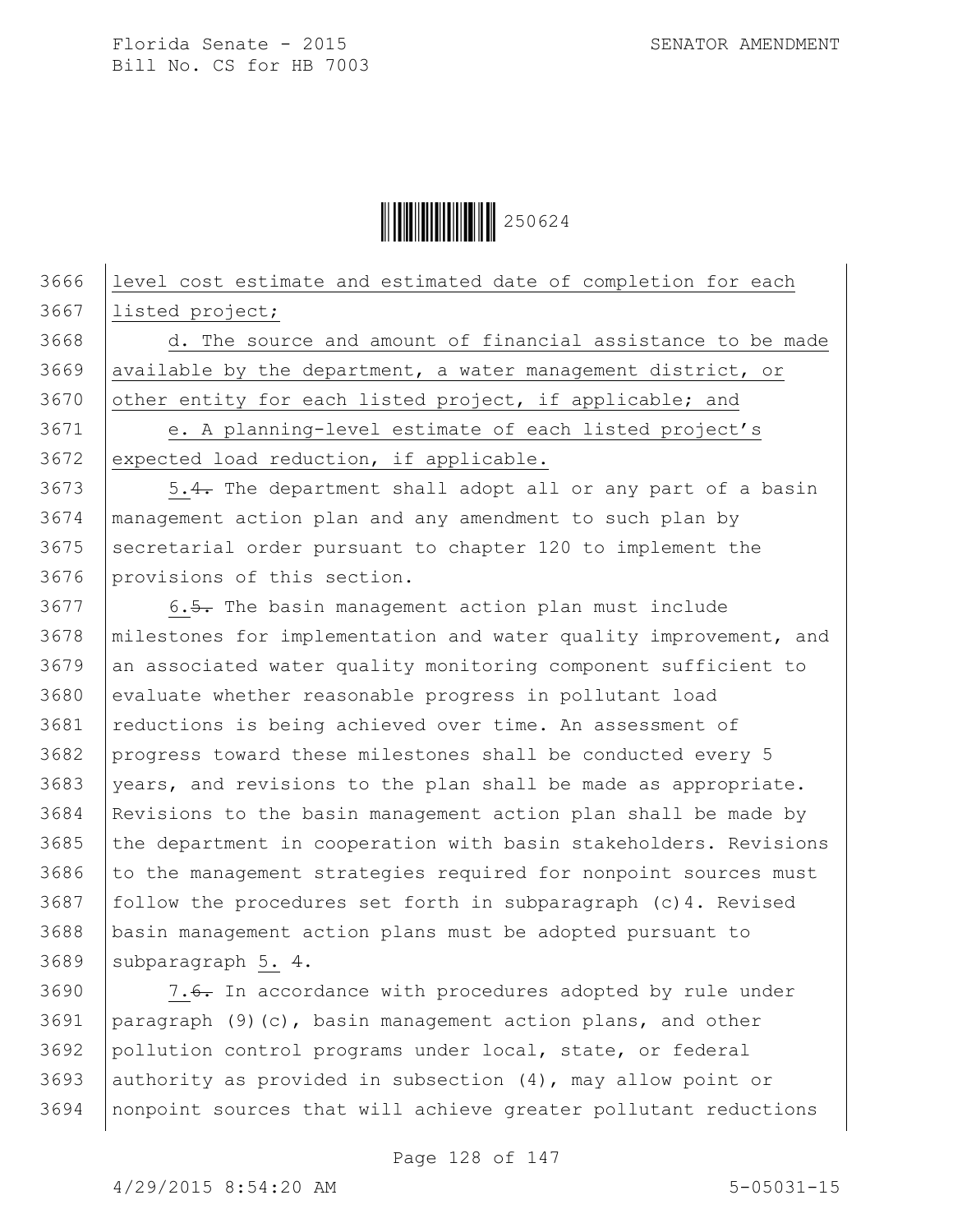

 than required by an adopted total maximum load or wasteload allocation to generate, register, and trade water quality credits for the excess reductions to enable other sources to achieve their allocation; however, the generation of water quality credits does not remove the obligation of a source or activity to meet applicable technology requirements or adopted best management practices. Such plans must allow trading between NPDES permittees, and trading that may or may not involve NPDES permittees, where the generation or use of the credits involve an entity or activity not subject to department water discharge permits whose owner voluntarily elects to obtain department 3706 authorization for the generation and sale of credits.

 | 8.7. The provisions of the department's rule relating to 3708 the equitable abatement of pollutants into surface waters do not apply to water bodies or water body segments for which a basin management plan that takes into account future new or expanded activities or discharges has been adopted under this section.

(b) *Total maximum daily load implementation.*—

 | 1. The department shall be the lead agency in coordinating the implementation of the total maximum daily loads through 3715 existing water quality protection programs. Application of a total maximum daily load by a water management district must be consistent with this section and does not require the issuance 3718 of an order or a separate action pursuant to s.  $120.536(1)$  or s. 120.54 for the adoption of the calculation and allocation previously established by the department. Such programs may include, but are not limited to:

3722 | a. Permitting and other existing regulatory programs, 3723 | including water-quality-based effluent limitations;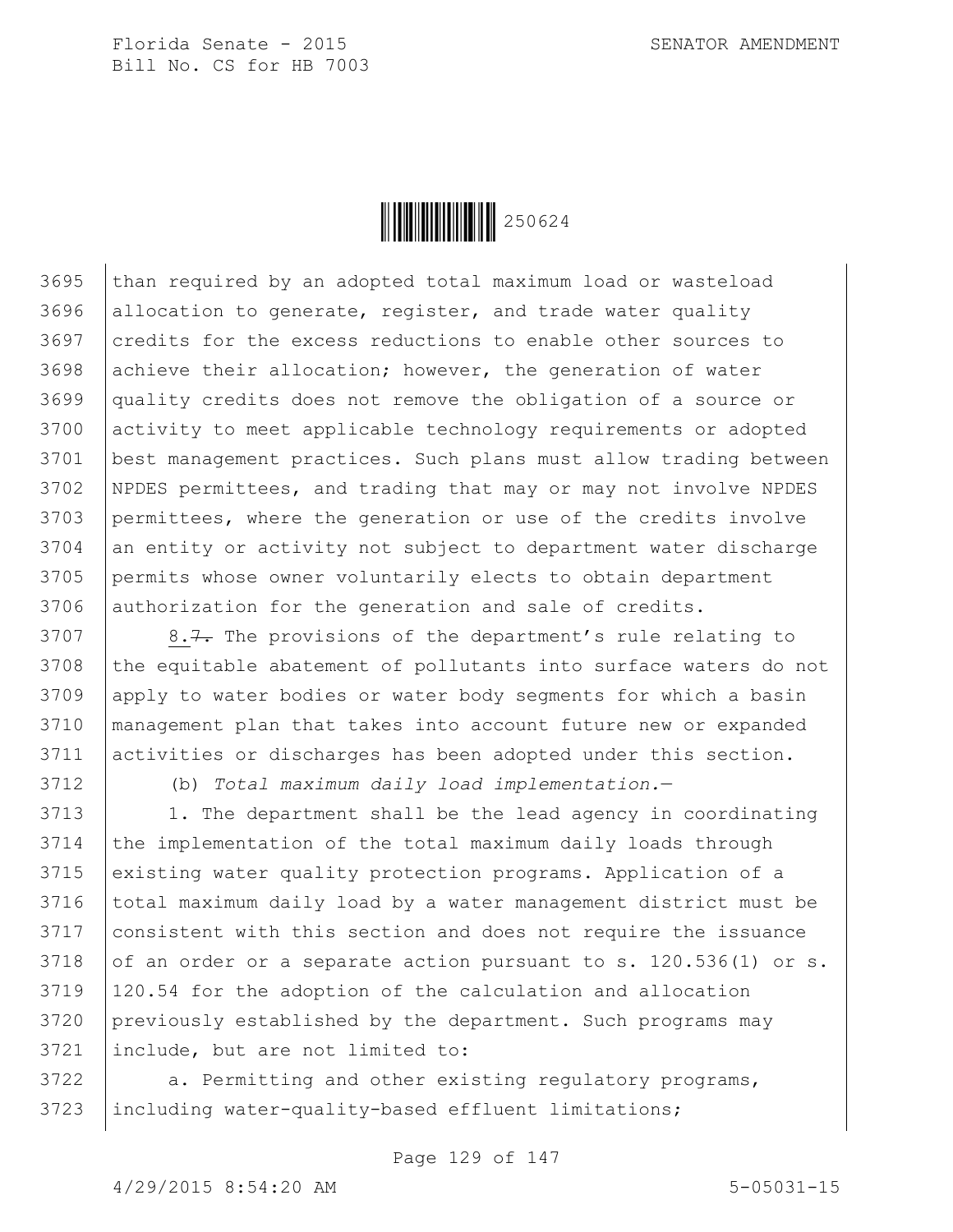

3724 b. Nonregulatory and incentive-based programs, including best management practices, cost sharing, waste minimization, 3726 pollution prevention, agreements established pursuant to s. 403.061(21), and public education; 3728 c. Other water quality management and restoration activities, for example surface water improvement and management plans approved by water management districts or basin management 3731 action plans developed pursuant to this subsection; d. Trading of water quality credits or other equitable 3733 economically based agreements; e. Public works including capital facilities; or f. Land acquisition. 2. For a basin management action plan adopted pursuant to paragraph (a), any management strategies and pollutant reduction requirements associated with a pollutant of concern for which a total maximum daily load has been developed, including effluent limits set forth for a discharger subject to NPDES permitting, if any, must be included in a timely manner in subsequent NPDES 3742 permits or permit modifications for that discharger. The department may not impose limits or conditions implementing an adopted total maximum daily load in an NPDES permit until the permit expires, the discharge is modified, or the permit is 3746 | reopened pursuant to an adopted basin management action plan. 3747 a. Absent a detailed allocation, total maximum daily loads must be implemented through NPDES permit conditions that provide

 for a compliance schedule. In such instances, a facility's NPDES permit must allow time for the issuance of an order adopting the basin management action plan. The time allowed for the issuance of an order adopting the plan may not exceed 5 years. Upon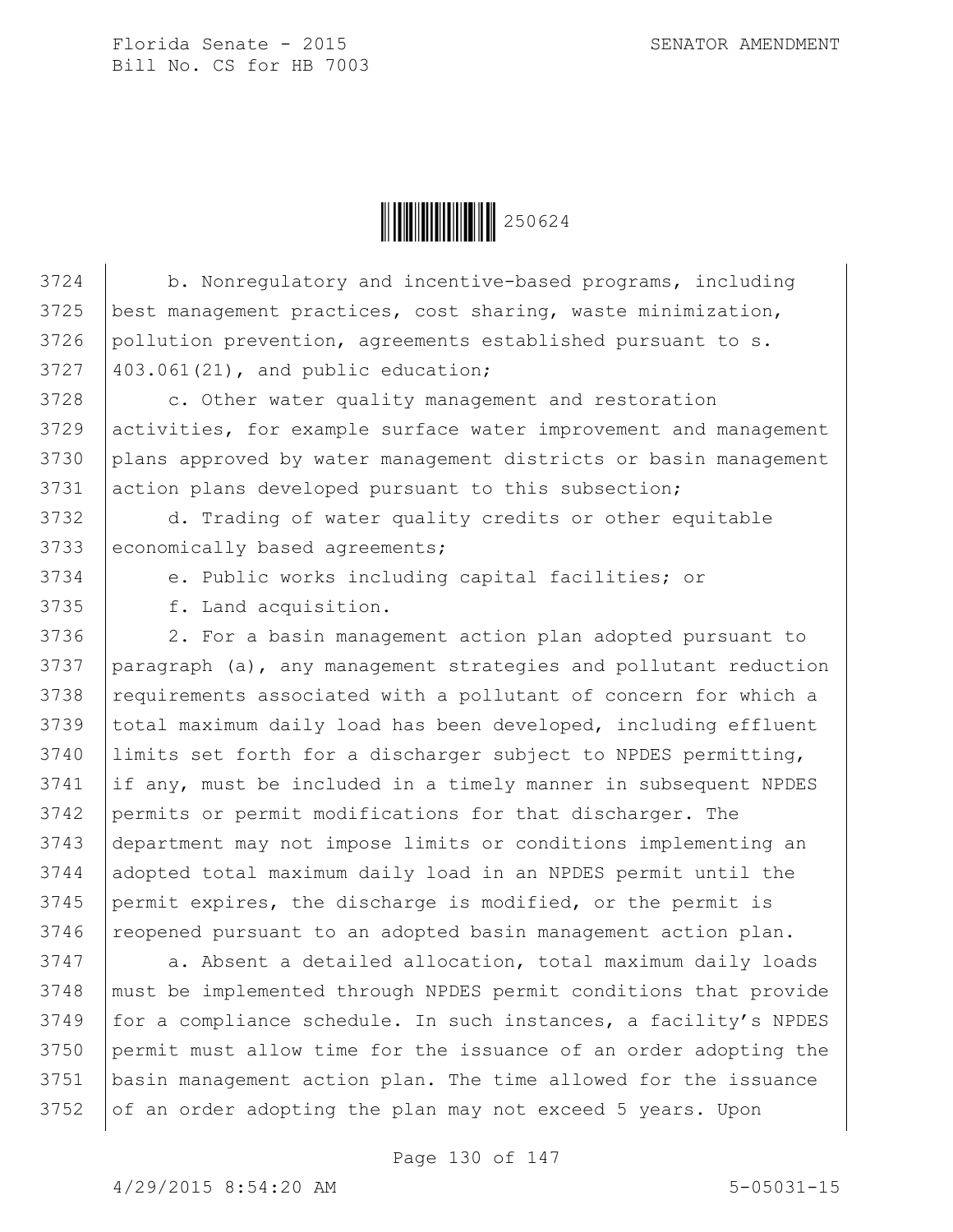

3753 issuance of an order adopting the plan, the permit must be reopened or renewed, as necessary, and permit conditions consistent with the plan must be established. Notwithstanding 3756 the other provisions of this subparagraph, upon request by an NPDES permittee, the department as part of a permit issuance, renewal, or modification may establish individual allocations before the adoption of a basin management action plan.

3760 b. For holders of NPDES municipal separate storm sewer 3761 system permits and other stormwater sources, implementation of a 3762 total maximum daily load or basin management action plan must be 3763 achieved, to the maximum extent practicable, through the use of 3764 best management practices or other management measures.

3765 c. The basin management action plan does not relieve the 3766 discharger from any requirement to obtain, renew, or modify an 3767 NPDES permit or to abide by other requirements of the permit.

 d. Management strategies set forth in a basin management action plan to be implemented by a discharger subject to permitting by the department must be completed pursuant to the schedule set forth in the basin management action plan. This implementation schedule may extend beyond the 5-year term of an NPDES permit.

3774 e. Management strategies and pollution reduction 3775 | requirements set forth in a basin management action plan for a 3776 Specific pollutant of concern are not subject to challenge under 3777 chapter 120 at the time they are incorporated, in an identical 3778 | form, into a subsequent NPDES permit or permit modification.

3779 f. For nonagricultural pollutant sources not subject to 3780 NPDES permitting but permitted pursuant to other state, 3781 | regional, or local water quality programs, the pollutant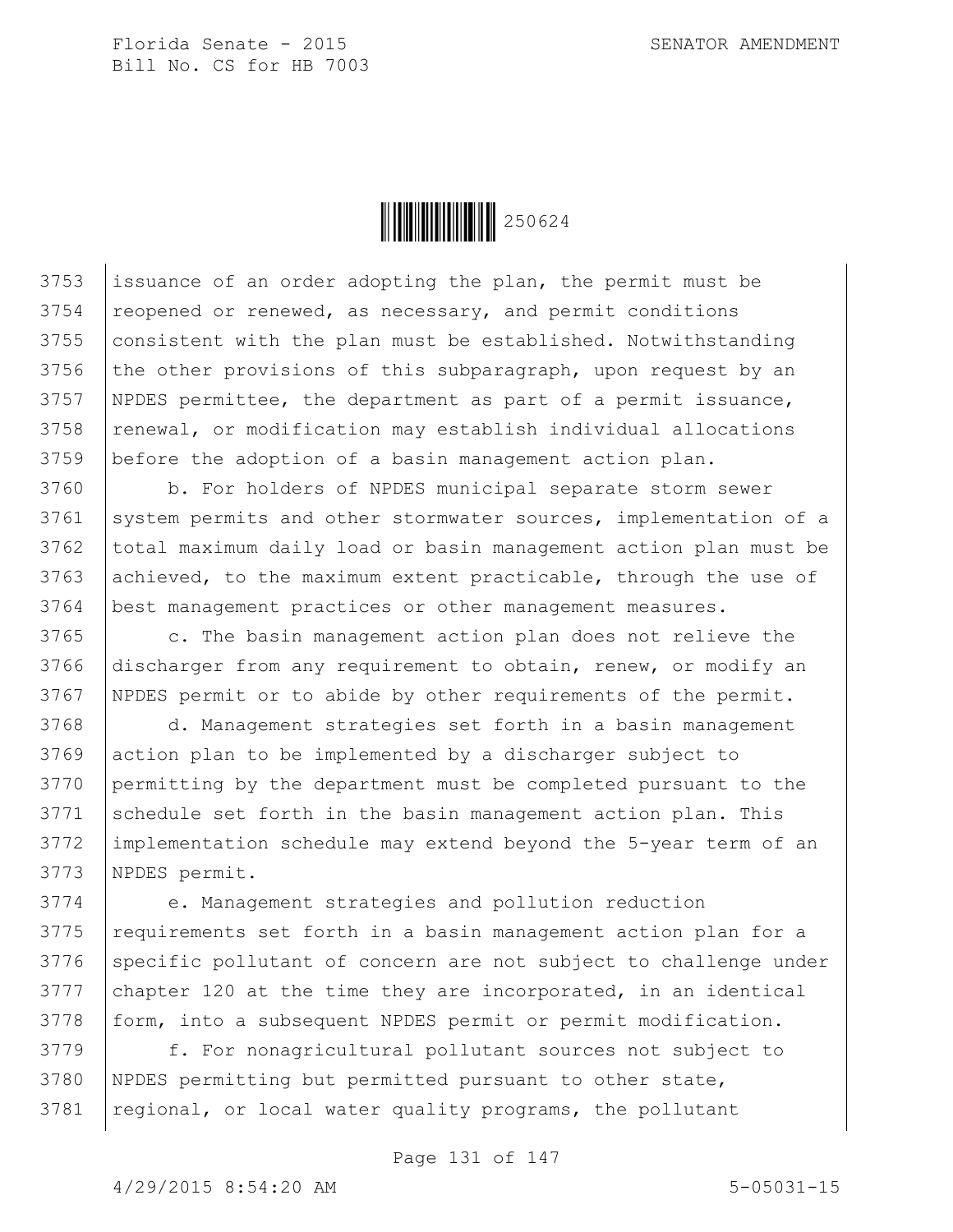$\|$  $\|$  $\|$  $\|$  $\|$  $\|$  $250624$ 

3782 reduction actions adopted in a basin management action plan must 3783 be implemented to the maximum extent practicable as part of 3784 those permitting programs.

3785 g. A nonpoint source discharger included in a basin management action plan must demonstrate compliance with the pollutant reductions established under subsection (6) by implementing the appropriate best management practices established pursuant to paragraph (c) or conducting water quality monitoring prescribed by the department or a water management district. A nonpoint source discharger may, in accordance with department rules, supplement the implementation 3793 of best management practices with water quality credit trades in 3794 order to demonstrate compliance with the pollutant reductions 3795 established under subsection (6).

3796 h. A nonpoint source discharger included in a basin 3797 management action plan may be subject to enforcement action by 3798 the department or a water management district based upon a 3799 failure to implement the responsibilities set forth in sub-3800 subparagraph q.

 i. A landowner, discharger, or other responsible person who is implementing applicable management strategies specified in an 3803 adopted basin management action plan may not be required by permit, enforcement action, or otherwise to implement additional management strategies, including water quality credit trading, to reduce pollutant loads to attain the pollutant reductions established pursuant to subsection (6) and shall be deemed to be 3808 in compliance with this section. This subparagraph does not limit the authority of the department to amend a basin 3810 | management action plan as specified in subparagraph (a)  $6. \frac{1}{(a+5)}$ .

Page 132 of 147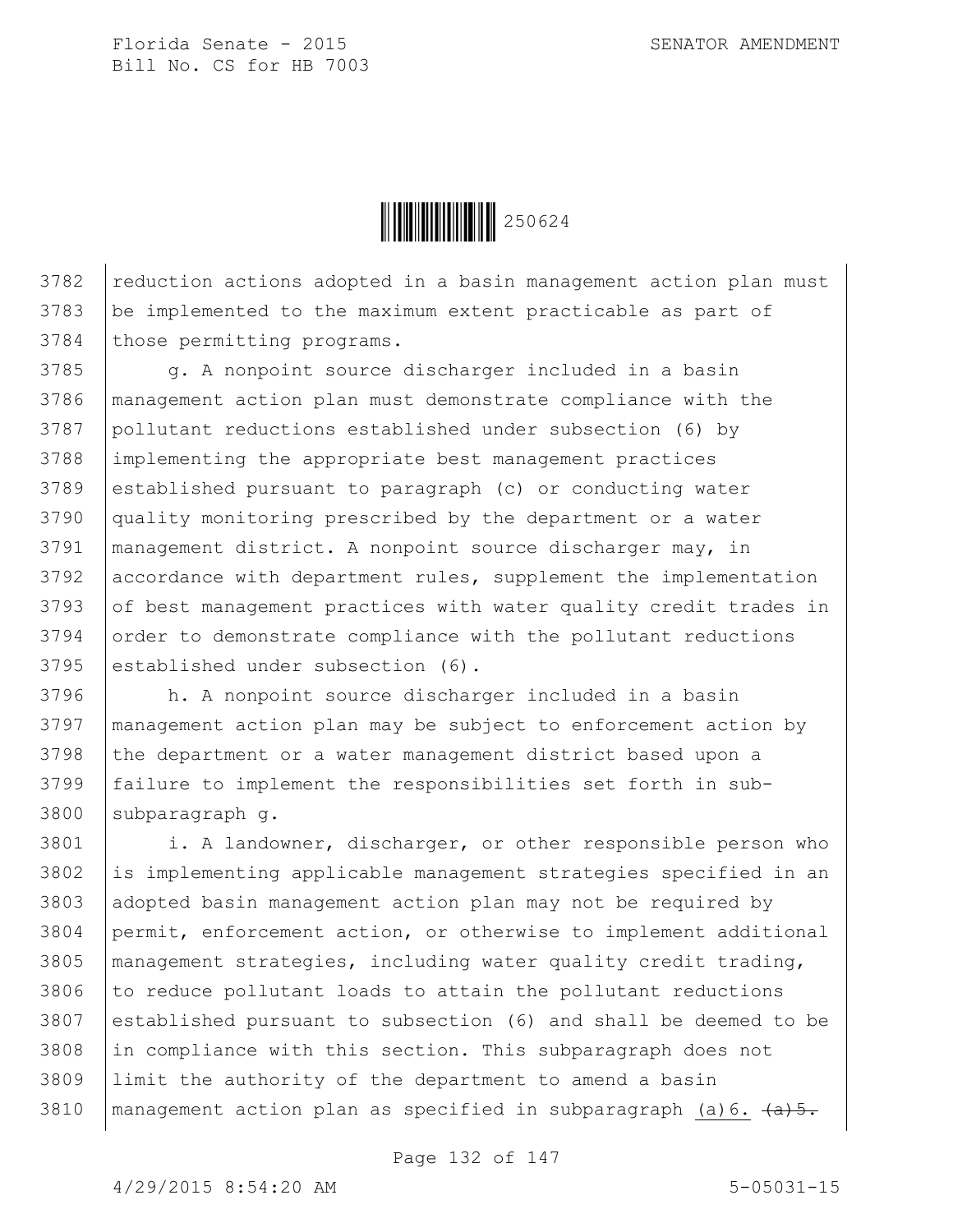

(c) *Best management practices.*—

3812 | 1. The department, in cooperation with the water management districts and other interested parties, as appropriate, may develop suitable interim measures, best management practices, or 3815 other measures necessary to achieve the level of pollution reduction established by the department for nonagricultural nonpoint pollutant sources in allocations developed pursuant to subsection (6) and this subsection. These practices and measures may be adopted by rule by the department and the water management districts and, where adopted by rule, shall be implemented by those parties responsible for nonagricultural nonpoint source pollution.

 2. The Department of Agriculture and Consumer Services may develop and adopt by rule pursuant to ss. 120.536(1) and 120.54 suitable interim measures, best management practices, or other measures necessary to achieve the level of pollution reduction established by the department for agricultural pollutant sources in allocations developed pursuant to subsection (6) and this subsection or for programs implemented pursuant to paragraph  $(12)(b)$   $(13)(b)$ . These practices and measures may be implemented by those parties responsible for agricultural pollutant sources and the department, the water management districts, and the Department of Agriculture and Consumer Services shall assist with implementation. In the process of developing and adopting  $\vert$  rules for interim measures, best management practices, or other 3836 | measures, the Department of Agriculture and Consumer Services 3837 shall consult with the department, the Department of Health, the water management districts, representatives from affected farming groups, and environmental group representatives. Such

Page 133 of 147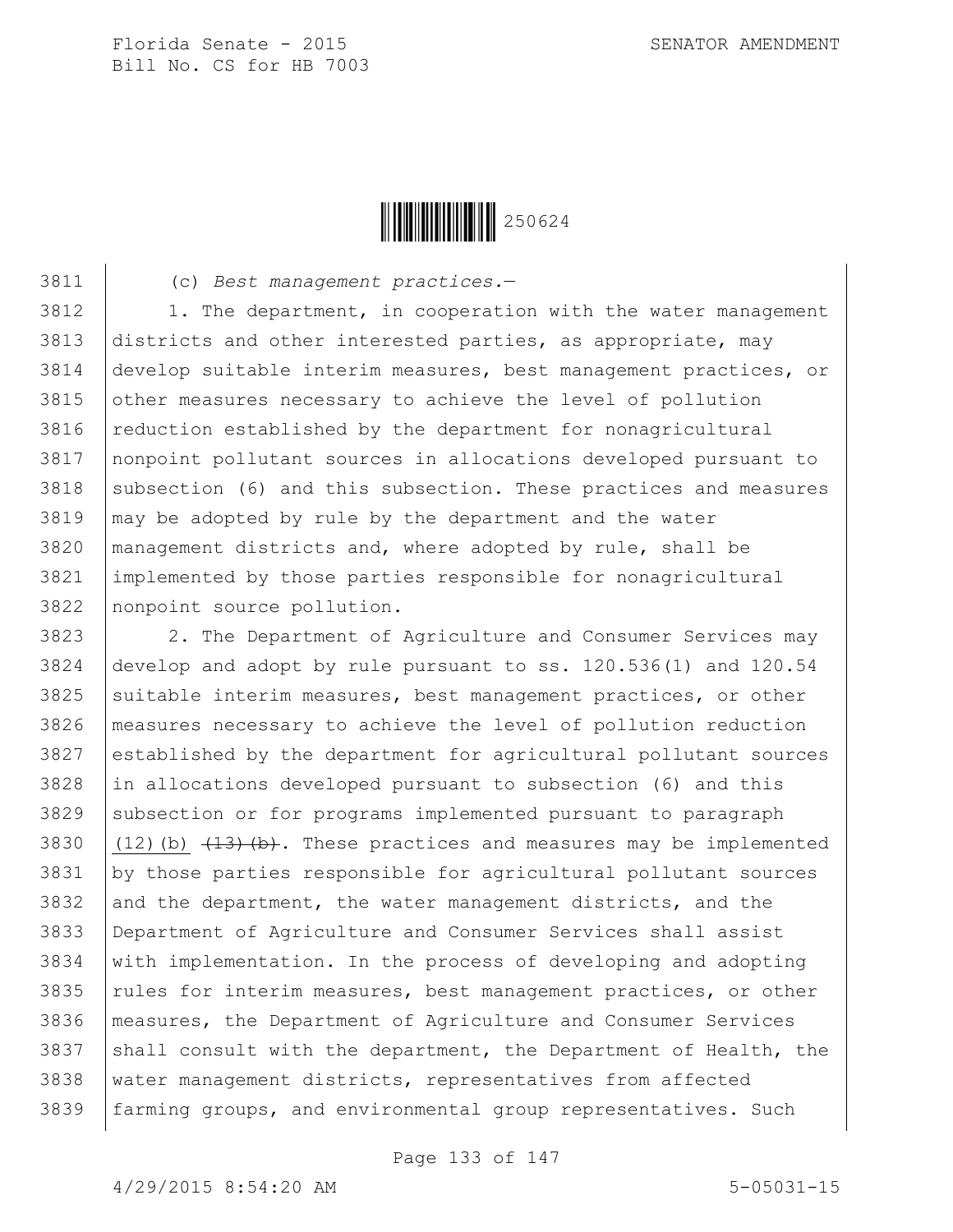

 rules must also incorporate provisions for a notice of intent to implement the practices and a system to assure the implementation of the practices, including site inspection and recordkeeping requirements.

3844 3. Where interim measures, best management practices, or other measures are adopted by rule, the effectiveness of such practices in achieving the levels of pollution reduction established in allocations developed by the department pursuant to subsection (6) and this subsection or in programs implemented 3849 pursuant to paragraph (12)(b)  $\left(13\right)\left(b\right)$  must be verified at representative sites by the department. The department shall use best professional judgment in making the initial verification that the best management practices are reasonably expected to be effective and, where applicable, must notify the appropriate water management district or the Department of Agriculture and Consumer Services of its initial verification before the adoption of a rule proposed pursuant to this paragraph. Implementation, in accordance with rules adopted under this paragraph, of practices that have been initially verified to be effective, or verified to be effective by monitoring at 3860 | representative sites, by the department, shall provide a presumption of compliance with state water quality standards and 3862 | release from the provisions of s. 376.307(5) for those pollutants addressed by the practices, and the department is not authorized to institute proceedings against the owner of the 3865 Source of pollution to recover costs or damages associated with the contamination of surface water or groundwater caused by 3867 those pollutants. Research projects funded by the department, a water management district, or the Department of Agriculture and

Page 134 of 147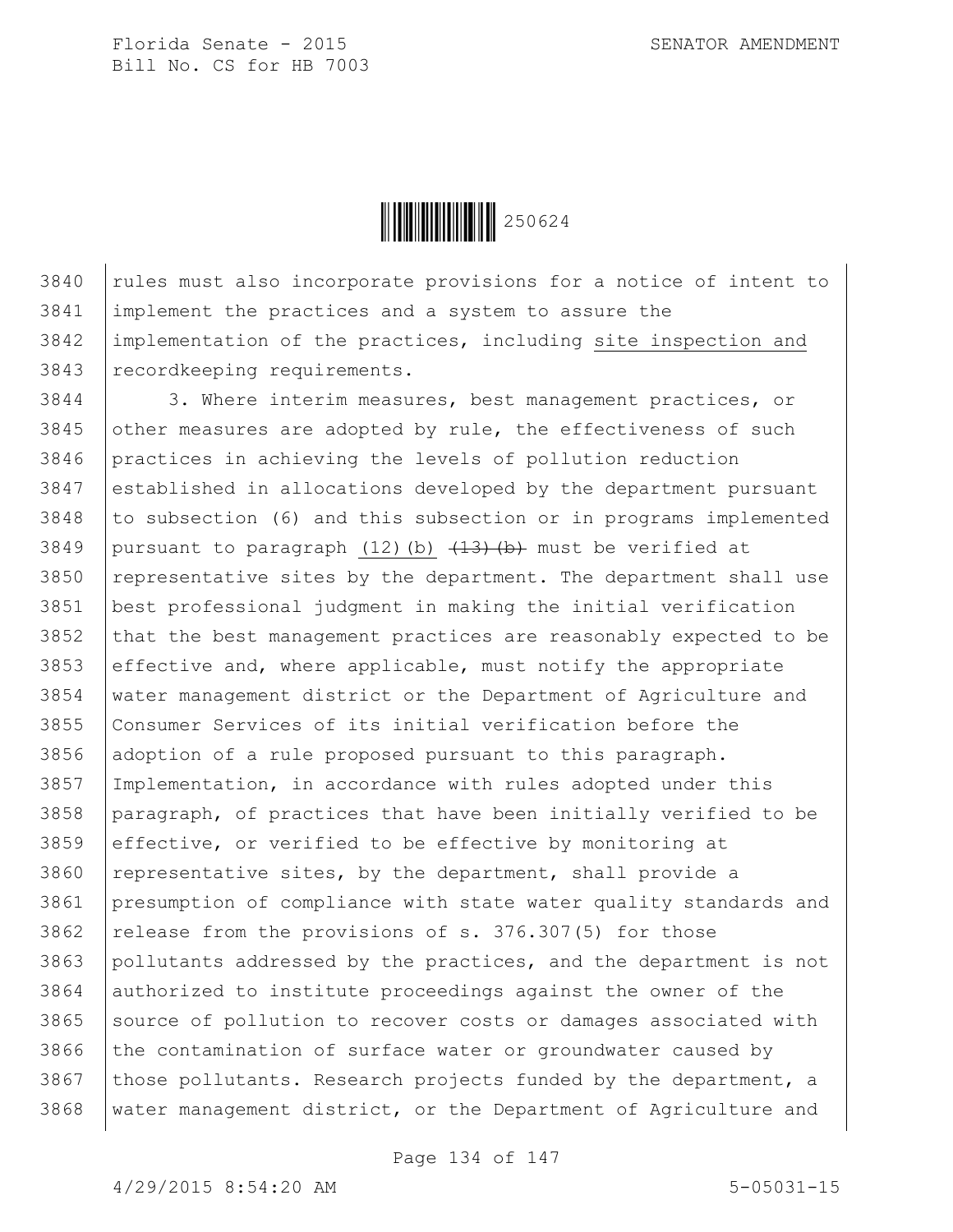

 Consumer Services to develop or demonstrate interim measures or best management practices shall be granted a presumption of compliance with state water quality standards and a release from the provisions of s. 376.307(5). The presumption of compliance 3873 and release is limited to the research site and only for those pollutants addressed by the interim measures or best management practices. Eligibility for the presumption of compliance and release is limited to research projects on sites where the owner 3877 or operator of the research site and the department, a water management district, or the Department of Agriculture and Consumer Services have entered into a contract or other 3880 agreement that, at a minimum, specifies the research objectives, 3881 the cost-share responsibilities of the parties, and a schedule that details the beginning and ending dates of the project.

3883 4. Where water quality problems are demonstrated, despite the appropriate implementation, operation, and maintenance of best management practices and other measures required by rules 3886 adopted under this paragraph, the department, a water management district, or the Department of Agriculture and Consumer 3888 Services, in consultation with the department, shall institute a 3889 | reevaluation of the best management practice or other measure. Should the reevaluation determine that the best management practice or other measure requires modification, the department, a water management district, or the Department of Agriculture and Consumer Services, as appropriate, shall revise the rule to 3894 | require implementation of the modified practice within a reasonable time period as specified in the rule.

 $3896$   $\vert$  5. Agricultural records relating to processes or methods of 3897 | production, costs of production, profits, or other financial

Page 135 of 147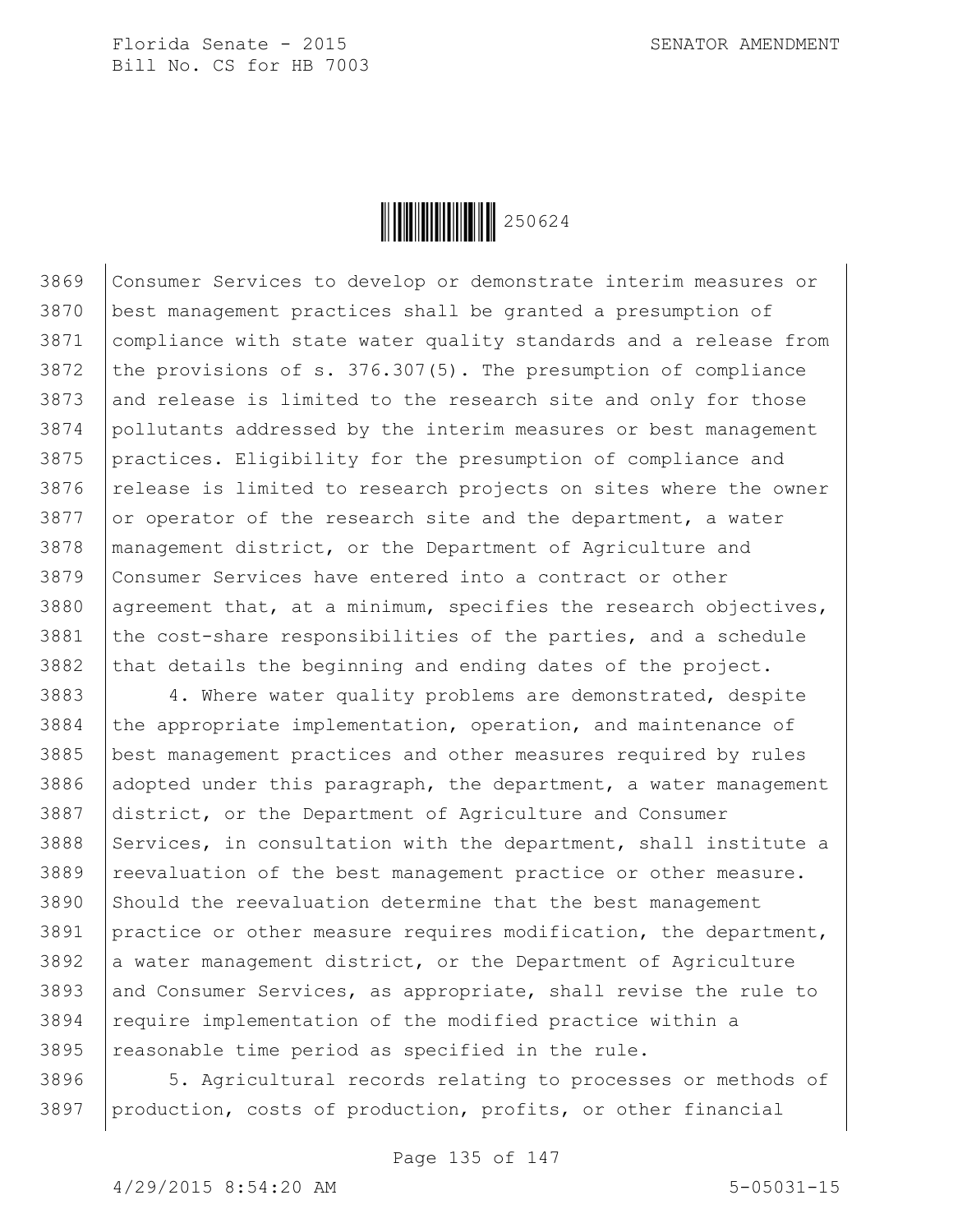

 information held by the Department of Agriculture and Consumer 3899 Services pursuant to subparagraphs 3. and 4. or pursuant to any rule adopted pursuant to subparagraph 2. are confidential and exempt from s. 119.07(1) and s. 24(a), Art. I of the State Constitution. Upon request, records made confidential and exempt pursuant to this subparagraph shall be released to the department or any water management district provided that the confidentiality specified by this subparagraph for such records is maintained.

 6. The provisions of subparagraphs 1. and 2. do not preclude the department or water management district from 3909 requiring compliance with water quality standards or with current best management practice requirements set forth in any applicable regulatory program authorized by law for the purpose 3912 of protecting water quality. Additionally, subparagraphs 1. and  $\vert$  2. are applicable only to the extent that they do not conflict with any rules adopted by the department that are necessary to maintain a federally delegated or approved program.

 (d) Enforcement and verification of basin management action plans and management strategies.—

 1. Basin management action plans are enforceable pursuant to this section and ss. 403.121, 403.141, and 403.161. Management strategies, including best management practices and 3921 water quality monitoring, are enforceable under this chapter. 2. No later than January 1, 2016: a. The department, in consultation with the water

 management districts and the Department of Agriculture and Consumer Services, shall initiate rulemaking to adopt procedures to verify implementation of water quality monitoring required in

Page 136 of 147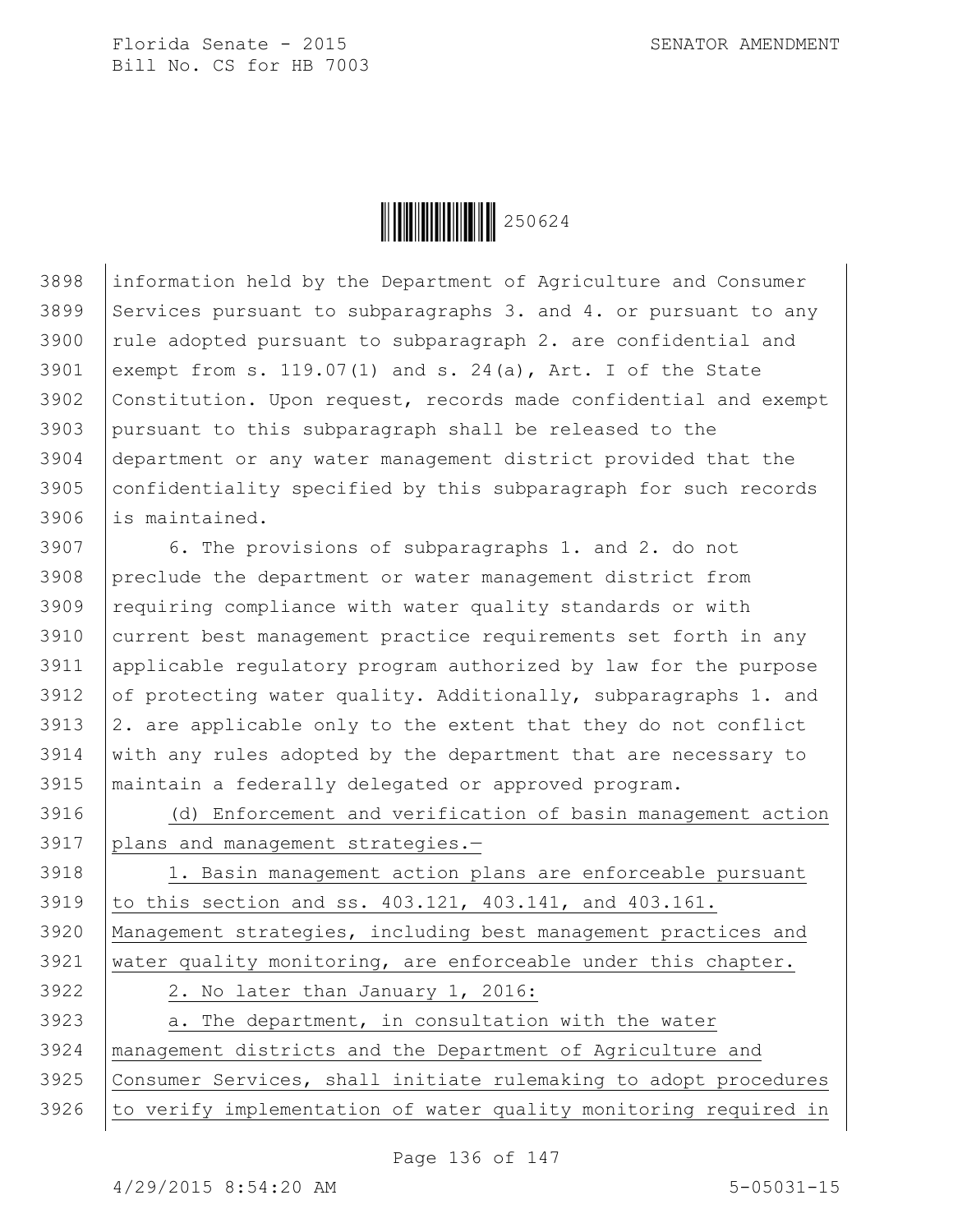$\begin{array}{|c|c|c|c|c|}\hline \multicolumn{1}{|c|}{\textbf{||}}{\textbf{||}}{\textbf{||}}{\textbf{||}}{\textbf{||}}{\textbf{||}}{\textbf{||}}{\textbf{||}}{\textbf{||}}{\textbf{||}}{\textbf{||}}{\textbf{||}}{\textbf{||}}{\textbf{||}}{\textbf{||}}{\textbf{||}}{\textbf{||}}{\textbf{||}}{\textbf{||}}{\textbf{||}}{\textbf{||}}{\textbf{||}}{\textbf{||}}{\textbf{||}}{\textbf{||}}{\textbf{||}}{\textbf{||}}{\textbf{||}}{\textbf{||}}{\textbf{||}}{\textbf{||}}{\textbf{$ 

| 3927 | lieu of implementation of best management practices or other     |
|------|------------------------------------------------------------------|
| 3928 | measures pursuant to s. $403.067(7)$ (b) $2.g.;$                 |
| 3929 | b. The department, in consultation with the water                |
| 3930 | management districts and the Department of Agriculture and       |
| 3931 | Consumer Services, shall initiate rulemaking to adopt procedures |
| 3932 | to verify implementation of nonagricultural interim measures,    |
| 3933 | best management practices, or other measures adopted by rule     |
| 3934 | pursuant to s. $403.067(7)(c)1.;$ and                            |
| 3935 | c. The Department of Agriculture and Consumer Services, in       |
| 3936 | consultation with the water management districts and the         |
| 3937 | department, shall initiate rulemaking to adopt procedures to     |
| 3938 | verify implementation of agricultural interim measures, best     |
| 3939 | management practices, or other measures adopted by rule pursuant |
| 3940 | to s. $403.067(7)(c)2$ .                                         |
| 3941 |                                                                  |
|      |                                                                  |
| 3942 | The above rules shall include enforcement procedures applicable  |
| 3943 | to the landowner, discharger, or other responsible person        |
| 3944 | required to implement applicable management strategies,          |
| 3945 | including best management practices, or water quality monitoring |
| 3946 | as a result of noncompliance.                                    |
| 3947 | Section 40. Section 403.0675, Florida Statutes, is created       |
| 3948 | to read:                                                         |
| 3949 | 403.0675 Progress reports. On or before July 1, beginning        |
| 3950 | July 1, 2017:                                                    |
| 3951 | (1) The department, in conjunction with the water                |
| 3952 | management districts, shall post on its website and submit       |
| 3953 | electronically an annual progress report to the Governor, the    |
| 3954 | President of the Senate, and the Speaker of the House of         |
| 3955 | Representatives on the status of each total maximum daily load,  |

Page 137 of 147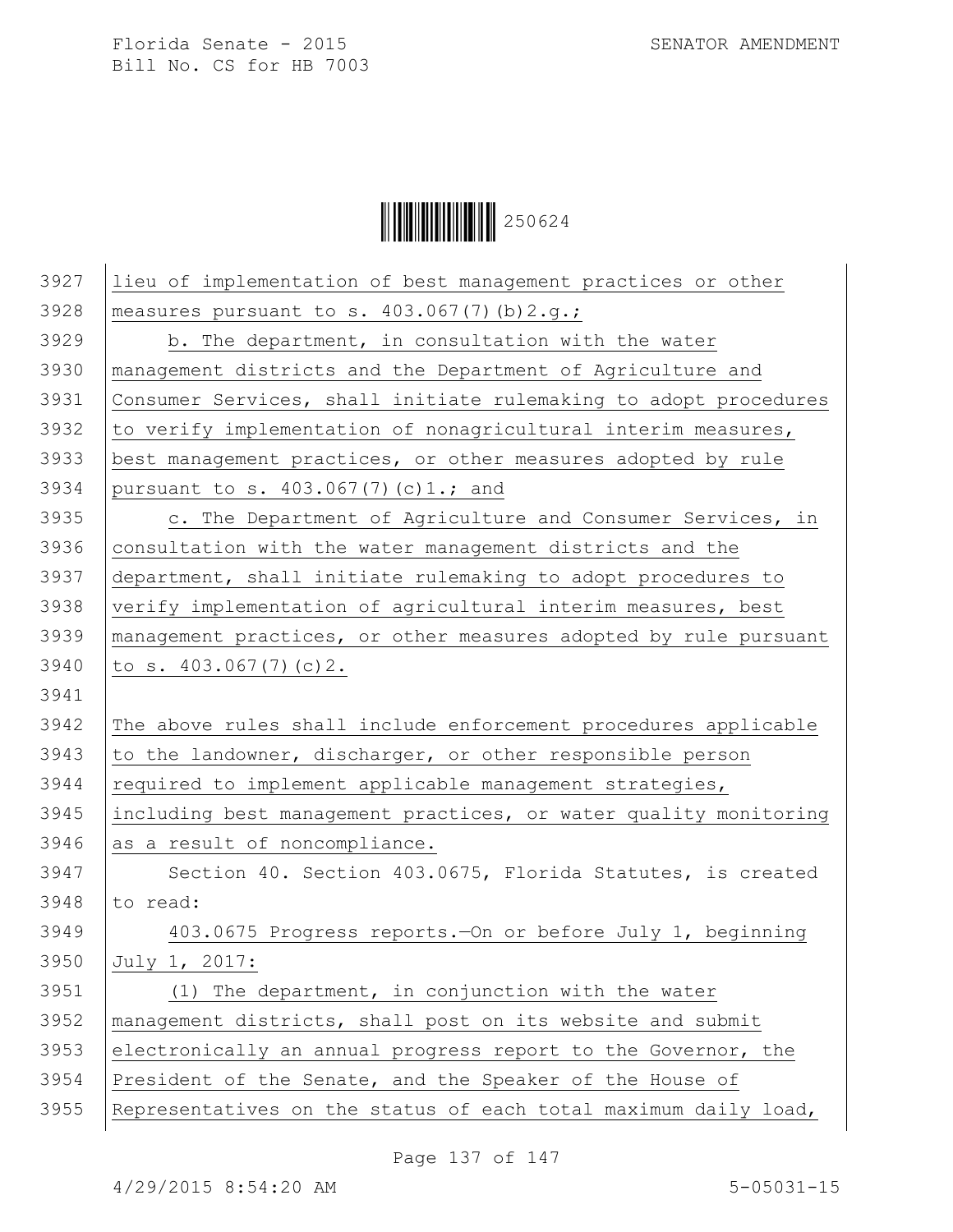

 basin management action plan, minimum flow or minimum water level, and recovery or prevention strategy adopted pursuant to  $\vert$ s. 403.067 or parts I and VIII of chapter 373. The report must include the status of each project identified to achieve an adopted total maximum daily load or an adopted minimum flow or minimum water level, as applicable. If a report indicates that 3962 any of the 5-, 10-, or 15-year milestones, or the 20-year target date, if applicable, for achieving a total maximum daily load or 3964 a minimum flow or minimum water level will not be met, the report must include an explanation of the possible causes and potential solutions. If applicable, the report must include project descriptions, estimated costs, proposed priority ranking for project implementation, and funding needed to achieve the total maximum daily load or the minimum flow or minimum water level by the target date. Each water management district shall post the department's report on its website. (2) The Department of Agriculture and Consumer Services shall post on its website and submit electronically an annual 3974 progress report to the Governor, the President of the Senate, 3975 and the Speaker of the House of Representatives on the status of the implementation of the agricultural nonpoint source best management practices including an implementation assurance 3978 report summarizing survey responses and response rates, site inspections and other methods used to verify implementation of and compliance with best management practices pursuant to basin management action plans. 3982 Section 41. Subsection (21) is added to section 403.861, Florida Statutes, to read: 403.861 Department; powers and duties.—The department shall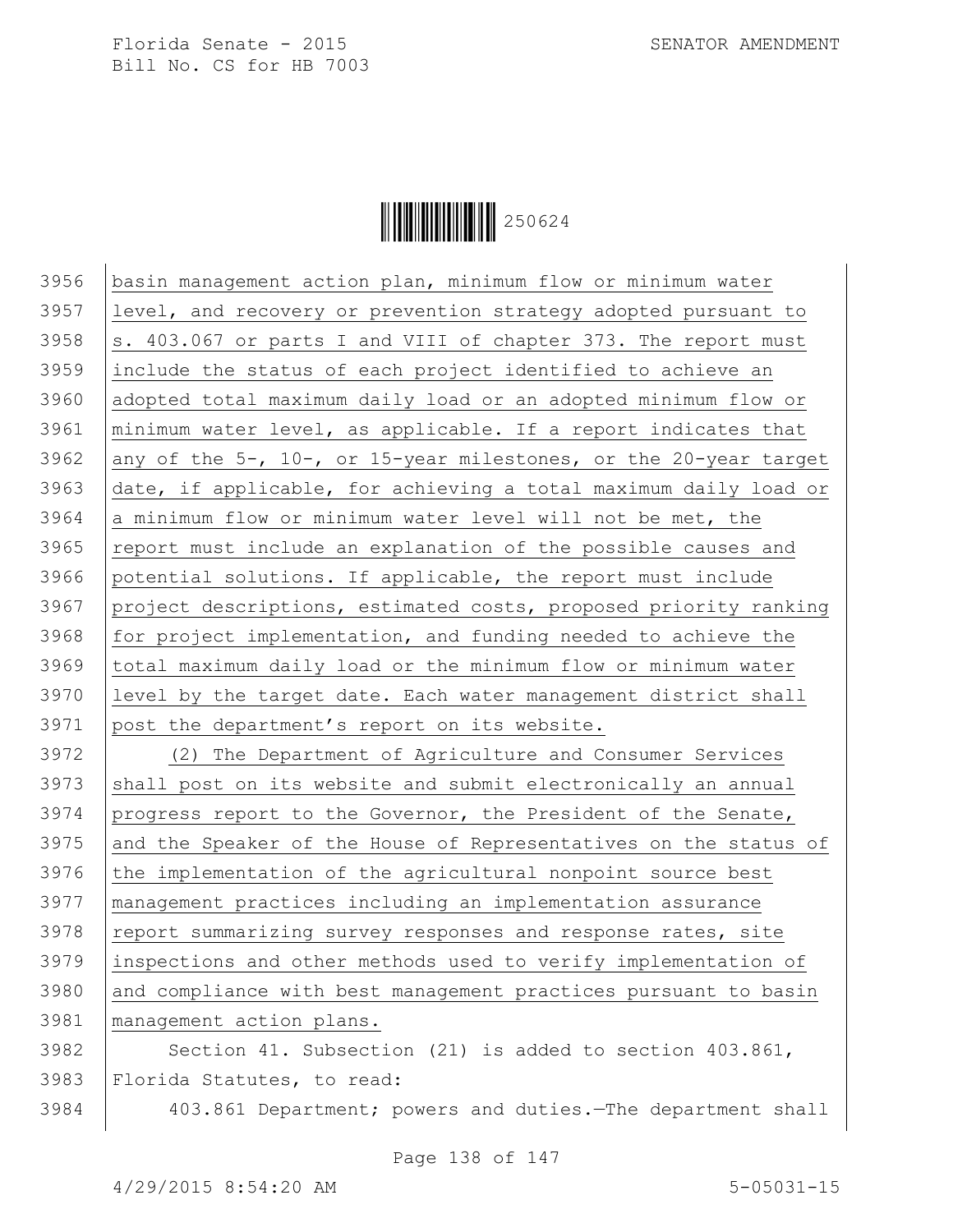Ì250624ÆÎ250624

| 3985 | have the power and the duty to carry out the provisions and      |
|------|------------------------------------------------------------------|
| 3986 | purposes of this act and, for this purpose, to:                  |
| 3987 | (21) (a) Upon issuance of a construction permit to construct     |
| 3988 | a new public water system drinking water treatment facility to   |
| 3989 | provide potable water supply using a surface water of the state  |
| 3990 | that, at the time of the permit application, is not being used   |
| 3991 | as a potable water supply, and the classification of which does  |
| 3992 | not include potable water supply as a designated use, the        |
| 3993 | department shall add treated potable water supply as a           |
| 3994 | designated use of the surface water segment in accordance with   |
| 3995 | s. $403.061(29)(b)$ .                                            |
| 3996 | (b) For existing public water system drinking water              |
| 3997 | treatment facilities that use a surface water of the state as a  |
| 3998 | treated potable water supply, which surface water classification |
| 3999 | does not include potable water as a designated use, the          |
| 4000 | department shall add treated potable water supply as a           |
| 4001 | designated use of the surface water segment in accordance with   |
| 4002 | $s. 403.061(29)$ (b).                                            |
| 4003 | Section 42. This act shall take effect July 1, 2015.             |
| 4004 |                                                                  |
| 4005 | ================= T I T L E A M E N D M E N T ============       |
| 4006 | And the title is amended as follows:                             |
| 4007 | Delete everything before the enacting clause                     |
| 4008 | and insert:                                                      |
| 4009 | A bill to be entitled                                            |
| 4010 | An act relating to environmental resources; amending             |
| 4011 | s. 259.032, F.S.; requiring the Department of                    |
| 4012 | Environmental Protection to publish, update, and                 |
| 4013 | maintain a database of conservation lands; requiring             |

Page 139 of 147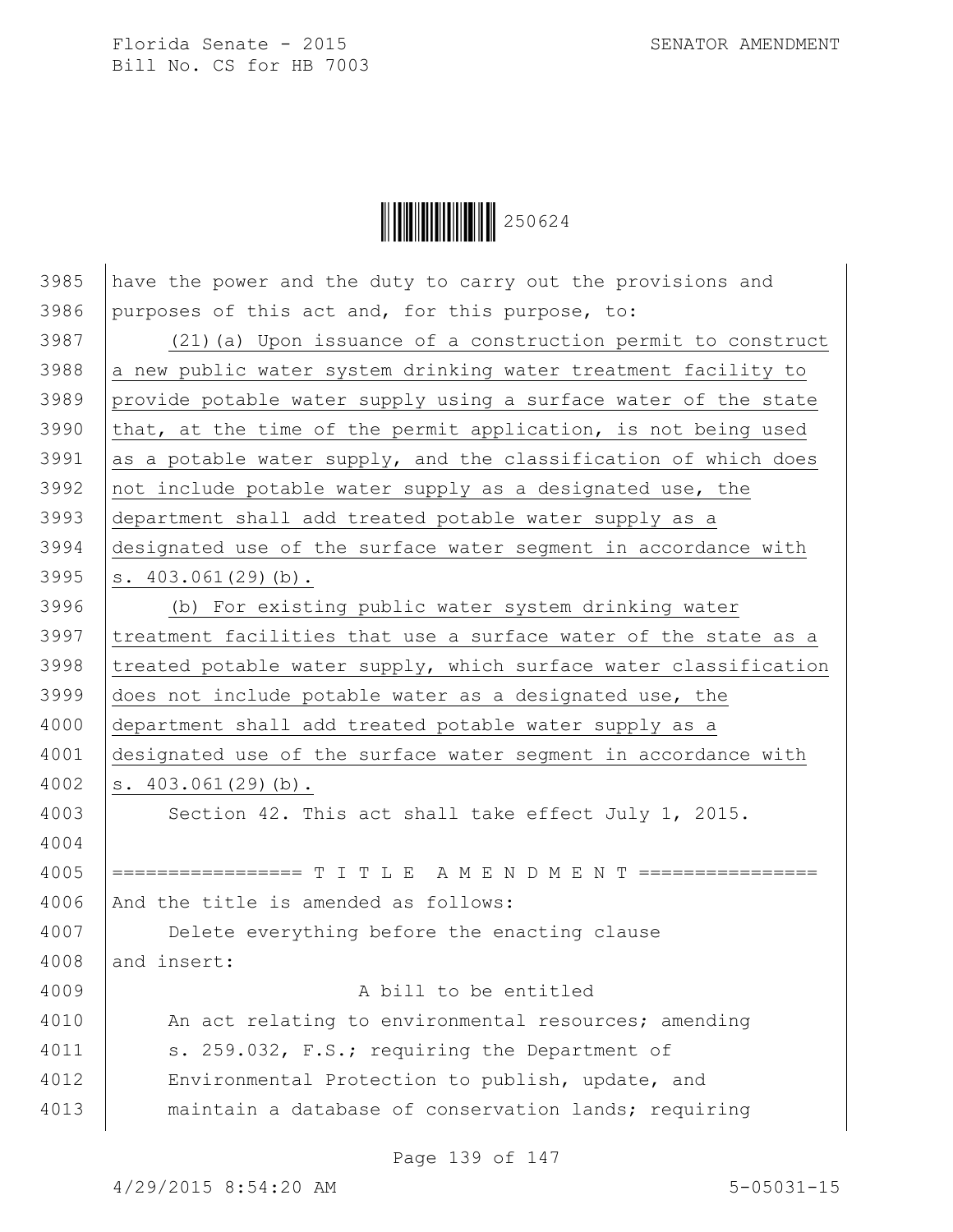

4014 the department to submit a report by a certain date 4015 | each year to the Governor and the Legislature 4016 identifying the percentage of such lands which the 4017 | public has access to and the efforts the department 4018 has undertaken to increase public access; amending ss. 4019 | 260.0144 and 335.065, F.S.; conforming provisions to 4020 changes made by the act; creating s. 339.81, F.S.; 4021 creating the Florida Shared-Use Nonmotorized Trail 4022 Network; specifying the composition of the network; 4023 | requiring the network to be included in the Department 4024 of Transportation's work program; declaring the 4025 | planning, development, operation, and maintenance of 4026 the network to be a public purpose; authorizing the 4027 department to transfer maintenance responsibilities to 4028 certain state agencies and contract with not-for-4029 profit or private sector entities to provide 4030 maintenance services; authorizing the department to 4031 | adopt rules; providing an appropriation; creating s. 4032 339.82, F.S.; requiring the department to develop a 4033 network plan for the Florida Shared-Use Nonmotorized 4034 Trail Network; creating s. 339.83, F.S.; authorizing 4035 the department to enter into concession agreements 4036 with not-for-profit or private sector entities for 4037 | certain commercial sponsorship signs, markings, and 4038 exhibits; authorizing the department to contract for 4039 the provision of certain services related to the trail 4040 sponsorship program; authorizing the department to 4041 ddopt rules; amending s. 373.019, F.S.; revising the 4042 definition of the term "water resource development" to

Page 140 of 147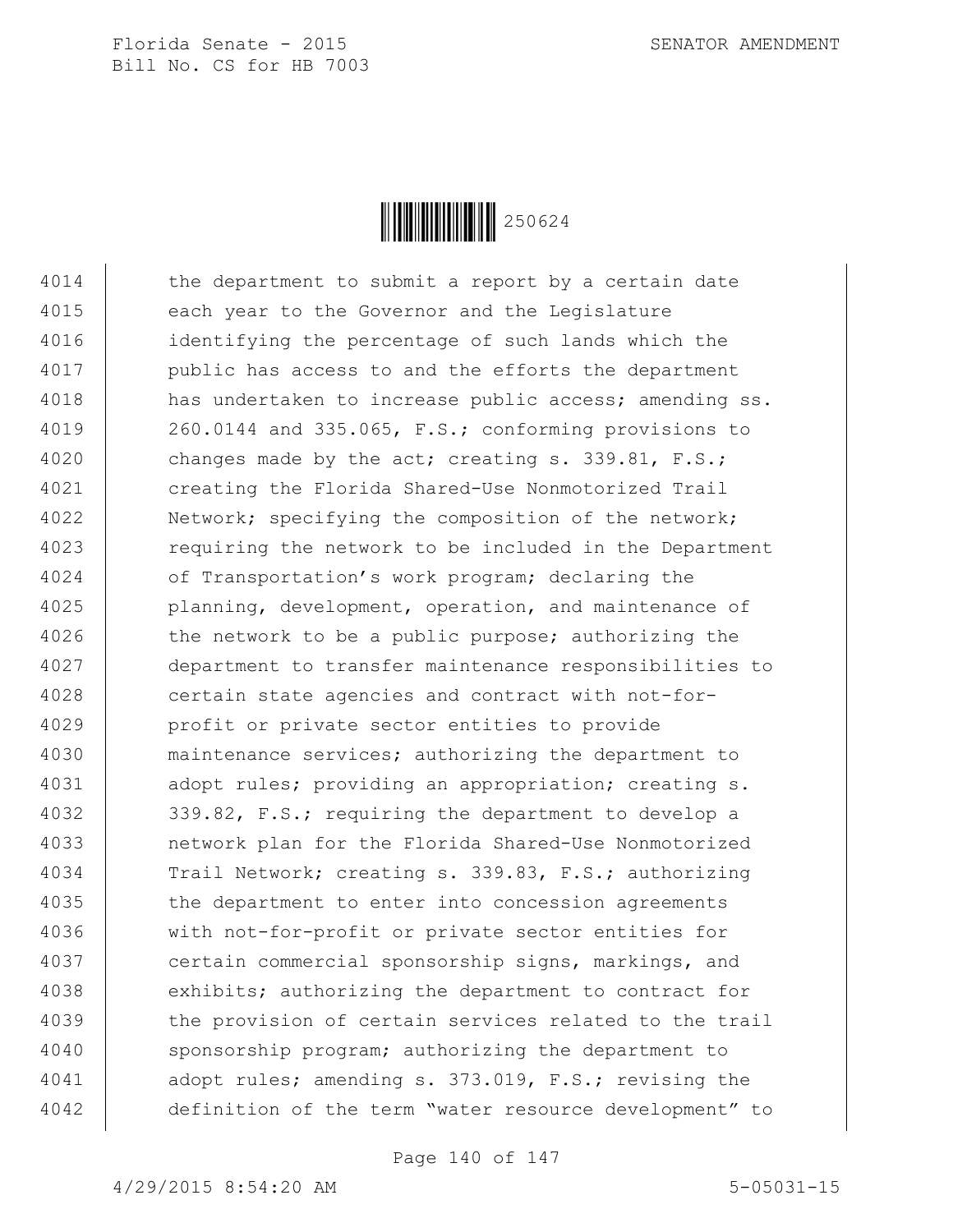

 include technical assistance to self-suppliers under certain circumstances; amending s. 373.036, F.S.; requiring certain information to be included in the consolidated annual report for all projects related to 4047 water quality or water quantity; creating s. 373.037, F.S.; defining terms; providing legislative findings; authorizing certain water management districts to designate and implement pilot projects; providing powers and limitations for the governing boards of 4052 | such water management districts; requiring a participating water management district to submit a 4054 | report to the Governor and the Legislature on the 4055 effectiveness of its pilot project by a certain date; 4056 | amending s. 373.042, F.S.; requiring the Department of Environmental Protection or the governing board of a water management district to adopt a minimum flow or minimum water level for an Outstanding Florida Spring using emergency rulemaking authority under certain circumstances; requiring collaboration in the development and implementation of recovery or prevention strategies under certain circumstances; authorizing the department to use emergency rulemaking 4065 | procedures under certain circumstances; amending s. 373.0421, F.S.; directing the department or the water management district governing boards to adopt and implement certain recovery or prevention strategies 4069 | concurrent with the adoption of minimum flows and minimum water levels; providing criteria for such 4071 | recovery or prevention strategies; requiring certain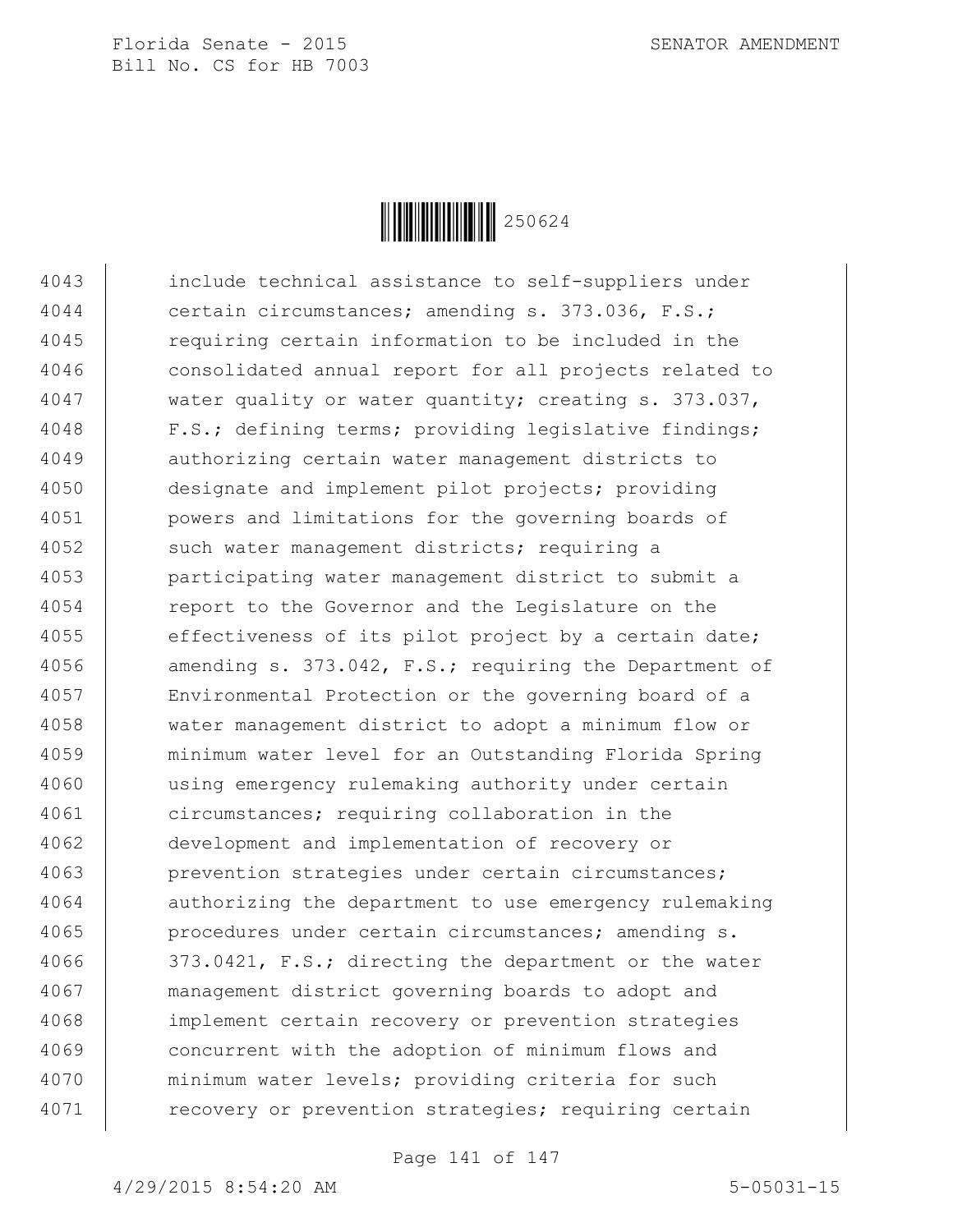

4072 amendments to regional water supply plans to be 4073 concurrent with relevant portions of the recovery or 4074 prevention strategy; directing water management 4075 districts to notify the department when water use 4076 | permit applications are denied for a specified reason; 4077 | providing for the review and update of regional water 4078 supply plans in such cases; creating s. 373.0465, 4079 F.S.; providing legislative intent; defining the term 4080 "Central Florida Water Initiative Area"; requiring the 4081 department, the St. Johns River Water Management 4082 District, the South Florida Water Management District, 4083 the Southwest Florida Water Management District, and 4084 the Department of Agriculture and Consumer Services to 4085 develop and implement a multidistrict regional water 4086 supply plan; providing plan criteria and requirements; 4087 providing applicability; requiring the department to 4088 adopt rules; amending s. 373.1501, F.S.; specifying 4089 | authority of the South Florida Water Management 4090 **District** to allocate quantities of, and assign 4091 priorities for the use of, water within its 4092 jurisdiction; directing the district to provide 4093 recommendations to the United States Army Corps of 4094 Engineers when developing or implementing certain 4095 water control plans or regulation schedules; amending 4096  $\vert$  s. 373.219, F.S.; requiring the department to adopt 4097 certain uniform rules; amending s. 373.223, F.S.; 4098 | requiring consumptive use permits authorizing over a 4099  $\vert$  certain amount to be monitored on a specified basis; 4100 | amending s. 373.2234, F.S.; directing water management

Page 142 of 147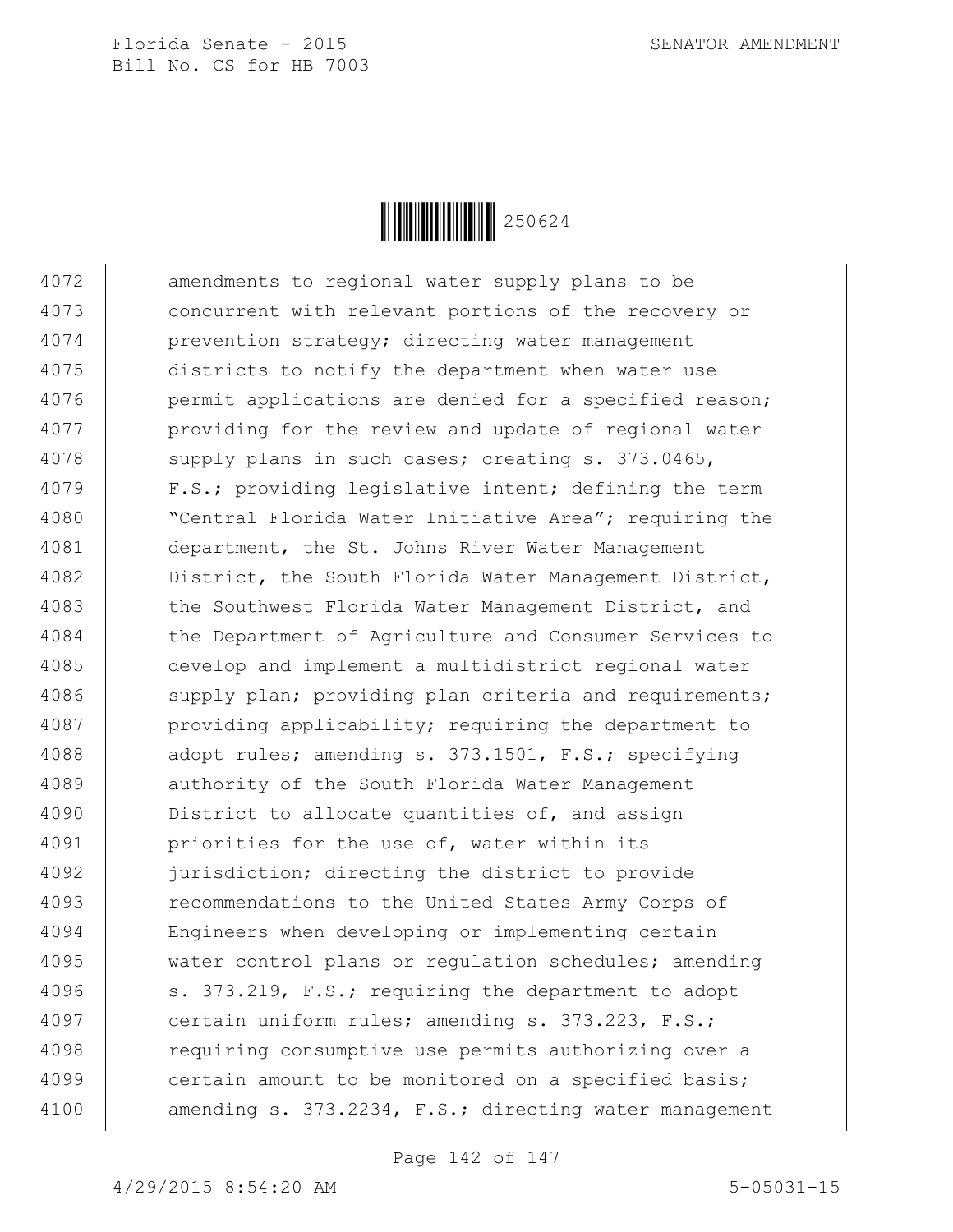

4101 district governing boards to consider the 4102 identification of preferred water supply sources for 4103 certain water users; amending s. 373.227, F.S.; 4104 prohibiting water management districts from modifying 4105 permitted allocation amounts under certain 4106 circumstances; requiring the water management 4107 districts to adopt rules to promote water conservation 4108 incentives; amending s. 373.233, F.S.; providing 4109 conditions under which the department and water 4110 management district governing boards are directed to 4111 | give preference to certain applications; amending s. 4112 | 373.4591, F.S.; providing priority consideration to 4113 **certain** public-private partnerships for water storage, 4114 | groundwater recharge, and water quality improvements 4115 | on private agricultural lands; amending s. 373.4595, 4116 | F.S.; revising and providing definitions relating to 4117 | the Northern Everglades and Estuaries Protection 4118 Program; clarifying provisions of the Lake Okeechobee 4119 Watershed Protection Program; directing the South 4120 Florida Water Management District to revise certain 4121 | rules and provide for a watershed research and water 4122 quality monitoring program; revising provisions for 4123 the Caloosahatchee River Watershed Protection Program 4124 and the St. Lucie River Watershed Protection Program; 4125 The revising permitting and annual reporting requirements 4126 Telating to the Northern Everglades and Estuaries 4127 | Protection Program; revising requirements for certain 4128 basin management action plans; amending s. 4129 | 373.467, F.S.; revising the qualifications for

Page 143 of 147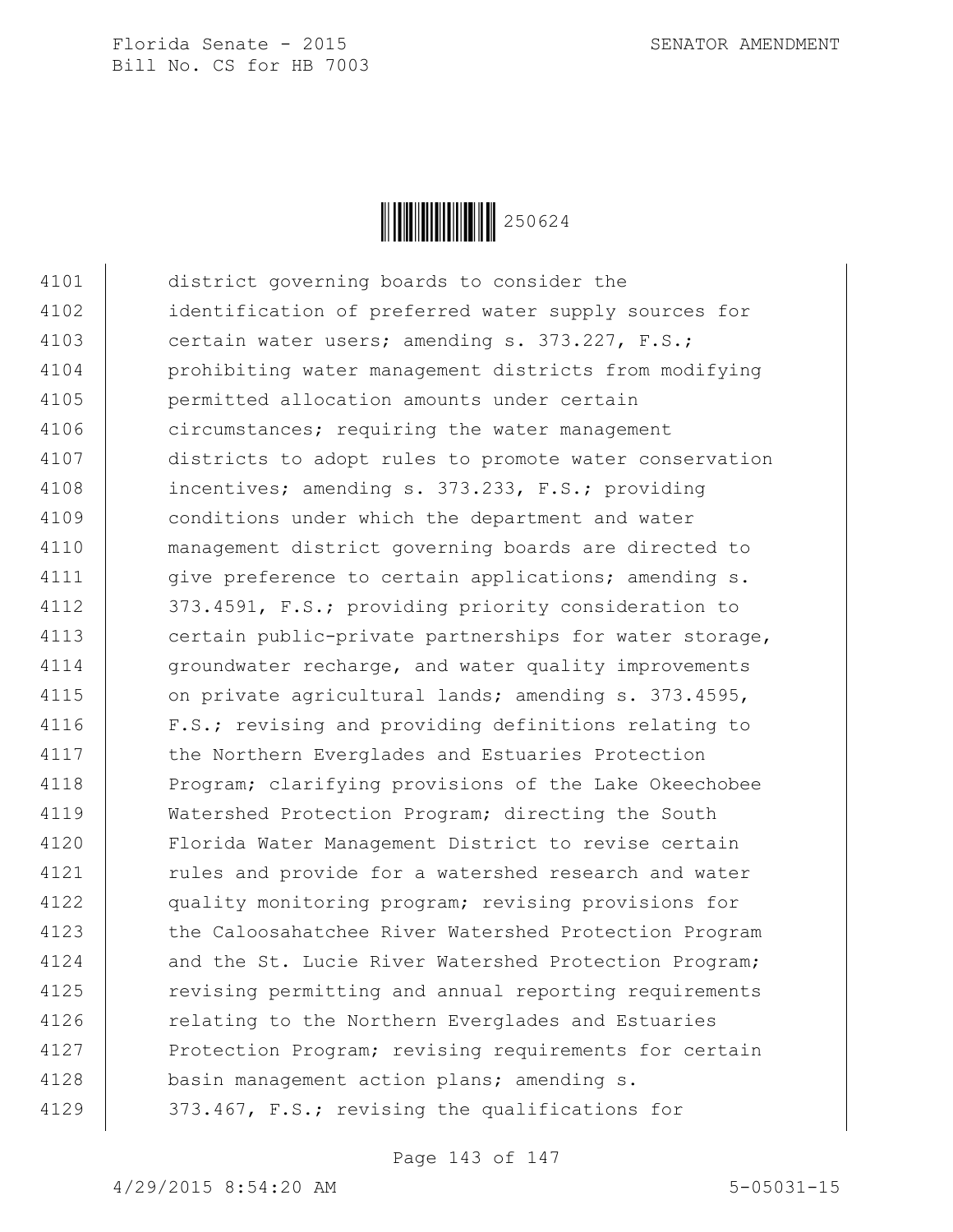

4130 membership on the Harris Chain of Lakes Restoration 4131 Council; authorizing the Lake County legislative 4132 delegation to waive such membership qualifications for 4133 | good cause; providing for council vacancies; amending 4134 | s. 373.536, F.S.; requiring a water management 4135 district to include an annual funding plan in the 4136 water resource development work program; directing the 4137 department to post the work program on its website; 4138 amending s. 373.703, F.S.; authorizing water 4139 management districts to join with private landowners 4140 | for the purpose of carrying out their powers; amending 4141 | s. 373.705, F.S.; revising legislative intent; 4142 | requiring water management district governing boards 4143 | to include certain information in their annual budget 4144 | submittals; requiring water management districts to 4145 promote expanded cost-share criteria for additional 4146 conservation practices; amending s. 373.707, F.S.; 4147 authorizing water management districts to provide 4148  $\vert$  technical and financial assistance to certain self-4149 | suppliers and to waive certain construction costs of 4150 alternative water supply development projects 4151 | sponsored by certain water users; amending s. 373.709, 4152 F.S.; requiring regional water supply plans to include 4153 **traditional and alternative water supply project** 4154 | options that are technically and financially feasible; 4155 directing the department to include certain funding 4156 | analyses and project explanations in regional water 4157 supply planning reports; creating part VIII of ch. 4158 | 373, F.S., entitled the "Florida Springs and Aquifer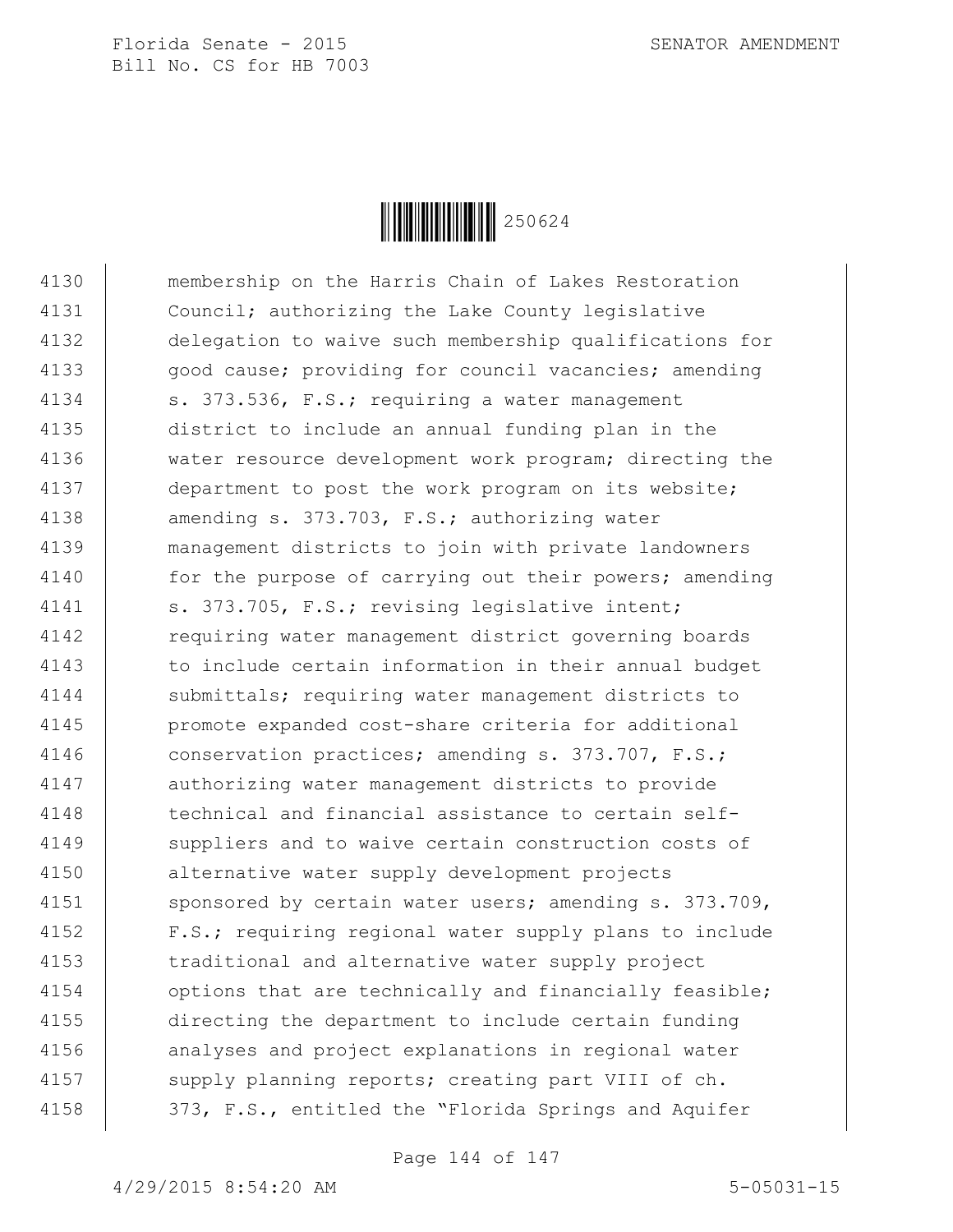Florida Senate - 2015 SENATOR AMENDMENT Bill No. CS for HB 7003



4159 Protection Act"; creating s. 373.801, F.S.; providing 4160 legislative findings and intent; creating s. 373.802, 4161 | F.S.; defining terms; creating s. 373.803, F.S.; 4162 **requiring the department to delineate a priority focus** 4163 | area for each Outstanding Florida Spring by a certain 4164 date; creating s. 373.805, F.S.; requiring a water 4165 management district or the department to adopt or 4166 | revise various recovery or prevention strategies under 4167 certain circumstances; providing minimum requirements 4168 | for recovery or prevention strategies for Outstanding 4169 Florida Springs; authorizing local governments to 4170 | apply for an extension for projects in an adopted 4171 | recovery or prevention strategy; creating s. 373.807, 4172 | F.S.; requiring the department to initiate assessments 4173 | of Outstanding Florida Springs by a certain date; 4174 Tequiring the department to develop basin management 4175 | action plans; authorizing local governments to apply 4176 | for an extension for projects in an adopted basin 4177 management action plan; requiring certain local 4178 | governments to develop, enact, and implement an urban 4179 **fertilizer ordinance by a certain date; requiring the** 4180 department in consultation with the Department of 4181 | Health and relevant local governments and utilities, 4182 | to develop onsite sewage treatment and disposal system 4183 | remediation plans under certain circumstances; 4184 creating s. 373.811, F.S.; specifying prohibited 4185 | activities within a priority focus area of an 4186 | Outstanding Florida Spring; creating s. 373.813, F.S.; 4187 | providing rulemaking authority; amending s. 403.061,

Page 145 of 147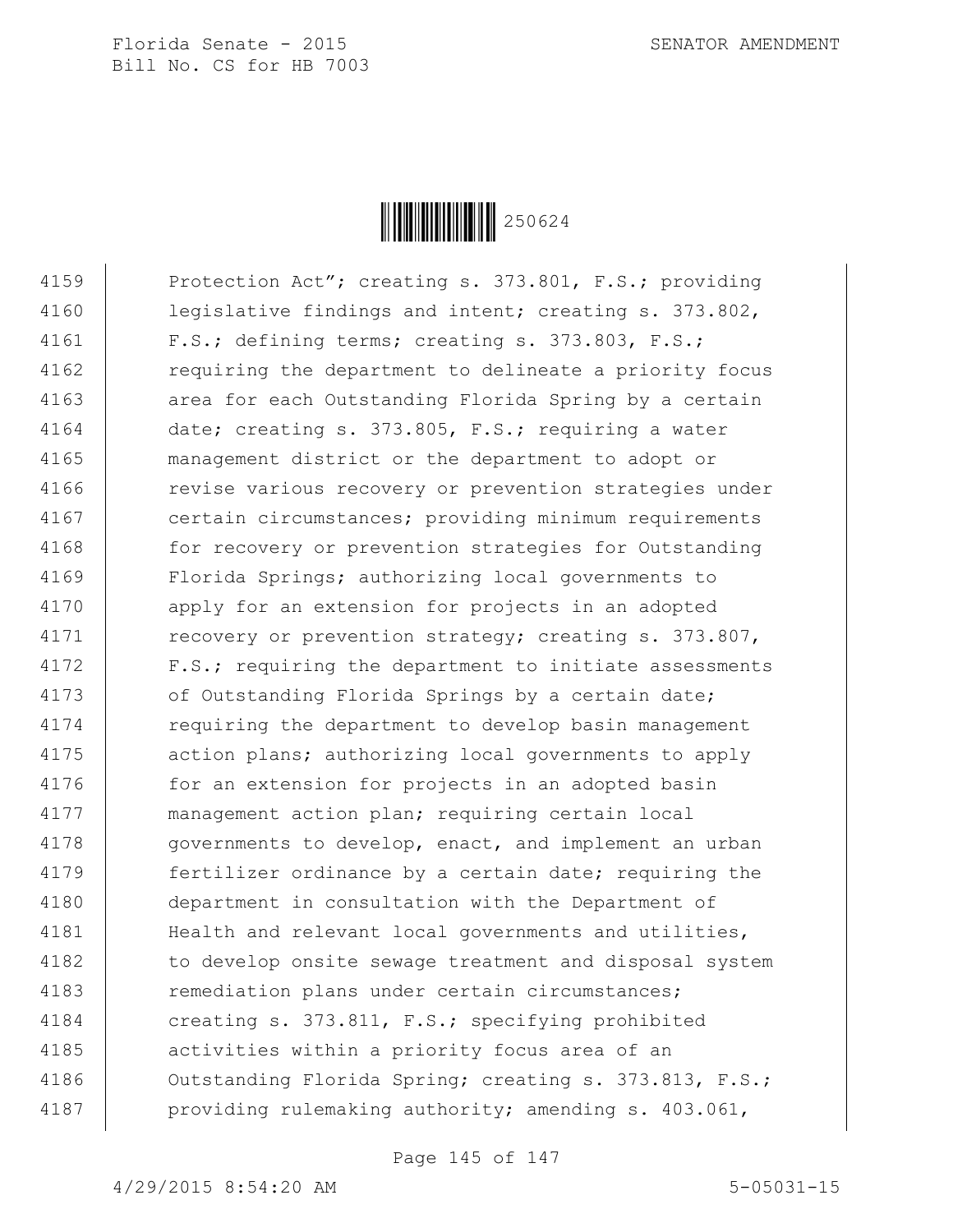Florida Senate - 2015 SENATOR AMENDMENT Bill No. CS for HB 7003



4188 | F.S.; requiring the department to create a 4189 consolidated water resources work plan; directing the 4190 department to adopt by rule a specific surface water 4191 classification to protect surface waters used for 4192 | treated potable water supply; providing criteria for 4193 such rule; authorizing the reclassification of surface 4194 waters used for treated potable water supply 4195 notwithstanding such rule; requiring the department to 4196 create and maintain a web-based interactive map; 4197 creating s. 403.0616, F.S.; creating the Florida Water 4198 Resources Advisory Council to provide the Legislature 4199 | with recommendations for projects submitted by 4200 | governmental entities; requiring the department to 4201 adopt rules; creating s. 403.0617, F.S.; requiring the 4202 department to propose for adoption rules to 4203 competitively evaluate and rank projects for selection 4204 and prioritization by the Water Resources Advisory 4205 Council by a certain date; amending s. 403.0623, F.S.; 4206 | requiring the department to establish certain 4207 | standards; requiring state agencies and water 4208 management districts to show that they followed the 4209 department's standards in order to receive certain 4210 | funding; amending s. 403.067, F.S.; providing 4211 | requirements for new or revised best management action 4212 **plans;** requiring the department adopt rules relating 4213 to the enforcement and verification of best management 4214 | action plans and management strategies; creating s. 4215  $\vert$  403.0675, F.S.; requiring the department and the 4216 Department of Agriculture and Consumer Services to

Page 146 of 147